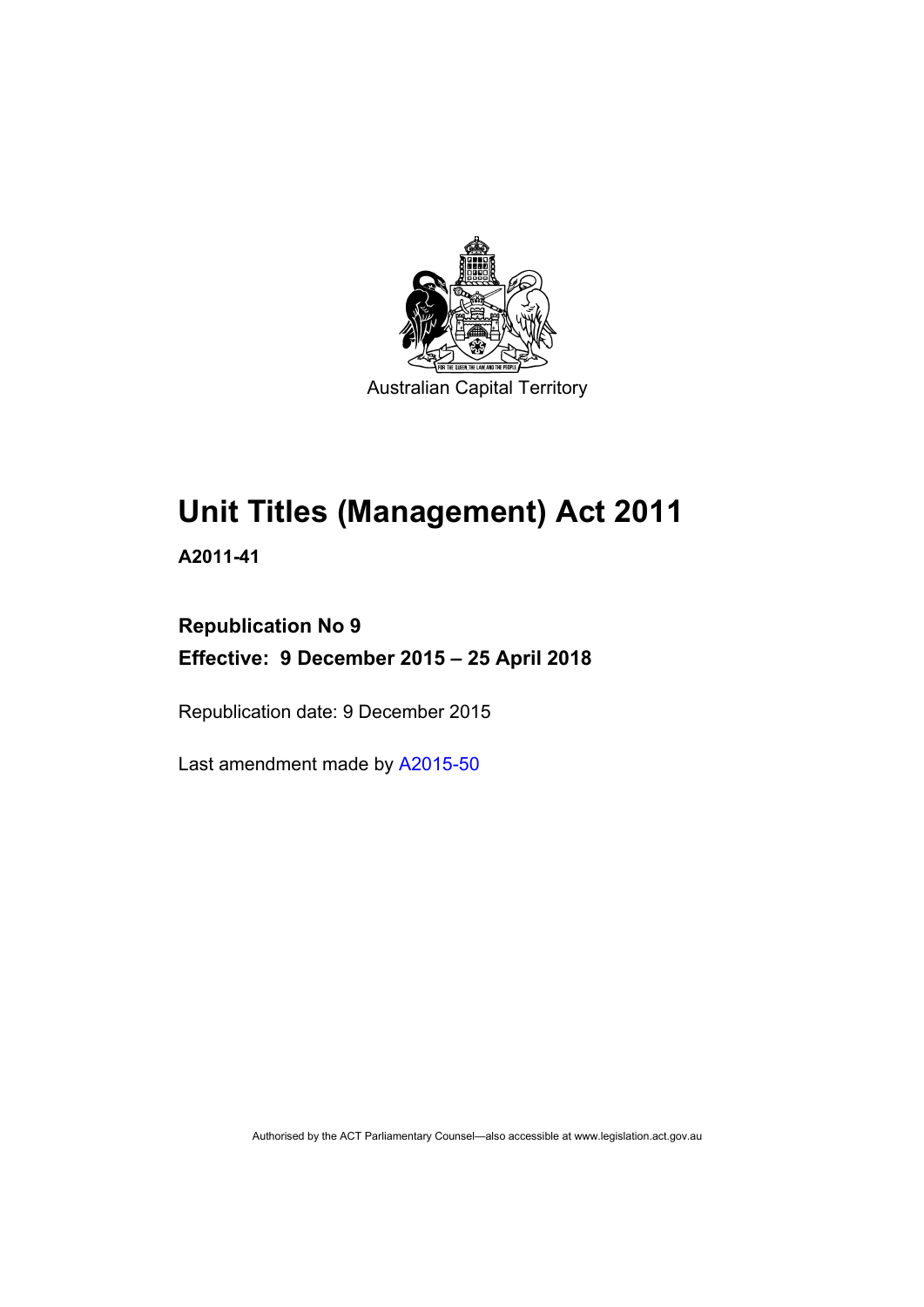#### **About this republication**

#### **The republished law**

This is a republication of the *Unit Titles (Management) Act 2011* (including any amendment made under the *[Legislation Act 2001](http://www.legislation.act.gov.au/a/2001-14)*, part 11.3 (Editorial changes)) as in force on 9 December 2015*.* It also includes any commencement, amendment, repeal or expiry affecting this republished law to 9 December 2015.

The legislation history and amendment history of the republished law are set out in endnotes 3 and 4.

#### **Kinds of republications**

The Parliamentary Counsel's Office prepares 2 kinds of republications of ACT laws (see the ACT legislation register at [www.legislation.act.gov.au](http://www.legislation.act.gov.au/)):

- authorised republications to which the *[Legislation Act 2001](http://www.legislation.act.gov.au/a/2001-14)* applies
- unauthorised republications.

The status of this republication appears on the bottom of each page.

#### **Editorial changes**

The *[Legislation Act 2001](http://www.legislation.act.gov.au/a/2001-14)*, part 11.3 authorises the Parliamentary Counsel to make editorial amendments and other changes of a formal nature when preparing a law for republication. Editorial changes do not change the effect of the law, but have effect as if they had been made by an Act commencing on the republication date (see *[Legislation Act 2001](http://www.legislation.act.gov.au/a/2001-14)*, s 115 and s 117). The changes are made if the Parliamentary Counsel considers they are desirable to bring the law into line, or more closely into line, with current legislative drafting practice.

This republication does not include amendments made under part 11.3 (see endnote 1).

#### **Uncommenced provisions and amendments**

If a provision of the republished law has not commenced, the symbol  $\mathbf{U}$  appears immediately before the provision heading. Any uncommenced amendments that affect this republished law are accessible on the ACT legislation register [\(www.legislation.act.gov.au\)](http://www.legislation.act.gov.au/). For more information, see the home page for this law on the register.

#### **Modifications**

If a provision of the republished law is affected by a current modification, the symbol  $\mathbf{M}$ appears immediately before the provision heading. The text of the modifying provision appears in the endnotes. For the legal status of modifications, see the *[Legislation Act 2001](http://www.legislation.act.gov.au/a/2001-14)*, section 95.

#### **Penalties**

At the republication date, the value of a penalty unit for an offence against this law is \$150 for an individual and \$750 for a corporation (see *[Legislation Act 2001](http://www.legislation.act.gov.au/a/2001-14)*, s 133).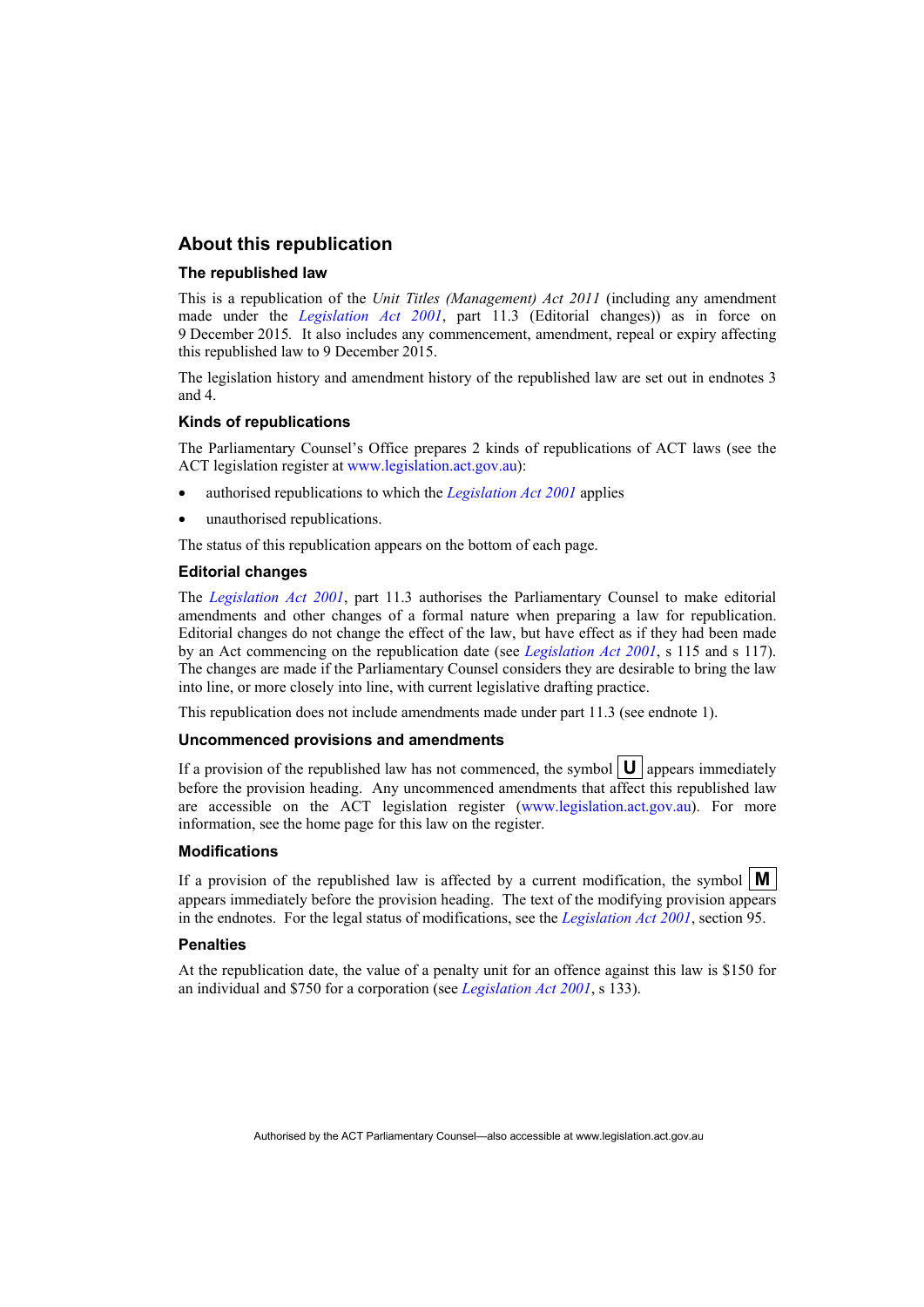

# **Unit Titles (Management) Act 2011**

# **Contents**

|                     |                                                       | Page           |
|---------------------|-------------------------------------------------------|----------------|
| Part 1              | <b>Preliminary</b>                                    |                |
| 1                   | Name of Act                                           | $\overline{2}$ |
| 3                   | Dictionary                                            | 2              |
| 4                   | <b>Notes</b>                                          | 2              |
| 5                   | Offences against Act—application of Criminal Code etc | 3              |
| 6                   | Objects of Act                                        | 3              |
| Part 2              | <b>Management of units plans</b>                      |                |
| <b>Division 2.1</b> | Who manages a units plan?                             |                |
|                     | Owners corporation                                    | 4              |
| <b>Division 2.2</b> | <b>Owners corporation-general</b>                     |                |
| 8                   | Owners corporation—establishment                      | 4              |
| 9                   | Owners corporation-legal status                       | 4              |

| <b>R9</b> | Unit Titles (Management) Act 2011 | contents 1 |
|-----------|-----------------------------------|------------|
| 09/12/15  | Effective: 09/12/15-25/04/18      |            |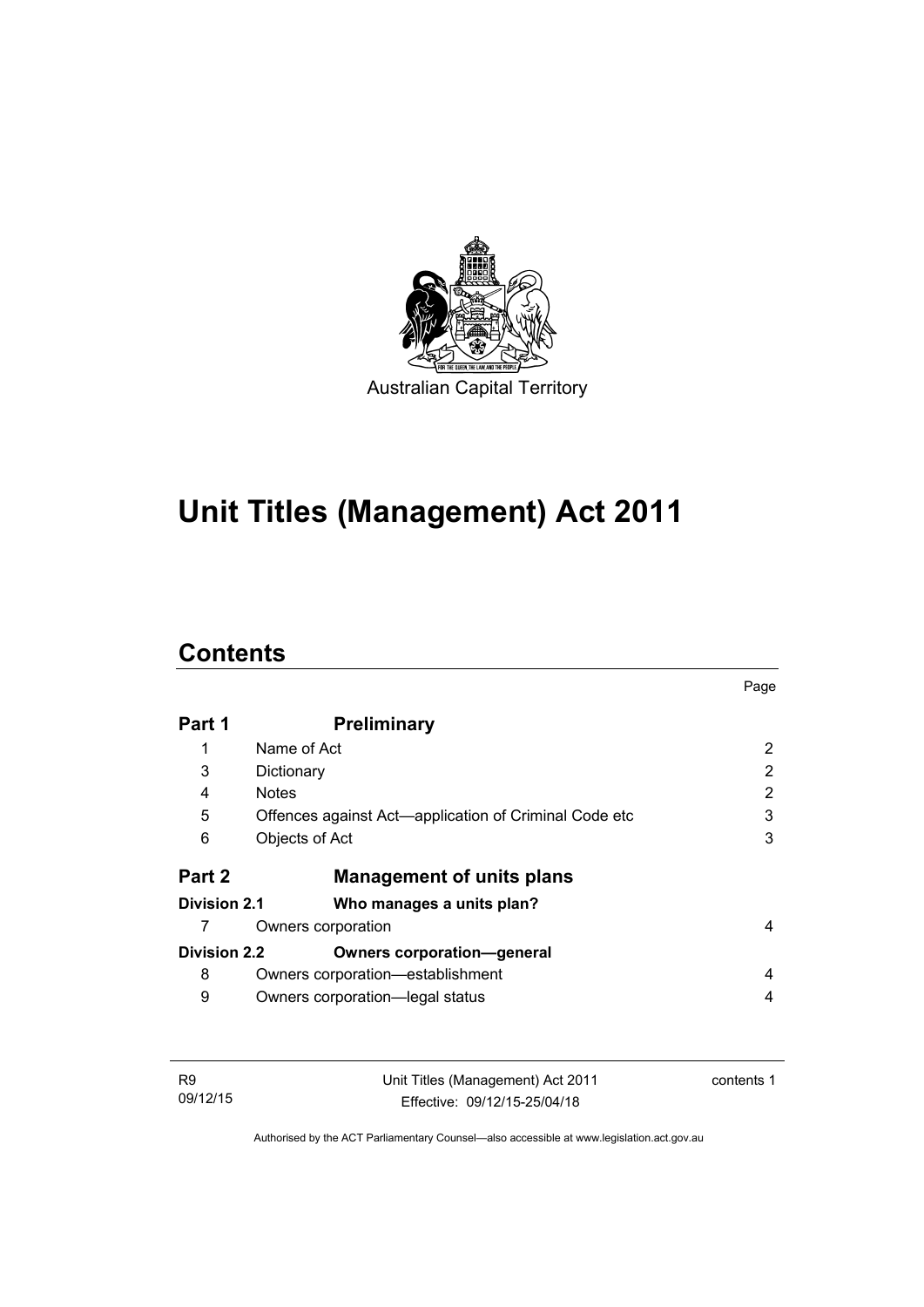#### **Contents**

|                     |                                                                                 | Page           |
|---------------------|---------------------------------------------------------------------------------|----------------|
| <b>Division 2.3</b> | Owners corporation-membership and representatives                               |                |
| 10                  | Members of owners corporation                                                   | 5              |
| 11                  | Part-owners of units-authorisation of representatives                           | 5              |
| 12                  | Part-owners of units-functions of representatives                               | 6              |
| 13                  | Company-owned units-authorisation of representatives                            | $\overline{7}$ |
| 14                  | Company-owned units-functions of representatives                                | 8              |
| 15                  | Evidence of representative status                                               | 9              |
| Part 3              | <b>Functions of owners corporations</b>                                         |                |
| <b>Division 3.1</b> | <b>Functions generally</b>                                                      |                |
| 16                  | Owners corporation-functions                                                    | 10             |
| 17                  | Owners corporation-general meetings                                             | 10             |
| 18                  | Exemptions for units plans with 4 or fewer units                                | 10             |
| <b>Division 3.2</b> | <b>Functions relating to property</b>                                           |                |
| 19                  | Common property                                                                 | 11             |
| 20                  | Dealings with common property                                                   | 11             |
| 21                  | Dealings in property generally                                                  | 12             |
| 22                  | Special privileges relating to common property                                  | 12             |
| 23                  | Installation of sustainability and utility infrastructure on common<br>property | 12             |
| <b>Division 3.3</b> | <b>Maintenance and other services</b>                                           |                |
| 24                  | Maintenance obligations                                                         | 14             |
| 25                  | Owners corporation may exempt itself from maintenance obligations               | 16             |
| 26                  | Other qualifications on owners corporation's maintenance obligations            | 16             |
| 27                  | Structural defects-owners corporation may represent members                     | 17             |
| 28                  | Owners corporation-entry to units                                               | 17             |
| 29                  | Work on behalf of particular unit owners or occupiers                           | 18             |
| 30                  | Recovery of costs-agreements under s 29                                         | 18             |
| 31                  | Recovery of expenditure resulting from member or unit occupier's fault          | 19             |
| <b>Division 3.4</b> | <b>Other matters</b>                                                            |                |
| 32                  | Animals-owners corporation's consent                                            | 20             |
| 33                  | Restriction on owners corporation during developer control period               | 21             |
|                     |                                                                                 |                |

contents 2 Unit Titles (Management) Act 2011 Effective: 09/12/15-25/04/18

R9 09/12/15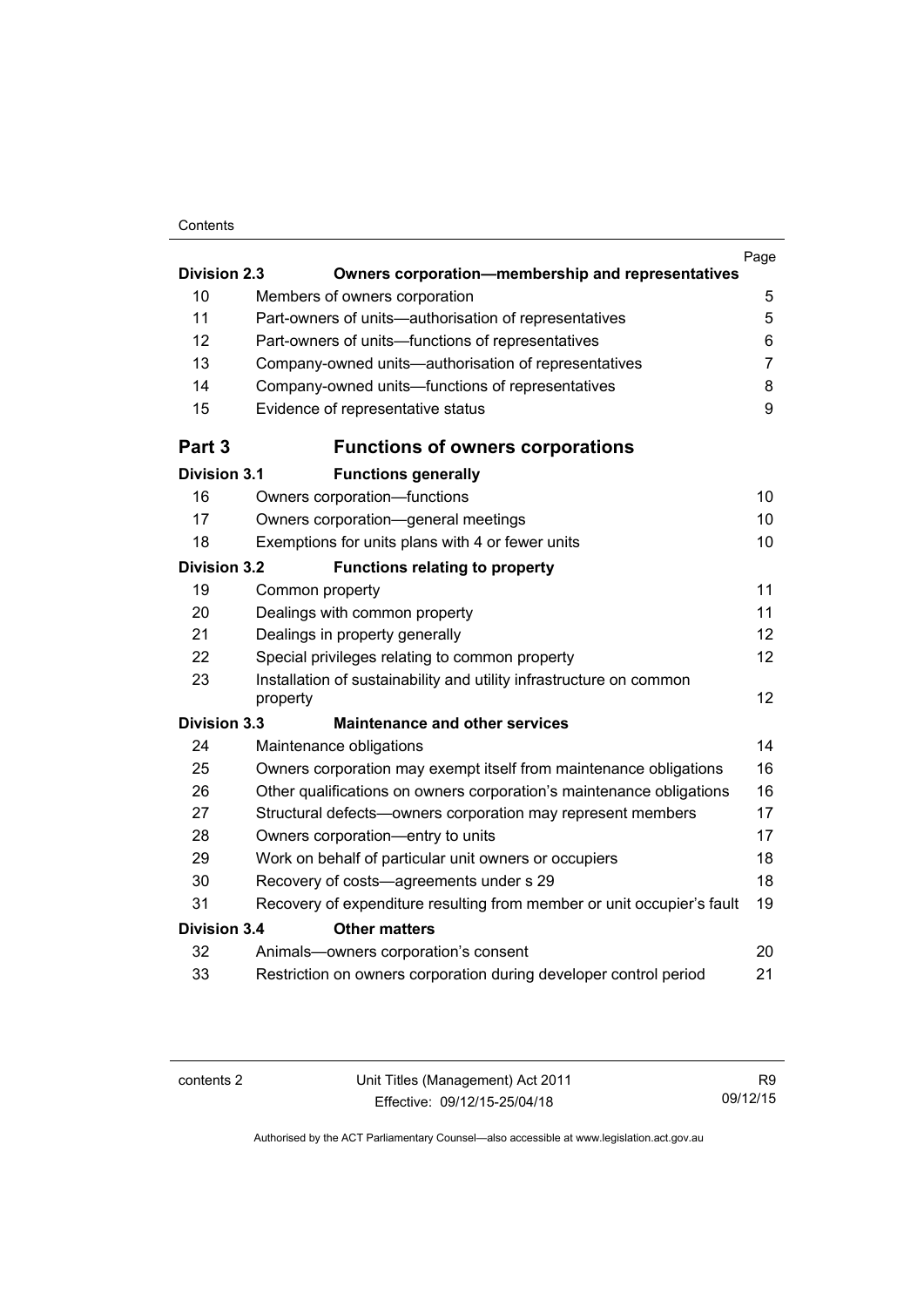**Contents** 

|                     |                                                                  | Page       |
|---------------------|------------------------------------------------------------------|------------|
| Part 4              | People helping the owners corporation<br>exercise its functions  |            |
| <b>Division 4.1</b> | <b>Executive committees</b>                                      |            |
| 34                  | Executive committee—establishment                                | 23         |
| 35                  | Executive committee—functions                                    | 23         |
| 36                  | Executive committee-what it must, may and cannot do              | 24         |
| 37                  | Executive committee—meetings                                     | 24         |
| 38                  | Executive committee—before the first annual general meeting      | 24         |
| 39                  | Executive committee—at and from the first annual general meeting | 24         |
| 40                  | Executive committee—office-holders                               | 26         |
| 41                  | Executive committee-chairperson's functions                      | 26         |
| 42                  | Executive committee-secretary's functions                        | 26         |
| 43                  | Executive committee—treasurer's functions                        | 27         |
| 44                  | Executive committee-delegation                                   | 28         |
| 45                  | Executive committee-contractors and employees                    | 29         |
| 46                  | Executive members-code of conduct                                | 29         |
| 47                  | Executive members-protection from liability                      | 29         |
| 48                  | Executive committee-validity of acts                             | 30         |
| <b>Division 4.2</b> | <b>Managers</b>                                                  |            |
| 49                  | Definitions-div 4.2                                              | 30         |
| 50                  | Manager-contract                                                 | 30         |
| 51                  | Manager not to be contracted for longer than 3 years             | 31         |
| 52                  | Manager-functions                                                | 31         |
| 53                  | Manager-transfer                                                 | 31         |
| 54                  | Manager-ending contract                                          | 33         |
| 55                  | Manager-remedial breaches                                        | 34         |
| 56                  | Manager-code of conduct                                          | 35         |
| 57                  | Manager-public liability insurance                               | 35         |
| 58                  | Manager-delegated functions                                      | 36         |
| Division 4.3        | <b>Service contractors</b>                                       |            |
| 59                  | Definitions-div 4.3                                              | 36         |
| 60                  | Service contractor-contract                                      | 37         |
| 61                  | Service contractor not to be contracted for longer than 25 years | 37         |
| 62                  | Service contractor-functions                                     | 38         |
| R <sub>9</sub>      | Unit Titles (Management) Act 2011                                | contents 3 |
| 09/12/15            | Effective: 09/12/15-25/04/18                                     |            |

Effective: 09/12/15-25/04/18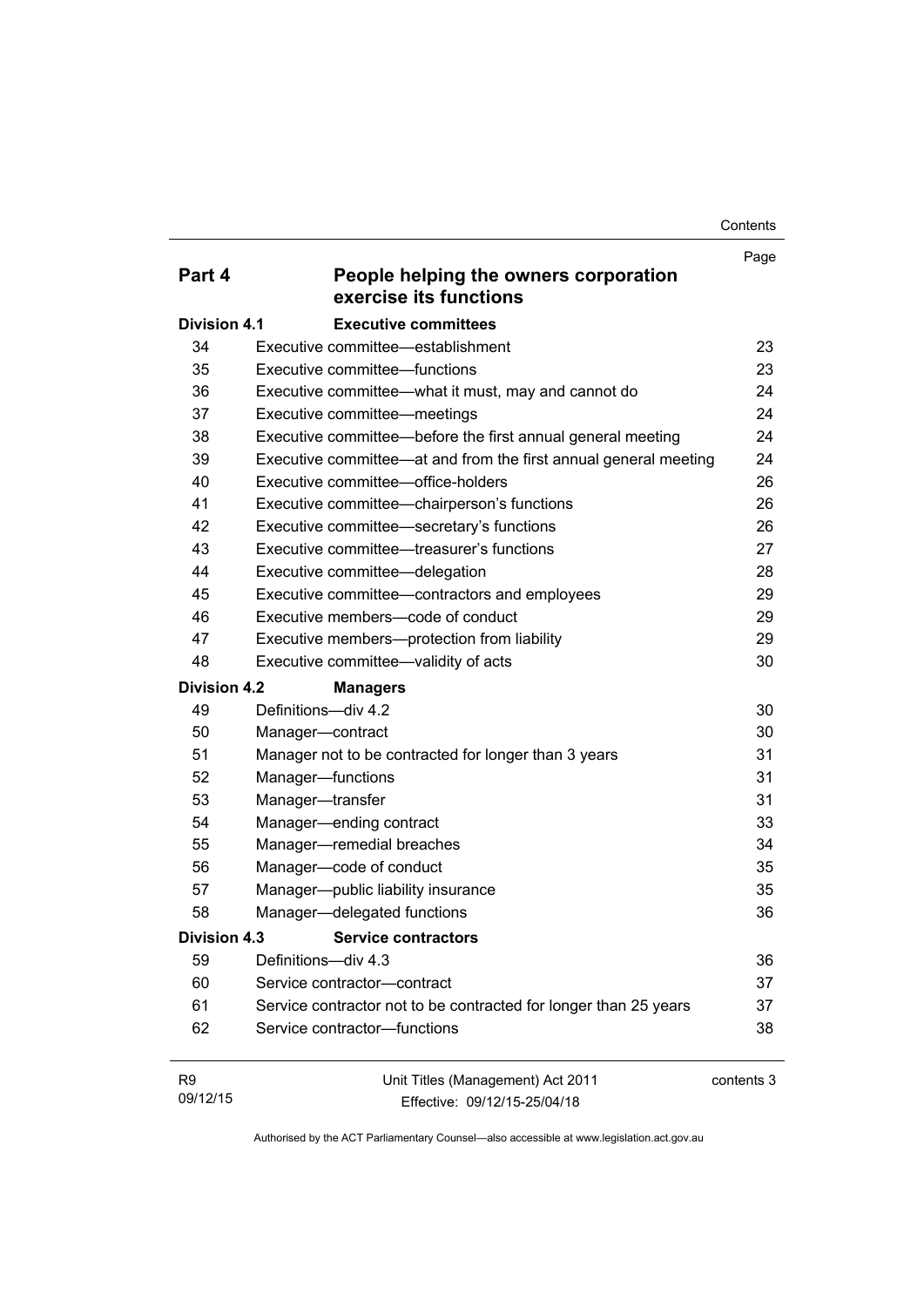| Contents |
|----------|
|----------|

| 64<br>Service contractor-ending contract<br>39<br>65<br>Service contractor-remedial breaches<br>41<br>Division 4.4<br><b>Communication officers</b><br>66<br>Communications officer-appointment<br>42<br>Communications officer-function<br>67<br>Part 5<br><b>Financial management</b><br><b>Division 5.1</b><br><b>Financial functions generally</b><br>68<br>Owners corporation must have bank account<br>69<br>Owners corporation may invest<br>70<br>Owners corporation may borrow<br>71<br>Owners corporation must not carry on business<br><b>Division 5.2</b><br>Administrative, special purpose and sinking funds<br>72<br>Definitions-div 5.2<br>73<br>Administrative fund<br>74<br>Special purpose fund<br>75<br>General fund-budget<br>76<br>General fund-what must be paid into the fund?<br>General fund—what can fund be used for?<br>77<br>General fund-contributions<br>78<br>General fund-notice of contributions<br>79<br>80<br>General fund—when are contributions payable?<br>81<br>Sinking fund<br>82<br>Sinking fund plan<br>83<br>Sinking fund plan—meaning of expected sinking fund expenditure<br>84<br>Sinking fund plan—when must it be approved?<br>85<br>Sinking fund plan-review<br>86<br>Sinking fund plan-amendment<br>87<br>Sinking fund—what must be paid into the fund?<br>Sinking fund-what can fund be used for?<br>88<br>89<br>Sinking fund-contributions<br>90<br>Sinking fund-notice of contributions<br>Sinking fund-when are contributions payable?<br>91<br>contents 4<br>Unit Titles (Management) Act 2011 | 63 | Service contractor-transfer | Page<br>38     |
|---------------------------------------------------------------------------------------------------------------------------------------------------------------------------------------------------------------------------------------------------------------------------------------------------------------------------------------------------------------------------------------------------------------------------------------------------------------------------------------------------------------------------------------------------------------------------------------------------------------------------------------------------------------------------------------------------------------------------------------------------------------------------------------------------------------------------------------------------------------------------------------------------------------------------------------------------------------------------------------------------------------------------------------------------------------------------------------------------------------------------------------------------------------------------------------------------------------------------------------------------------------------------------------------------------------------------------------------------------------------------------------------------------------------------------------------------------------------------------------------------------------------------------------------------------|----|-----------------------------|----------------|
|                                                                                                                                                                                                                                                                                                                                                                                                                                                                                                                                                                                                                                                                                                                                                                                                                                                                                                                                                                                                                                                                                                                                                                                                                                                                                                                                                                                                                                                                                                                                                         |    |                             |                |
|                                                                                                                                                                                                                                                                                                                                                                                                                                                                                                                                                                                                                                                                                                                                                                                                                                                                                                                                                                                                                                                                                                                                                                                                                                                                                                                                                                                                                                                                                                                                                         |    |                             |                |
|                                                                                                                                                                                                                                                                                                                                                                                                                                                                                                                                                                                                                                                                                                                                                                                                                                                                                                                                                                                                                                                                                                                                                                                                                                                                                                                                                                                                                                                                                                                                                         |    |                             |                |
|                                                                                                                                                                                                                                                                                                                                                                                                                                                                                                                                                                                                                                                                                                                                                                                                                                                                                                                                                                                                                                                                                                                                                                                                                                                                                                                                                                                                                                                                                                                                                         |    |                             |                |
|                                                                                                                                                                                                                                                                                                                                                                                                                                                                                                                                                                                                                                                                                                                                                                                                                                                                                                                                                                                                                                                                                                                                                                                                                                                                                                                                                                                                                                                                                                                                                         |    |                             |                |
|                                                                                                                                                                                                                                                                                                                                                                                                                                                                                                                                                                                                                                                                                                                                                                                                                                                                                                                                                                                                                                                                                                                                                                                                                                                                                                                                                                                                                                                                                                                                                         |    |                             | 42             |
|                                                                                                                                                                                                                                                                                                                                                                                                                                                                                                                                                                                                                                                                                                                                                                                                                                                                                                                                                                                                                                                                                                                                                                                                                                                                                                                                                                                                                                                                                                                                                         |    |                             |                |
|                                                                                                                                                                                                                                                                                                                                                                                                                                                                                                                                                                                                                                                                                                                                                                                                                                                                                                                                                                                                                                                                                                                                                                                                                                                                                                                                                                                                                                                                                                                                                         |    |                             |                |
|                                                                                                                                                                                                                                                                                                                                                                                                                                                                                                                                                                                                                                                                                                                                                                                                                                                                                                                                                                                                                                                                                                                                                                                                                                                                                                                                                                                                                                                                                                                                                         |    |                             | 44             |
|                                                                                                                                                                                                                                                                                                                                                                                                                                                                                                                                                                                                                                                                                                                                                                                                                                                                                                                                                                                                                                                                                                                                                                                                                                                                                                                                                                                                                                                                                                                                                         |    |                             | 44             |
|                                                                                                                                                                                                                                                                                                                                                                                                                                                                                                                                                                                                                                                                                                                                                                                                                                                                                                                                                                                                                                                                                                                                                                                                                                                                                                                                                                                                                                                                                                                                                         |    |                             | 44             |
|                                                                                                                                                                                                                                                                                                                                                                                                                                                                                                                                                                                                                                                                                                                                                                                                                                                                                                                                                                                                                                                                                                                                                                                                                                                                                                                                                                                                                                                                                                                                                         |    |                             | 45             |
|                                                                                                                                                                                                                                                                                                                                                                                                                                                                                                                                                                                                                                                                                                                                                                                                                                                                                                                                                                                                                                                                                                                                                                                                                                                                                                                                                                                                                                                                                                                                                         |    |                             |                |
|                                                                                                                                                                                                                                                                                                                                                                                                                                                                                                                                                                                                                                                                                                                                                                                                                                                                                                                                                                                                                                                                                                                                                                                                                                                                                                                                                                                                                                                                                                                                                         |    |                             | 45             |
|                                                                                                                                                                                                                                                                                                                                                                                                                                                                                                                                                                                                                                                                                                                                                                                                                                                                                                                                                                                                                                                                                                                                                                                                                                                                                                                                                                                                                                                                                                                                                         |    |                             | 46             |
|                                                                                                                                                                                                                                                                                                                                                                                                                                                                                                                                                                                                                                                                                                                                                                                                                                                                                                                                                                                                                                                                                                                                                                                                                                                                                                                                                                                                                                                                                                                                                         |    |                             | 46             |
|                                                                                                                                                                                                                                                                                                                                                                                                                                                                                                                                                                                                                                                                                                                                                                                                                                                                                                                                                                                                                                                                                                                                                                                                                                                                                                                                                                                                                                                                                                                                                         |    |                             | 46             |
|                                                                                                                                                                                                                                                                                                                                                                                                                                                                                                                                                                                                                                                                                                                                                                                                                                                                                                                                                                                                                                                                                                                                                                                                                                                                                                                                                                                                                                                                                                                                                         |    |                             | 47             |
|                                                                                                                                                                                                                                                                                                                                                                                                                                                                                                                                                                                                                                                                                                                                                                                                                                                                                                                                                                                                                                                                                                                                                                                                                                                                                                                                                                                                                                                                                                                                                         |    |                             | 48             |
|                                                                                                                                                                                                                                                                                                                                                                                                                                                                                                                                                                                                                                                                                                                                                                                                                                                                                                                                                                                                                                                                                                                                                                                                                                                                                                                                                                                                                                                                                                                                                         |    |                             | 48             |
|                                                                                                                                                                                                                                                                                                                                                                                                                                                                                                                                                                                                                                                                                                                                                                                                                                                                                                                                                                                                                                                                                                                                                                                                                                                                                                                                                                                                                                                                                                                                                         |    |                             | 49             |
|                                                                                                                                                                                                                                                                                                                                                                                                                                                                                                                                                                                                                                                                                                                                                                                                                                                                                                                                                                                                                                                                                                                                                                                                                                                                                                                                                                                                                                                                                                                                                         |    |                             | 49             |
|                                                                                                                                                                                                                                                                                                                                                                                                                                                                                                                                                                                                                                                                                                                                                                                                                                                                                                                                                                                                                                                                                                                                                                                                                                                                                                                                                                                                                                                                                                                                                         |    |                             | 49             |
|                                                                                                                                                                                                                                                                                                                                                                                                                                                                                                                                                                                                                                                                                                                                                                                                                                                                                                                                                                                                                                                                                                                                                                                                                                                                                                                                                                                                                                                                                                                                                         |    |                             | 50             |
|                                                                                                                                                                                                                                                                                                                                                                                                                                                                                                                                                                                                                                                                                                                                                                                                                                                                                                                                                                                                                                                                                                                                                                                                                                                                                                                                                                                                                                                                                                                                                         |    |                             | 51             |
|                                                                                                                                                                                                                                                                                                                                                                                                                                                                                                                                                                                                                                                                                                                                                                                                                                                                                                                                                                                                                                                                                                                                                                                                                                                                                                                                                                                                                                                                                                                                                         |    |                             | 52             |
|                                                                                                                                                                                                                                                                                                                                                                                                                                                                                                                                                                                                                                                                                                                                                                                                                                                                                                                                                                                                                                                                                                                                                                                                                                                                                                                                                                                                                                                                                                                                                         |    |                             | 53             |
|                                                                                                                                                                                                                                                                                                                                                                                                                                                                                                                                                                                                                                                                                                                                                                                                                                                                                                                                                                                                                                                                                                                                                                                                                                                                                                                                                                                                                                                                                                                                                         |    |                             | 53             |
|                                                                                                                                                                                                                                                                                                                                                                                                                                                                                                                                                                                                                                                                                                                                                                                                                                                                                                                                                                                                                                                                                                                                                                                                                                                                                                                                                                                                                                                                                                                                                         |    |                             | 53             |
|                                                                                                                                                                                                                                                                                                                                                                                                                                                                                                                                                                                                                                                                                                                                                                                                                                                                                                                                                                                                                                                                                                                                                                                                                                                                                                                                                                                                                                                                                                                                                         |    |                             | 54             |
|                                                                                                                                                                                                                                                                                                                                                                                                                                                                                                                                                                                                                                                                                                                                                                                                                                                                                                                                                                                                                                                                                                                                                                                                                                                                                                                                                                                                                                                                                                                                                         |    |                             | 54             |
|                                                                                                                                                                                                                                                                                                                                                                                                                                                                                                                                                                                                                                                                                                                                                                                                                                                                                                                                                                                                                                                                                                                                                                                                                                                                                                                                                                                                                                                                                                                                                         |    |                             | 55             |
|                                                                                                                                                                                                                                                                                                                                                                                                                                                                                                                                                                                                                                                                                                                                                                                                                                                                                                                                                                                                                                                                                                                                                                                                                                                                                                                                                                                                                                                                                                                                                         |    |                             | 56             |
|                                                                                                                                                                                                                                                                                                                                                                                                                                                                                                                                                                                                                                                                                                                                                                                                                                                                                                                                                                                                                                                                                                                                                                                                                                                                                                                                                                                                                                                                                                                                                         |    |                             | R <sub>9</sub> |

Effective: 09/12/15-25/04/18

09/12/15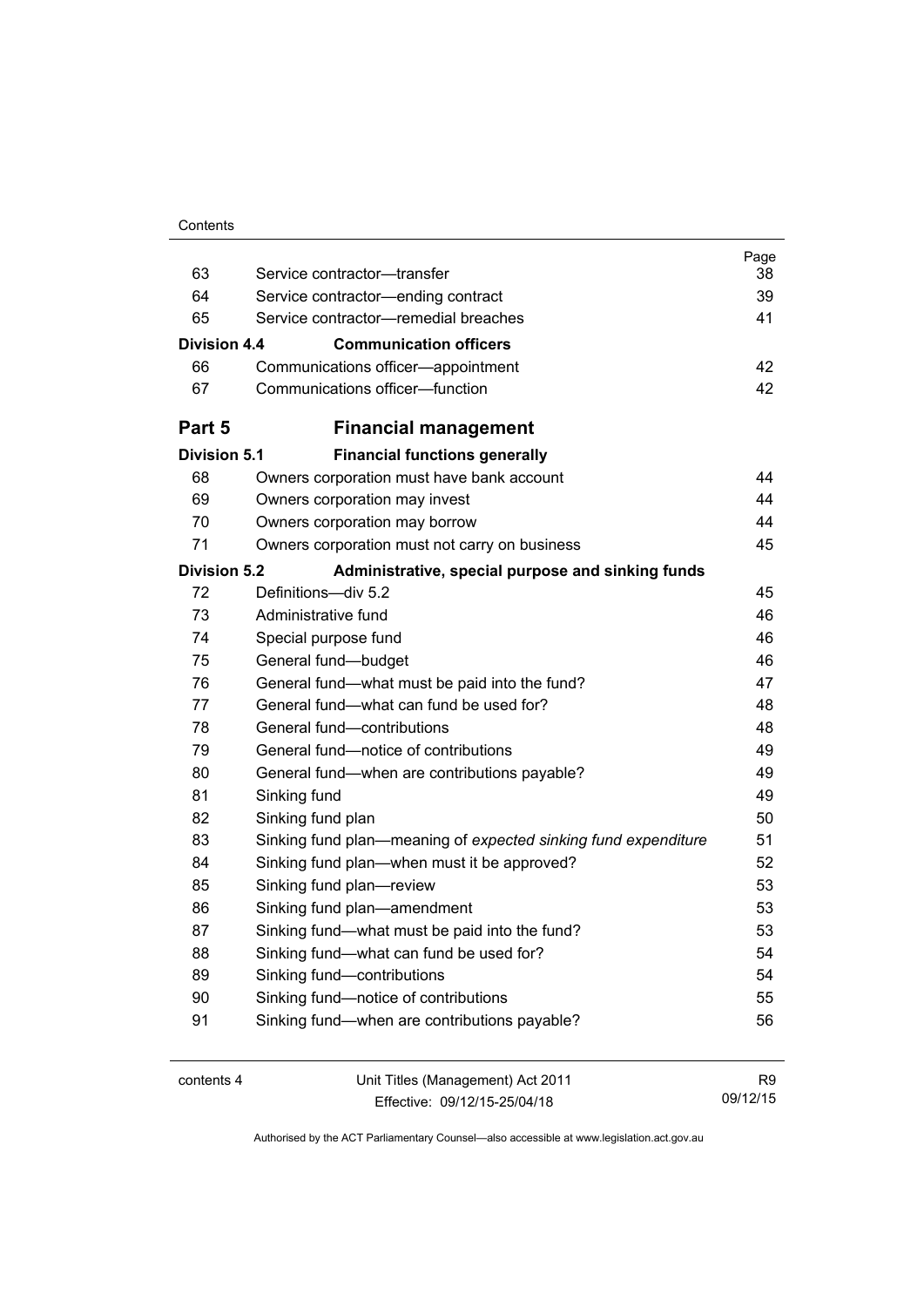| 92                  | General and sinking funds in staged developments                | Page<br>56 |
|---------------------|-----------------------------------------------------------------|------------|
| Division 5.3        | Powers in relation to money owing to owners                     |            |
|                     | corporation                                                     |            |
| 93                  | Discounts-amounts owing                                         | 56         |
| 94                  | Interest-amounts owing                                          | 57         |
| 95                  | Recovery of amounts owing                                       | 57         |
| 96                  | Security for unpaid amounts-declaration of charge               | 58         |
| 97                  | Security for unpaid amounts-discharge                           | 58         |
| 98                  | Liability of part-owners                                        | 59         |
| <b>Division 5.4</b> | <b>Insurance</b>                                                |            |
| 99                  | Meaning of building and land-div 5.4                            | 59         |
| 100                 | Building insurance by owners corporation                        | 60         |
| 101                 | Exemption from building insurance requirements                  | 62         |
| 102                 | Public liability insurance by owners corporation                | 62         |
| 103                 | Application of insurance money by owners corporation            | 63         |
| 104                 | Additional insurance-owners corporation                         | 63         |
| 105                 | Additional insurance—unit owners                                | 63         |
| Part 6              | <b>Owners corporation rules</b>                                 |            |
| 106                 | What are the rules of an owners corporation?                    | 64         |
| 107                 | <b>Effect of rules</b>                                          | 64         |
| 108                 | Owners corporation may amend rules                              | 64         |
| 109                 | Breach of rules-rule infringement notice                        | 65         |
| 110                 | Breach of rules—failure to comply with rule infringement notice | 67         |
| 111                 | Breach of rules—request for rule infringement notice            | 67         |
| 112                 | Application of Legislation Act                                  | 67         |
| Part 7              | <b>Owners corporation records</b>                               |            |
| 113                 | Corporate register-establishment                                | 69         |
| 114                 | Corporate register-information to be included                   | 69         |
| 115                 | Corporate register-provision of information                     | 70         |
| 116                 | Corporate register-access                                       | 72         |
| 117                 | Names and addresses of executive members                        | 73         |
| 118                 | Insurance information                                           | 73         |
| 119                 | Unit title certificate and access to owners corporation records | 74         |
| R <sub>9</sub>      | Unit Titles (Management) Act 2011                               | contents 5 |
| 09/12/15            | Effective: 09/12/15-25/04/18                                    |            |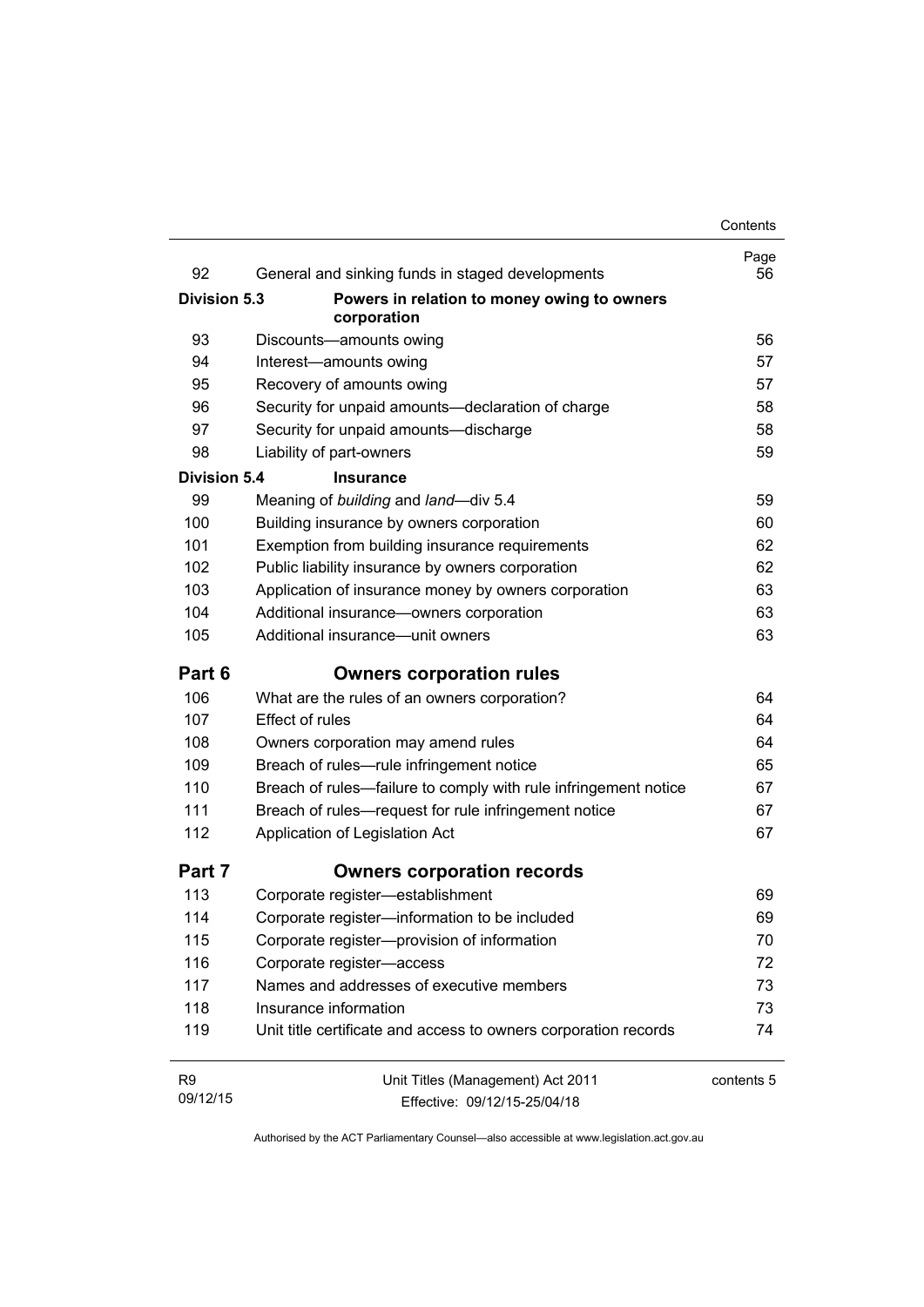|                      |                                                                                            | Page     |
|----------------------|--------------------------------------------------------------------------------------------|----------|
| 120                  | Acting on information in unit title certificate                                            | 75       |
| 121                  | Failure to provide information or certificate—offence                                      | 75       |
| 122                  | Owners corporation name, address and letterbox                                             | 75       |
| 123                  | Service of documents on owners corporation                                                 | 76       |
| 124                  | Service of documents on members, interested people and occupiers                           | 77       |
| Part 8               | <b>Dispute resolution</b>                                                                  |          |
| 125                  | Disputes involving the owners corporation—generally                                        | 79       |
| 126                  | Disputes involving the owners corporation--particular matters                              | 79       |
| 127                  | Disputes involving the executive committee                                                 | 80       |
| 128                  | Disputes between unit owners                                                               | 80       |
| 129                  | Kinds of ACAT orders                                                                       | 81       |
| Part 9               | <b>Protection of financiers for service contracts</b>                                      |          |
| 130                  | Meaning of financed service contract and financier-pt 9                                    | 83       |
| 131                  | Who is a <i>financier</i> for a service contract?                                          | 83       |
| 132                  | Financed service contract—notice of change                                                 | 84       |
| 133                  | Financed service contract—limitation on ending                                             | 84       |
| 134                  | Financed service contract—person authorised to act for financier                           | 85       |
| 135                  | Financed service contract—agreement between owners corporation<br>and financier prohibited | 86       |
| Part 10              | <b>Administrators</b>                                                                      |          |
| Division 10.1        | <b>Interested parties</b>                                                                  |          |
| 136                  | Who may apply for an administration order?                                                 | 87       |
| 137                  | ACAT appearances and service of applications                                               | 87       |
| <b>Division 10.2</b> | Appointment, removal and functions                                                         |          |
| 138                  | Appointment of administrator                                                               | 88       |
| 139                  | Removal or replacement of administrator                                                    | 88       |
| 140                  | Functions of administrator                                                                 | 89       |
| 141                  | Delegation by administrator                                                                | 89       |
| Part 11              | <b>Miscellaneous</b>                                                                       |          |
| <b>Division 11.1</b> | Mortgage insurance                                                                         |          |
| 142                  | Mortgage insurance of unit                                                                 | 90       |
| contents 6           | Unit Titles (Management) Act 2011                                                          | R9       |
|                      | Effective: 09/12/15-25/04/18                                                               | 09/12/15 |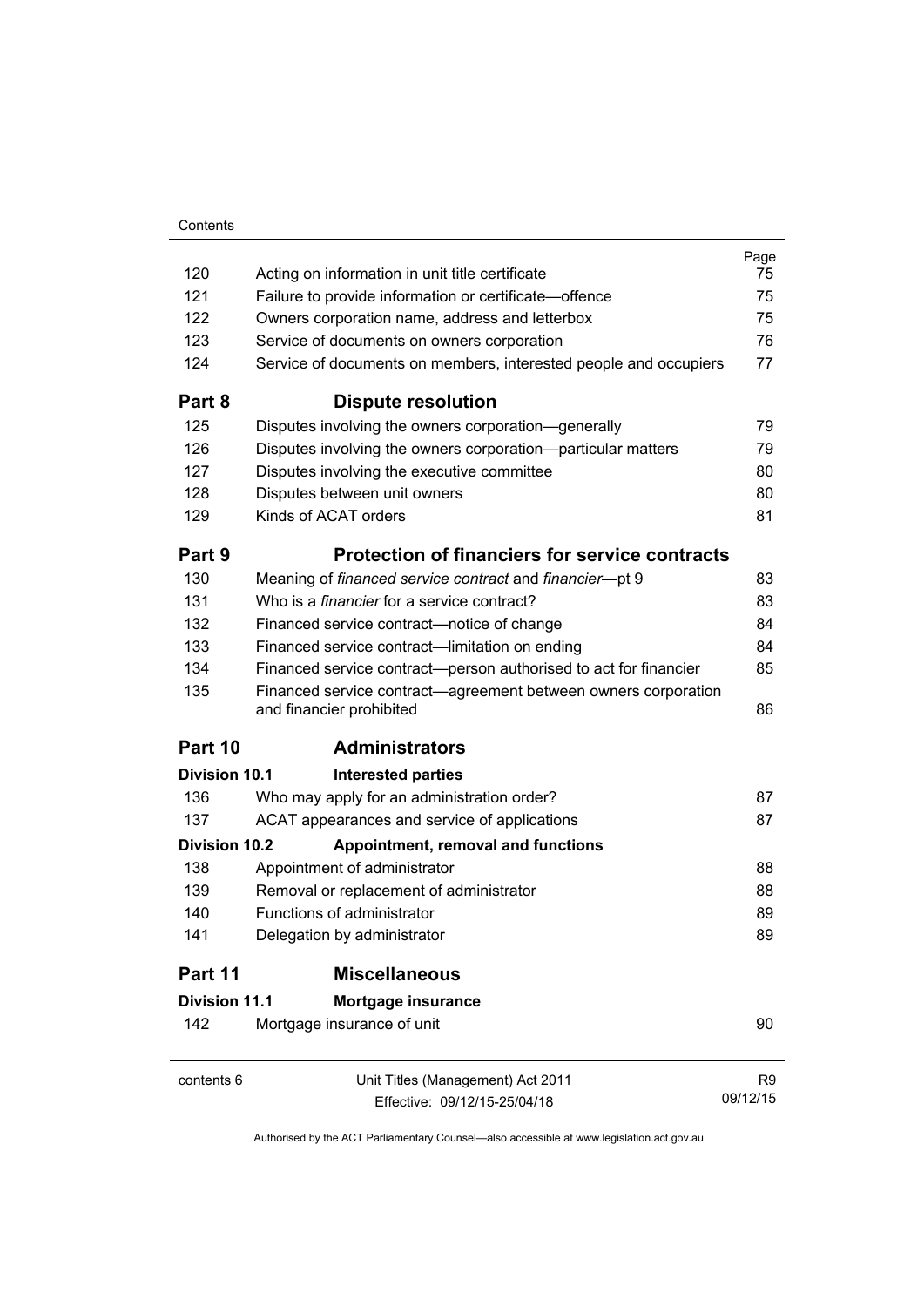|                            |                                                                   | Contents   |
|----------------------------|-------------------------------------------------------------------|------------|
|                            |                                                                   | Page       |
| 143                        | Payment under mortgage insurance policies                         | 90         |
| 144                        | Transfer of mortgagee's interest to insurer                       | 90         |
| Division 11.2              | <b>Miscellaneous</b>                                              |            |
| 145                        | Determination of fees                                             | 91         |
| 146                        | Approved forms                                                    | 91         |
| 147                        | Regulation-making power                                           | 91         |
| <b>Schedule 1</b>          | <b>Codes of conduct</b>                                           | 93         |
| <b>Part 1.1</b>            | <b>Executive committees-code of conduct</b>                       | 93         |
| $\mathbf{1}$               | Understanding of Act and code                                     | 93         |
| $\overline{2}$             | Honesty and fairness                                              | 93         |
| 3                          | Care and diligence                                                | 93         |
| 4                          | Acting in owners corporation's best interests                     | 93         |
| 5                          | Complying with Act and code                                       | 93         |
| 6                          | <b>Nuisance</b>                                                   | 94         |
| 7                          | Unconscionable conduct                                            | 94         |
| 8                          | Conflict of interest                                              | 94         |
| <b>Part 1.2</b>            | <b>Managers-code of conduct</b>                                   | 95         |
| 1                          | Knowledge of Act and code                                         | 95         |
| 2                          | Honesty, fairness and professionalism                             | 95         |
| 3                          | Skill, care and diligence                                         | 95         |
| 4                          | Acting in owners corporation's best interests                     | 95         |
| 5                          | Keeping owners corporation informed of developments               | 95         |
| 6                          | Ensuring employees comply with Act and code                       | 95         |
| $\overline{7}$             | Fraudulent or misleading conduct                                  | 96         |
| 8                          | Unconscionable conduct                                            | 96         |
| 9                          | Conflict of duty or interest                                      | 96         |
| 10                         | Goods and services to be supplied at competitive prices           | 96         |
| 11                         | Manager to demonstrate keeping of particular records              | 97         |
| <b>Schedule 2</b>          | <b>Executive committees</b>                                       | 98         |
| <b>Part 2.1</b>            | What the executive committee must, may and cannot<br>do           | 98         |
| R <sub>9</sub><br>09/12/15 | Unit Titles (Management) Act 2011<br>Effective: 09/12/15-25/04/18 | contents 7 |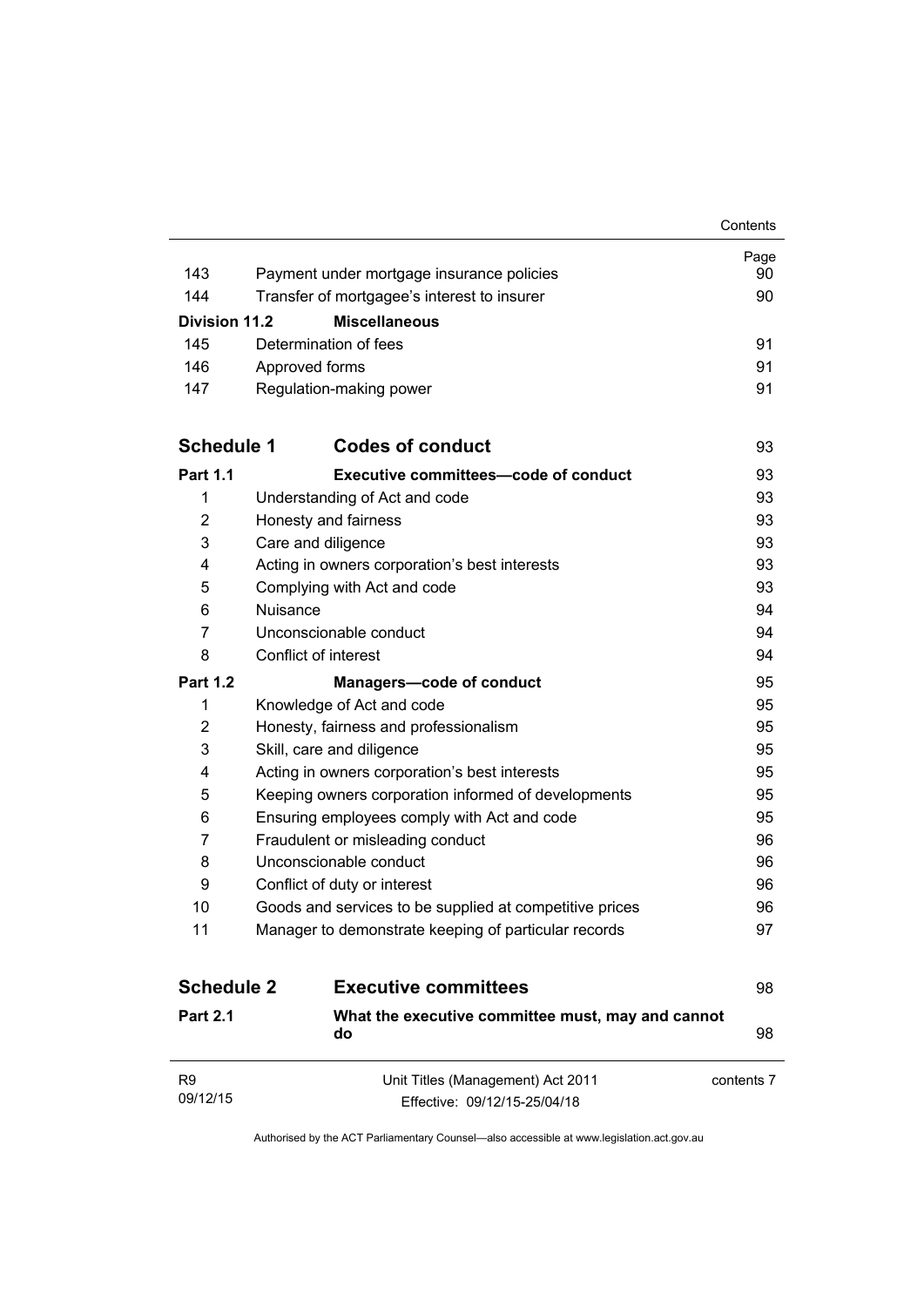| 2.1               | Executive committee must keep minutes, and records and accounts          | Page<br>98     |
|-------------------|--------------------------------------------------------------------------|----------------|
| 2.2               | Executive committee must present financial statements at annual          |                |
|                   | general meeting                                                          | 100            |
| 2.3               | Executive committee must present insurance details at annual general     |                |
|                   | meeting                                                                  | 101            |
| 2.4               | Approving use of common property                                         | 102            |
| 2.5               | Decisions about taking legal action                                      | 102            |
| 2.6               | Taking urgent legal action                                               | 103            |
| 2.7               | Decisions about staged development                                       | 104            |
| <b>Part 2.2</b>   | <b>Executive committee-meetings and procedures</b>                       | 105            |
| 2.8               | Meetings of executive committee                                          | 105            |
| 2.9               | Quorum of executive committee                                            | 105            |
| 2.10              | Voting of executive committee                                            | 105            |
| 2.11              | Chairperson-meetings                                                     | 106            |
| <b>Schedule 3</b> | <b>General meetings</b>                                                  | 107            |
| <b>Part 3.1</b>   | <b>General meetings</b>                                                  | 107            |
| 3.1               | Conduct of general meetings                                              | 107            |
| 3.2               | Annual general meetings                                                  | 107            |
| 3.3               | First annual general meeting                                             | 107            |
| 3.4               | First annual general meeting-developer to deliver records                | 108            |
| 3.5               | General meetings other than annual general meetings                      | 109            |
| 3.6               | Notice of general meetings                                               | 109            |
| 3.7               | Requirements for notice of general meetings                              | 109            |
| 3.8               | Defective notice of meetings                                             | 110            |
| 3.9               | Quorum at a general meeting—owners corporation with 3 or more<br>members | 111            |
| 3.10              | Notice of reduced quorum decisions and adjournments                      | 113            |
| 3.11              | Reduced quorum decisions-effect                                          | 113            |
| 3.12              | Quorum at a general meeting-owners corporation with 2 members            | 114            |
| 3.13              | Chairperson at a general meeting                                         | 114            |
| <b>Part 3.2</b>   | <b>Resolutions at general meetings</b>                                   | 115            |
| 3.14              | Decision-making at general meetings                                      | 115            |
| 3.15              | Ordinary resolutions                                                     | 115            |
| contents 8        | Unit Titles (Management) Act 2011                                        | R <sub>9</sub> |

Effective: 09/12/15-25/04/18

09/12/15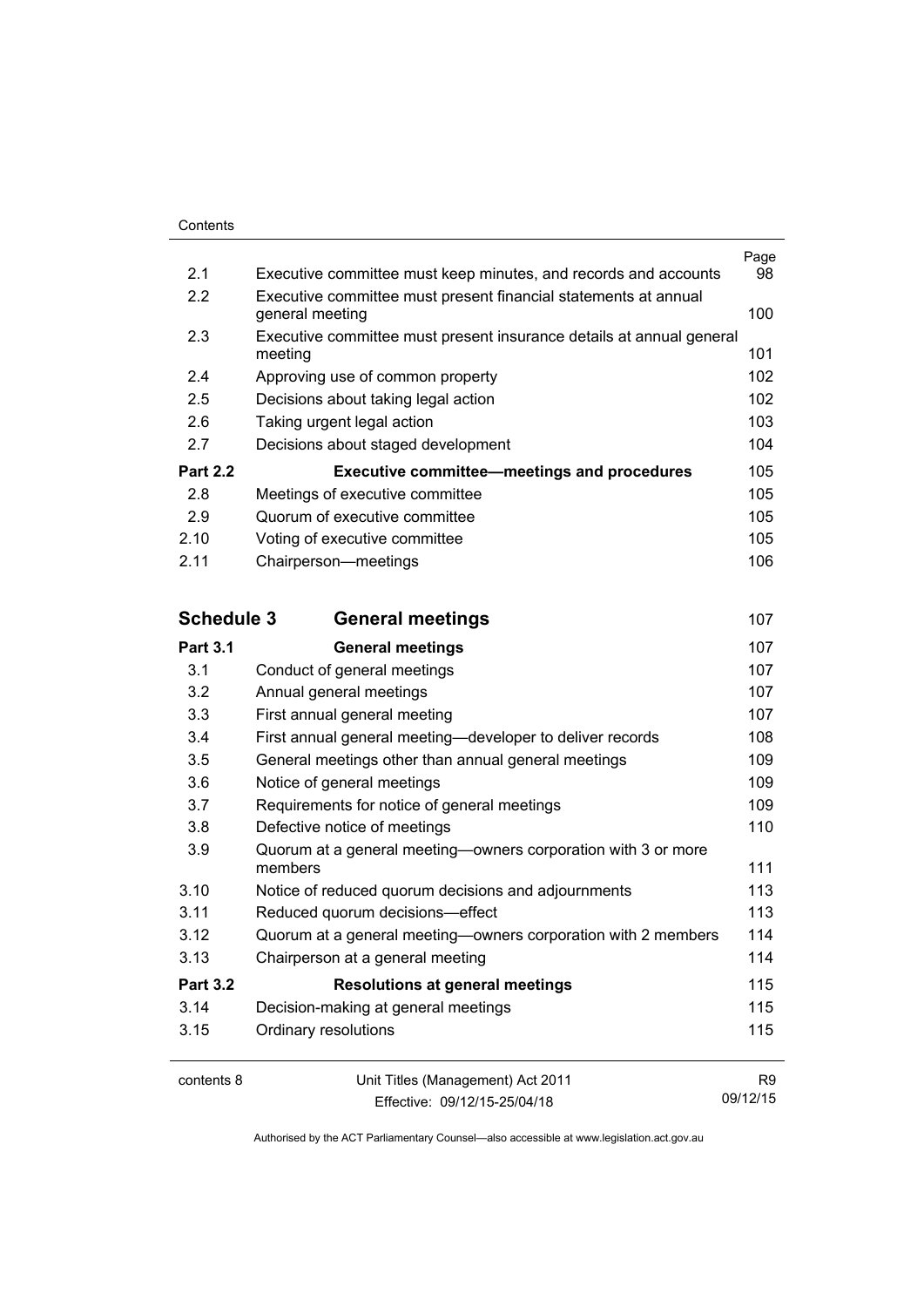| 3.16              | Special resolutions                                | Page<br>116 |
|-------------------|----------------------------------------------------|-------------|
| 3.17              | Unopposed resolutions                              | 117         |
| 3.18              | Unanimous resolutions                              | 117         |
| 3.19              | Evidence of resolutions of owners corporation      | 118         |
| <b>Part 3.3</b>   | <b>Voting at general meetings</b>                  | 119         |
| 3.20              | Who is entitled to vote?                           | 119         |
| 3.21              | General meeting-decisions about staged development | 119         |
| 3.22              | One vote-1 unit                                    | 120         |
| 3.23              | Voting by mortgagees                               | 120         |
| 3.24              | Mortgagee voting notice—amendment and revocation   | 121         |
| 3.25              | Evidence of mortgagee's entitlement to vote        | 121         |
| 3.26              | Proxy votes                                        | 122         |
| 3.27              | Proxy votes-limit on developer                     | 122         |
| 3.28              | Value of votes                                     | 123         |
| 3.29              | Polls                                              | 124         |
| 3.30              | Voting by chairperson                              | 124         |
| 3.31              | Absentee votes                                     | 124         |
| 3.32              | People under 18 or under other legal disabilities  | 125         |
| 3.33              | Declaration by chairperson of result of voting     | 125         |
| <b>Schedule 4</b> | <b>Default rules</b>                               | 126         |
| 1                 | Definitions-default rules                          | 126         |
| $\overline{2}$    | Payment of rates and taxes by unit owners          | 126         |
| 3                 | Repairs and maintenance                            | 126         |
| 4                 | Erections and alterations                          | 126         |
| 5                 | Use of common property                             | 127         |
| 6                 | Hazardous use of unit                              | 127         |
| $\overline{7}$    | Use of unit-nuisance or annoyance                  | 127         |
| 8                 | <b>Noise</b>                                       | 127         |
| 9                 | Illegal use of unit                                | 128         |
| 10                | What may an executive committee representative do? | 128         |
| 11                | Seal of owners corporation                         | 129         |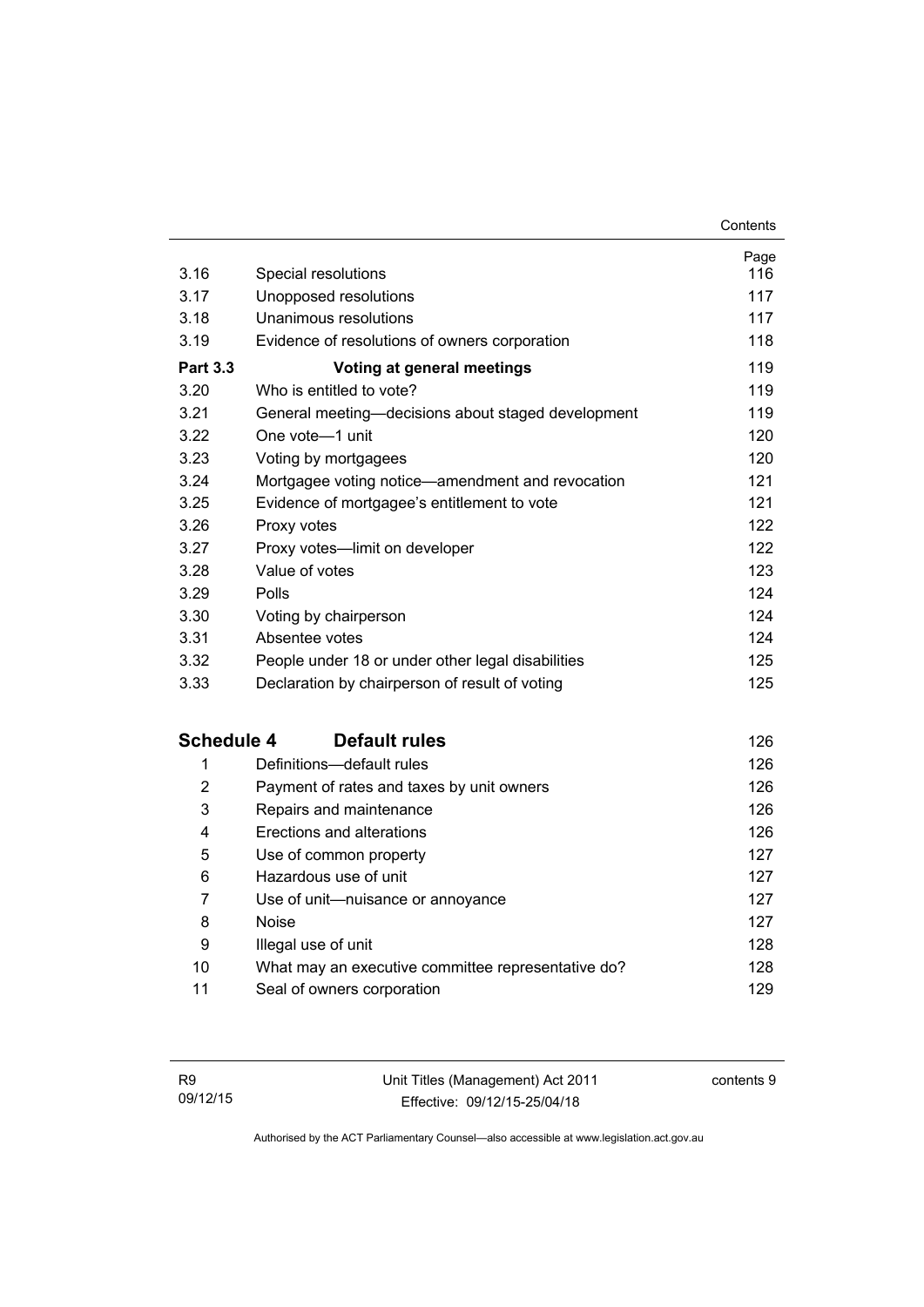#### **Contents**

#### **Dictionary** [130](#page-141-0)

#### **[Endnotes](#page-149-0)**

|   | About the endnotes                            | 138 |
|---|-----------------------------------------------|-----|
| 2 | Abbreviation key                              | 138 |
| 3 | Legislation history                           | 139 |
| 4 | Amendment history                             | 140 |
| 5 | Earlier republications                        | 152 |
| 6 | Expired transitional or validating provisions | 153 |

contents 10 Unit Titles (Management) Act 2011 Effective: 09/12/15-25/04/18

R9 09/12/15

Page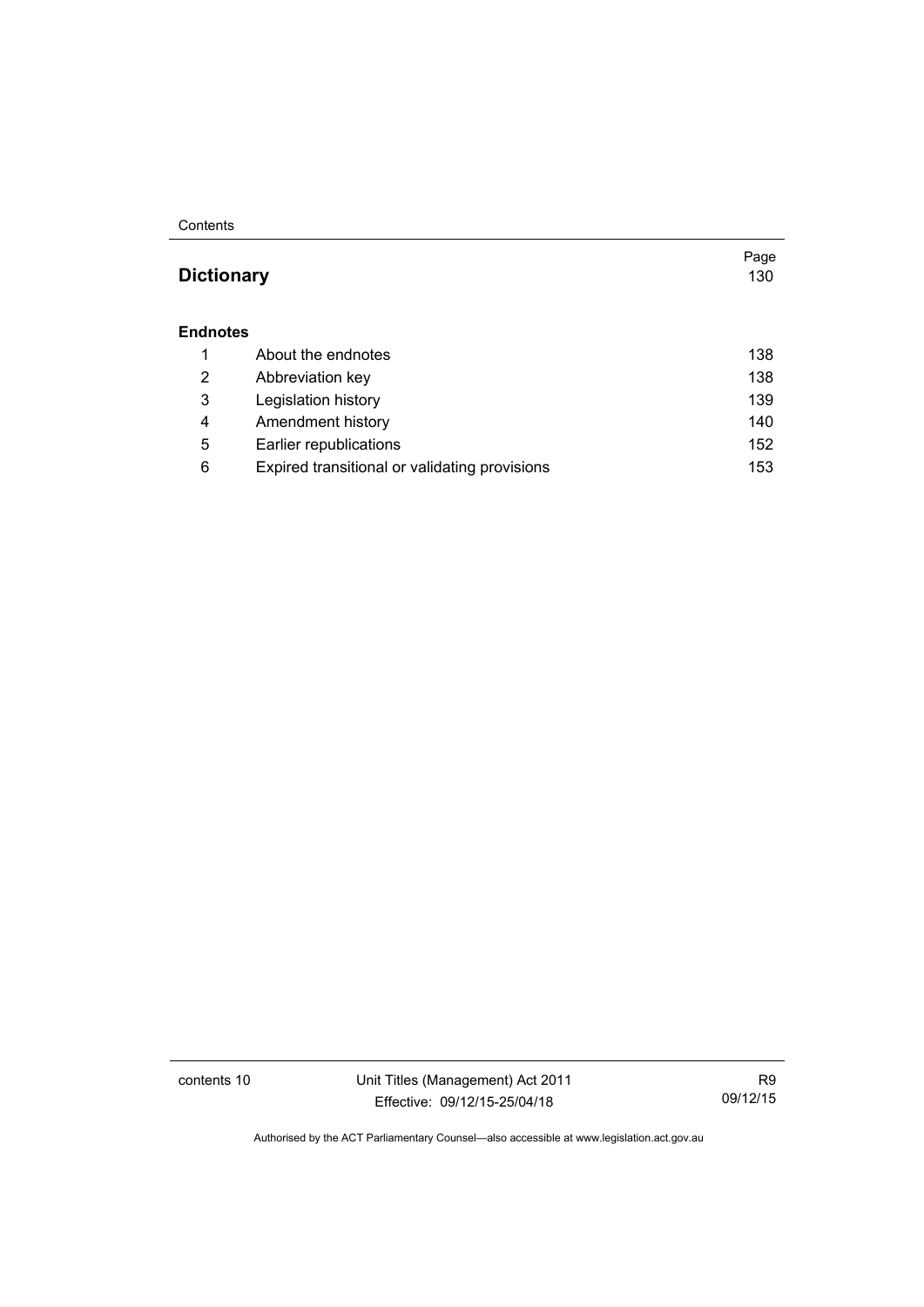

# **Unit Titles (Management) Act 2011**

An Act to provide for the management of units plans, and for other purposes

R9 09/12/15

l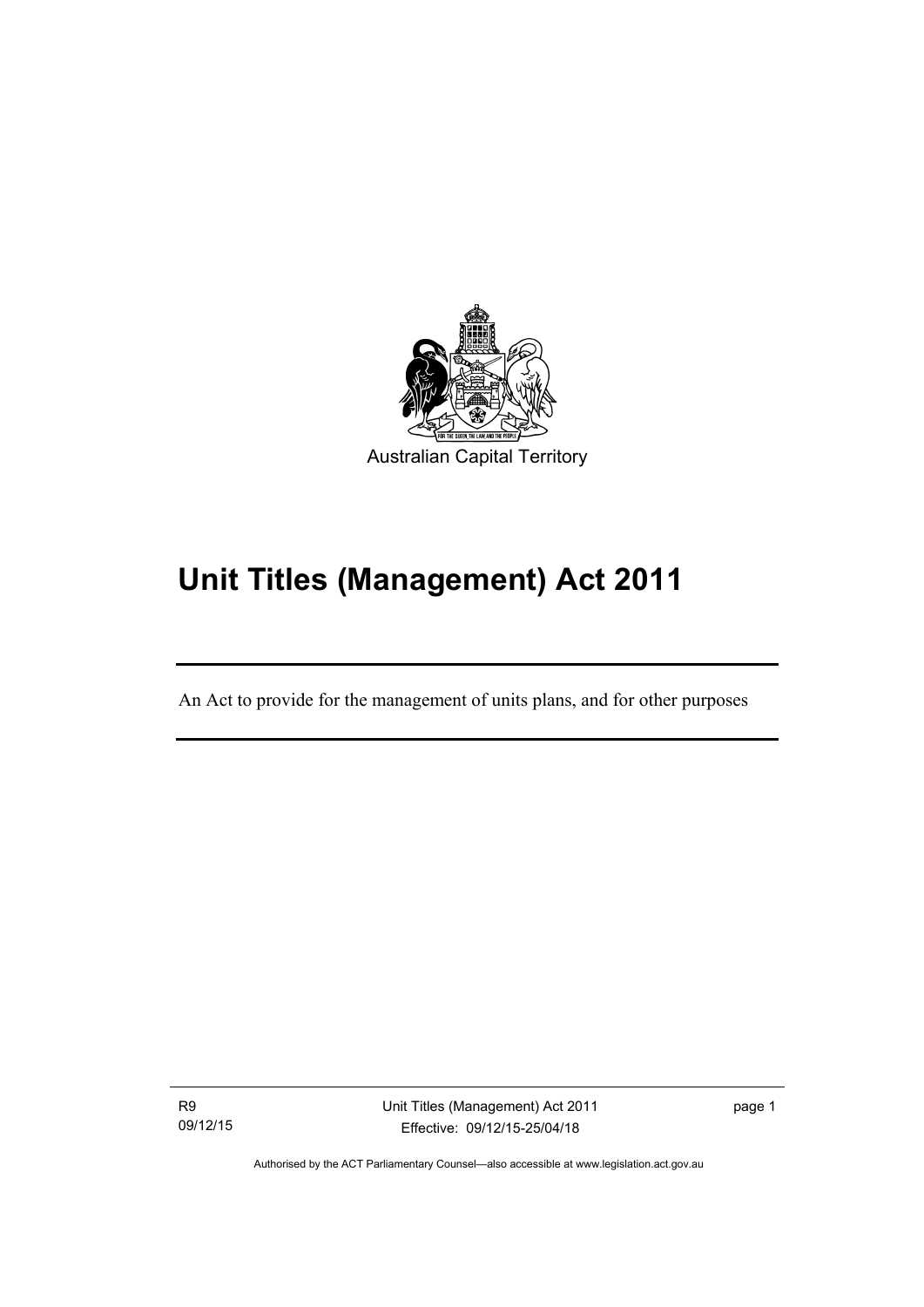#### **Part 1** Preliminary

Section 1

# <span id="page-13-0"></span>**Part 1** Preliminary

#### <span id="page-13-1"></span>**1 Name of Act**

This Act is the *Unit Titles (Management) Act 2011*.

#### <span id="page-13-2"></span>**3 Dictionary**

The dictionary at the end of this Act is part of this Act.

*Note 1* The dictionary at the end of this Act defines certain terms used in this Act, and includes references (*signpost definitions*) to other terms defined elsewhere.

> For example, the signpost definition '*class A unit*—see the *[Unit Titles](http://www.legislation.act.gov.au/a/2001-16)  [Act 2001](http://www.legislation.act.gov.au/a/2001-16)*, section 10.' means that the term 'class A unit' is defined in that Act, section 10 and the definition applies to this Act.

*Note 2* A definition in the dictionary (including a signpost definition) applies to the entire Act unless the definition, or another provision of the Act, provides otherwise or the contrary intention otherwise appears (see [Legislation Act,](http://www.legislation.act.gov.au/a/2001-14) s 155 and s 156 (1)).

#### <span id="page-13-3"></span>**4 Notes**

A note included in this Act is explanatory and is not part of this Act.

*Note* See the [Legislation Act,](http://www.legislation.act.gov.au/a/2001-14) s 127 (1), (4) and (5) for the legal status of notes.

Authorised by the ACT Parliamentary Counsel—also accessible at www.legislation.act.gov.au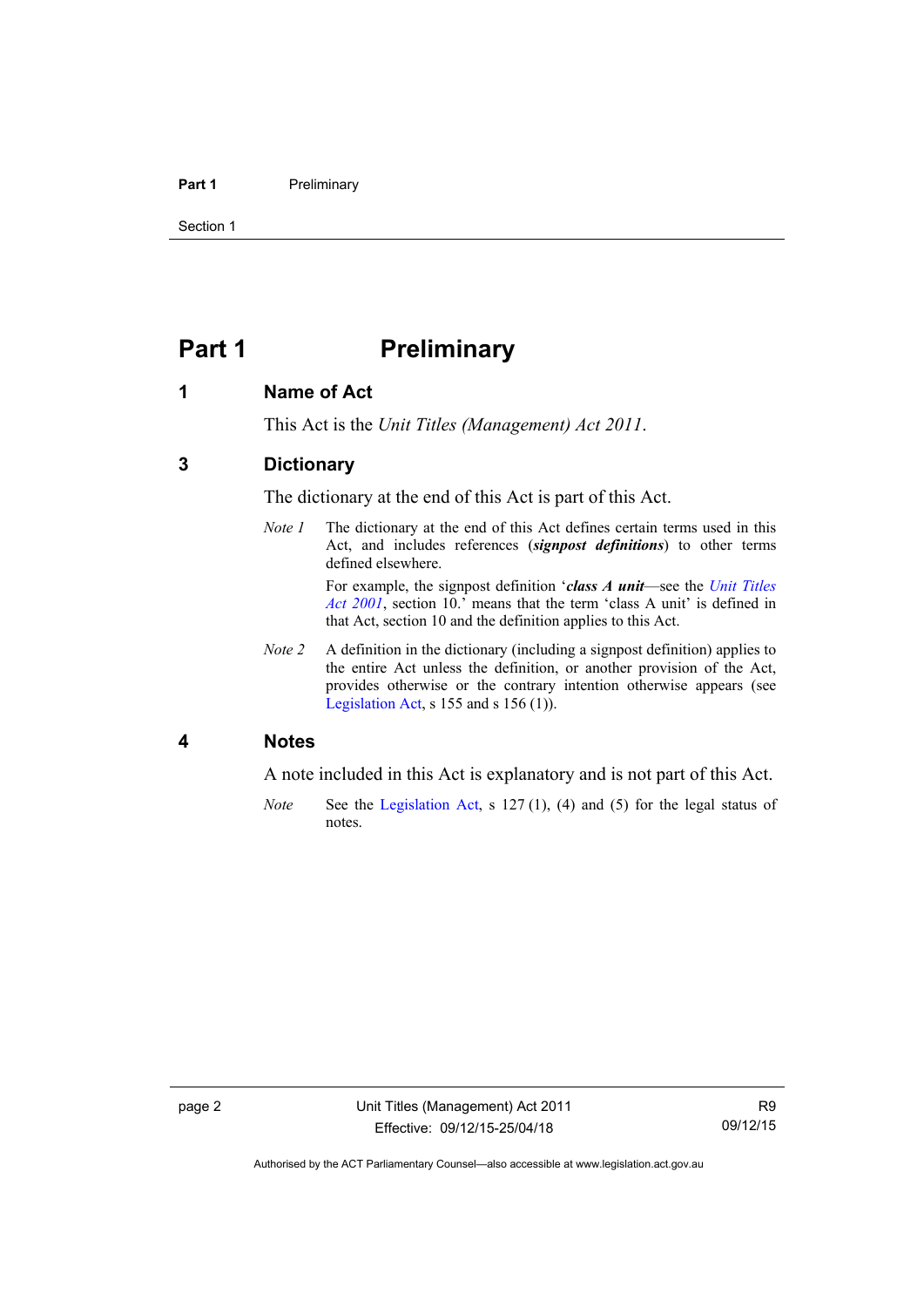#### <span id="page-14-0"></span>**5 Offences against Act—application of Criminal Code etc**

Other legislation applies in relation to offences against this Act.

*Note 1 Criminal Code* The [Criminal Code](http://www.legislation.act.gov.au/a/2002-51), ch 2 applies to all offences against this Act (see Code, pt 2.1). The chapter sets out the general principles of criminal responsibility

(including burdens of proof and general defences), and defines terms used for offences to which the Code applies (eg *conduct*, *intention*, *recklessness* and *strict liability*).

*Note 2 Penalty units*  The [Legislation Act](http://www.legislation.act.gov.au/a/2001-14), s 133 deals with the meaning of offence penalties that are expressed in penalty units.

#### <span id="page-14-1"></span>**6 Objects of Act**

The objects of this Act are to—

- (a) make it clear who is responsible for managing units plans; and
- (b) help people who manage, or help in the management of units plans, understand and exercise their functions; and
- (c) assist in the resolution of disputes in relation to the management of units plans; and
- (d) make the law about the management of units plans easier to use generally.

page 3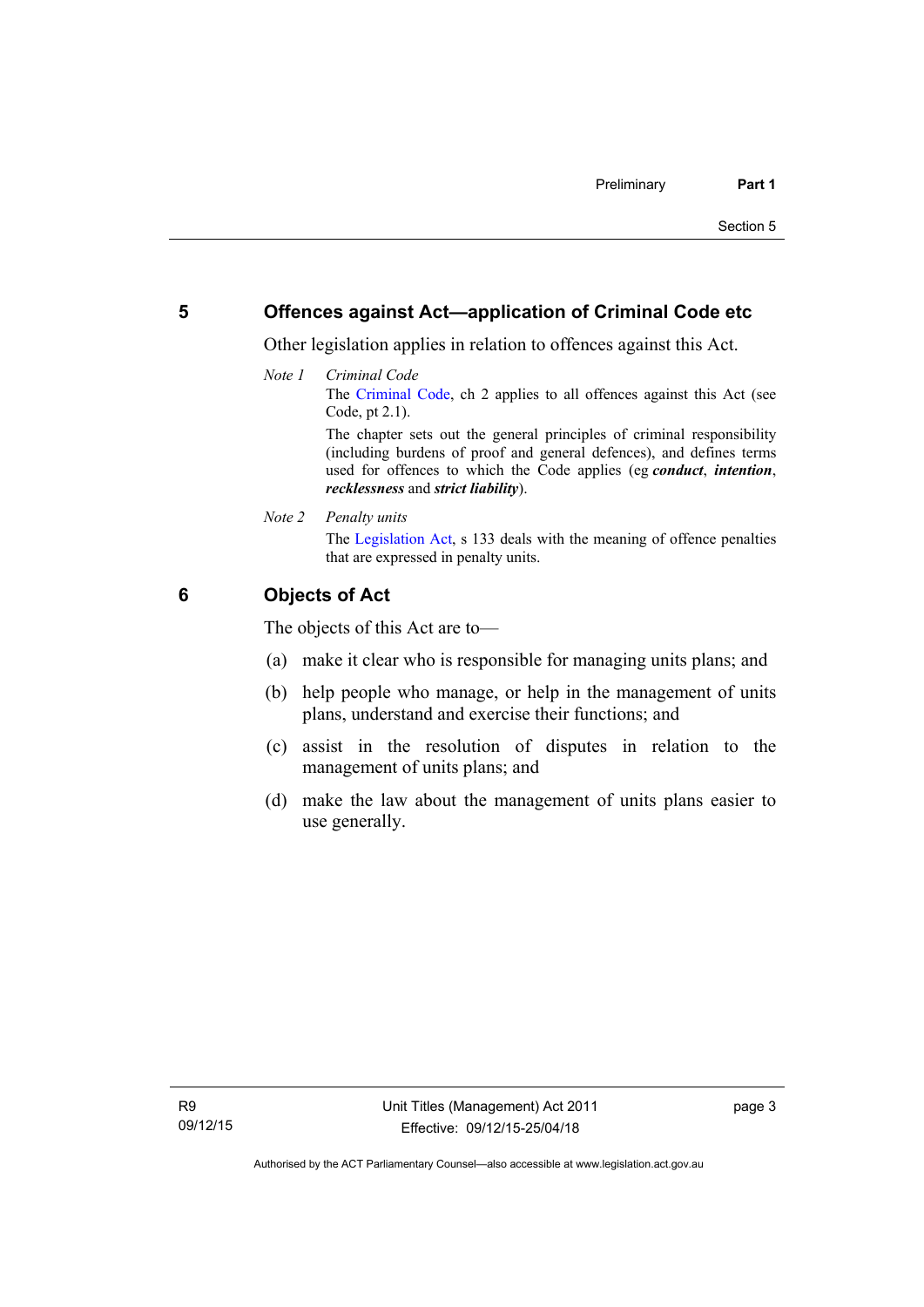**Part 2** Management of units plans<br>**Division 2.1** Who manages a units plan? Who manages a units plan? Section 7

# <span id="page-15-0"></span>**Part 2 Management of units plans**

#### <span id="page-15-1"></span>**Division 2.1 Who manages a units plan?**

#### <span id="page-15-2"></span>**7 Owners corporation**

The owners corporation for a units plan is responsible for managing the units plan.

*Note* An owners corporation may be helped by 1 or more of the following:

- (a) the executive committee of the owners corporation;
- (b) a manager engaged under s 50;
- (c) a service contractor engaged under s 60.

### <span id="page-15-3"></span>**Division 2.2 Owners corporation—general**

#### <span id="page-15-4"></span>**8 Owners corporation—establishment**

- (1) On the registration of a units plan, an owners corporation for the units plan is established under the name 'The Owners—Units Plan No  $X'$ .
- (2) In this section:

*X* means the number given to the units plan by the registrar-general on its registration.

#### <span id="page-15-5"></span>**9 Owners corporation—legal status**

- (1) An owners corporation is a corporation.
- (2) An owners corporation—
	- (a) has perpetual succession; and
	- (b) must have a common seal; and
	- (c) may sue and be sued in its corporate name.

Authorised by the ACT Parliamentary Counsel—also accessible at www.legislation.act.gov.au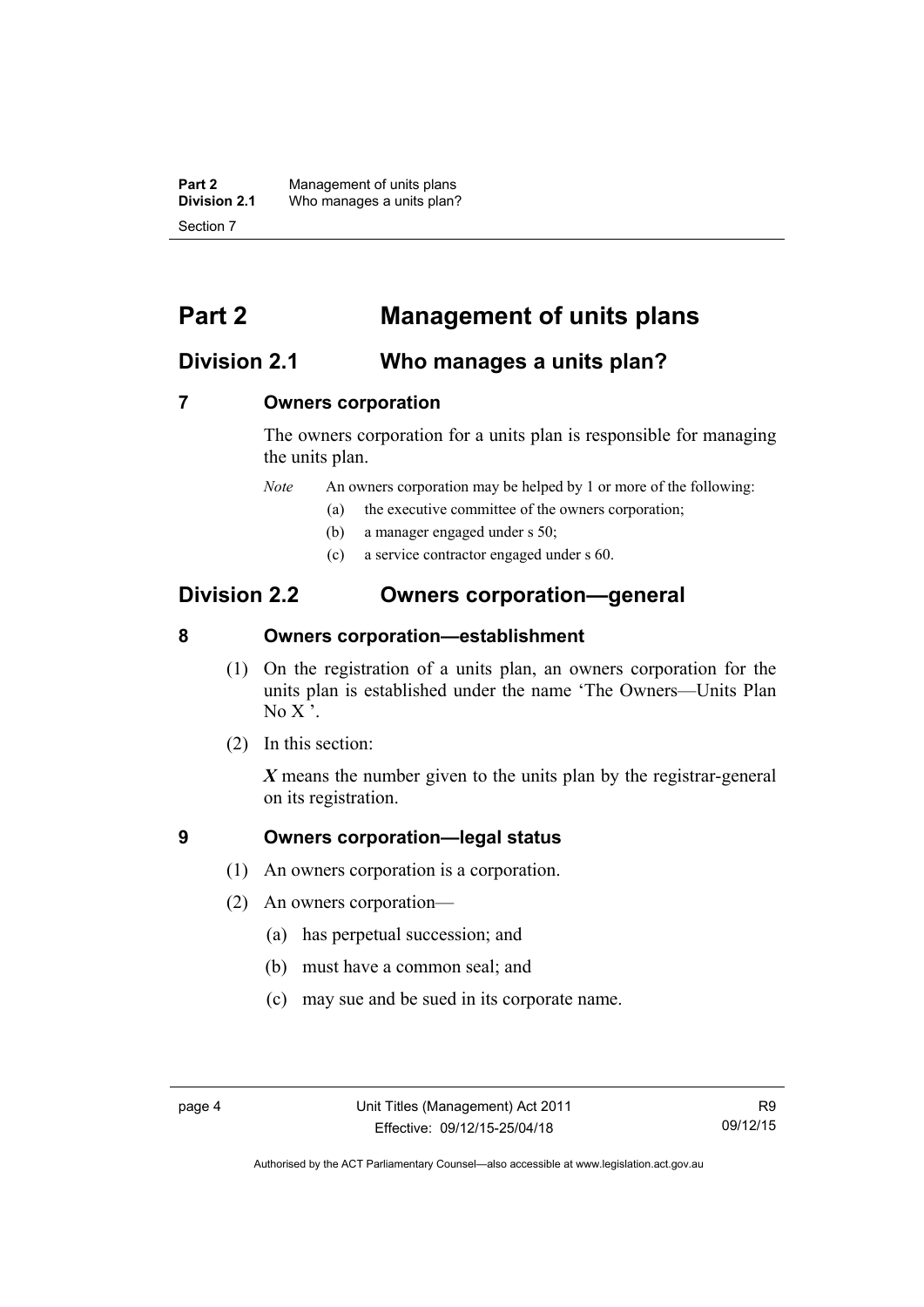# <span id="page-16-0"></span>**Division 2.3 Owners corporation—membership and representatives**

#### <span id="page-16-1"></span>**10 Members of owners corporation**

- (1) The members of an owners corporation for a units plan are the owners of the units.
- (2) If a unit is owned by 2 or more part-owners, each part-owner is a member of the owners corporation.

#### <span id="page-16-2"></span>**11 Part-owners of units—authorisation of representatives**

- (1) This section applies if a unit is owned by 2 or more part-owners.
- (2) The part-owners of the unit must, by written notice to the owners corporation, authorise an individual to represent them as their agent (the part-owners' *representative*) for this Act.
- (3) The part-owners' representative must be one of the owners.
	- *Note* If a company is a part-owner of the unit, the company's own representative may also be authorised as the part-owners' representative (see s 14 (Company-owned units—functions of representatives)).
- (4) The notice of authorisation must—
	- (a) be given to the owners corporation within 14 days after the lodgment for registration of the instrument under which the unit first becomes owned by the part-owners; and
	- (b) include the full name and an address for correspondence of the representative; and
	- (c) be signed by each part-owner of the unit.
- (5) The part-owners of the unit may change their representative by written notice to the owners corporation.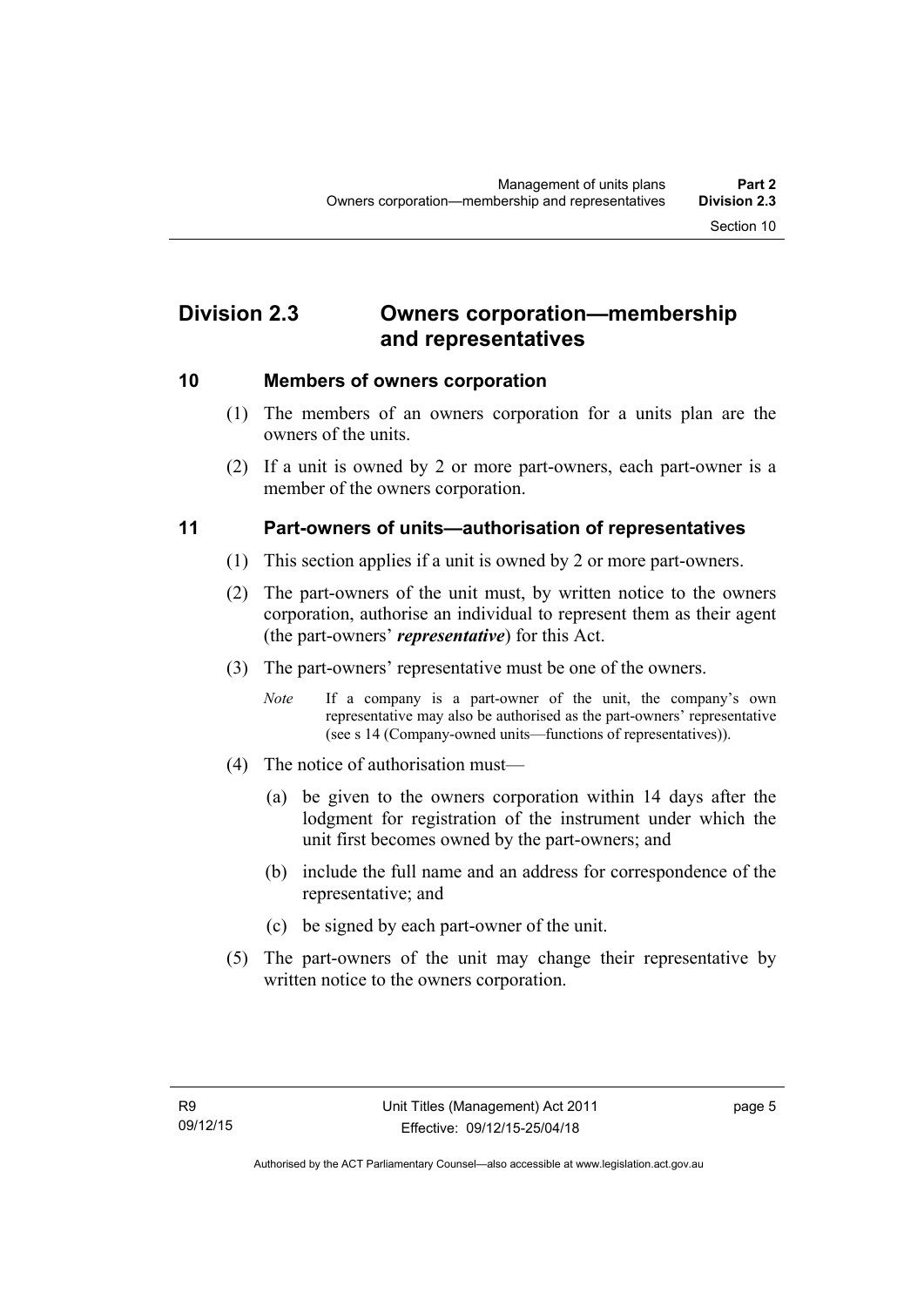- (6) The notice of change of authorisation must—
	- (a) include the full name and an address for correspondence of the new representative; and
	- (b) be signed by each part-owner of the unit.
- (7) The part-owners' representative may change the address for correspondence of the representative by written notice to the owners corporation.
- (8) The notice of change of address must be signed by the representative.
- (9) This section may be enforced in the same way as a rule of the owners corporation (see section 107 (Effect of rules)).

#### <span id="page-17-0"></span>**12 Part-owners of units—functions of representatives**

- (1) This section applies if a unit is owned by 2 or more part-owners.
- (2) Anything that an owner of the unit may do, or is required to do, under this Act may be done by the part-owners' representative acting as the agent for the part-owners.
- (3) Any document, including a notice, that this Act requires the owners corporation or someone else to give to the part-owners may be given to the representative alone on their behalf under section 124 (Service of documents on members, interested people and occupiers).
	- *Note* The owners corporation must give notice of a general meeting to the part-owners' representative on behalf of the part-owners to comply with sch 3, s 3.6 (1) (a) (which requires notices to be given to each member of the owners corporation).
- (4) If a document is given to the part-owners by being given to the representative on their behalf, the representative must tell the other part-owners that the document has been given to the representative and (if asked) give them a copy of the document.

Authorised by the ACT Parliamentary Counsel—also accessible at www.legislation.act.gov.au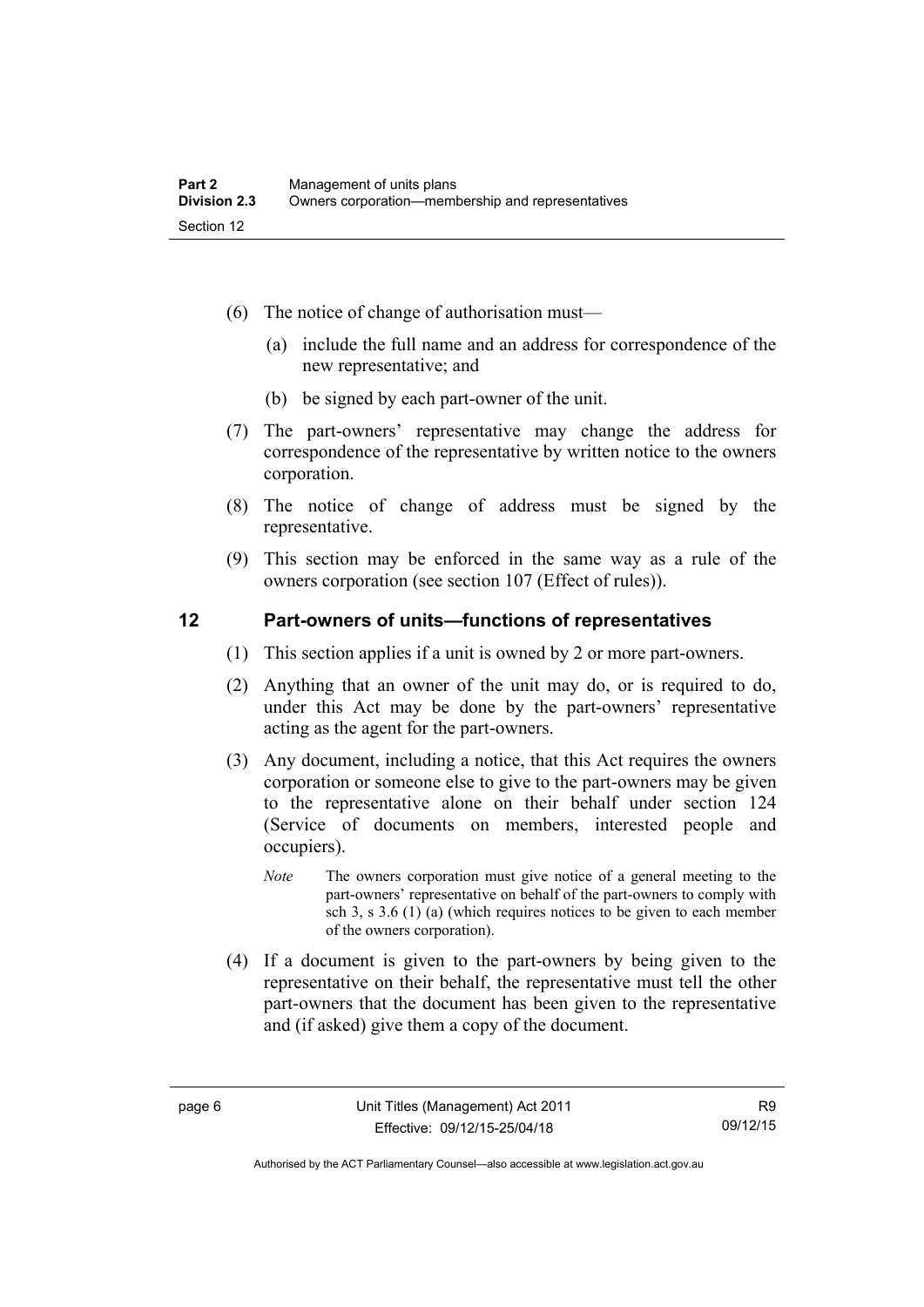(5) Subsection (4) may be enforced in the same way as a rule of the owners corporation (see section 107 (Effect of rules)).

#### **Example—s (4) and s (5)**

In breach of s (4), a part-owners' representative for a unit does not tell a part-owner of the unit about a notice of a determination of general fund contribution (under s 78 (1)) given to the representative on the unit owners' behalf.

The part-owner may rely on s (5) to enforce s (4) against the representative for the unit. The relevant enforcement action is the same as for a breach of the owners corporation rules—a civil action for breach of an agreement under seal (see s 107).

*Note* An example is part of the Act, is not exhaustive and may extend, but does not limit, the meaning of the provision in which it appears (see [Legislation Act,](http://www.legislation.act.gov.au/a/2001-14) s 126 and s 132).

#### <span id="page-18-0"></span>**13 Company-owned units—authorisation of representatives**

- (1) This section applies if a company is the owner of a unit.
	- *Note Owner* includes a part-owner (see dict).
- (2) The company must, by written notice to the owners corporation, authorise an individual to represent it as its agent (the company's *representative*) for this Act.
- (3) The company's representative must be an officer or employee of the company.
- (4) The notice of authorisation must—
	- (a) be given to the owners corporation within 14 days after the lodgment for registration of the instrument under which the company becomes an owner of the unit; and
	- (b) include the full name and an address for correspondence of the representative; and
	- (c) be signed on behalf of the company.
- (5) The company may change its representative by written notice to the owners corporation.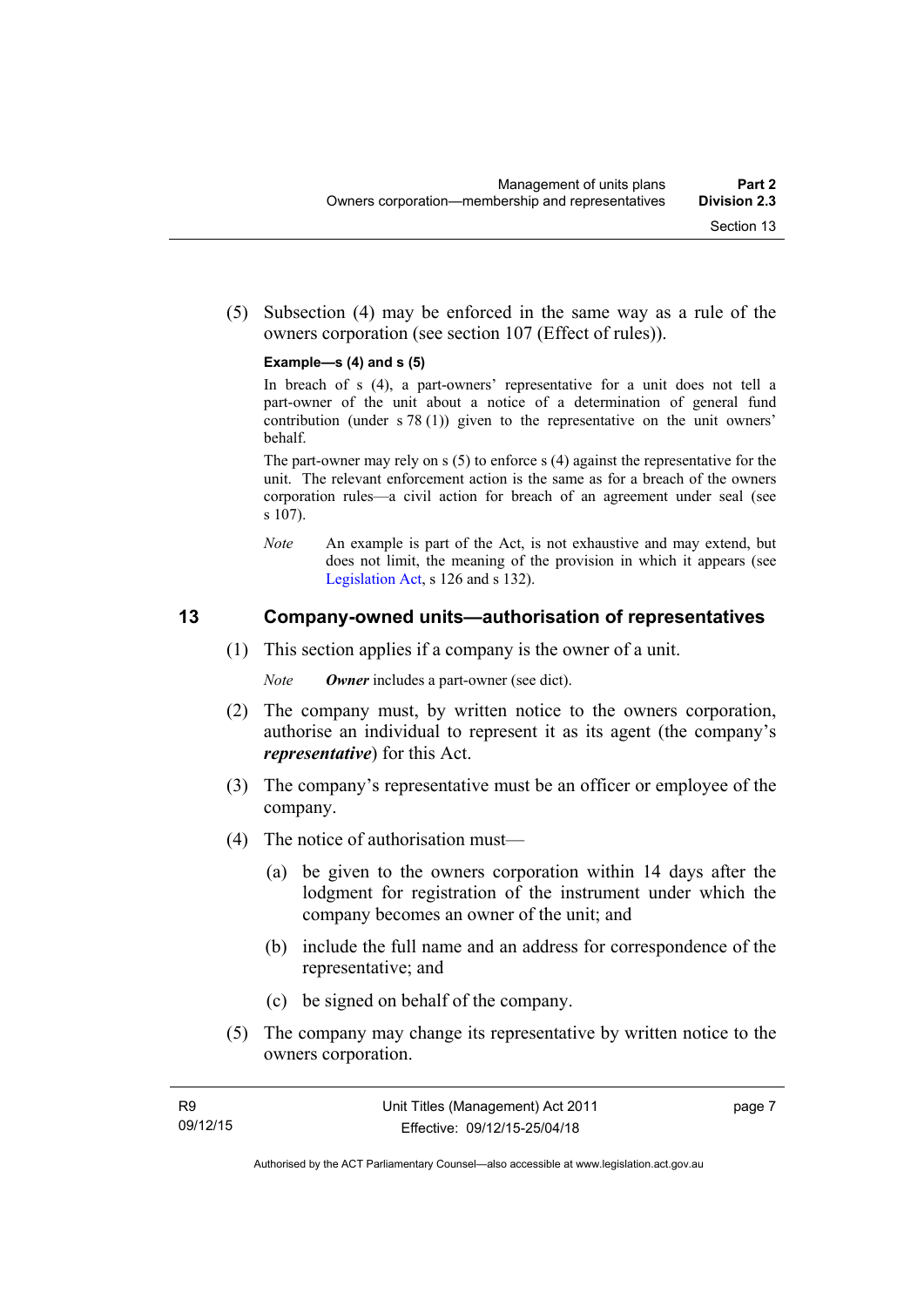- (6) The notice of change of authorisation must—
	- (a) include the full name and an address for correspondence of the new representative; and
	- (b) be signed on behalf of the company.
- (7) The company's representative may change the address for correspondence of the representative by written notice to the owners corporation.
- (8) The notice of change of address must be signed by the representative.
- (9) This section may be enforced in the same way as a rule of the owners corporation (see section 107 (Effect of rules)).

#### <span id="page-19-0"></span>**14 Company-owned units—functions of representatives**

- (1) This section applies if a company is the owner of a unit.
- (2) Anything that the company may do, or is required to do, under this Act may be done by the company's representative acting as the agent for the company.
- (3) Any document, including a notice, that this Act requires the owners corporation or someone else to give to the company may be given to the representative on its behalf under section 124 (Service of documents on members, interested people and occupiers).
	- *Note* The owners corporation must give notice of a general meeting to the company's representative on behalf of the company to comply with sch 3, s 3.6 (1) (a) (which requires notices to be given to each member of the owners corporation).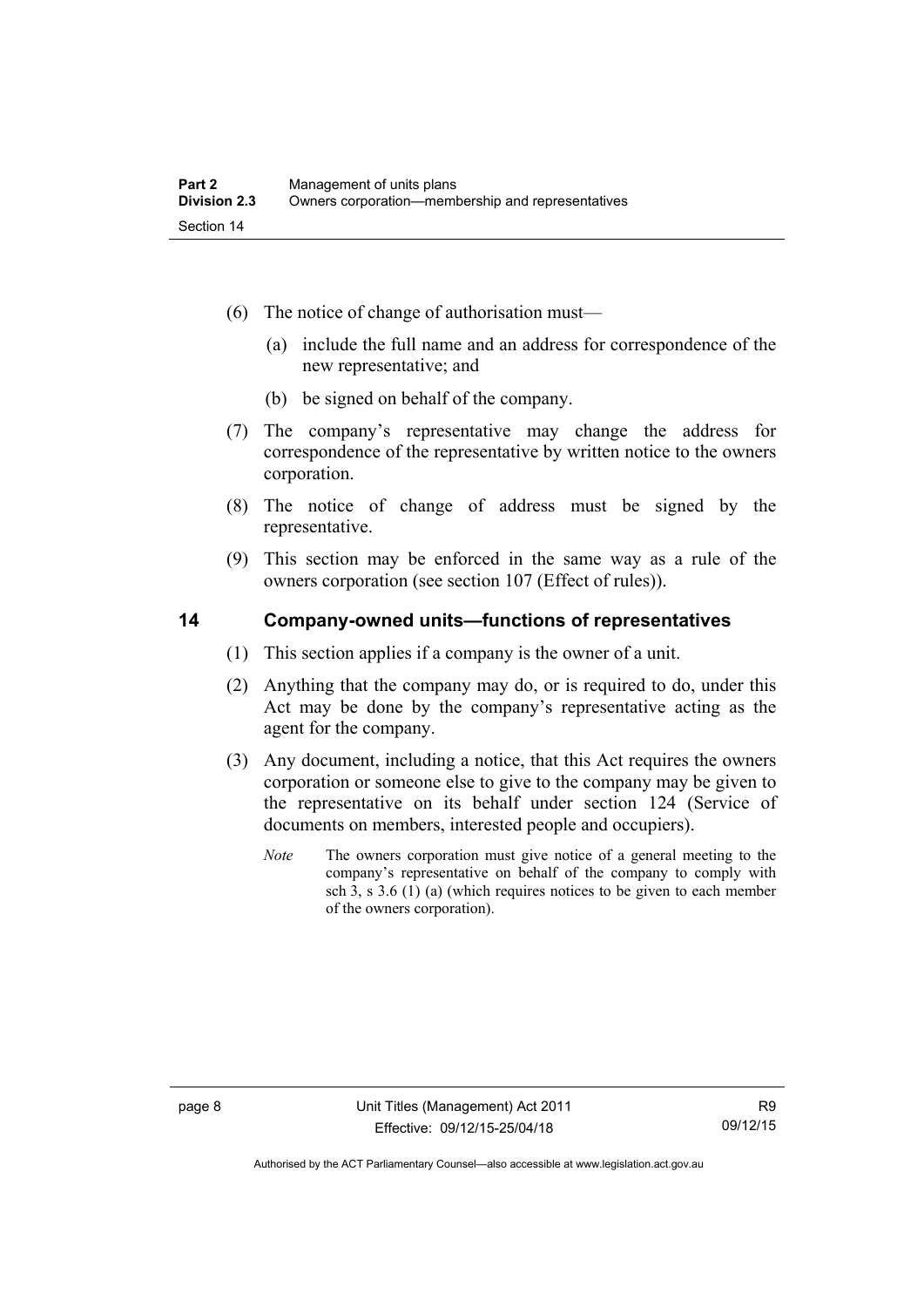#### <span id="page-20-0"></span>**15 Evidence of representative status**

Evidence of any of the following facts about a part-owners' representative or a company's representative may be given by a certificate sealed with the owners corporation's seal:

- (a) the fact that the authorisation of a named representative was in force on a stated date;
- (b) the fact that a stated address for correspondence for a representative was the latest address for correspondence for the representative notified to the corporation on a stated date.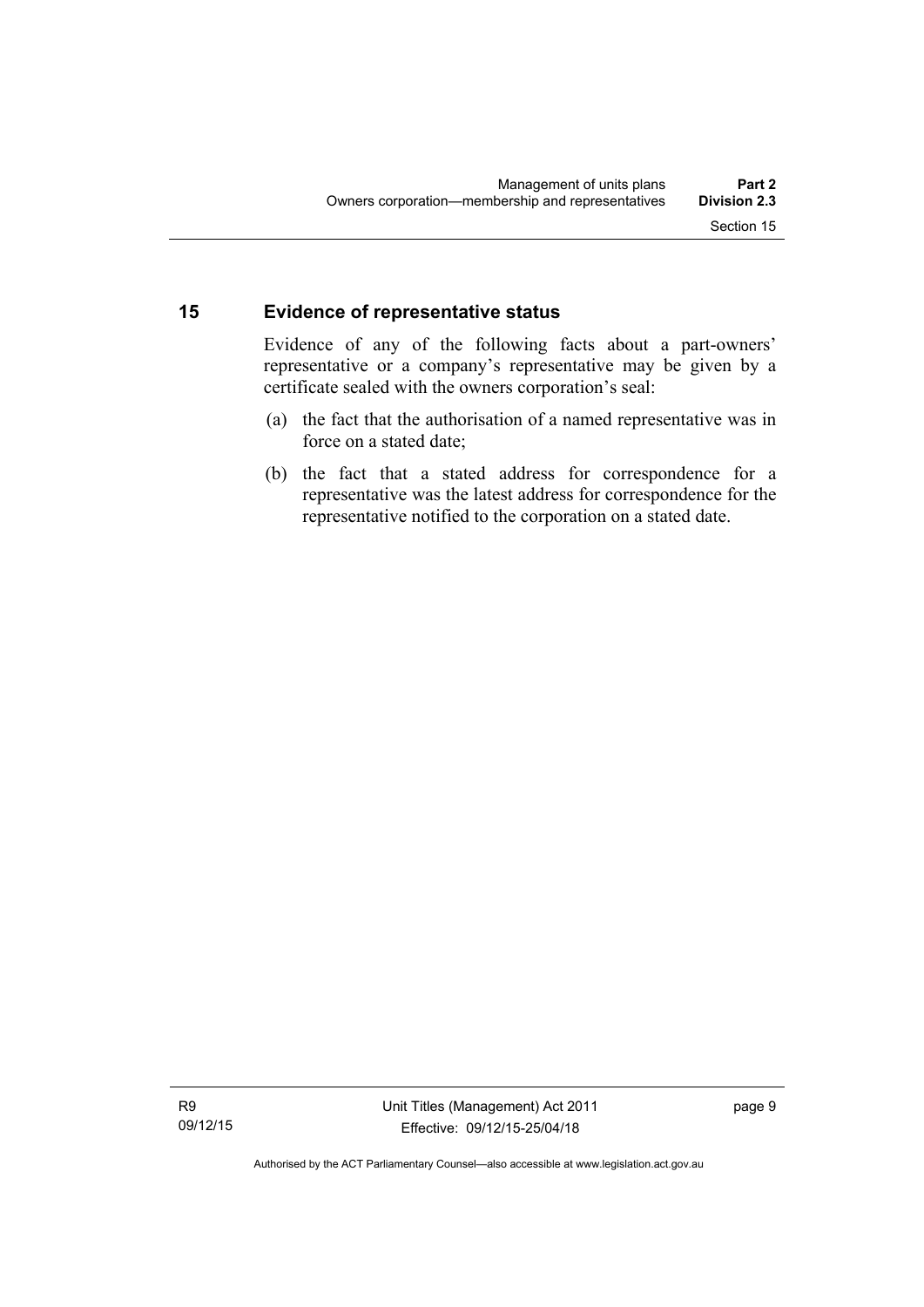# <span id="page-21-0"></span>**Part 3 Functions of owners corporations**

### <span id="page-21-1"></span>**Division 3.1 Functions generally**

#### <span id="page-21-2"></span>**16 Owners corporation—functions**

- (1) An owners corporation for a units plan has the following functions:
	- (a) the enforcement of its rules;
	- (b) the control, management and administration of the common property;
	- (c) any other function given to the corporation under this Act or another territory law.
	- *Note 1* The executive committee of an owners corporation exercises the functions of the corporation (see s 35 (1)). The executive committee must exercise its functions in accordance with any decision made by the owners corporation at a general meeting (see s 35 (3)).
	- *Note 2* A provision of a law that gives an entity (including a person) a function also gives the entity powers necessary and convenient to exercise the function (see [Legislation Act](http://www.legislation.act.gov.au/a/2001-14), s 196 and dict, pt 1, def *entity*).
- (2) The owners corporation must comply with all applicable laws in force in the Territory.

#### <span id="page-21-3"></span>**17 Owners corporation—general meetings**

Schedule 3 applies to general meetings of an owners corporation for a units plan.

#### <span id="page-21-4"></span>**18 Exemptions for units plans with 4 or fewer units**

- (1) An owners corporation for a units plan with 4 or fewer units may, by special resolution, exempt itself from the requirements of this Act as prescribed by regulation.
- (2) An exemption may be revoked by special resolution.

Authorised by the ACT Parliamentary Counsel—also accessible at www.legislation.act.gov.au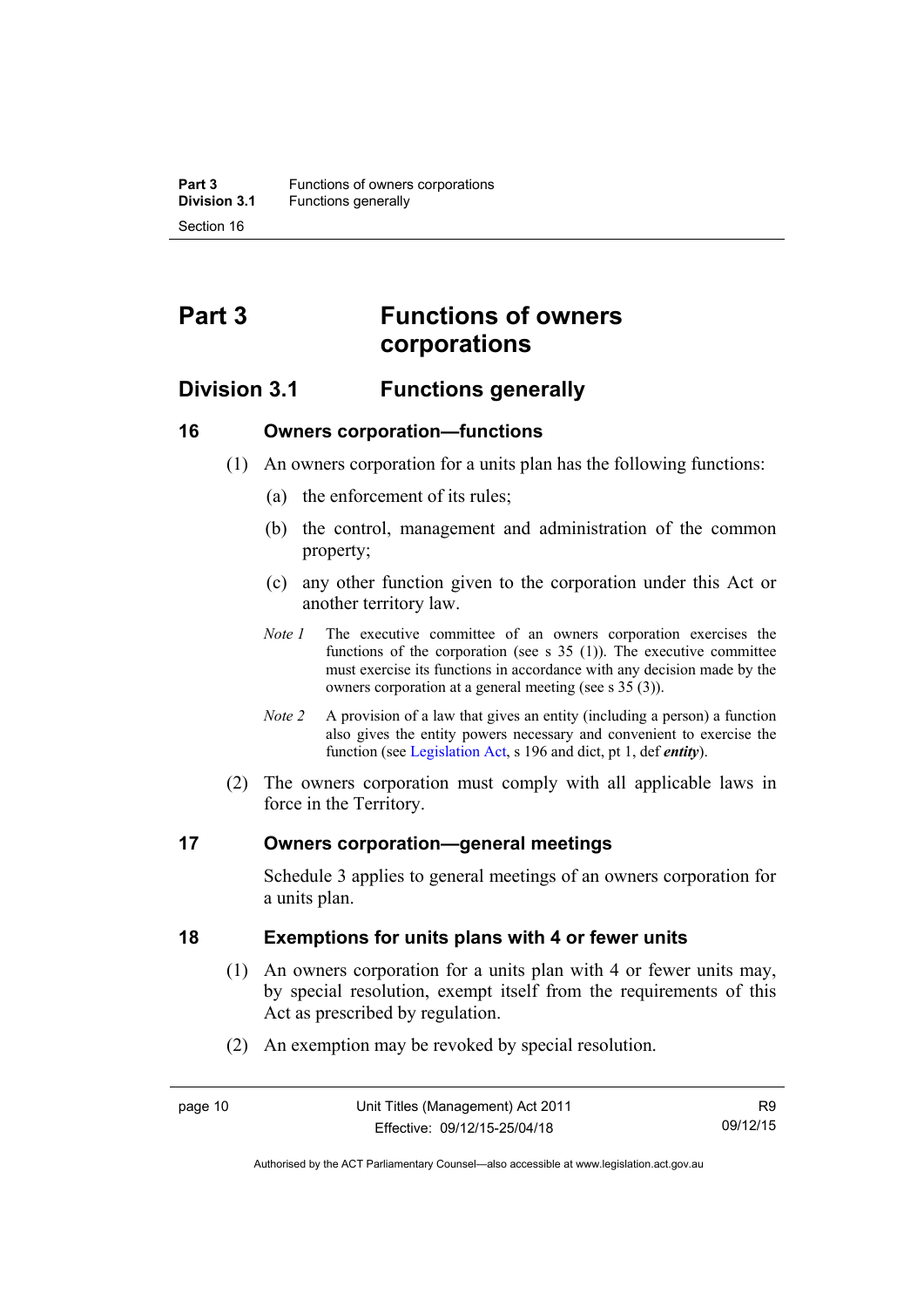# <span id="page-22-0"></span>**Division 3.2 Functions relating to property**

#### <span id="page-22-1"></span>**19 Common property**

- (1) An owners corporation for a units plan holds the common property as agent for—
	- (a) if all the units are owned by the same person—the owner; or
	- (b) in any other case—the unit owners as tenants in common in shares proportional to their unit entitlement.
	- *Note* The owners corporation may, by ordinary resolution, decide to hold sustainability infrastructure installed on common property as trustee for the unit owners (see s 23 (3)).
- (2) The owners corporation must give all members of the corporation opportunity for the reasonable use and enjoyment of the common property.

#### <span id="page-22-2"></span>**20 Dealings with common property**

- (1) An owners corporation for a units plan may, if authorised by a special resolution, on conditions and for purposes stated in the resolution—
	- (a) grant or vary an easement over any part of the common property; or
	- (b) take or vary an easement granted for the benefit of the common property; or
	- (c) release an easement granted for the benefit of the common property.
	- *Note* The owners corporation may, by ordinary resolution, grant an easement or any other right over the common property for the purpose of the installation, operation or maintenance of sustainability or utility infrastructure (see s 23 (1) (c)).
- (2) The owners corporation may not transfer, sublet or mortgage, at law or in equity, its interest in the common property.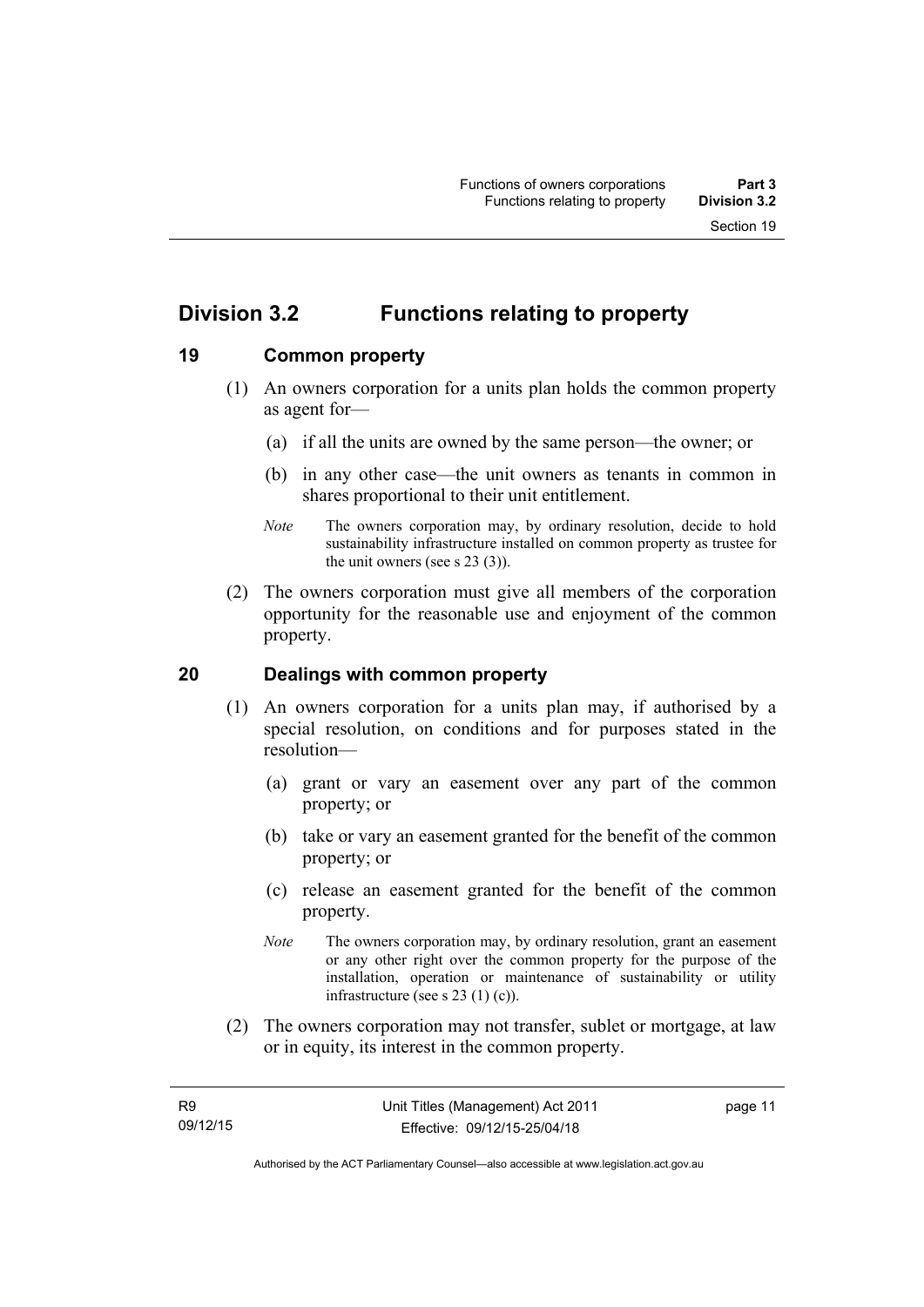#### <span id="page-23-0"></span>**21 Dealings in property generally**

- (1) An owners corporation for a units plan may, if authorised by an ordinary resolution—
	- (a) hold property for a use in accordance with its functions; or
	- (b) dispose of that property.
- (2) However, the only interests in land that an owners corporation may hold, at law or in equity, are as follows:
	- (a) the lease of the common property;
	- (b) an easement granted for the benefit of the common property;
	- (c) a registered charge under section 96 securing an amount payable to the corporation;
	- (d) an interest in the common property of a community title scheme that includes the land subdivided by the units plan.

#### <span id="page-23-1"></span>**22 Special privileges relating to common property**

- (1) An owners corporation for a units plan may, if authorised by an unopposed resolution, grant a special privilege, other than a sublease, for the enjoyment of the common property, or any part of the common property, to—
	- (a) a unit owner; or
	- (b) someone else with an interest in a unit.
- (2) A grant under subsection (1) may be terminated, in accordance with a special resolution, by written notice given by the owners corporation to the person to whom the grant was made.

#### <span id="page-23-2"></span>**23 Installation of sustainability and utility infrastructure on common property**

 (1) An owners corporation for a units plan may, if authorised by an ordinary resolution—

Authorised by the ACT Parliamentary Counsel—also accessible at www.legislation.act.gov.au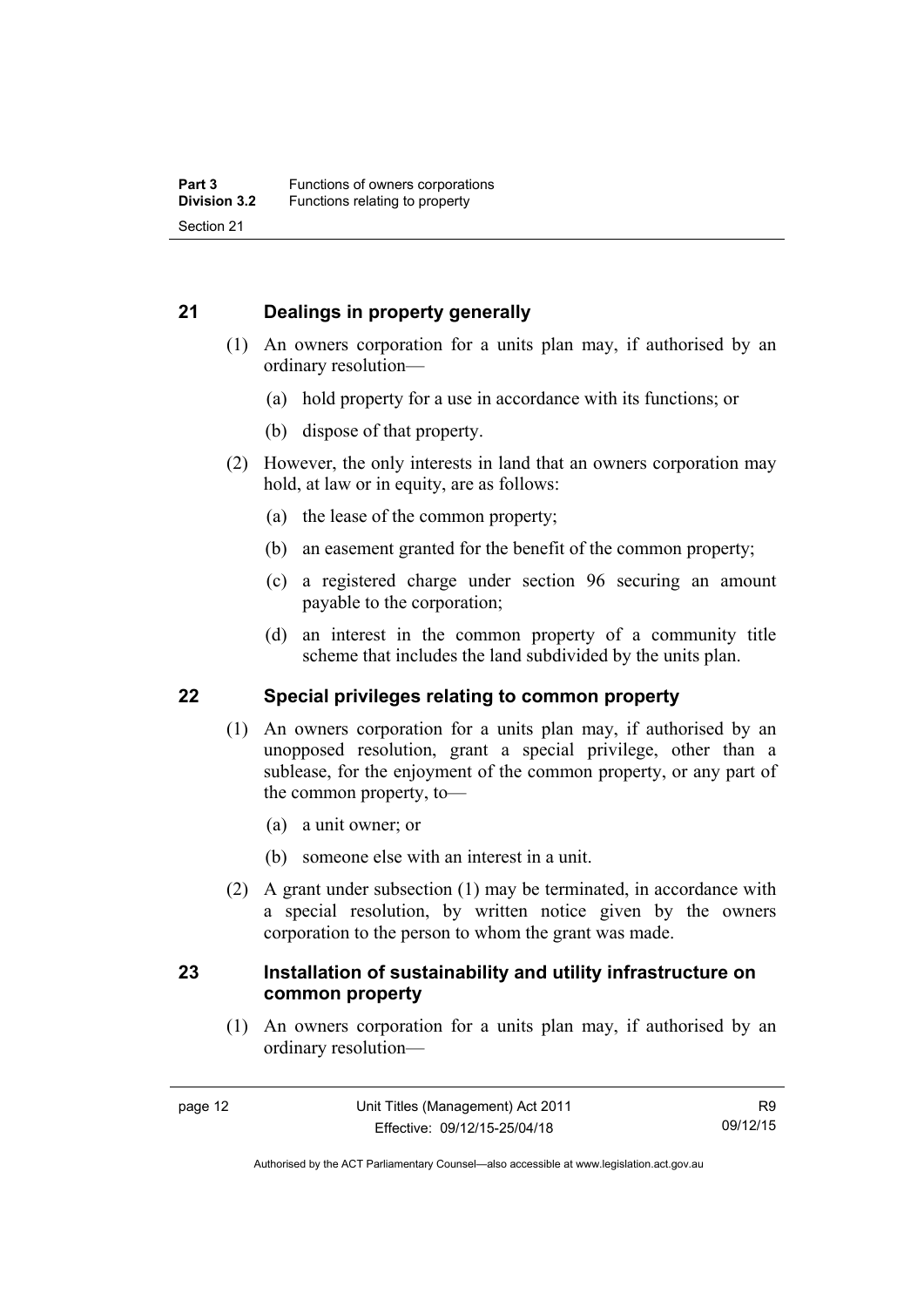- (a) approve the installation of sustainability or utility infrastructure on the common property; and
- (b) approve the financing of the installation of the sustainability or utility infrastructure; and
- (c) grant an easement or any other right over any part of the common property for the purpose of the installation, operation or maintenance of the sustainability or utility infrastructure.
- (2) The owners corporation may only approve the installation, and financing, of sustainability or utility infrastructure under this section if satisfied, after considering the following, the long-term benefit of the proposed infrastructure is greater than the cost of installing and maintaining the infrastructure:
	- (a) a site plan of the proposed infrastructure;
	- (b) a maintenance plan for the proposed infrastructure;
	- (c) if the proposed infrastructure is to be financed by a third party—the terms of the financing arrangements;
	- (d) the direct and indirect costs of the proposed infrastructure;
	- (e) the long-term environmental sustainability benefits of the proposed infrastructure;
	- (f) any other matter prescribed by regulation.
- (3) The owners corporation may, by ordinary resolution, decide to hold sustainability infrastructure (including existing sustainability infrastructure) installed on common property and any income earned from the operation of the infrastructure as trustee for—
	- (a) if all the units are owned by the same person—the owner; or
	- (b) in any other case—the unit owners as tenants in common in shares proportional to their unit entitlement.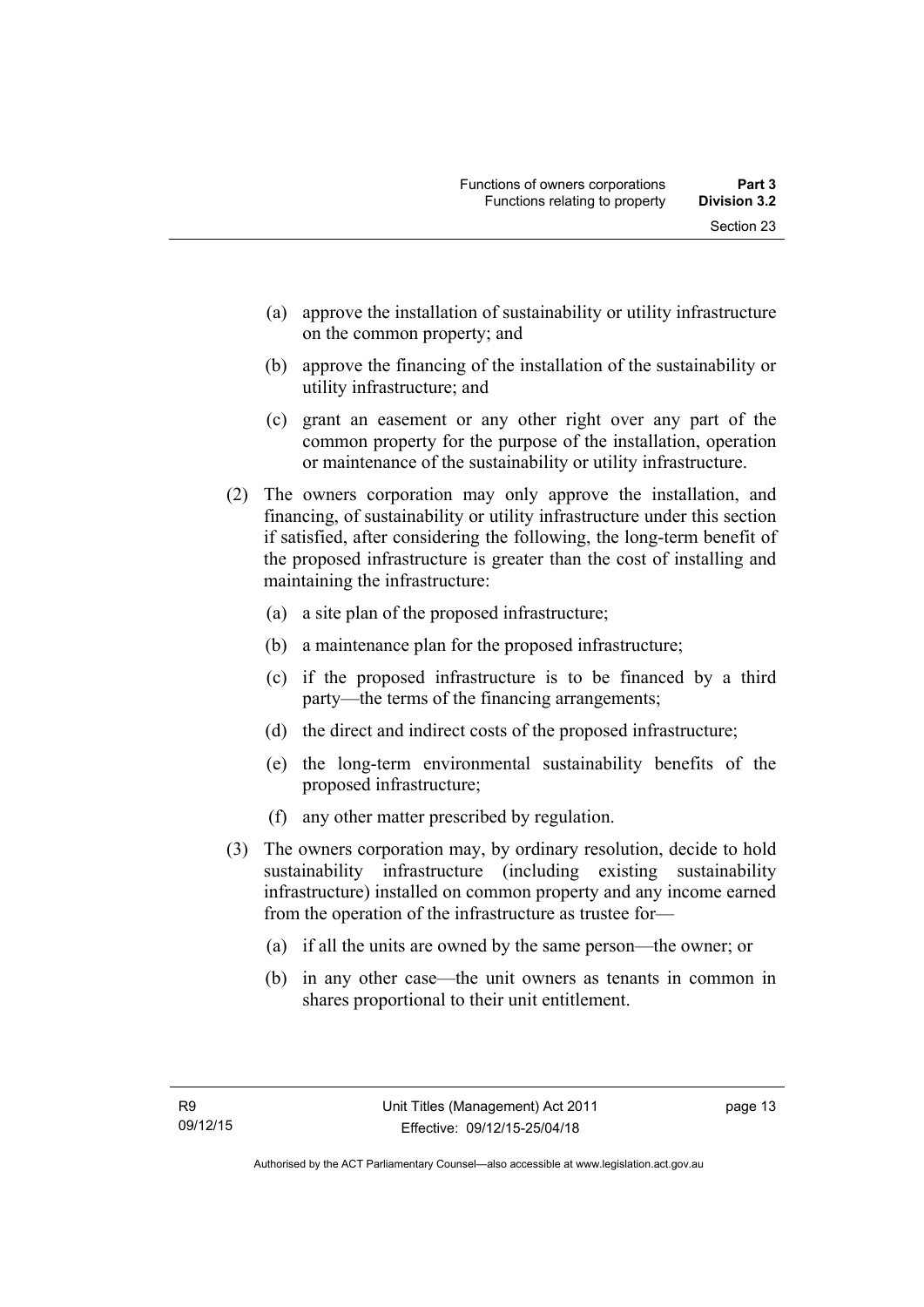#### **Example—income**

income from an electricity feed-in tariff scheme

- *Note 1* If the owners corporation does not decide to hold sustainability infrastructure as trustee for the unit owners, it holds the infrastructure as agent for the owners (see s 20 (1)).
- *Note 2* An example is part of the Act, is not exhaustive and may extend, but does not limit, the meaning of the provision in which it appears (see [Legislation Act,](http://www.legislation.act.gov.au/a/2001-14) s 126 and s 132).
- (4) For section 71, an owners corporation is not carrying on a business if it receives income from the operation of the sustainability infrastructure and the income is used only to pay—
	- (a) costs, including financing costs, in relation to the installation and maintenance of the infrastructure; or
	- (b) costs of utilities used by, or provided to, the owners corporation.

#### <span id="page-25-0"></span>**Division 3.3 Maintenance and other services**

#### <span id="page-25-1"></span>**24 Maintenance obligations**

- (1) An owners corporation for a units plan must maintain the following:
	- (a) for a staged development—the common property included in a completed stage of the development;
	- (b) for a development that is not a staged development—the common property;
	- (c) other property that it holds;
	- (d) the defined parts of any building containing class A units (whether or not the defined parts are common property);
		- *Note* This does not include painting, unless the painting is required because of other maintenance (see s 26 (1)).
	- (e) if a utility service mentioned in the *[Unit Titles Act 2001](http://www.legislation.act.gov.au/a/2001-16)*, section 35 (Easements given by this Act) is provided for the

R9 09/12/15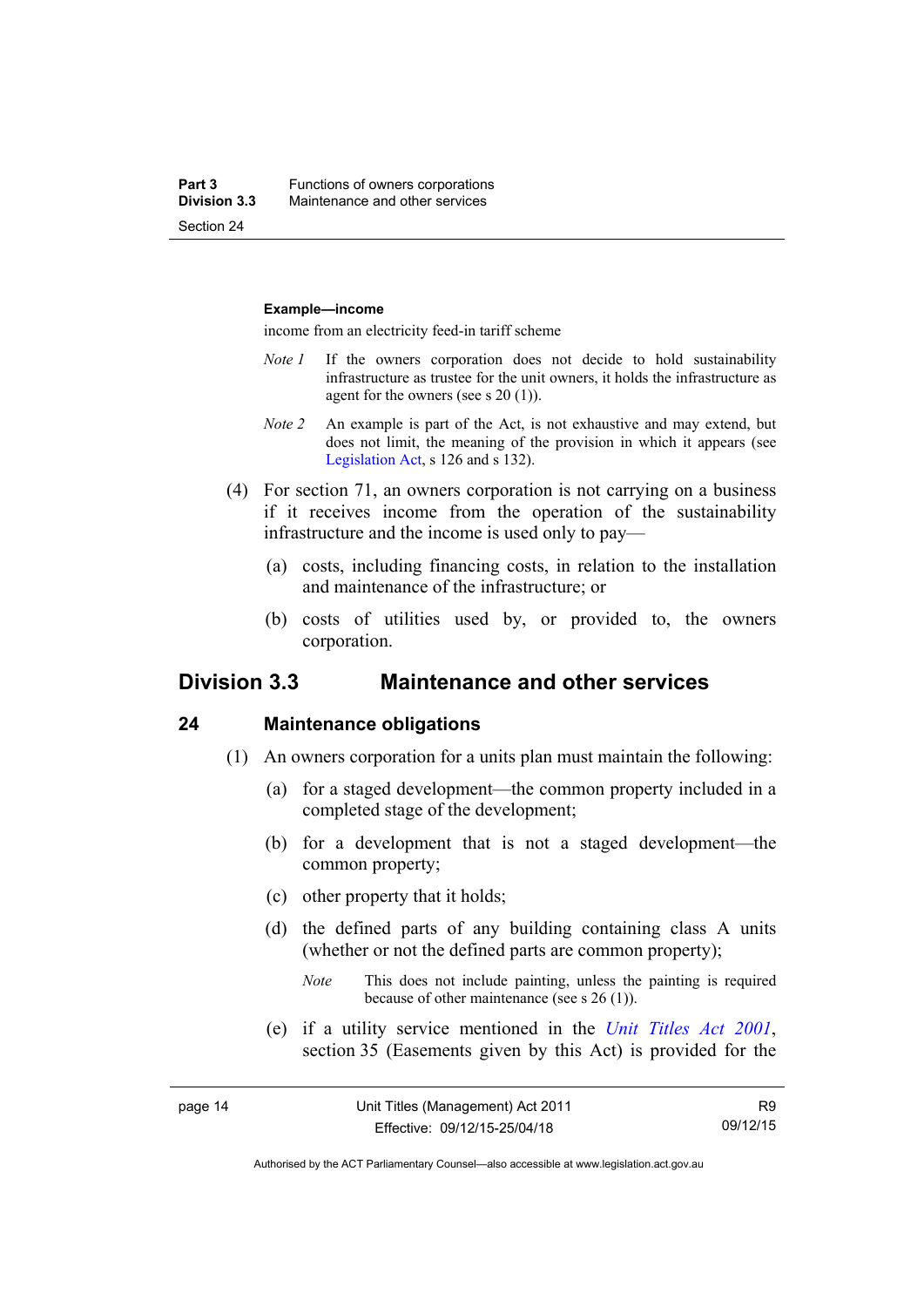potential benefit of all units—facilities associated with the provision of the utility services including utility conduits;

- (f) any building on the common property that encroaches on a unit if the building is the subject of an easement declared under the *[Unit Titles Act 2001](http://www.legislation.act.gov.au/a/2001-16)*, section 36 (Easements declared by owners corporations);
- (g) as authorised by a special resolution (if any)—all buildings on all class B units on the units plan.

#### **Example—par (g)**

a special resolution authorising the owners corporation to paint all buildings on the class B units and to carry out roofing and structural repairs to all class B units, but excluding responsibility for internal painting and minor repairs of class B units

- *Note* An example is part of the Act, is not exhaustive and may extend, but does not limit, the meaning of the provision in which it appears (see [Legislation Act,](http://www.legislation.act.gov.au/a/2001-14) s 126 and s 132).
- (2) In this section:

*defined parts*, of a building containing class A units, means—

- (a) the following structures in the building, if load-bearing:
	- (i) walls;
	- (ii) columns;
	- (iii) footings;
	- (iv) slabs;
	- (v) beams; or
- (b) any part of a balcony on the building.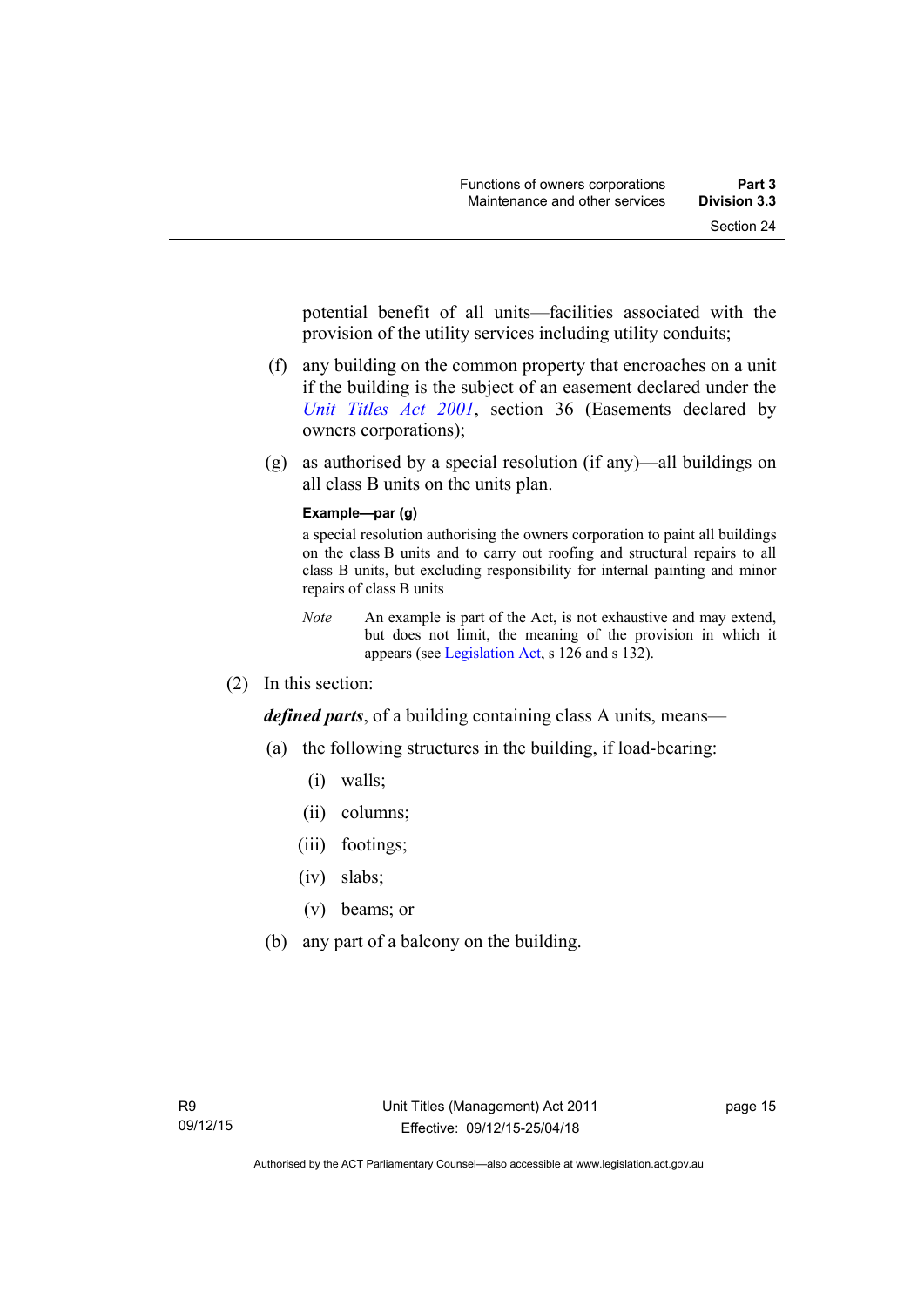#### <span id="page-27-0"></span>**25 Owners corporation may exempt itself from maintenance obligations**

An owners corporation for a units plan may, by special resolution, exempt itself from 1 or more maintenance obligations under section 24 (1) if the exemption is not reasonably likely to have a significant adverse effect on—

- (a) the appearance of the common property; or
- (b) the safety of occupiers of the units or of the public.

#### <span id="page-27-1"></span>**26 Other qualifications on owners corporation's maintenance obligations**

- (1) An owners corporation's obligation under section 24 (1) (d) to maintain the defined parts of a building containing class A units does not require the corporation to carry out any painting of a unit unless the painting is necessary because of other maintenance being carried out by the owners corporation.
- (2) If the lease of a unit or the common property is subject to a building and development provision, section 24 (1) does not apply to the owners corporation until the planning and land authority issues a certificate under the *[Planning and Development Act 2007](http://www.legislation.act.gov.au/a/2007-24)*, section 296 (Certificates of compliance)—
	- (a) for the building and development provision; and
	- (b) for any building and development provision to which any of the other leases are subject.

*Note Building and development provision*—see the *[Planning and](http://www.legislation.act.gov.au/a/2007-24)  [Development Act 2007](http://www.legislation.act.gov.au/a/2007-24)*, s 234.

(3) In this section:

*defined parts*, of a building containing class A units—see section 24 (2).

Authorised by the ACT Parliamentary Counsel—also accessible at www.legislation.act.gov.au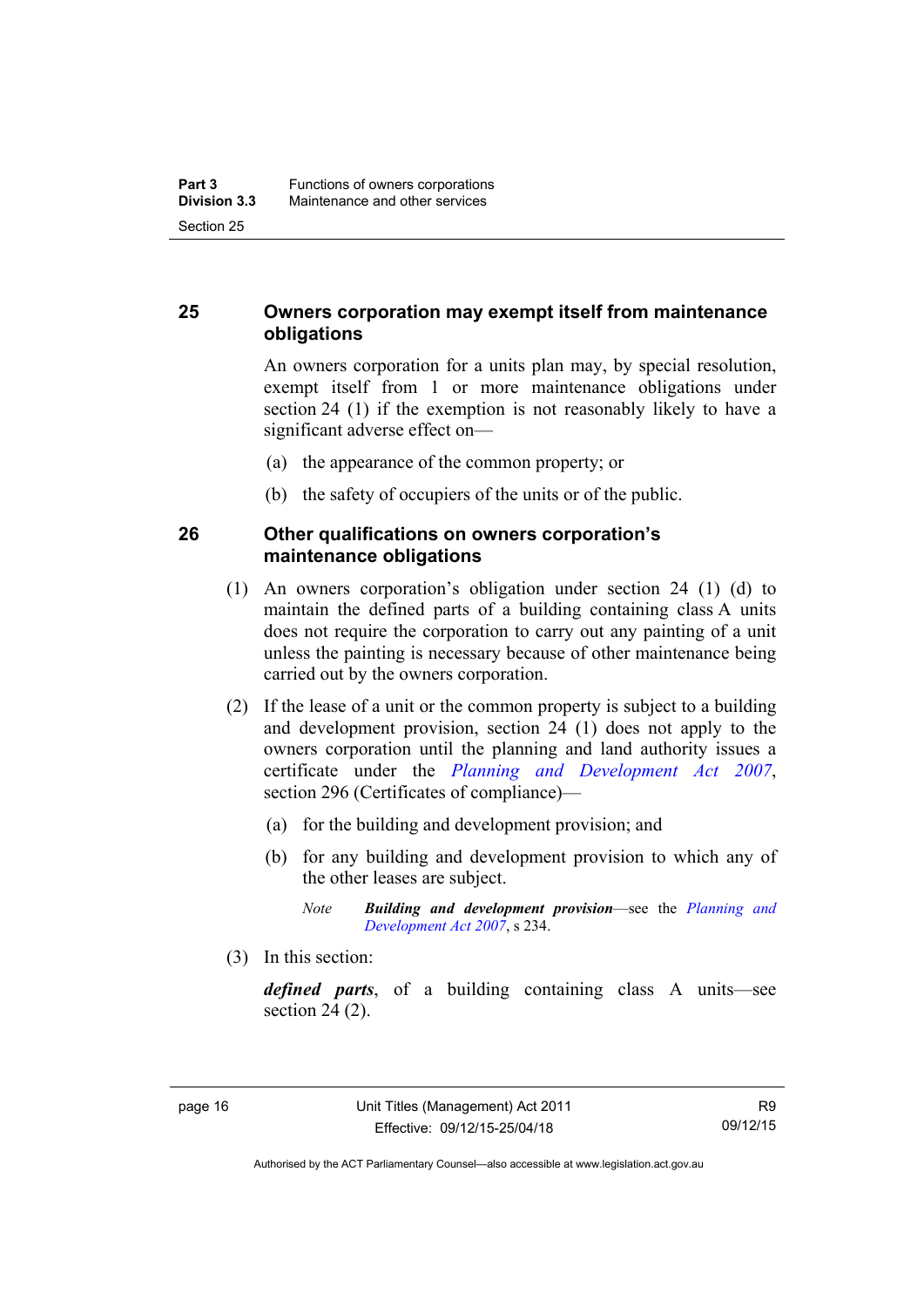#### <span id="page-28-0"></span>**27 Structural defects—owners corporation may represent members**

- (1) This section applies if a building, or the site of a building, that is part of the units or common property of a units plan, has a structural defect that affects, or is likely to affect, the support or shelter provided by that part of the building or site to another part of the building or site.
- (2) The owners corporation for the units plan may, by ordinary resolution, take legal action for the rectification of the structural defects if—
	- (a) the legal action could be taken by a member of the corporation; and
	- (b) the member does not take the legal action within a reasonable time after the defect becomes known.
- (3) If the owners corporation takes legal action under this section—
	- (a) the corporation and not the member who could have taken the action is liable for the costs incurred by the corporation in taking the legal action; and
	- (b) the corporation and not the member may take the benefit of any order for costs in the corporation's favour in the legal action.
- (4) For this section, the owners corporation *takes legal action* if the corporation—
	- (a) begins a proceeding; or
	- (b) continues a proceeding.

#### <span id="page-28-1"></span>**28 Owners corporation—entry to units**

(1) An owners corporation for a units plan does not have a right to enter a unit in the units plan without the consent of the owner or occupier, except in accordance with this section.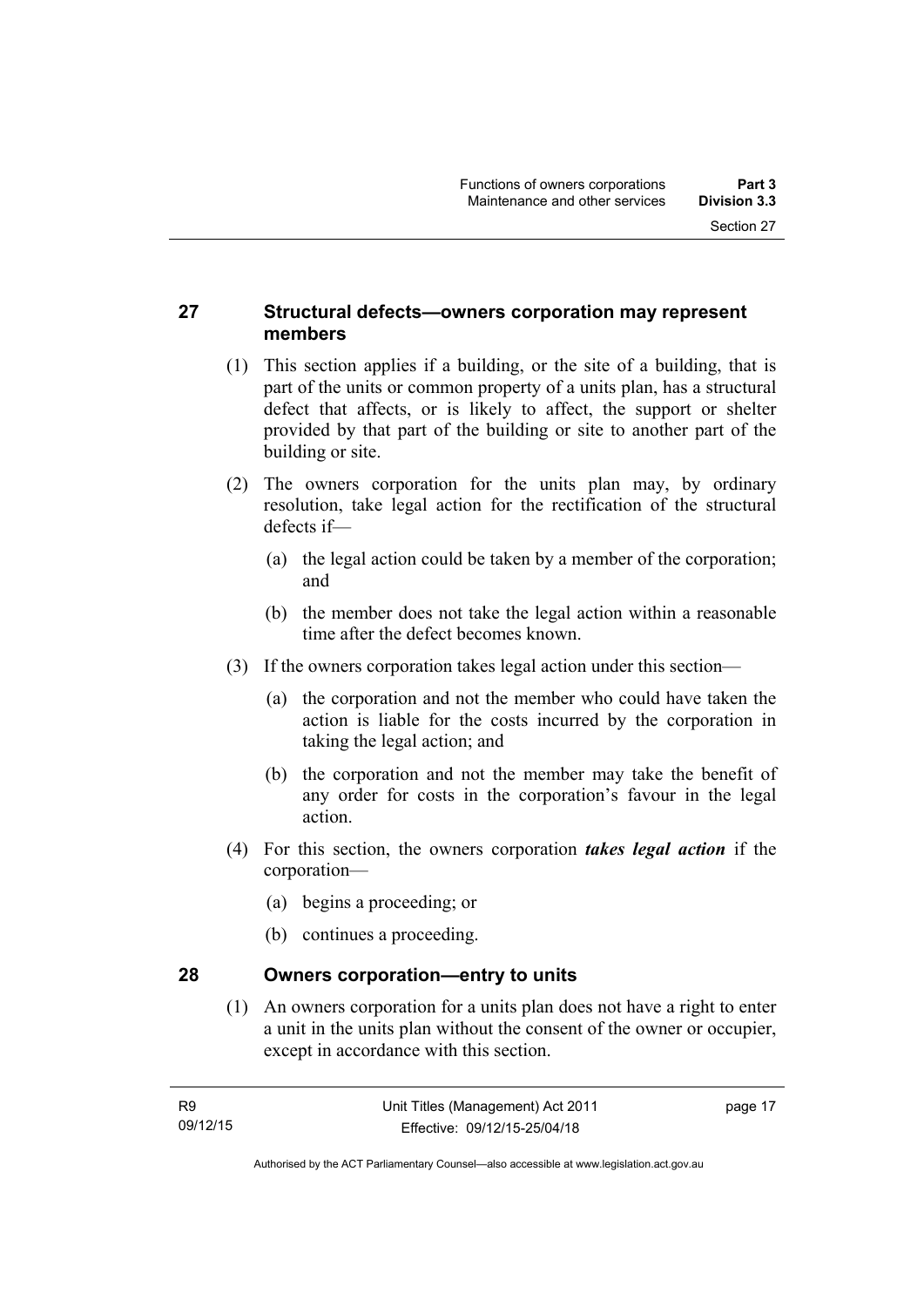(2) The owners corporation may enter the unit without notice to the owner or occupier of the unit if the access is required in an emergency.

#### **Examples—emergencies**

- 1 water is flowing from 1 unit into another unit and is causing damage
- 2 an external glass window in the unit is dislodged and is likely to fall
- *Note* An example is part of the Act, is not exhaustive and may extend, but does not limit, the meaning of the provision in which it appears (see [Legislation Act,](http://www.legislation.act.gov.au/a/2001-14) s 126 and s 132).
- (3) If entry to the unit is required to inspect or maintain the common property of the units plan, a person may enter the unit on behalf of the owners corporation if—
	- (a) the executive committee authorises the entry, and the person to enter, by resolution; and
	- (b) the executive committee gives the owner or occupier written notice that the entry must be allowed on a stated day.
- (4) A notice under subsection (3) (b) must be given to the owner or occupier not less than 7 days before the entry it relates to.

#### <span id="page-29-0"></span>**29 Work on behalf of particular unit owners or occupiers**

An owners corporation for a units plan may, if authorised by an ordinary resolution, enter into and carry out an agreement with an owner or occupier of a unit for—

- (a) the maintenance of the unit; or
- (b) the provision of facilities or services for the unit (or its owner or occupier).

#### <span id="page-29-1"></span>**30 Recovery of costs—agreements under s 29**

(1) This section applies to an agreement for the maintenance of a unit, or the provision of facilities or services for a unit (or its owner or occupier), if—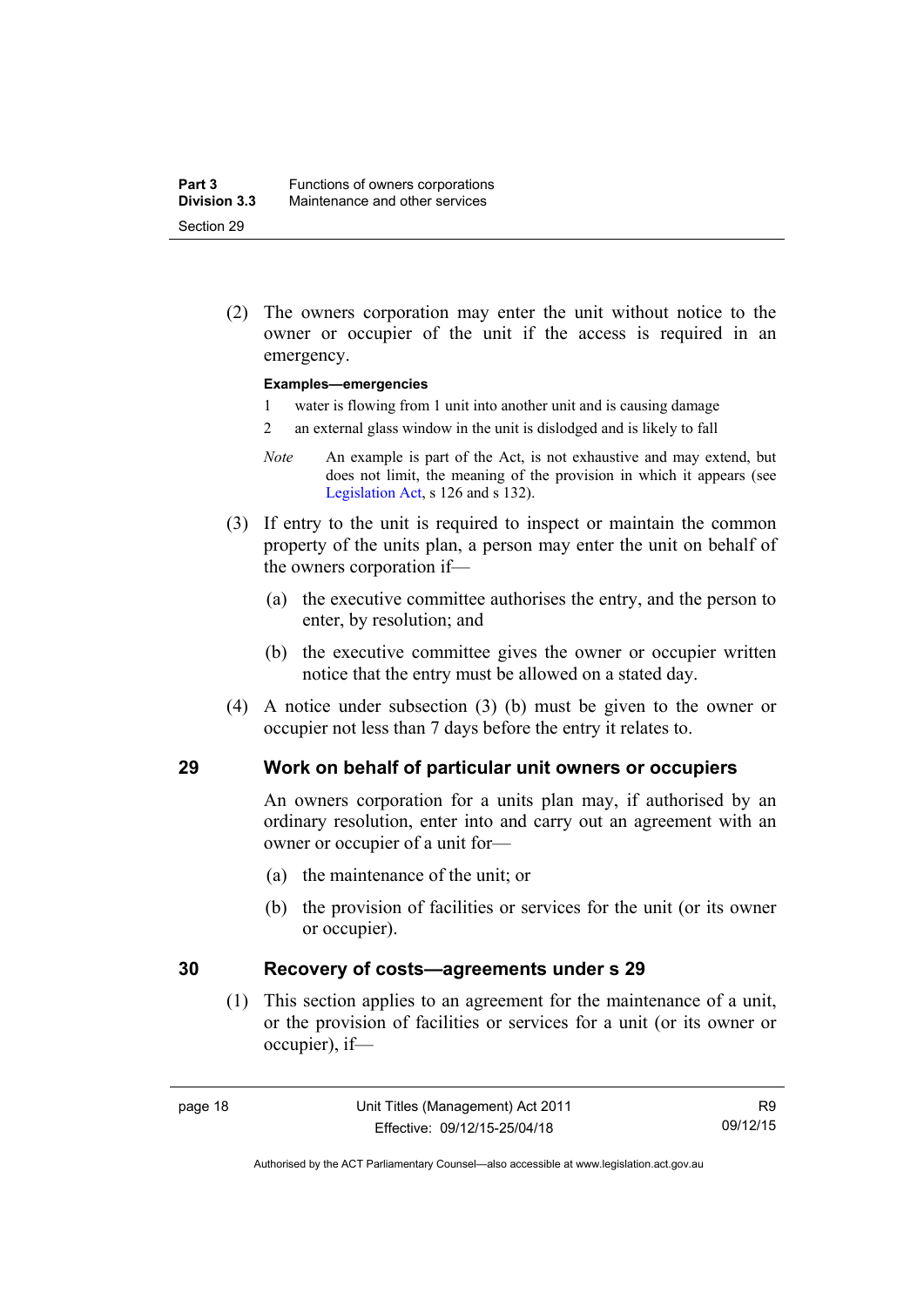- (a) the agreement is authorised under section 29; and
- (b) the owners corporation is not responsible for the maintenance, facilities or services under section 24.
- (2) The owners corporation may recover the cost of carrying out the agreement as a debt from the person with whom the agreement was entered.
- (3) If the agreement applies to a number of units, the amount recoverable for each unit is (unless the people with whom the agreement was entered agree in writing otherwise) as follows:

total unit entitlement of relevant units unit entitlement of the unit amount recoverable = total cost  $\times$ -

(4) In subsection (3):

*total cost* means the total cost of carrying out the agreement.

*total unit entitlement of relevant units* means the total unit entitlement of all units that the agreement applies to.

*Note Unit entitlement*—see the *[Unit Titles Act 2001](http://www.legislation.act.gov.au/a/2001-16)*, s 8.

#### <span id="page-30-0"></span>**31 Recovery of expenditure resulting from member or unit occupier's fault**

- (1) This section applies if an owners corporation for a units plan has in carrying out its functions incurred an expense, or carried out work, that is necessary because of—
	- (a) a wilful or negligent act or omission of a member of the corporation, or an occupier of the member's unit; or
	- (b) a breach of its rules by a member of the corporation, or an occupier of the member's unit.
- (2) The amount spent or the cost of the work is recoverable by the owners corporation from the member as a debt.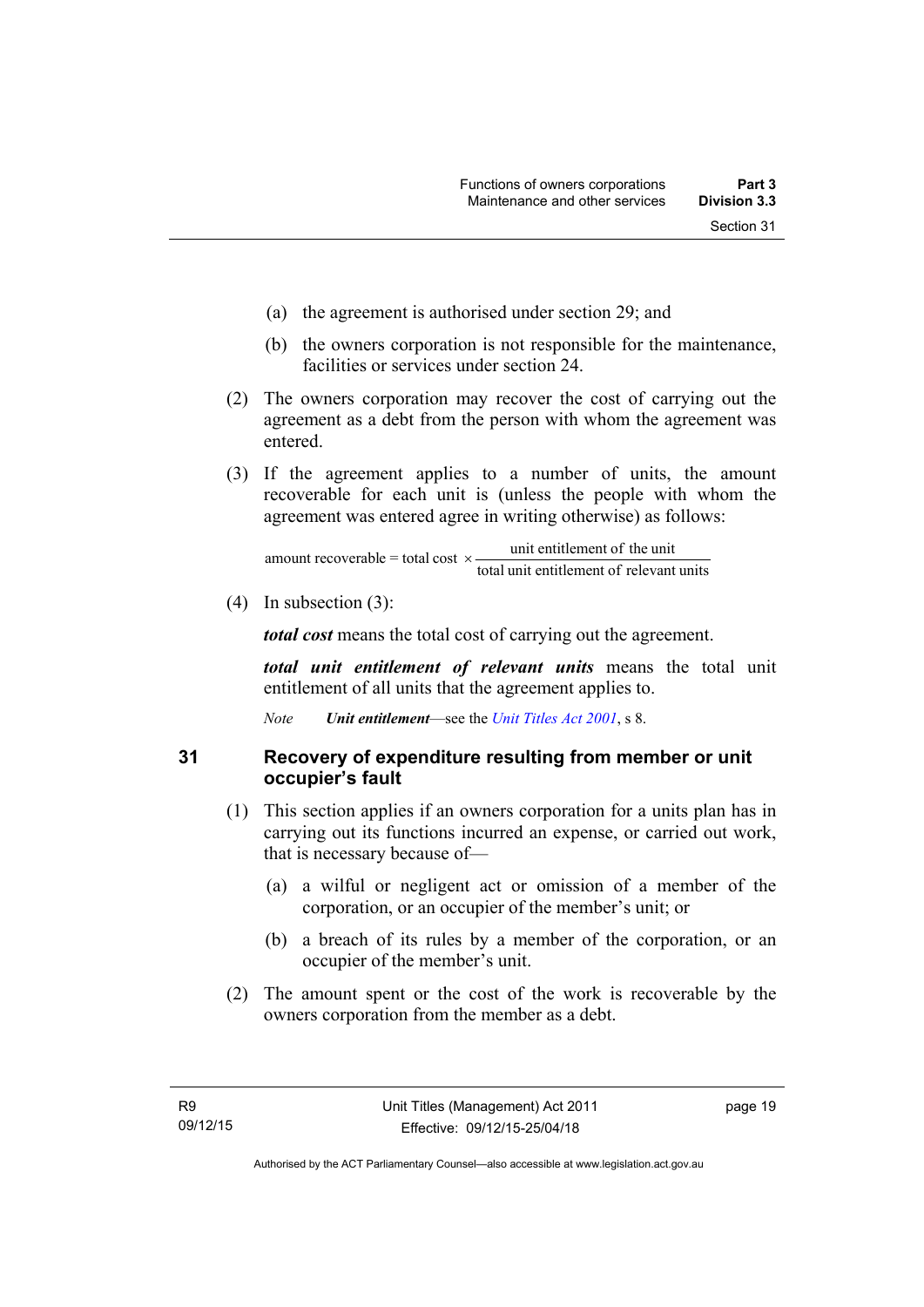- (3) If the owners corporation recovers an amount under subsection (2) from a member for an act, omission or breach of an occupier of the member's unit, the member may recover the amount from the occupier as a debt.
- (4) In this section:

*work*, carried out by an owners corporation, means maintenance or anything else the corporation is authorised under this Act to do.

# <span id="page-31-0"></span>**Division 3.4 Other matters**

#### <span id="page-31-1"></span>**32 Animals—owners corporation's consent**

- (1) A unit owner may keep an animal, or allow an animal to be kept, within the unit or the common property only with the consent of the owners corporation.
- (2) The owners corporation may give consent under this section with or without conditions.
- (3) However, the owners corporation's consent must not be unreasonably withheld.
	- *Note* An owner or occupier of a unit may apply to the ACAT to resolve a dispute with the owners corporation about keeping an animal, or allowing an animal to be kept (see s 126).
- (4) In this section:

*animal* includes—

- (a) an amphibian; and
- (b) a bird; and
- (c) a fish; and
- (d) a mammal (other than a human being); and
- (e) a reptile.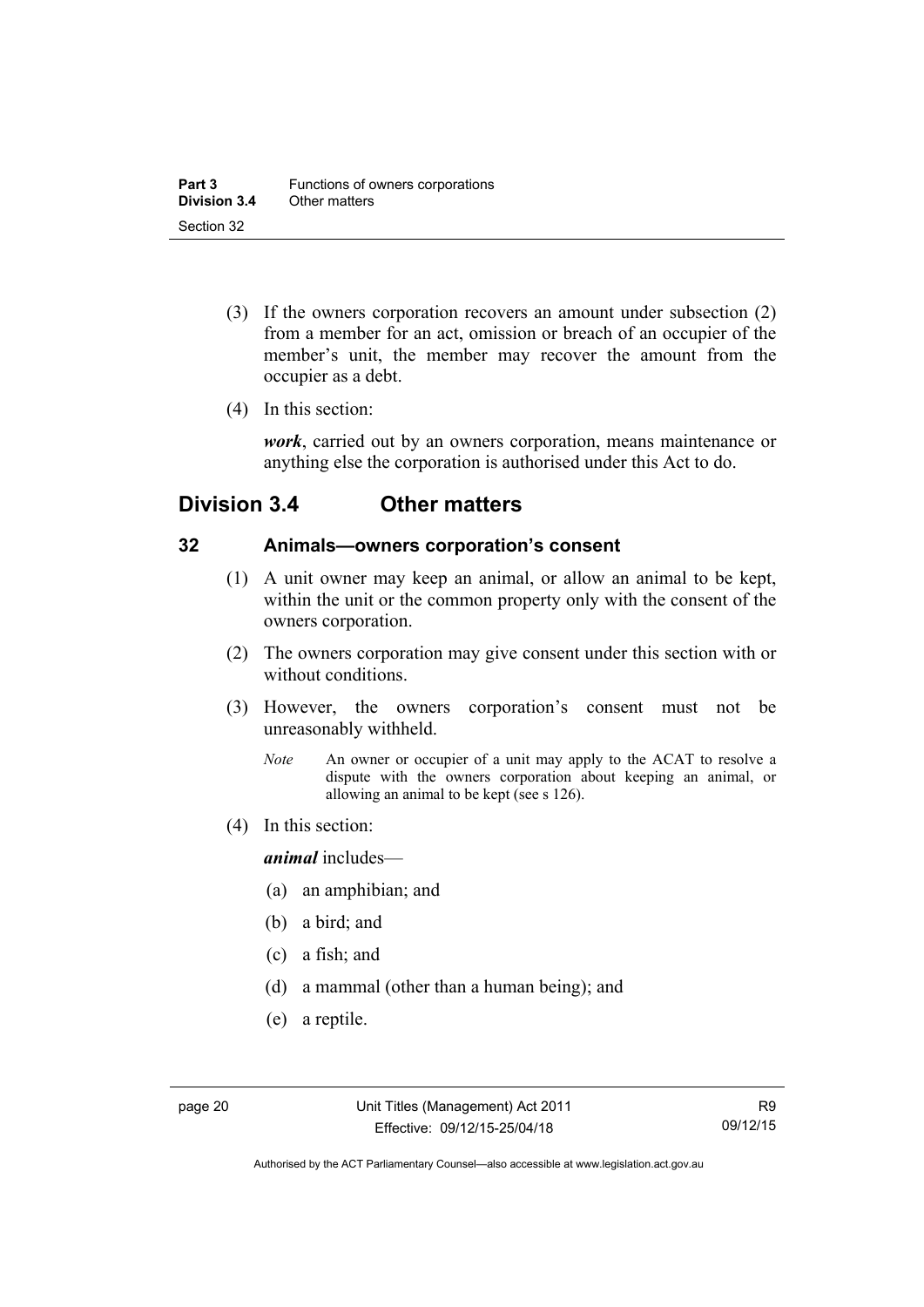#### <span id="page-32-0"></span>**33 Restriction on owners corporation during developer control period**

- (1) An owners corporation for a units plan must not, during the developer control period, do any of the following:
	- (a) enter into a contract unless—
		- (i) the contract is disclosed in each contract to sell a unit in the units plan; and
		- (ii) either—
			- (A) the contract is for a period not longer than 2 years; or
			- (B) the ACAT authorises the corporation entering into the contract in accordance with subsection (3);
		- *Note* This section also applies to the engagement of a manager or service contractor under div 4.2 or div 4.3.
	- (b) change the rules of the corporation;
	- (c) approve the keeping of an animal in a unit unless the right to keep an animal was reserved in each contract to sell a unit in the units plan.
- (2) A developer or, if an owners corporation is established for the units plan, the owners corporation may apply to the ACAT for the authority to enter a contract during the developer control period.
- (3) The ACAT may authorise the owners corporation entering into the contract if satisfied that the terms of the contract are reasonable in all the circumstances.
- (4) In making a decision under subsection (3), the ACAT—
	- (a) must take into account any matter prescribed by regulation; and
	- (b) may take into account any other thing it considers relevant.

page 21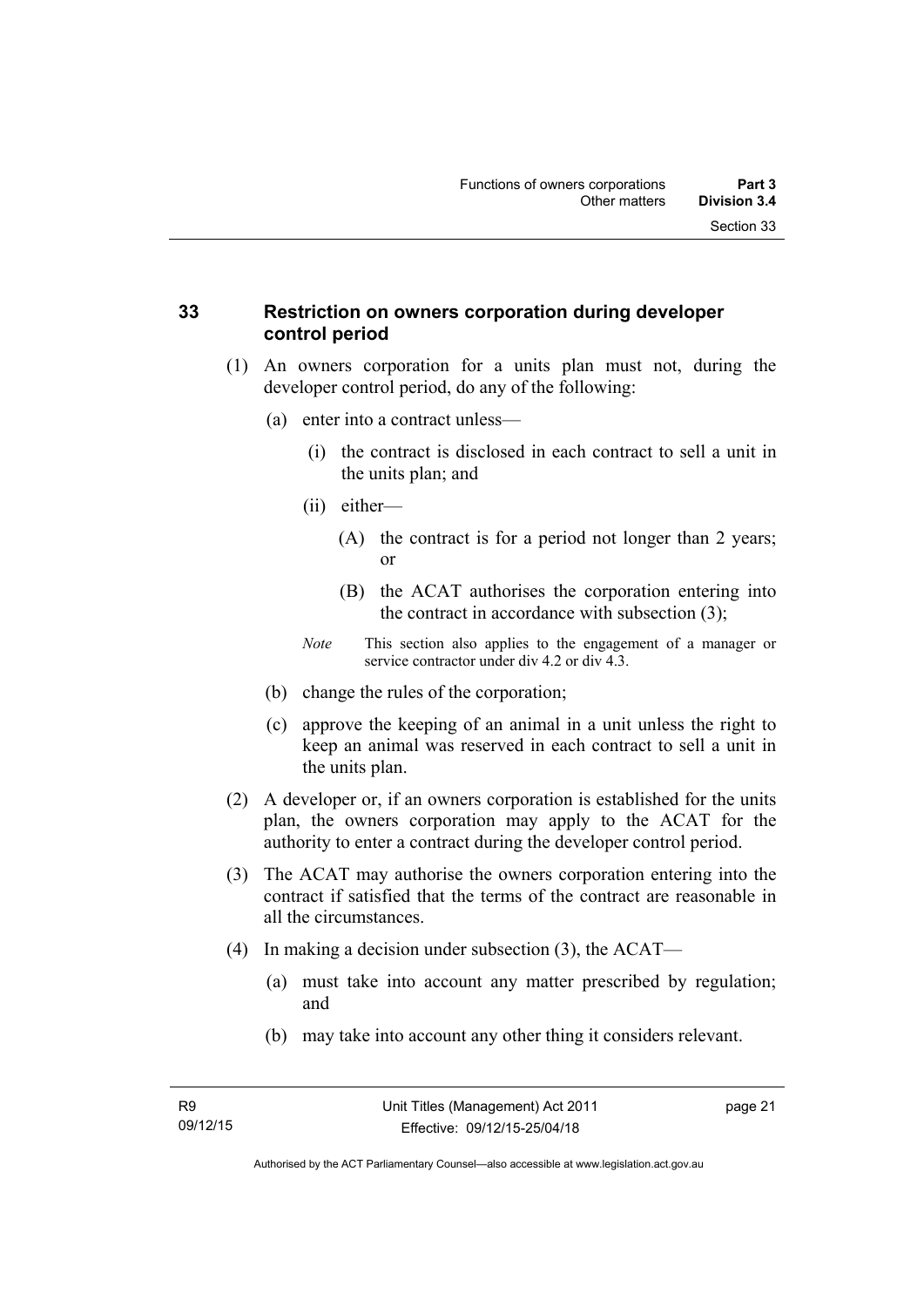#### **Examples—other things that may be relevant**

- 1 short and long-term economic benefits and disadvantages of the contract
- 2 the existence of a financing agreement related to the contract
- 3 environmental sustainability measures provided for by the contract
- *Note* An example is part of the Act, is not exhaustive and may extend, but does not limit, the meaning of the provision in which it appears (see [Legislation Act,](http://www.legislation.act.gov.au/a/2001-14) s 126 and s 132).

page 22 Unit Titles (Management) Act 2011 Effective: 09/12/15-25/04/18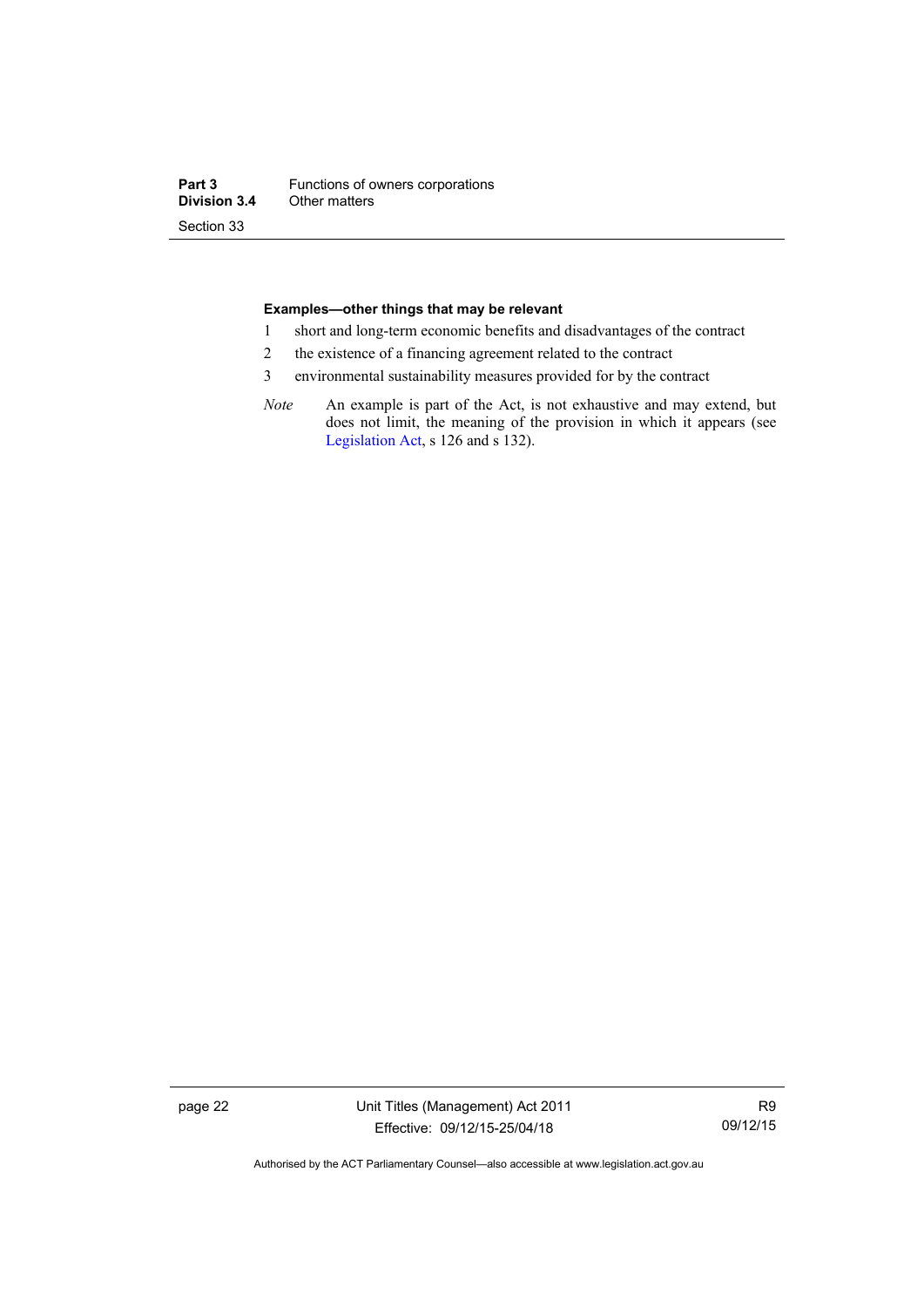# <span id="page-34-0"></span>**Part 4 People helping the owners corporation exercise its functions**

### <span id="page-34-1"></span>**Division 4.1 Executive committees**

#### <span id="page-34-2"></span>**34 Executive committee—establishment**

On the establishment of an owners corporation, the executive committee of the corporation is established.

#### <span id="page-34-3"></span>**35 Executive committee—functions**

- (1) The executive committee of an owners corporation exercises the functions of the corporation.
- (2) Without limiting subsection (1), the executive committee's functions include the following:
	- (a) developing matters in relation to—
		- (i) the common property; and
		- (ii) the strategic affairs of the owners corporation;
	- (b) submitting matters developed under paragraph (a) to the owners corporation for consideration;
	- (c) monitoring the owners corporation's financial performance;
	- (d) approving the annual financial statements and budget for presentation to the owners corporation at the corporation's annual general meeting;
	- (e) supervising the treasurer, secretary, manager (if any) and communications officer (if any);
	- (f) carrying out the decisions of the owners corporation made at general meetings.

page 23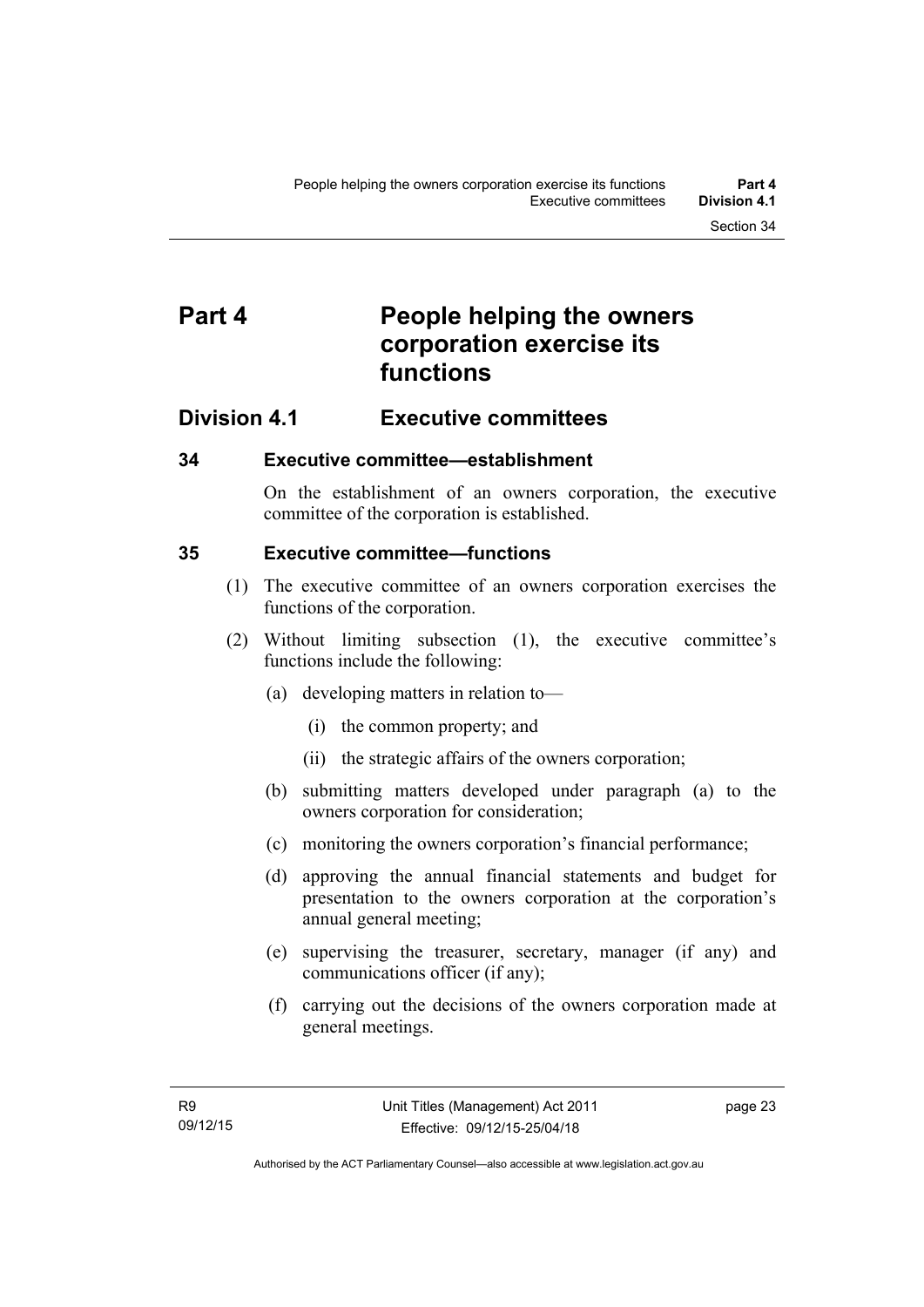- (3) The executive committee must exercise its functions—
	- (a) as the corporation directs by resolution at a general meeting; or
	- (b) in the absence of a resolution—as the committee considers appropriate.
	- *Note* The resolution required under s (3) (a) is an ordinary resolution, unless the Act provides that the resolution should be a special, unopposed or unanimous resolution—see sch 3, s 3.14 (Decision-making at general meetings).

#### <span id="page-35-0"></span>**36 Executive committee—what it must, may and cannot do**

The executive committee must act in accordance with schedule 2, part 2.1.

#### <span id="page-35-1"></span>**37 Executive committee—meetings**

Schedule 2, part 2.2 applies to executive committee meetings.

#### <span id="page-35-2"></span>**38 Executive committee—before the first annual general meeting**

- (1) Until the first annual general meeting of an owners corporation, the members of the executive committee are all the members of the corporation.
- (2) Until the first annual general meeting, the executive committee may exercise a function of the owners corporation only if authorised to do so by a special resolution.

#### <span id="page-35-3"></span>**39 Executive committee—at and from the first annual general meeting**

(1) This section applies to the executive committee of an owners corporation beginning at the corporation's first annual general meeting.

Authorised by the ACT Parliamentary Counsel—also accessible at www.legislation.act.gov.au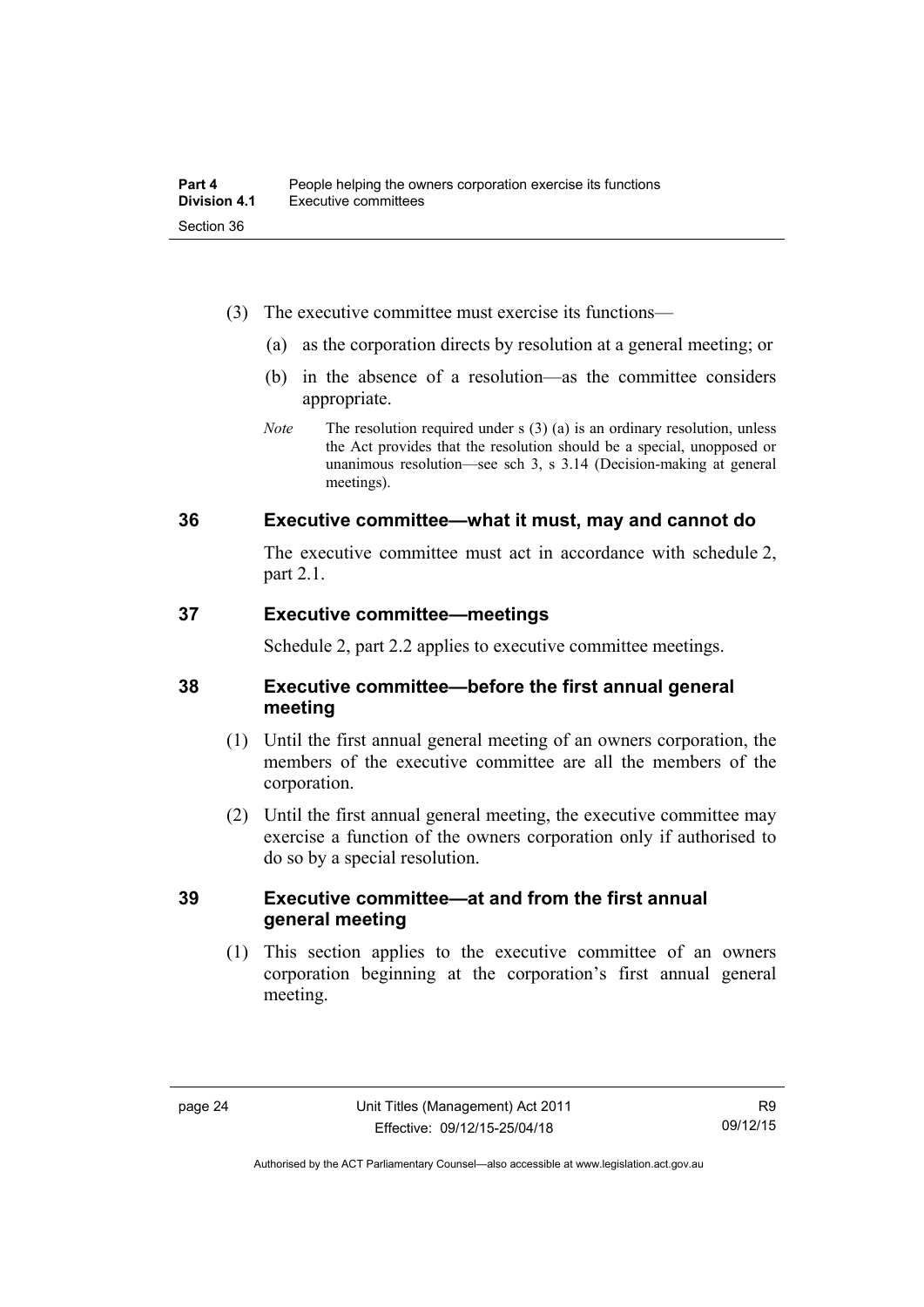- (2) The number of members of the executive committee (the *executive members*) is decided as follows:
	- (a) if there are only 1, 2 or 3 members of the owners corporation each member of the owners corporation is an executive member;
	- (b) if there are 4 or more members of the owners corporation—the members of the corporation must, at a general meeting, decide—
		- (i) by ordinary resolution to have 3 to 7 executive members; or
		- (ii) by special resolution to have 8 or more executive members.
- (3) If the number of members of the owners corporation is equal to or falls below the number of executive members as decided by the corporation, all the members of the corporation are executive members (even if not nominated or elected).
- (4) The executive members—
	- (a) are elected (if necessary) by ordinary resolution at each annual general meeting; and
	- (b) hold office until the earlier of—
		- (i) the next annual general meeting; and
		- (ii) the executive member ceasing to be a member of the owners corporation.
- (5) An executive member (the *removed member*) of an owners corporation may be removed by the ordinary resolution that elects another member of the corporation to replace the removed member until the next annual general meeting.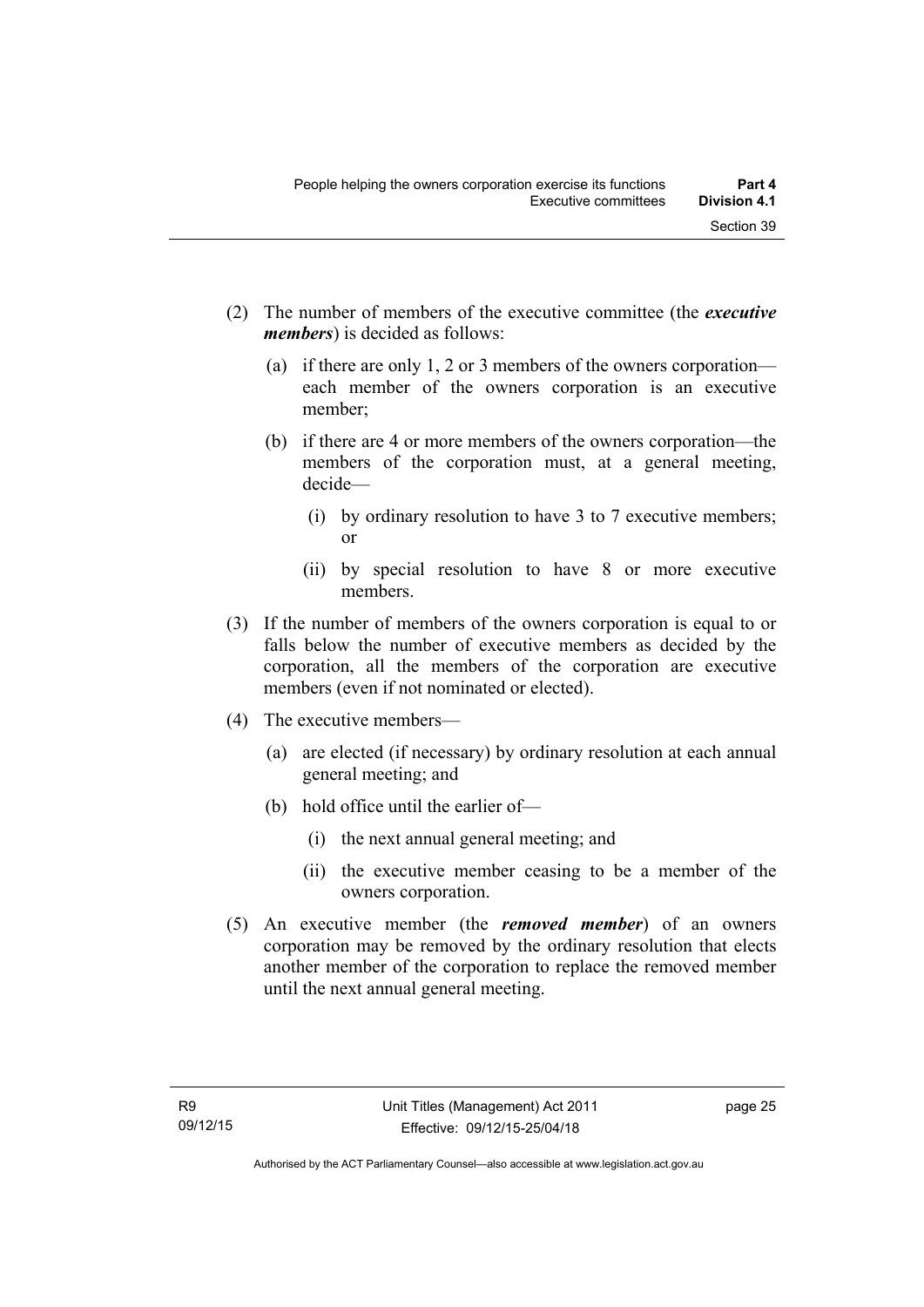(6) The executive committee of an owners corporation may appoint a member of the corporation to fill a casual vacancy on the committee until the next annual general meeting.

#### **40 Executive committee—office-holders**

- (1) The executive committee must elect—
	- (a) a chairperson; and
	- (b) a secretary; and
	- (c) a treasurer.
- (2) The committee may elect a person to 2 or more positions.

#### **41 Executive committee—chairperson's functions**

The functions of the chairperson are—

- (a) to chair general meetings of the owners corporation and meetings of the executive committee; and
- (b) to set the agenda for general meetings and executive meetings, in consultation with the secretary and owners corporation manager (if any); and
- (c) to talk to the secretary, treasurer and manager (if any) about the exercise of their functions.

#### **42 Executive committee—secretary's functions**

The functions of the secretary are—

- (a) on behalf of the executive committee—
	- (i) to give notice of meetings of the executive committee and general meetings; and
	- (ii) to prepare and send out to executive members minutes of executive meetings; and

Authorised by the ACT Parliamentary Counsel—also accessible at www.legislation.act.gov.au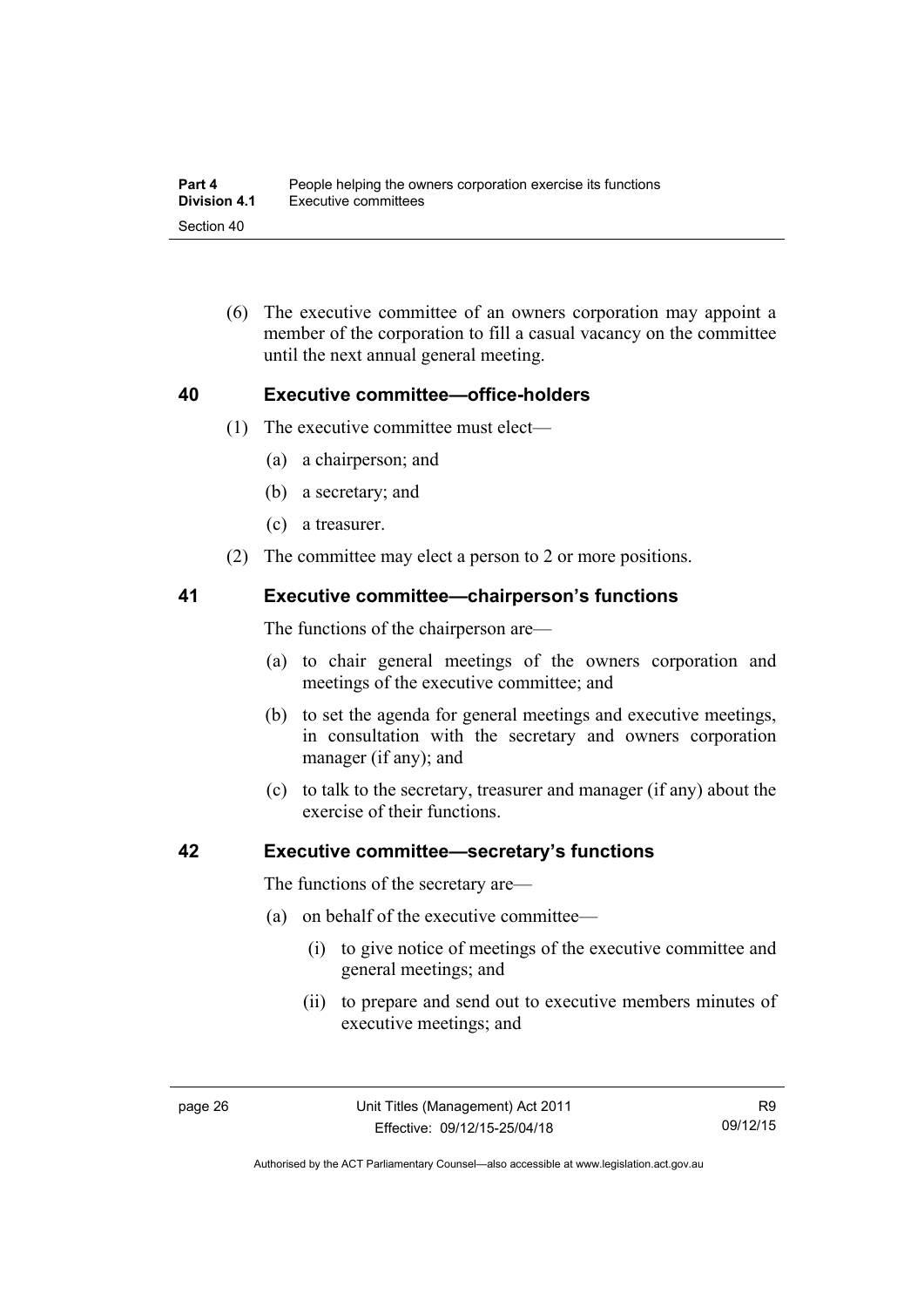- (iii) to prepare and send out to members of the owners corporation minutes of general meetings; and
- (iv) to keep the records of the owners corporation, other than the records mentioned in schedule 2, section 2.1 (1) (f) (which are financial records); and
- (b) on behalf of the executive committee, and the owners corporation, to give notices under the Act; and
- (c) on behalf of the owners corporation—
	- (i) to give certificates required under the Act; and
	- (ii) to prepare and answer correspondence; and
- (d) to give any other administrative support to the executive committee or owners corporation.

#### **43 Executive committee—treasurer's functions**

The functions of the treasurer are—

- (a) on behalf of the owners corporation, to give to each unit owner notice of—
	- (i) a determination of general fund contributions under section 78 (1); and
	- (ii) a determination of sinking fund contributions under section 89 (1); and
- (b) on behalf of the owners corporation—
	- (i) to pay all amounts the corporation receives into the corporation's account in accordance with section  $68(1)$  (b); or
	- (ii) if the owners corporation is exempt from section  $68$  (1) to receive, acknowledge receipt of, and account for amounts paid to the corporation; and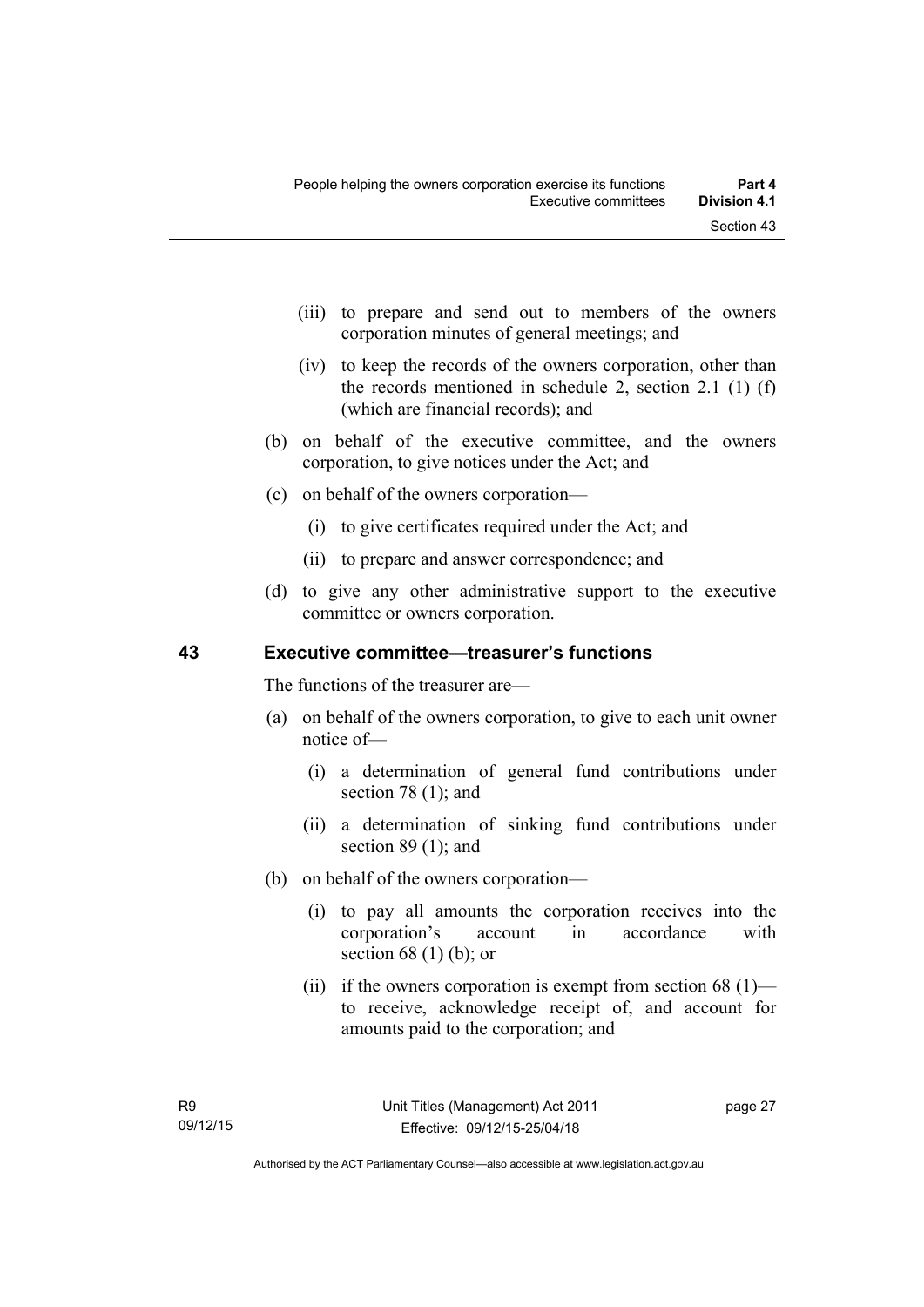- *Note* An owners corporation for a units plan with only 2 or 3 units may, by unopposed resolution, exempt itself from s 68 (1) (see s 68 (2)).
- (c) on behalf of the owners corporation, to pay amounts the corporation spends out of the corporation's account, in accordance with section 68 (1) (c), as authorised by the executive committee; and
- (d) on behalf of the executive committee, to keep the records (the *records*) mentioned in schedule 2, section 2.1 (1) (f); and
- (e) if the owners corporation requires the records to be audited—to arrange for the records to be audited by a qualified auditor; and
- (f) to give financial reports to meetings of the executive committee to allow the committee to monitor the financial performance of the owners corporation; and
- (g) to prepare and certify the annual financial statements mentioned in schedule 2, section 2.2 (1).

### **44 Executive committee—delegation**

- (1) An executive committee may delegate its functions to 1 or more executive members.
	- *Note* A function that has been delegated by the executive committee may, despite the delegation, be exercised by the committee (see [Legislation](http://www.legislation.act.gov.au/a/2001-14)  [Act](http://www.legislation.act.gov.au/a/2001-14), s 240). For the making of delegations and the exercise of delegated functions generally, see the [Legislation Act,](http://www.legislation.act.gov.au/a/2001-14) pt 19.4.
- (2) An owners corporation may, by ordinary resolution, impose conditions or restrictions on its executive committee's powers of delegation.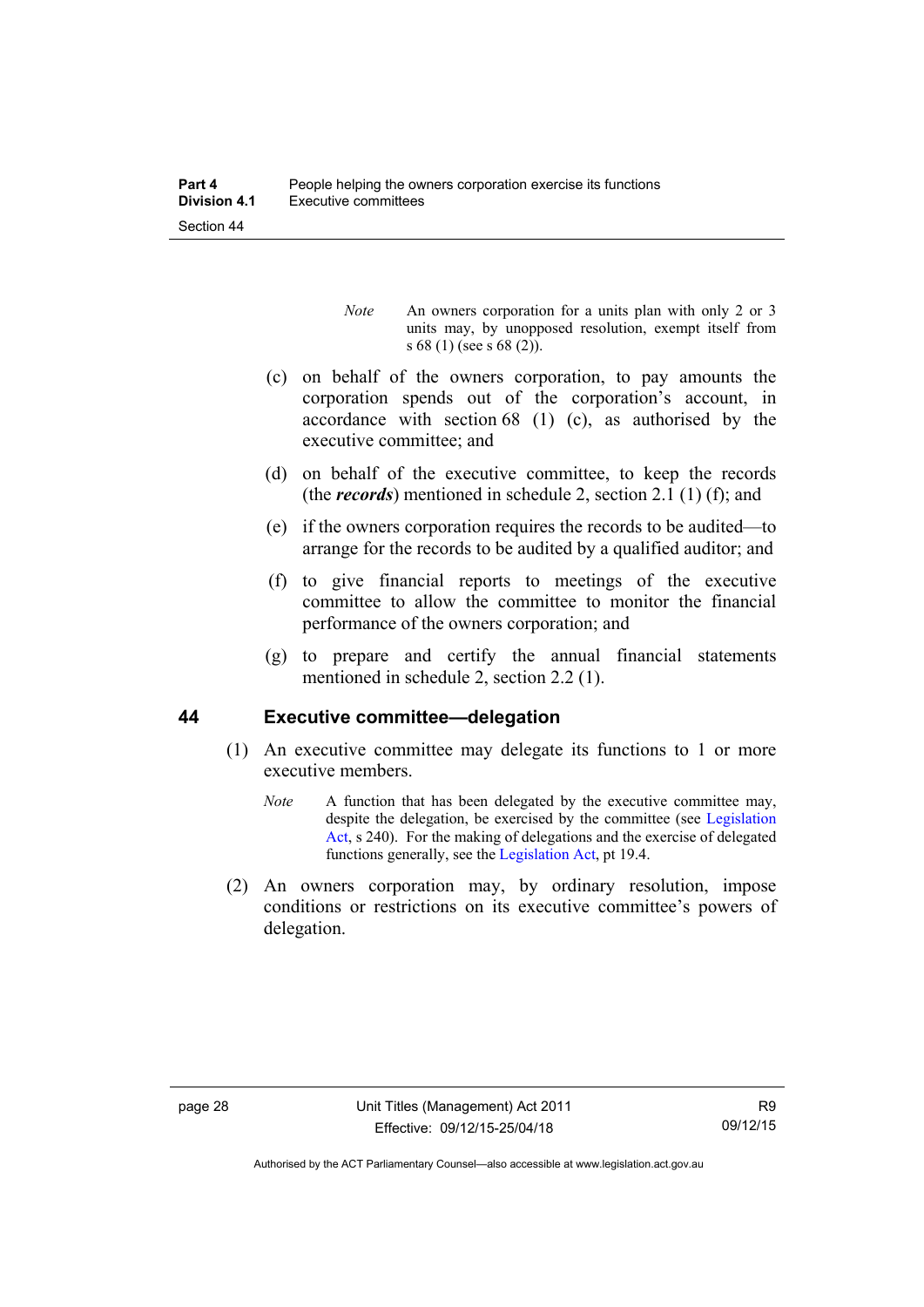#### **45 Executive committee—contractors and employees**

- (1) An executive committee of an owners corporation may engage or employ people on the terms it considers appropriate to help in the exercise of the corporation's functions.
	- *Note* An owners corporation may engage a manager (see div 4.2) and service contractors (see div 4.3).
- (2) However, the executive committee may only engage a person under this section—
	- (a) on a short-term basis; or
	- (b) for functions other than those for which a manager or service contractor would usually be engaged to undertake.
- (3) An owners corporation may, by ordinary resolution, impose conditions or limitations on its executive committee's power to engage or employ people.

### **46 Executive members—code of conduct**

An executive member must comply with the code of conduct set out in schedule 1, part 1.1.

### **47 Executive members—protection from liability**

- (1) An executive member is not civilly liable for conduct engaged in honestly and without recklessness—
	- (a) in the exercise of a function under this Act; or
	- (b) in the reasonable belief that the conduct was in the exercise of a function under this Act.
- (2) Any civil liability that would, apart from this section, attach to the executive committee attaches instead to the owners corporation.
- (3) In this section:

*conduct* means an act or omission to do an act.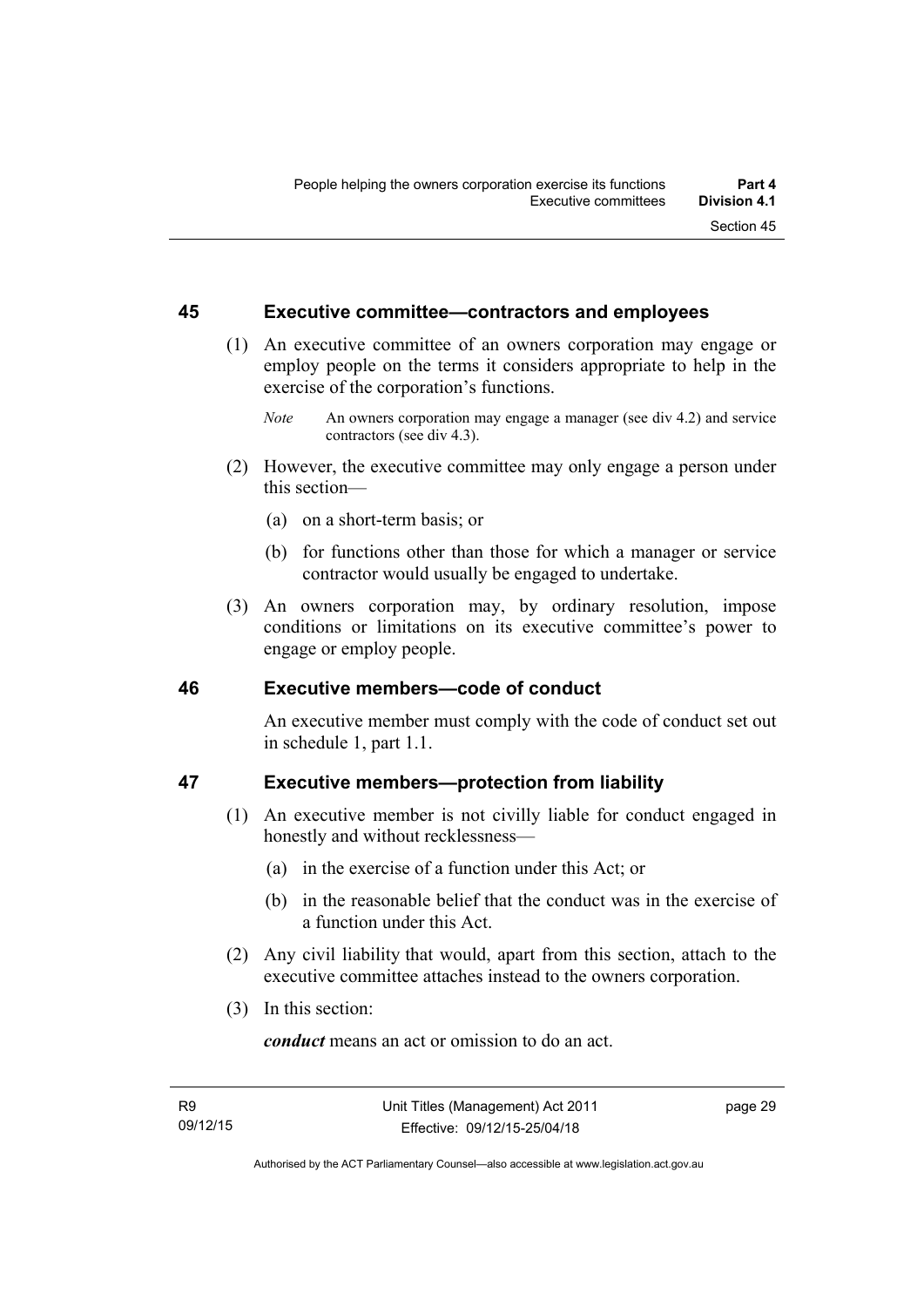### **48 Executive committee—validity of acts**

An act done honestly by an executive committee is not invalid only because there was a defect or irregularity in or in relation to the member's election or appointment.

## **Division 4.2 Managers**

## **49 Definitions—div 4.2**

In this division:

*management contract* means a contract to provide management services to an owners corporation.

*management services* means services provided by a manager in exercising the manager's functions.

*manager* means a person—

- (a) contracted under section 50; or
- (b) with whom an owners corporation has a management contract.

#### **50 Manager—contract**

- (1) An owners corporation for a units plan may, by ordinary resolution, enter into a management contract with any of the following:
	- (a) a person holding a licence as a real estate agent under the *[Agents Act 2003](http://www.legislation.act.gov.au/a/2003-20)*;
		- *Note* The commissioner for fair trading may issue a conditional real estate licence to a person who acts, or intends to act, only as the manager of an owners corporation (see *[Agents Act 2003](http://www.legislation.act.gov.au/a/2003-20)*, s 34).
	- (b) a member of the corporation;
	- (c) someone else who is not a manager of another owners corporation, and whose income as manager of the corporation will not be the person's primary source of income.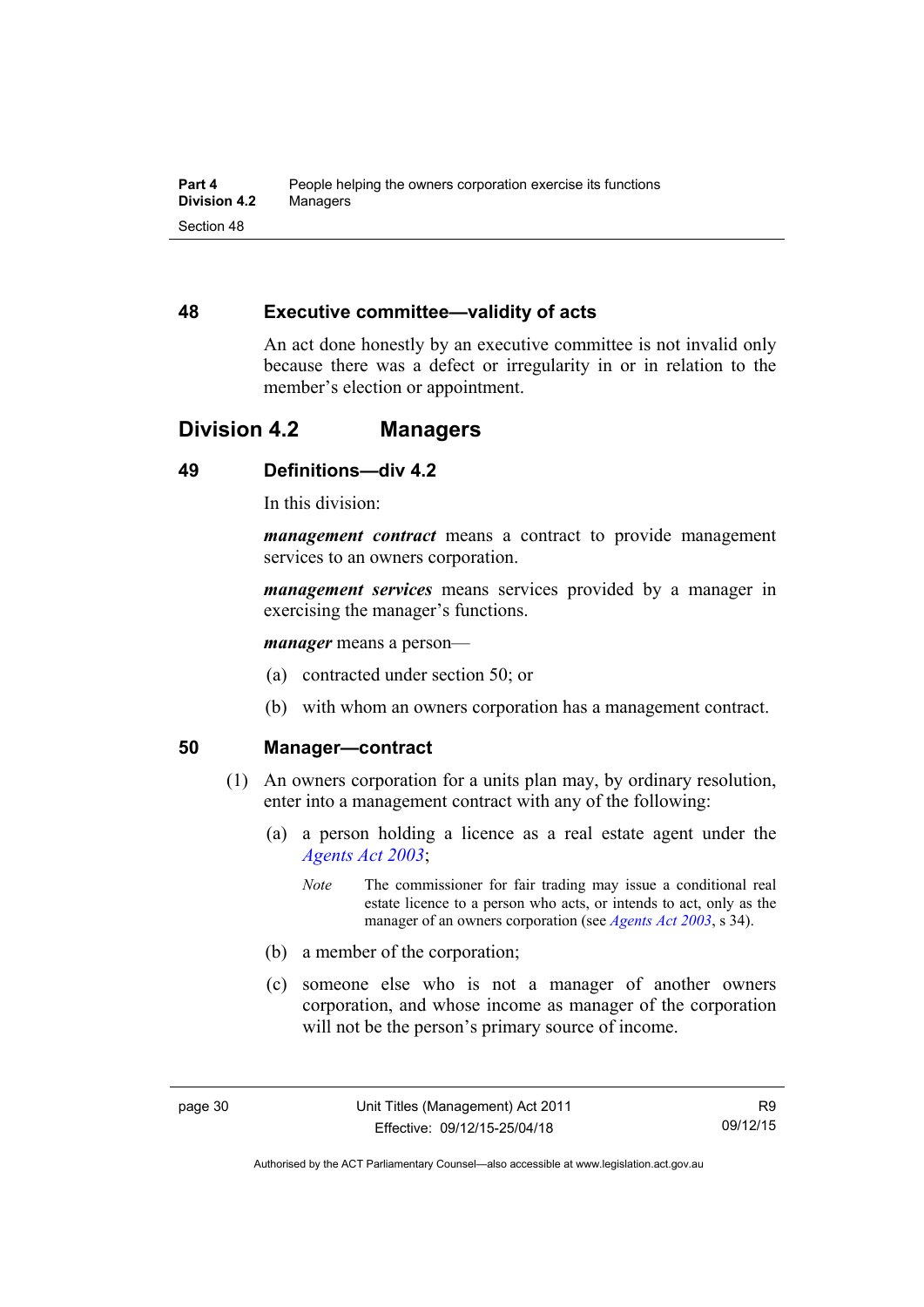- (2) The management contract—
	- (a) must state—
		- (i) the remuneration of the manager; and
		- (ii) the functions of the owners corporation that the manager is to exercise; and
	- (b) may include other conditions agreed between the owners corporation and the manager.
- (3) Without limiting subsection (1), an owners corporation enters into a management contract if the corporation engages a person to carry out management services.

### **51 Manager not to be contracted for longer than 3 years**

- (1) An owners corporation must not enter into a management contract with a manager for longer than 3 years (including any period for which the contract may be renewed or extended).
- (2) If an owners corporation enters into a management contract for longer than 3 years, the contract is taken, for all purposes, to be a contract for 3 years.

### **52 Manager—functions**

A manager has—

- (a) the functions stated in the manager's contract; and
- (b) any other function delegated to the manager under section 58.

### **53 Manager—transfer**

(1) A manager's rights under a management contract may be transferred only if the transfer is approved by the owners corporation by ordinary resolution.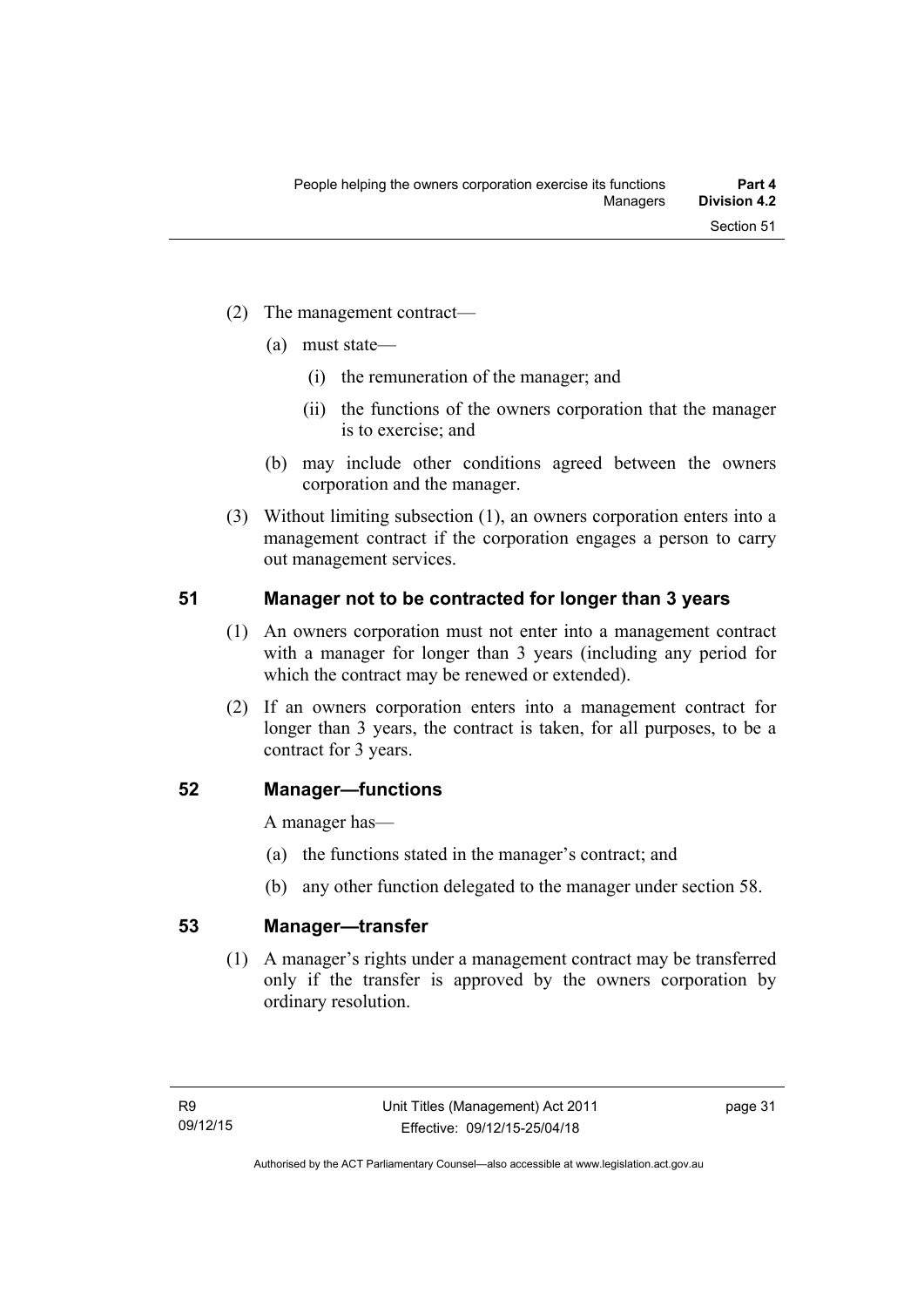- (2) In deciding whether to approve the proposed transfer, the owners corporation may consider the following:
	- (a) the character of the proposed transferee and associates of the proposed transferee;
	- (b) the proposed transferee's financial standing;
	- (c) the terms of the proposed transfer;
	- (d) the competence, qualifications and experience of the proposed transferee and associates of the proposed transferee;
	- (e) whether the proposed transferee or associates of the proposed transferee have received, or are likely to receive, training in relation to the manager's functions;
	- (f) anything else relevant to the management contract.
- (3) The owners corporation must decide whether to approve a proposed transfer not later than 30 days after the day the corporation is asked in writing to approve the transfer.
- (4) However, the owners corporation must not—
	- (a) unreasonably withhold the approval to transfer; or
	- (b) require or receive a fee or other consideration for approving the transfer, other than reimbursement of legal or administrative expenses reasonably incurred by the corporation for the approval.
- (5) If the owners corporation has not decided whether to approve a proposed transfer within the period mentioned in subsection (3), the corporation is taken to have approved the transfer.
- (6) In this section:

#### *associates of the proposed transferee means*—

 (a) if the proposed transferee is a corporation—the corporation's directors, substantial shareholders and principal staff; or

Authorised by the ACT Parliamentary Counsel—also accessible at www.legislation.act.gov.au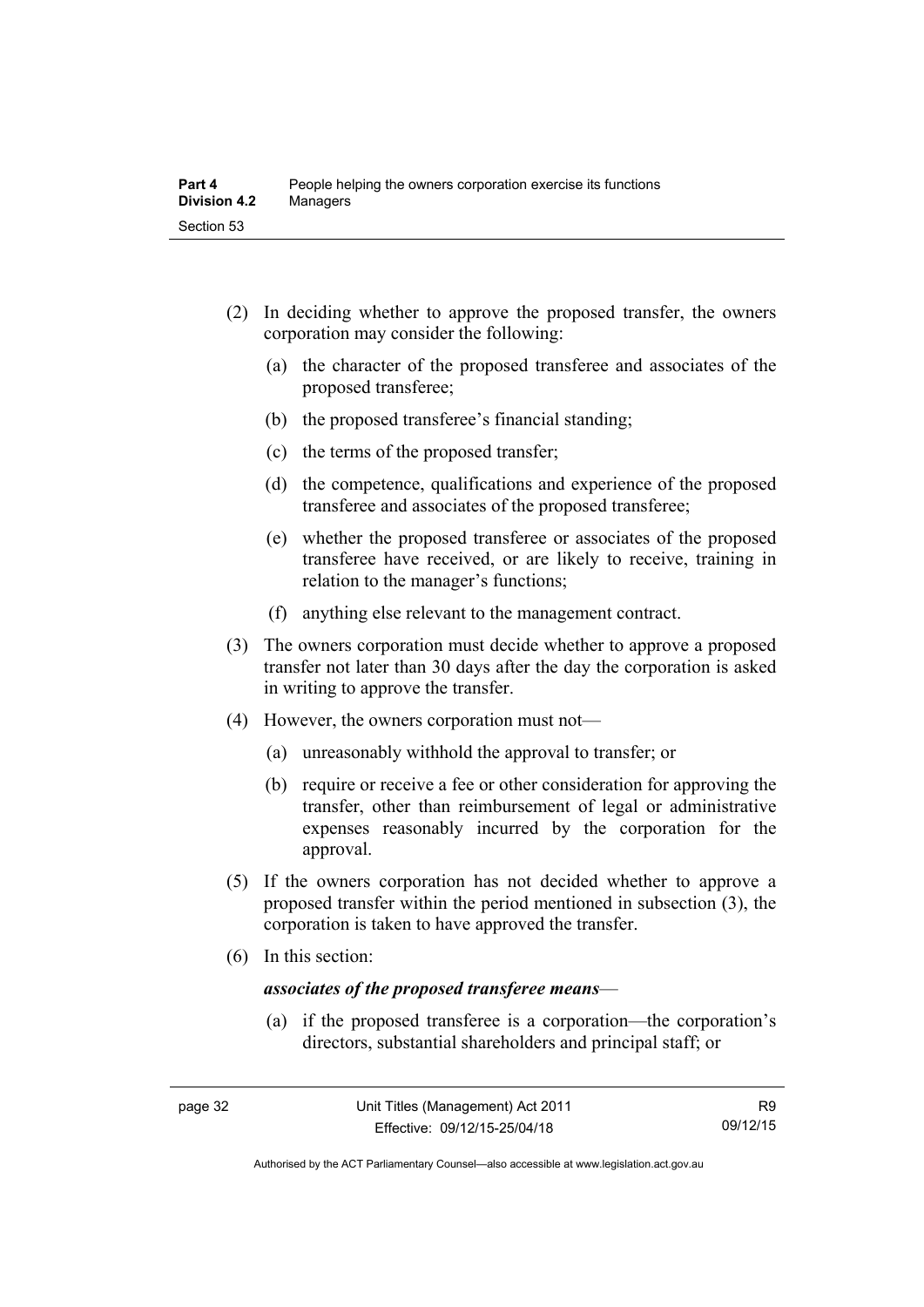(b) if the proposed transferee is a partnership or is in partnership the partners and principal staff of the partnership.

#### **54 Manager—ending contract**

- (1) The owners corporation may end a management contract—
	- (a) for a remedial breach if notice has been given under section 55; or
	- (b) for misbehaviour; or
	- (c) if the manager is an individual—if the individual—
		- (i) becomes bankrupt or personally insolvent; or
		- (ii) is convicted in the ACT of an offence punishable by imprisonment for at least 1 year; or
		- (iii) is convicted outside the ACT, in Australia or elsewhere, of an offence that, if it had been committed in the ACT, would be punishable by imprisonment for at least 1 year; or
	- (d) if the manager is a corporation—if the corporation becomes insolvent.
- (2) However, before ending a management contract under subsection  $(1)$  (c)  $(ii)$  or  $(iii)$ , the owners corporation must be satisfied that the conviction affects the manager's suitability to exercise the manager's functions.
- (3) The owners corporation must end a management contract—
	- (a) if the manager is absent, other than on approved leave, for 14 consecutive days or for 28 days in any 12-month period; or
	- (b) for physical or mental incapacity, if the incapacity substantially affects the exercise of the manager's functions.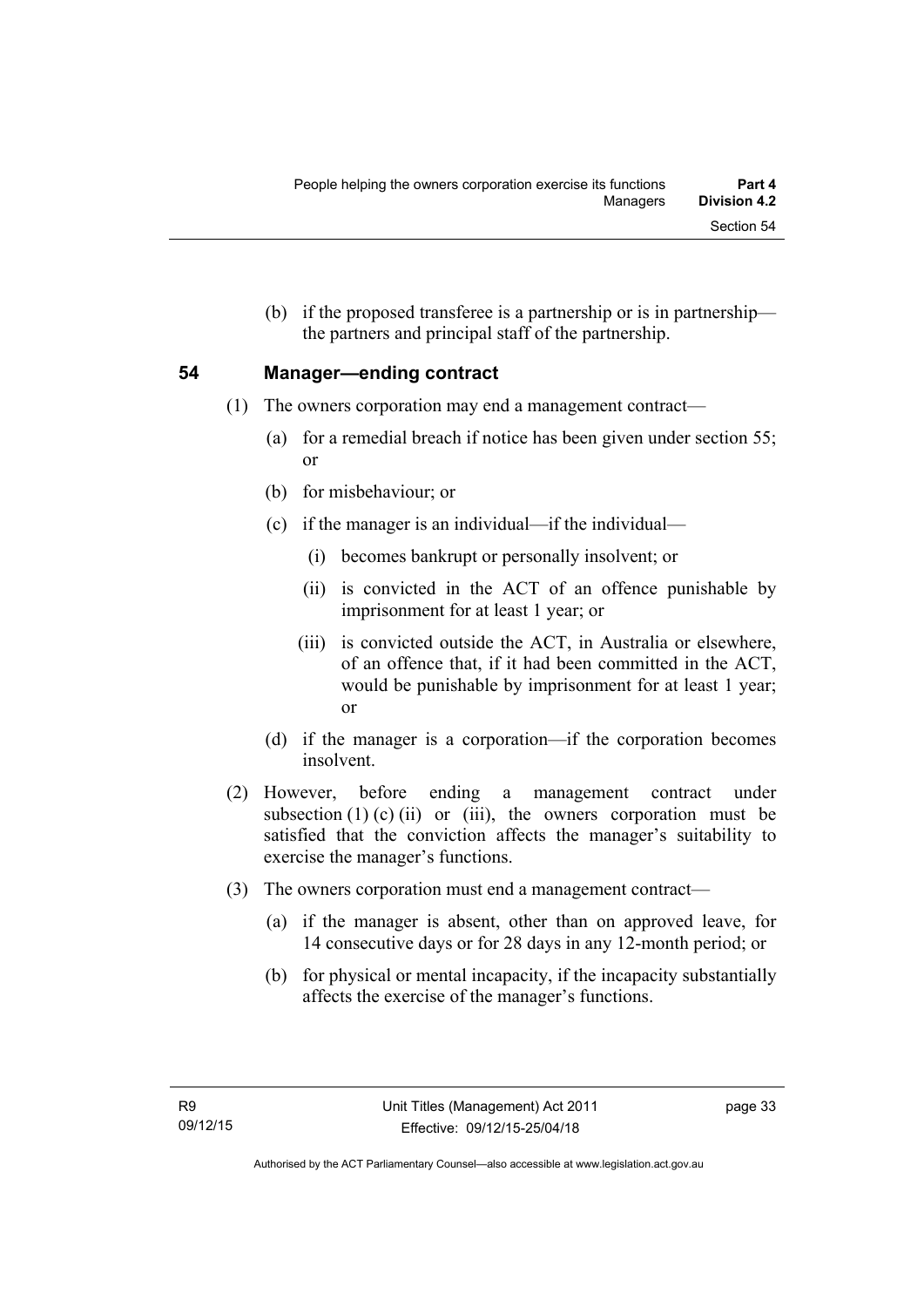(4) In this section:

*insolvent—*a corporation is taken to be *insolvent* if the corporation—

- (a) is being wound up; or
- (b) has had a receiver or other controller appointed; or
- (c) has entered into a deed of company arrangement with its creditors; or
- (d) is otherwise under external administration under the [Corporations Act,](http://www.comlaw.gov.au/Series/C2004A00818) chapter 5.

*remedial breach* means a remedial breach under section 55.

#### **55 Manager—remedial breaches**

- (1) A manager commits a remedial breach if the manager—
	- (a) fails to exercise the manager's functions; or
	- (b) contravenes the manager's code of conduct; or

*Note* See sch 1, pt 1.2 for manager's code of conduct.

- (c) while exercising the manager's functions, is grossly negligent or engages in misconduct.
- (2) If the owner's corporation believes on reasonable grounds that a manager has committed a remedial breach, the corporation may give the manager written notice stating—
	- (a) that the corporation believes the manager has committed a remedial breach; and
	- (b) details of the remedial breach committed, sufficient to allow the manager to identify—
		- (i) the function the manager failed to exercise; or

Authorised by the ACT Parliamentary Counsel—also accessible at www.legislation.act.gov.au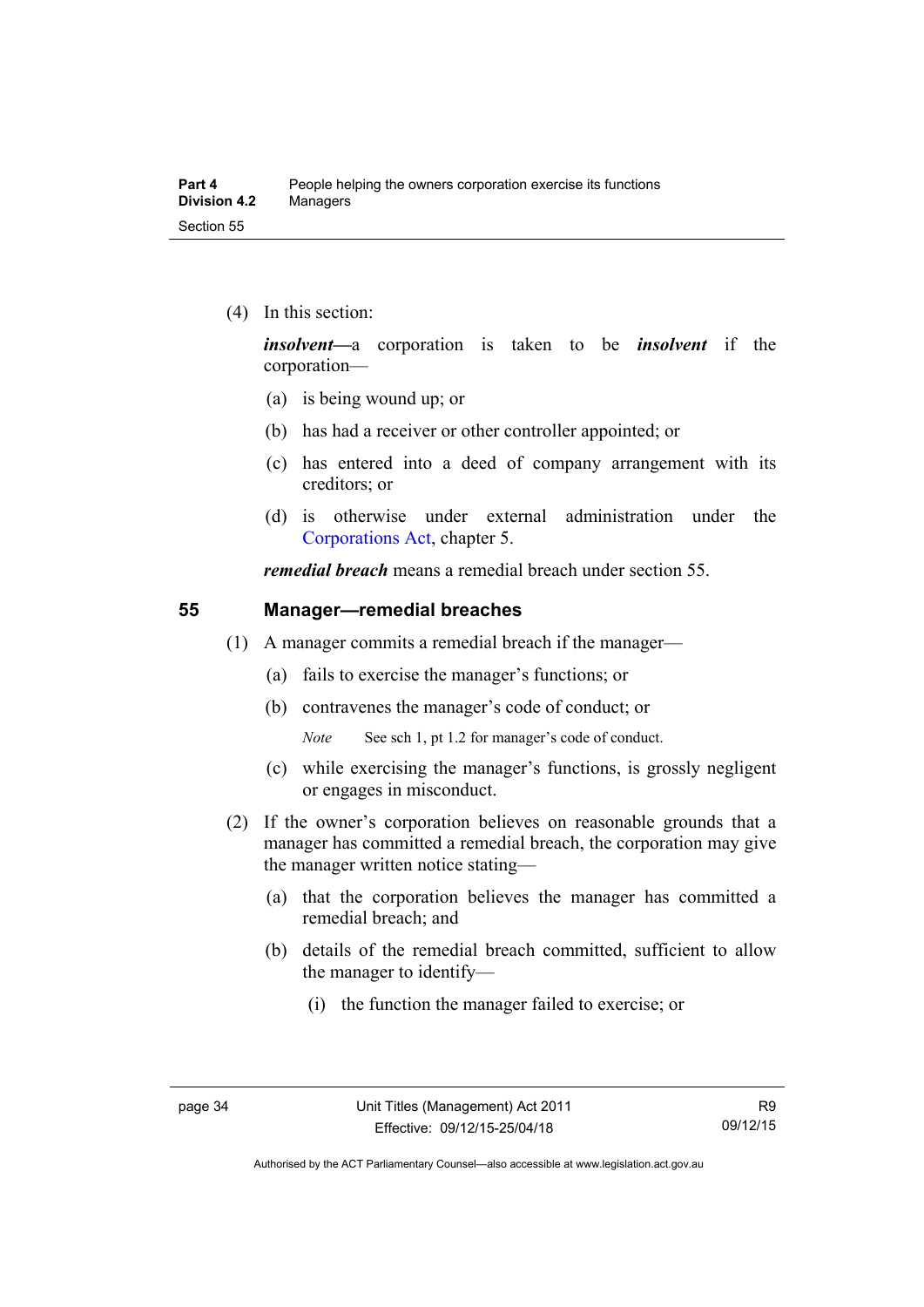- (ii) the provision of the manager's code of conduct the corporation reasonably believes the manager contravened; or
- (iii) the gross negligence or misconduct; and
- (c) that the manager must, within 14 days after the day the notice is given to the manager—
	- (i) give the corporation a written representation explaining why the manager's actions do not amount to a remedial breach; or
	- (ii) remedy the breach; and
- (d) that the owners corporation may end the manager's contract if—
	- (i) the manager does not comply with the notice; or
	- (ii) if the manager gives a written representation explaining why the manager's actions do not amount to a remedial breach—the corporation does not accept the manager's representation.

### **56 Manager—code of conduct**

A manager must comply with the code of conduct set out in schedule 1, part 1.2.

### **57 Manager—public liability insurance**

- (1) A manager must take out and maintain public liability insurance in relation to all of the following events happening because of any act or omission in the management of the owners corporation by the manager:
	- (a) death, bodily injury or illness to anyone;
	- (b) loss of, or damage to, the property of anyone.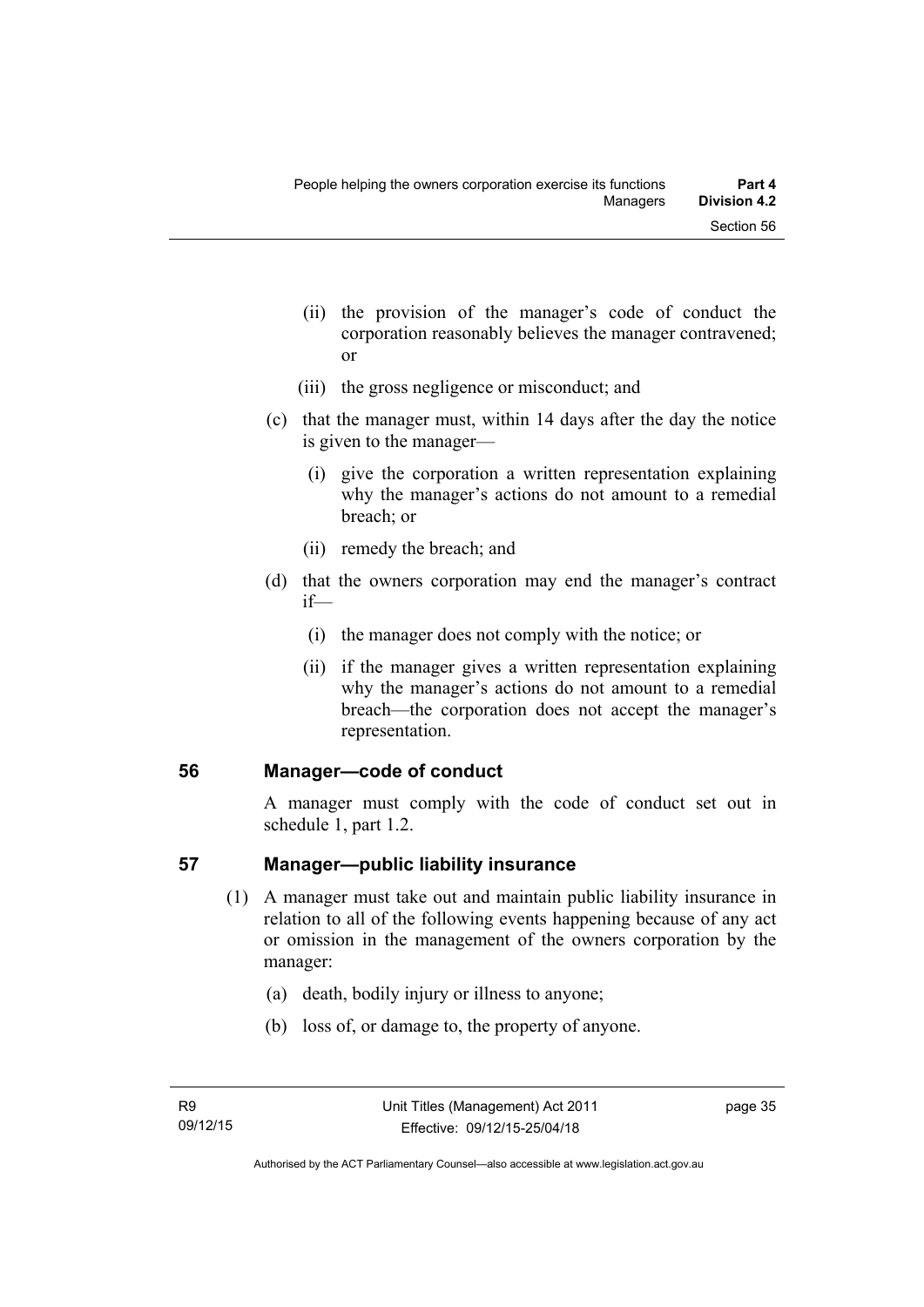- (2) Public liability insurance under this section must be for a total amount of liability of at least the amount prescribed by regulation.
- (3) A manager engaged to manage 2 or more owners corporations may take out and maintain a single insurance policy for this section only if—
	- (a) the manager's insurer has been told that the manager manages 2 or more owners corporations; and
	- (b) the insurance policy covers the risk in relation to each owners corporation managed by the manager.

#### **58 Manager—delegated functions**

- (1) The owners corporation may, in writing given to the manager, delegate to the manager any of its functions under this Act or another territory law.
- (2) The executive committee may, in writing given to the manager, delegate to the manager any of its functions under this Act or another territory law.
	- *Note* A function that has been delegated by the owners corporation or executive committee (a *delegator*) may, despite the delegation, be exercised by the delegator (see [Legislation Act,](http://www.legislation.act.gov.au/a/2001-14) s 240). For the making of delegations and the exercise of delegated functions generally, see the [Legislation Act,](http://www.legislation.act.gov.au/a/2001-14) pt 19.4.

## **Division 4.3 Service contractors**

#### **59 Definitions—div 4.3**

In this division:

*service contract* means a contract to provide service contractor services to an owners corporation.

*service contractor* means a person—

(a) contracted under section 60; or

Authorised by the ACT Parliamentary Counsel—also accessible at www.legislation.act.gov.au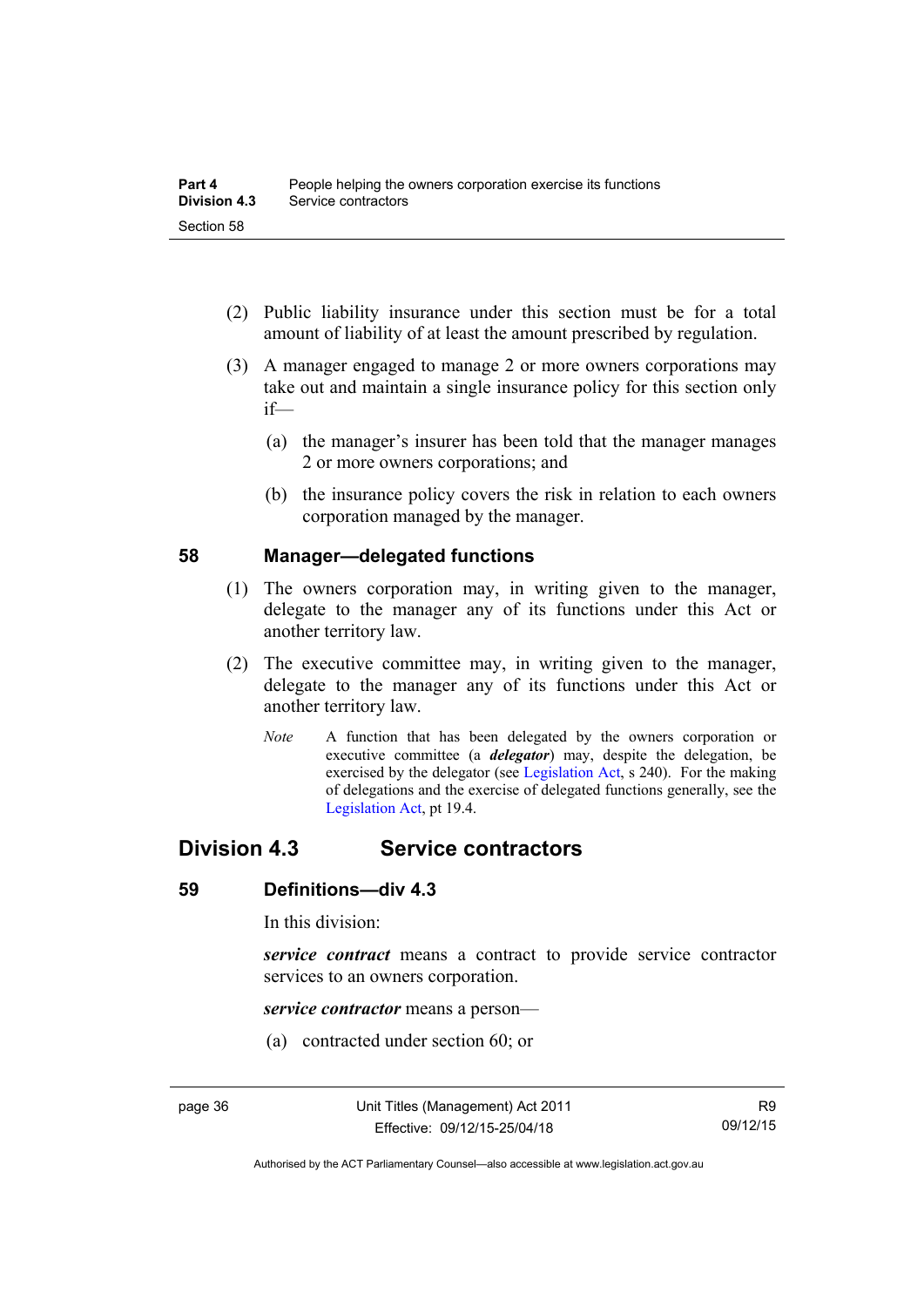(b) with whom an owners corporation has a service contract.

*service contractor services* means services provided by a service contractor in exercising the contractor's functions.

#### **60 Service contractor—contract**

(1) An owners corporation for a units plan may, by ordinary resolution, enter into a service contract with a person.

*Note* Pt 9 provides for the protection of financiers of service contracts.

- (2) Without limiting subsection (1), an owners corporation enters into a service contract if the corporation engages a person to carry out service contractor services.
- (3) However, the owners corporation must not enter into a service contract for a period longer than 3 years (including any period for which the contract may be renewed or extended) unless the contract is authorised by special resolution and made after the end of the developer control period for the units plan.
- (4) A service contract entered into in breach of subsection (3) is void.
- (5) In this section:

*units plan* includes part of a units plan.

#### **61 Service contractor not to be contracted for longer than 25 years**

- (1) An owners corporation must not enter into a service contract with a service contractor for longer than 25 years.
- (2) If an owners corporation enters into a service contract with a service contractor for longer than 25 years, the contract is taken, for all purposes, to be a contract for 25 years.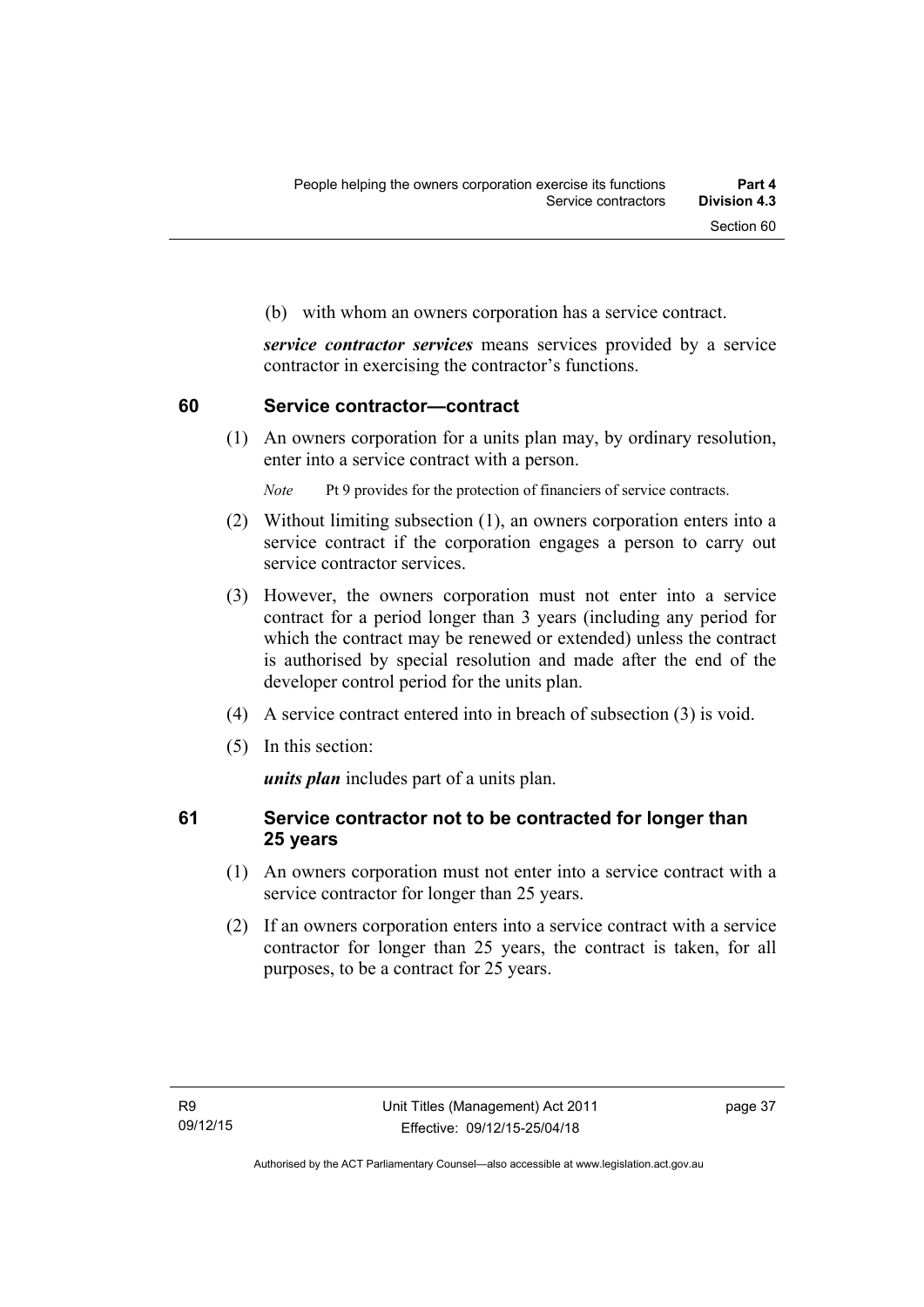#### **62 Service contractor—functions**

- (1) A service contractor for an owners corporation helps the corporation to exercise 1 or more of the following functions in relation to the common property of the units plan:
	- (a) managing the common property;
	- (b) supervising use of the common property;
	- (c) maintaining and repairing the common property.
- (2) In this section:

*common property* includes part of the common property.

#### **63 Service contractor—transfer**

- (1) A service contractor's rights under a service contract may be transferred only if the transfer is approved by the owners corporation by ordinary resolution.
- (2) In deciding whether to approve the proposed transfer, the owners corporation may consider the following:
	- (a) the character of the proposed transferee and associates of the proposed transferee;
	- (b) the proposed transferee's financial standing;
	- (c) the terms of the proposed transfer;
	- (d) the competence, qualifications and experience of the proposed transferee and associates of the proposed transferee;
	- (e) whether the proposed transferee or associates of the proposed transferee have received, or are likely to receive, training in relation to the service contractor's functions;
	- (f) anything else relevant to the service contract.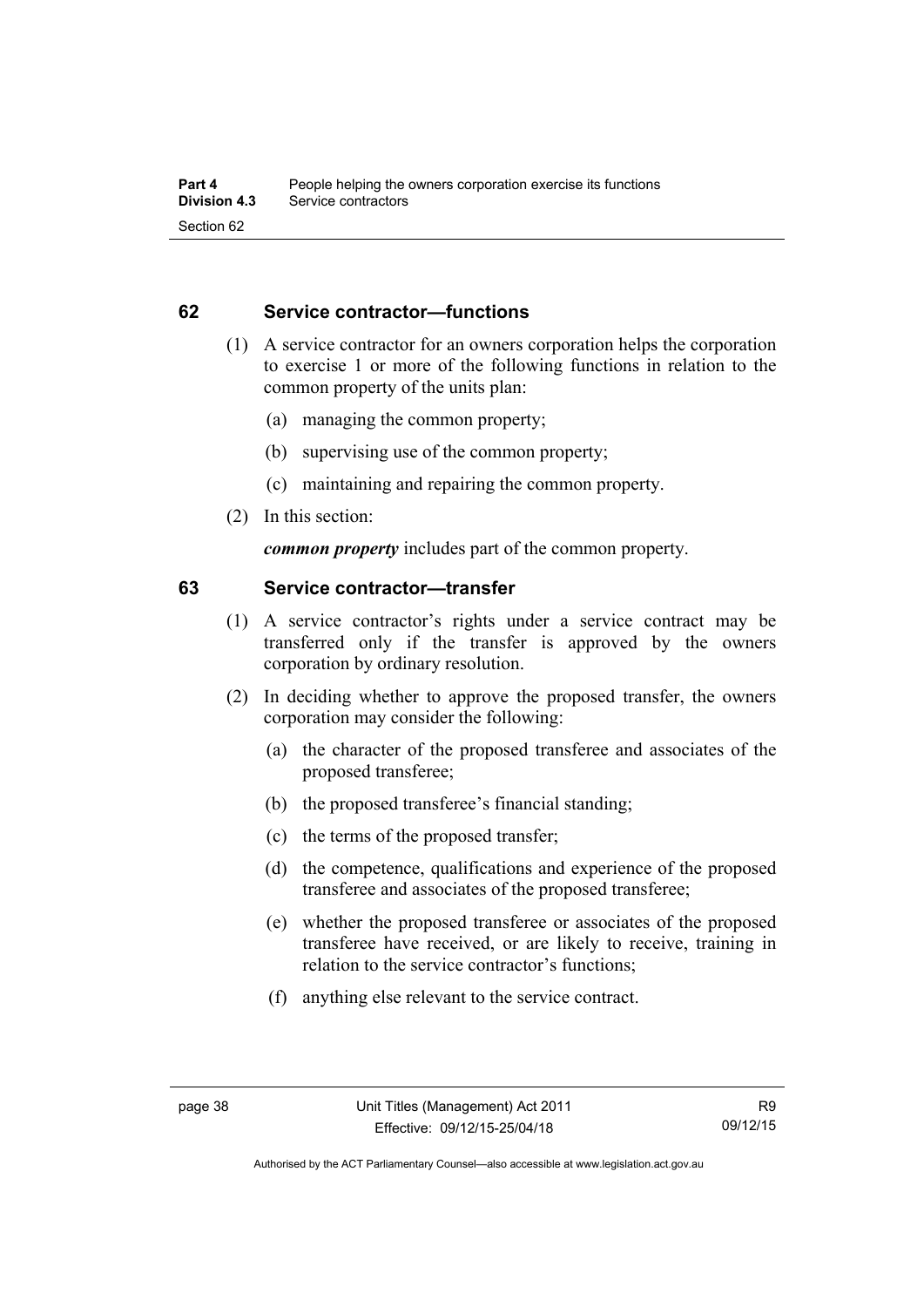- (3) The owners corporation must decide whether to approve a proposed transfer not later than 30 days after the day the corporation is asked in writing to approve the transfer.
- (4) However, the owners corporation must not—
	- (a) unreasonably withhold the approval to transfer; or
	- (b) require or receive a fee or other consideration for approving the transfer, other than reimbursement of legal or administrative expenses reasonably incurred by the corporation for the approval.
- (5) If the owners corporation has not decided whether to approve a proposed transfer within the period mentioned in subsection (3), the corporation is taken to have approved the transfer.
- (6) In this section:

#### *associates of the proposed transferee* means—

- (a) if the proposed transferee is a corporation—the corporation's directors, substantial shareholders and principal staff; or
- (b) if the proposed transferee is a partnership or is in partnership the partners and principal staff of the partnership.

### **64 Service contractor—ending contract**

- (1) The owners corporation may end a service contract—
	- (a) for a remedial breach if notice has been given under section 65; or
	- (b) for misbehaviour; or
	- (c) if the service contractor is an individual—if the individual—
		- (i) becomes bankrupt or personally insolvent; or
		- (ii) is convicted in the ACT of an offence punishable by imprisonment for at least 1 year; or

page 39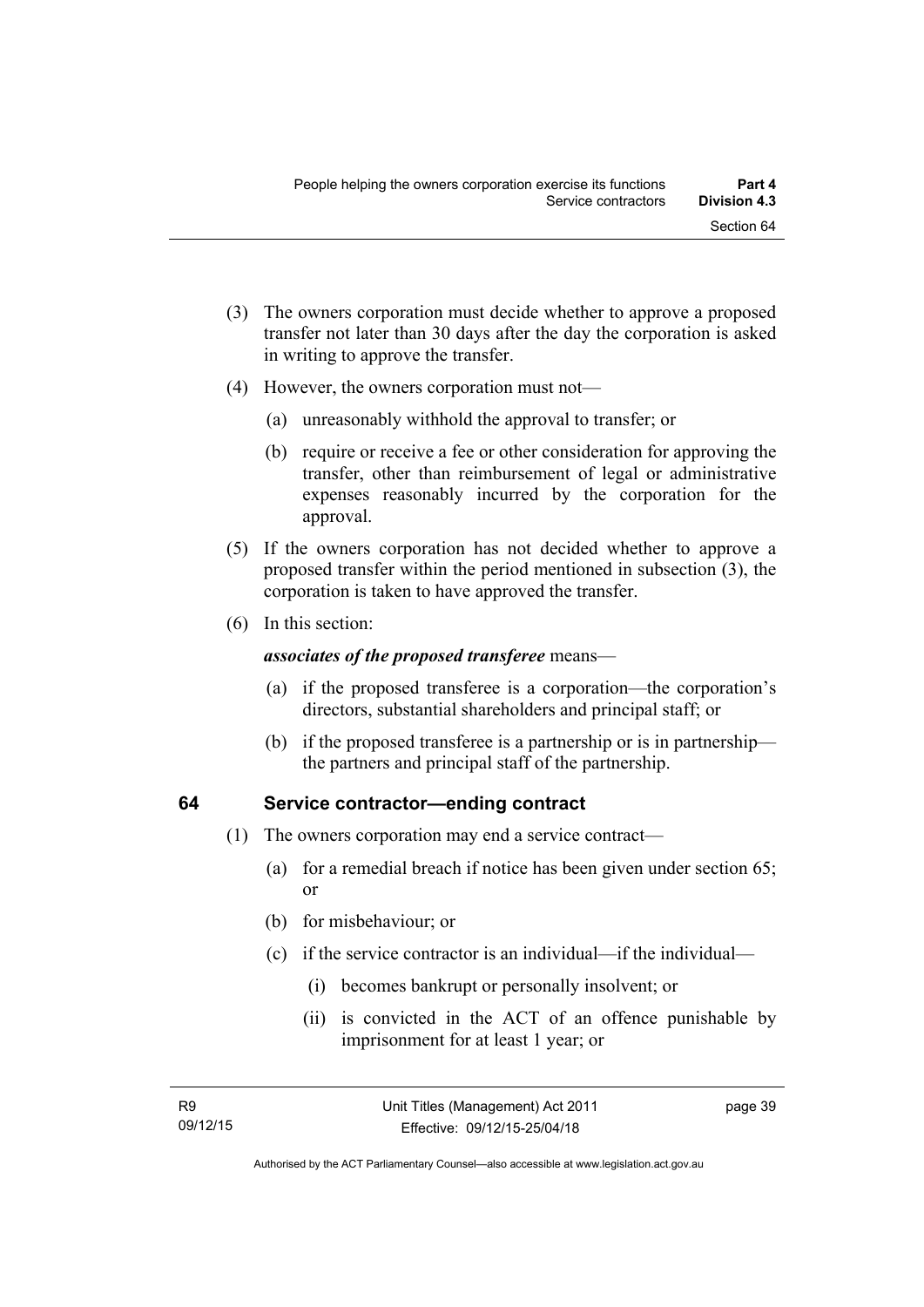- (iii) is convicted outside the ACT, in Australia or elsewhere, of an offence that, if it had been committed in the ACT, would be punishable by imprisonment for at least 1 year; or
- (d) if the service contractor is a corporation—if the corporation becomes insolvent.
- (2) However, before ending a service contract under subsection  $(1)$  (c)  $(ii)$  or  $(iii)$ , the owners corporation must be satisfied that the conviction affects the service contractor's suitability to exercise the contractor's functions.
- (3) The owners corporation must end a service contract—
	- (a) if the service contractor is absent, other than on approved leave, for 14 consecutive days or for 28 days in any 12-month period; or
	- (b) for physical or mental incapacity, if the incapacity substantially affects the exercise of the service contractor's functions.
- (4) In this section:

*insolvent—*a corporation is taken to be *insolvent* if the corporation—

- (a) is being wound up; or
- (b) has had a receiver or other controller appointed; or
- (c) has entered into a deed of company arrangement with its creditors; or
- (d) is otherwise under external administration under the [Corporations Act,](http://www.comlaw.gov.au/Series/C2004A00818) chapter 5.

*remedial breach* means a remedial breach under section 65.

Authorised by the ACT Parliamentary Counsel—also accessible at www.legislation.act.gov.au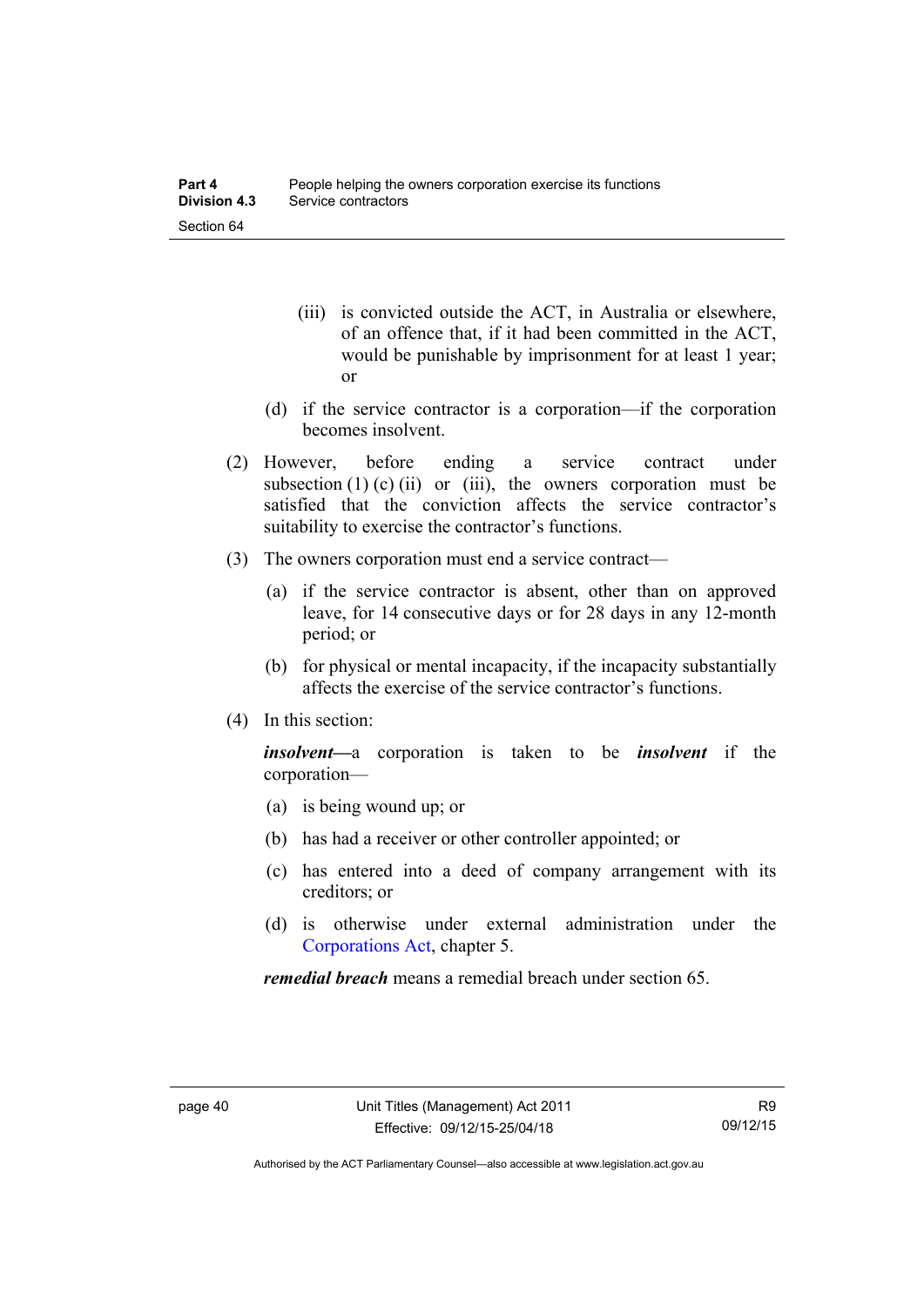#### **65 Service contractor—remedial breaches**

- (1) A service contractor commits a remedial breach if the service contractor—
	- (a) fails to exercise the service contractor's functions; or
	- (b) while exercising the service contractor's functions, is grossly negligent or engages in misconduct.
- (2) If the owner's corporation believes on reasonable grounds that a service contractor has committed a remedial breach, the corporation may give the service contractor written notice stating—
	- (a) that the corporation believes the service contractor has committed a remedial breach; and
	- (b) details of the remedial breach committed, sufficient to allow the service contractor to identify—
		- (i) the function the service contractor failed to exercise; or
		- (ii) the gross negligence or misconduct; and
	- (c) that the service contractor must, within 14 days after the day the notice is given to the service contractor —
		- (i) give the corporation a written representation explaining why the service contractor's actions do not amount to a remedial breach; or
		- (ii) remedy the breach; and
	- (d) that the owners corporation may end the service contract if—
		- (i) the service contractor does not comply with the notice; or
		- (ii) if the service contractor gives a written representation explaining why the service contractor's actions do not amount to a remedial breach—the corporation does not accept the service contractor's representation.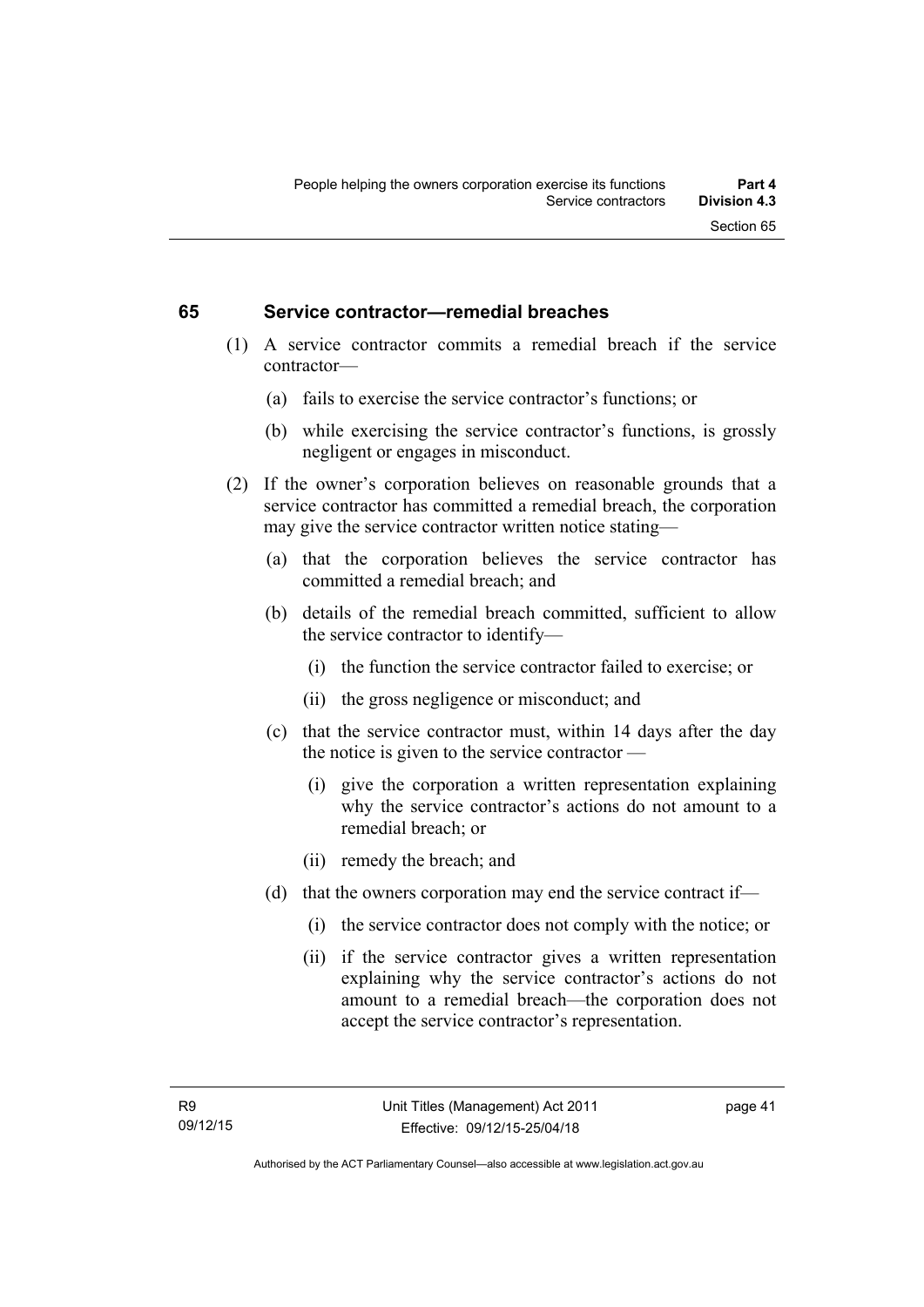# **Division 4.4 Communication officers**

#### **66 Communications officer—appointment**

- (1) This section applies to an owners corporation for a units plan if the units plan has 7 or more units.
- (2) The owners corporation may, by ordinary resolution, appoint an owners corporation communications officer.
	- *Note* For the making of appointments (including acting appointments), see the [Legislation Act,](http://www.legislation.act.gov.au/a/2001-14) pt 19.3.
- (3) Without limiting subsection (2)—
	- (a) a person may be appointed as a communications officer whether or not the person is a member of the owners corporation; and
	- (b) the corporation may appoint the officer as a volunteer or may pay the officer.

### **67 Communications officer—function**

- (1) A communications officer helps the owners corporation by improving communication so that conflict within the units plan is avoided, minimised or resolved.
- (2) To improve communication, the communications officer may do 1 or more of the following:
	- (a) monitor communication techniques and procedures adopted by the owners corporation for internal communication between the corporation, the executive committee, unit owners and residents;
	- (b) identify for the executive committee ways in which internal communication can be improved;
	- (c) alert the executive committee, or committee members, if the officer becomes aware of potential conflict;

Authorised by the ACT Parliamentary Counsel—also accessible at www.legislation.act.gov.au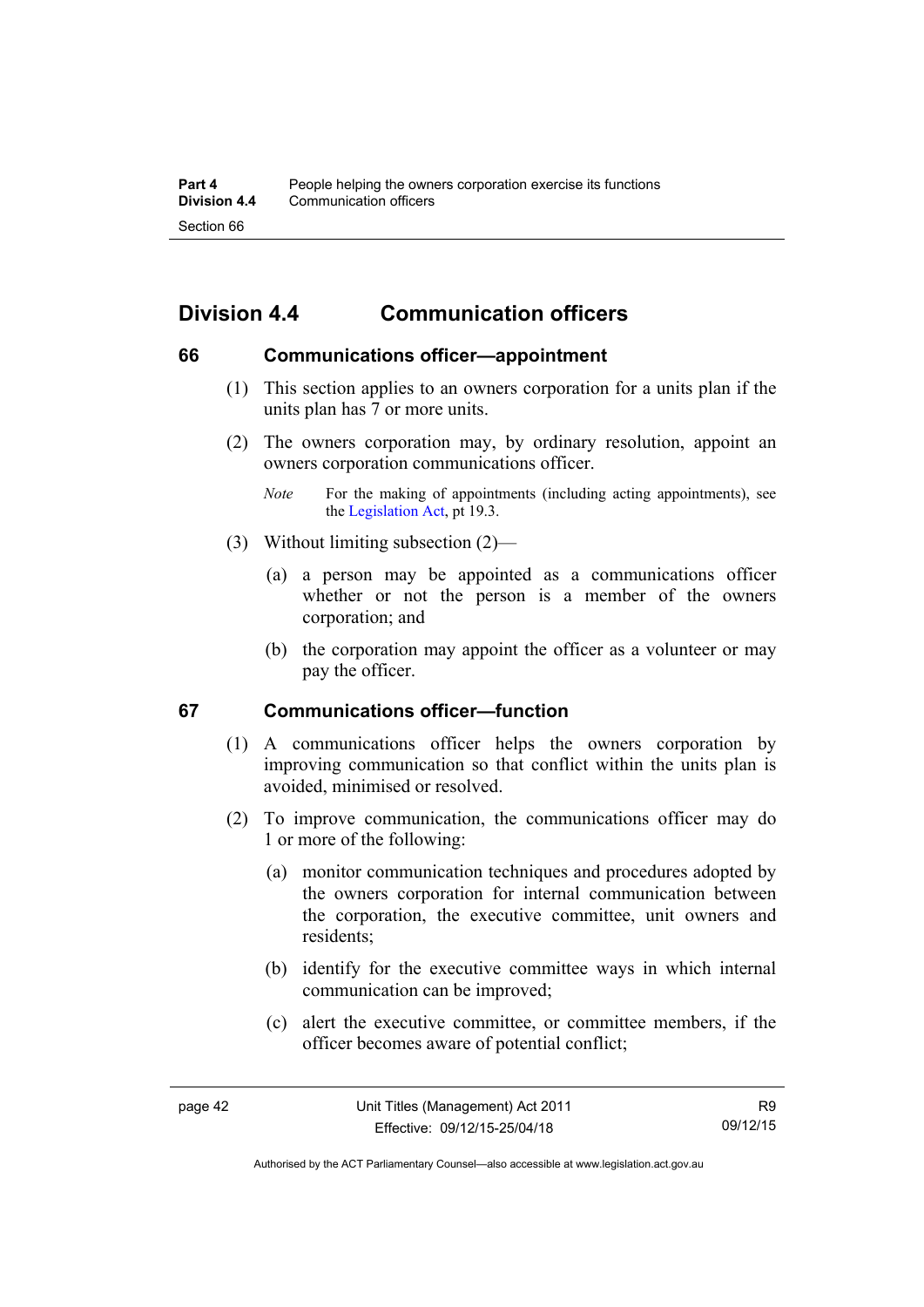- (d) advise the executive committee about ways in which the risk of conflict in the units plan can be minimised;
- (e) be available to the executive committee, or committee members, to be consulted about any internal communication matter.
- (3) However, the communications officer must not try to mediate or directly resolve a dispute.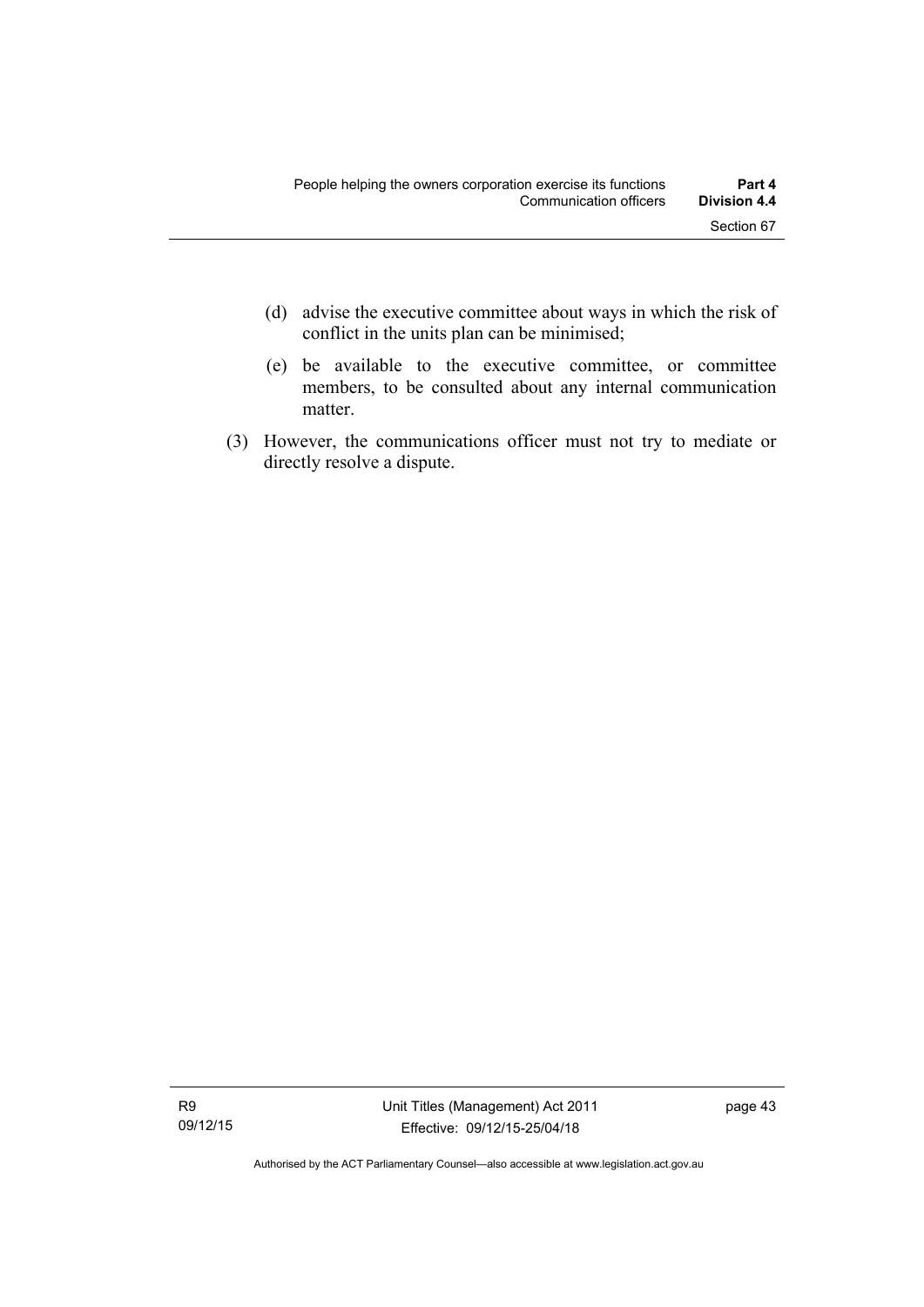# **Part 5 Financial management**

## **Division 5.1 Financial functions generally**

#### **68 Owners corporation must have bank account**

- (1) An owners corporation for a units plan must—
	- (a) open and maintain an account with 1 or more authorised deposit-taking institutions; and
	- (b) pay all amounts it receives into the account; and
	- (c) pay all amounts it spends out of the account.
	- *Note* An *authorised deposit-taking institution* is an institution (eg a bank, credit union or building society) that is authorised under the *[Banking](http://www.comlaw.gov.au/Details/C2012C00911)  [Act 1959](http://www.comlaw.gov.au/Details/C2012C00911)* (Cwlth), s 9 (3) (see [Legislation Act,](http://www.legislation.act.gov.au/a/2001-14) dict, pt 1).
- (2) An owners corporation for a units plan with only 2 or 3 units may, by unopposed resolution, exempt itself from subsection (1).

#### **69 Owners corporation may invest**

- (1) An owners corporation may invest its money as it considers appropriate, subject to any direction by special resolution.
- (2) However, an owners corporation must not invest in a mortgage of land.

#### **70 Owners corporation may borrow**

An owners corporation may, if authorised by a special resolution, do 1 or more of the following:

- (a) borrow amounts required for the exercise of its functions;
- (b) secure the repayment of amounts borrowed by it and the payment of interest on amounts borrowed by it.
- *Note* Section 20 (2) prevents the owners corporation from taking out a mortgage over the lease in the common property to secure repayment.

Authorised by the ACT Parliamentary Counsel—also accessible at www.legislation.act.gov.au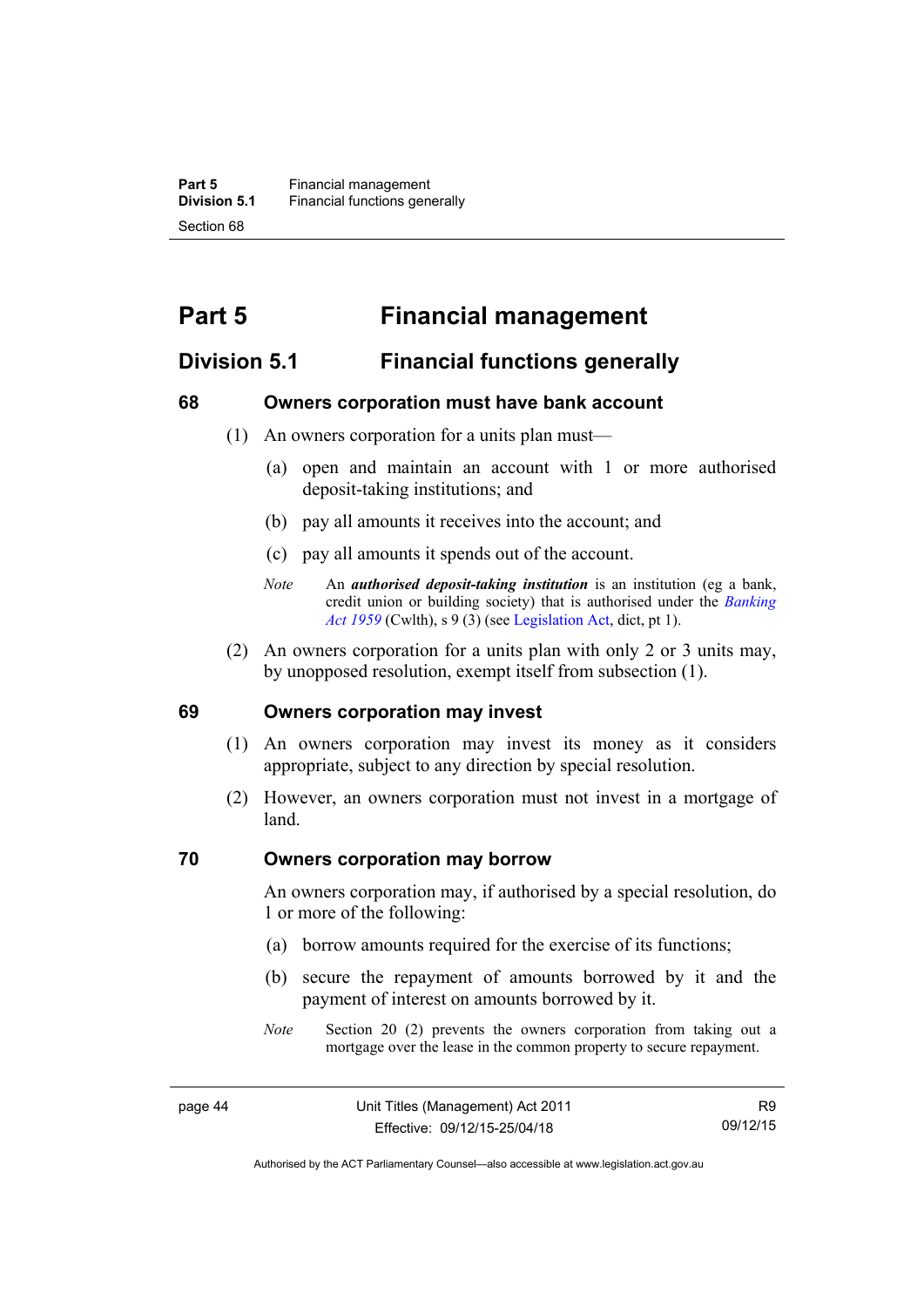#### **71 Owners corporation must not carry on business**

- (1) An owners corporation must not carry on business except in the exercise of its functions.
	- *Note* The earning of income from the operation of sustainability infrastructure by an owners corporation does not amount to carrying on business if the income is used to pay certain costs (see s 23 (4)).
- (2) If an owners corporation contravenes subsection (1), each executive member of the corporation at the time of the breach commits an offence.

Maximum penalty: 50 penalty units.

- (3) It is a defence to a prosecution for an offence against subsection (2) if the defendant proves that—
	- (a) the defendant took reasonable steps to ensure that the contravention did not happen; or
	- (b) the contravention happened without the defendant's knowledge.

## **Division 5.2 Administrative, special purpose and sinking funds**

#### **72 Definitions—div 5.2**

In this division:

*administrative fund*—see section 73.

*expected sinking fund expenditure*—see section 83.

*general fund*, of an owners corporation, means the corporation's administrative fund or a special purpose fund.

*general fund budget*—see section 75 (1).

*general fund contribution*—see section 78 (1).

*sinking fund*—see section 81 (2).

page 45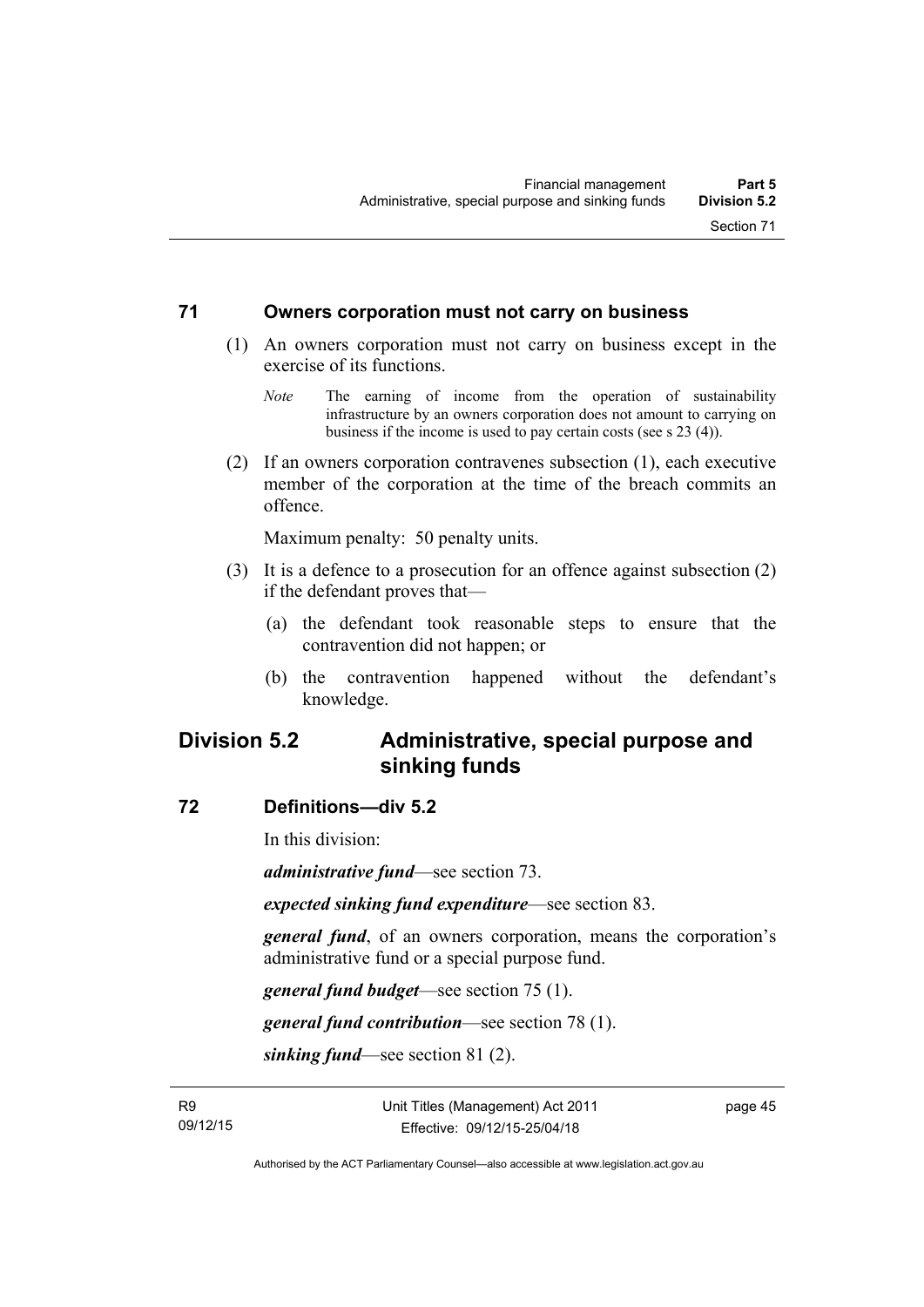*sinking fund contribution*—see section 89 (1). *sinking fund plan*—see section 82 (2). *special purpose fund*—see section 74 (1). *total general fund contribution*—see section 75 (2) (a). *total sinking fund contribution*—see section 82 (3) (b).

## **73 Administrative fund**

An owners corporation for a units plan must establish a fund for the general administration of the corporation (an *administrative fund*).

## **74 Special purpose fund**

- (1) An owners corporation for a units plan may, by special resolution, establish funds for particular purposes (a *special purpose fund*).
- (2) The purposes for which a special purpose fund may be used may only be changed by special resolution of the owners corporation.

## **75 General fund—budget**

- (1) At each annual general meeting of an owners corporation, the corporation must, by ordinary resolution, approve a budget (the *general fund budget*) for the administrative fund and each special purpose fund for the financial year in which the meeting is held.
- (2) The general fund budget must state for the financial year in which the annual general meeting is held—
	- (a) an estimate of the total contributions (the *total general fund contribution*) to be paid into the general fund by the owners corporation's members; and
	- (b) an estimate of any other amounts to be paid into the general fund; and

Authorised by the ACT Parliamentary Counsel—also accessible at www.legislation.act.gov.au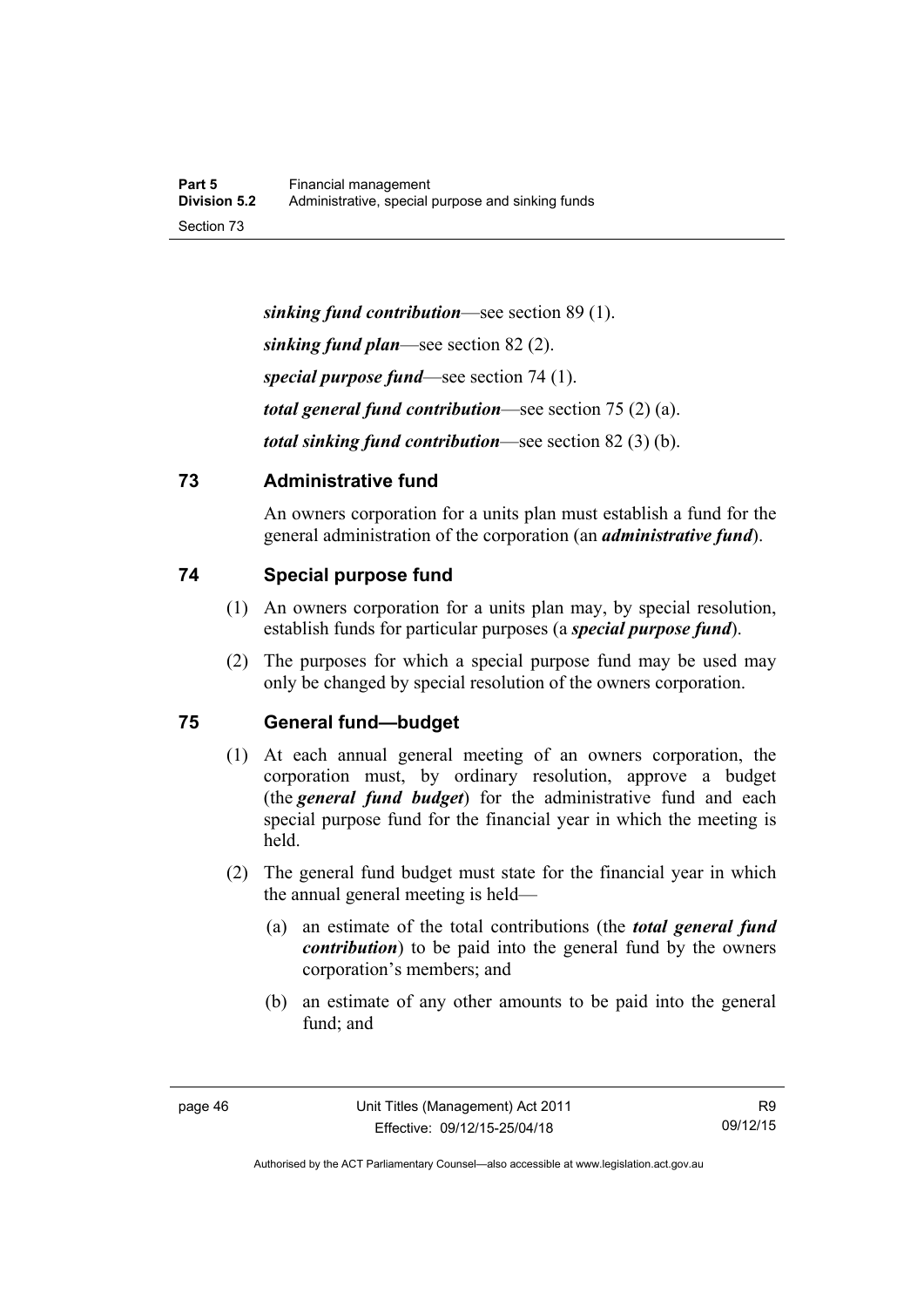- (c) an estimate of payments to be made out of the general fund including an estimate of payments necessary—
	- (i) to maintain in good condition on a day-to-day basis the common property and any other property held by the owners corporation; and
	- (ii) to pay for insurance premiums; and
	- (iii) to pay for recurrent expenses.

#### **Examples—par (b)**

- 1 the proceeds from the sale of any personal property of the owners corporation
- 2 fees paid to the owners corporation for inspection of its records and the provision of information and certificates relating to its records

#### **Examples—par (c) (i)**

carpet cleaning, lawnmowing services, minor expenses relating to maintenance of the common property

#### **Examples—par (c) (iii)**

utility service charges, accounting fees

- *Note* An example is part of the Act, is not exhaustive and may extend, but does not limit, the meaning of the provision in which it appears (see [Legislation Act,](http://www.legislation.act.gov.au/a/2001-14) s 126 and s 132).
- (3) A payment out of a special purpose fund may only be included in the budget if the payment is for the purpose for which the fund was established, unless the proposed payment is authorised by special resolution.
- (4) The amount mentioned in subsection (2) (c) must not include transfers to the sinking fund.

### **76 General fund—what must be paid into the fund?**

An owners corporation for a units plan must pay the following amounts into its general fund:

(a) general fund contributions paid to the owners corporation;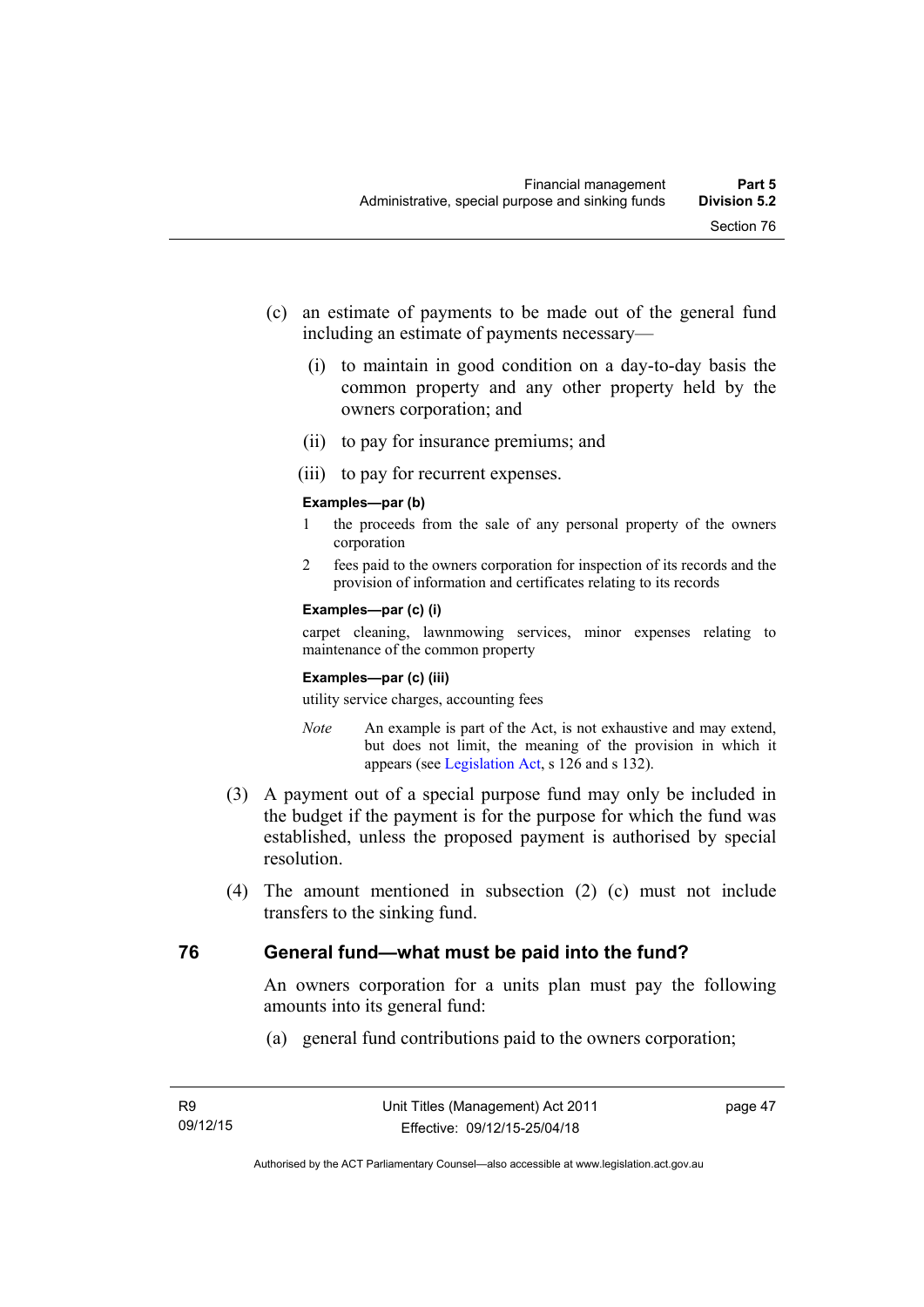- (b) the proceeds of the disposal of any personal property of the owners corporation;
- (c) any fees paid to the owners corporation for inspection of its records and the provision of information and certificates relating to its records.

#### **77 General fund—what can fund be used for?**

An owners corporation for a units plan may only make payments from a general fund if the payments are—

- (a) approved in the general fund budget; or
- (b) authorised by ordinary resolution.

#### **78 General fund—contributions**

- (1) An owners corporation for a units plan may, from time to time, determine a contribution (a *general fund contribution*) required from its members for the corporation's general fund.
- (2) The general fund contribution payable for each unit is—
	- (a) the proportional share for the unit of the total general fund contribution; or
	- (b) a proportion of the total general fund contribution worked out in accordance with a method set out in an unopposed resolution.
- (3) A resolution under subsection (2) (b) may provide that only stated unit owners, or unit owners in a stated class, are required to pay a particular contribution, or a contribution of a particular kind.
- (4) A resolution under subsection (2) (b) may only be—
	- (a) amended by unopposed resolution; and
	- (b) revoked by special resolution.

Authorised by the ACT Parliamentary Counsel—also accessible at www.legislation.act.gov.au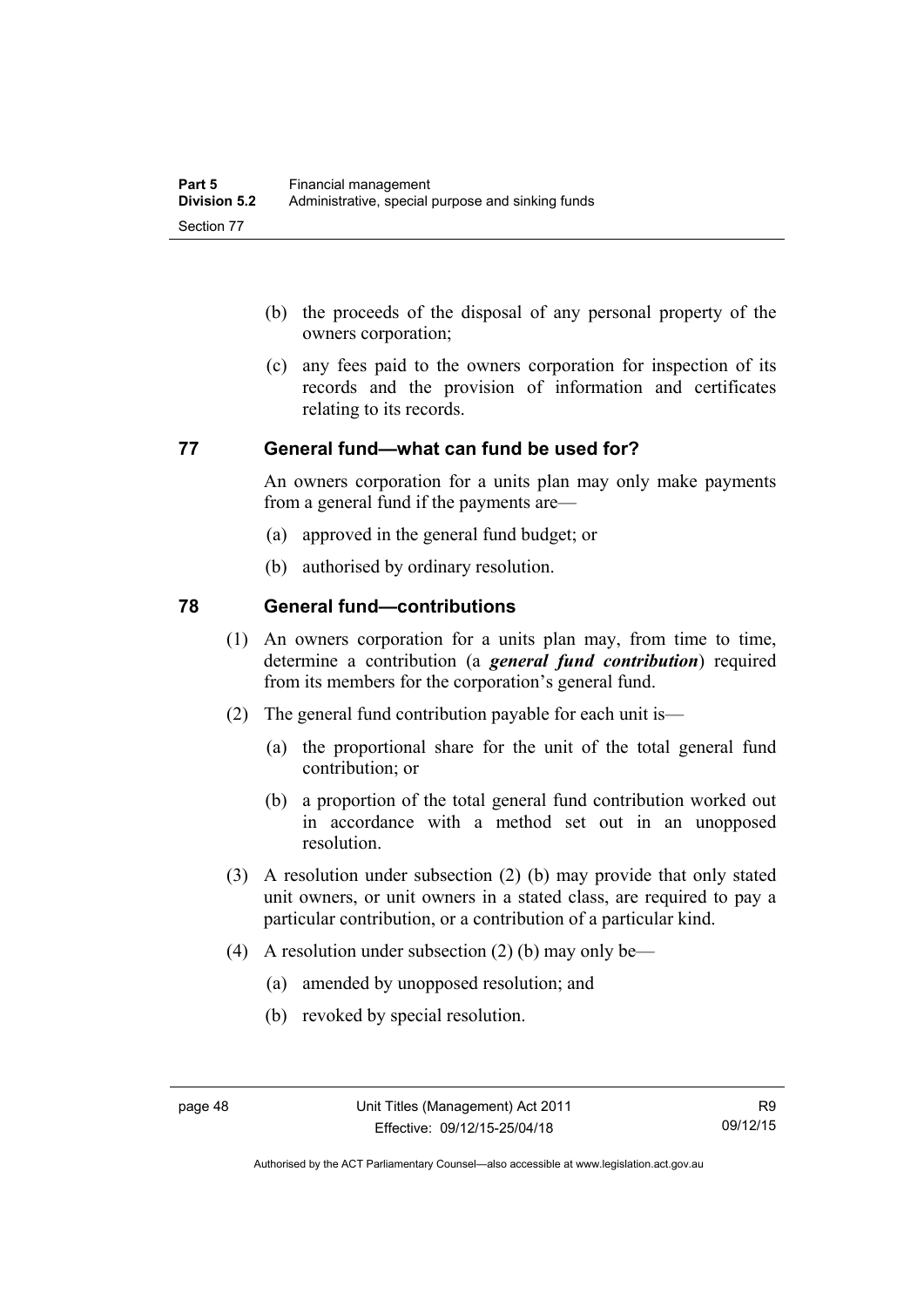#### **79 General fund—notice of contributions**

- (1) An owners corporation for a units plan must give notice of a determination of general fund contributions to each unit owner.
- (2) The notice must include the following information:
	- (a) the general fund contribution payable for the unit;
	- (b) the general fund contributions payable for each other unit;
	- (c) the general fund for which the contribution is required, the proportion of the contribution to be paid into each fund, and the total amount to be paid into each fund;
	- (d) the proportion of the total general fund contribution payable for the unit and how the proportion is worked out;
	- (e) the date when the contribution is payable, if paid in full (which must be not later than 28 days after the date of the notice);
	- (f) if the contribution is payable by instalments—the dates when the instalments are payable;
	- (g) how the contribution may be paid;
	- (h) details of any discount for early payment decided by the owners corporation under section 93;
	- (i) details of interest payable for late payment under section 94.

### **80 General fund—when are contributions payable?**

A general fund contribution is payable by a unit owner—

- (a) if paid in full—on the date stated in the notice; or
- (b) if payable by instalments—on the dates stated in the notice.

### **81 Sinking fund**

(1) This section applies if there are 4 or more units in a units plan.

page 49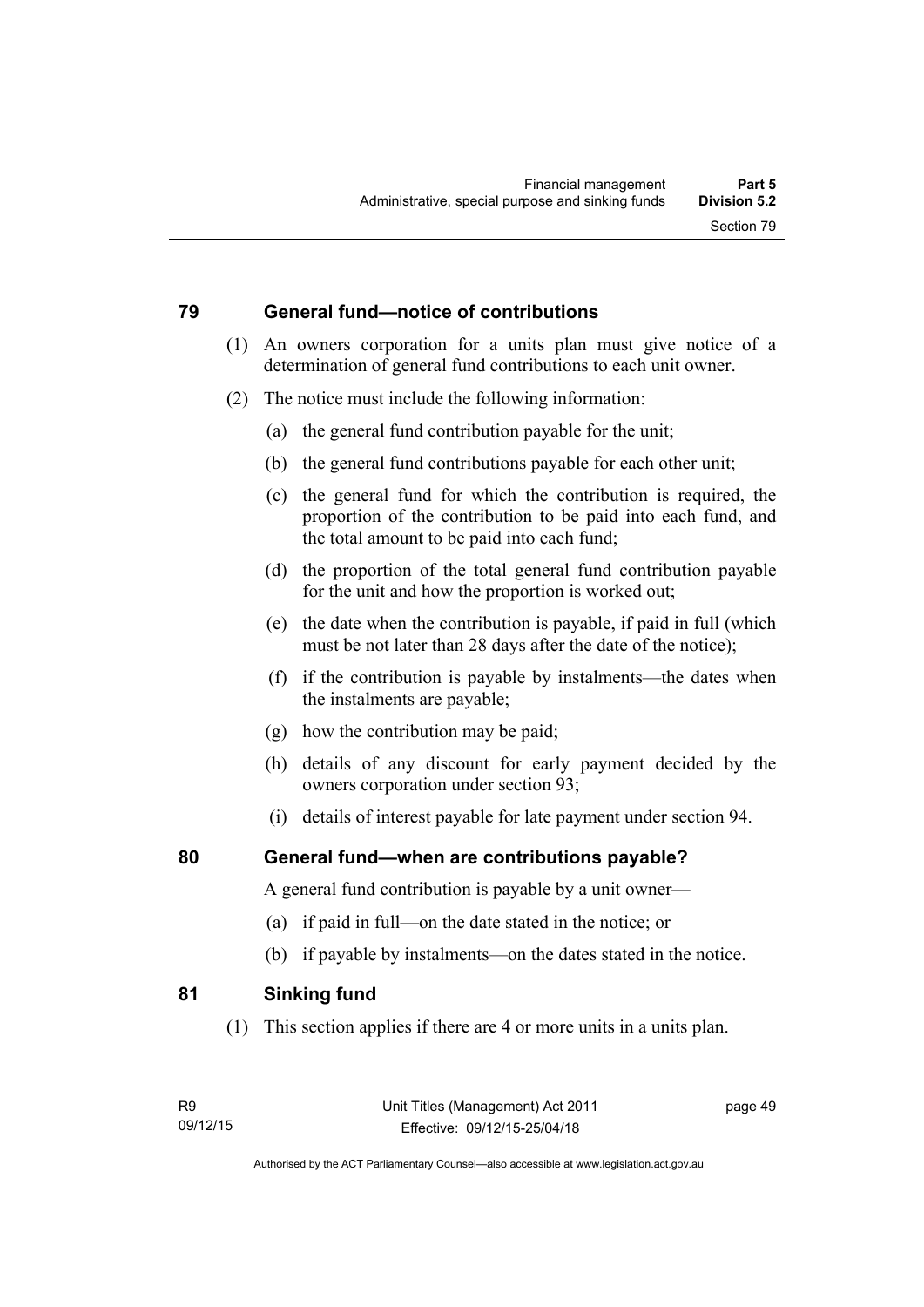(2) An owners corporation for the units plan must establish and maintain a fund (the *sinking fund*).

#### **82 Sinking fund plan**

- (1) This section applies to an owners corporation for a units plan if the corporation is required to establish and maintain a sinking fund.
- (2) The owners corporation must approve, by ordinary resolution, a plan for the sinking fund (a *sinking fund plan*) for the 10-year period beginning on the first day of the financial year following the approval.
	- *Note* A sinking fund plan of an existing owners corporation that was current immediately before the commencement of this division is taken to be a sinking fund plan under this Act (see s 157 (2)). The day the existing sinking fund plan is approved for this Act is the day the existing sinking fund plan was approved by the owners corporation for the *[Unit Titles](http://www.legislation.act.gov.au/a/2001-16)  [Act 2001](http://www.legislation.act.gov.au/a/2001-16)* (see s 157 (3) and (4)).
- (3) The sinking fund plan must state—
	- (a) the expected sinking fund expenditure for at least the 10-year period of the plan; and
	- (b) for each financial year of the plan—the total contributions (the *total sinking fund contribution*) required from members of the owners corporation necessary to—
		- (i) meet the expected sinking fund expenditure for the financial year; and
		- (ii) reserve an appropriate amount necessary to be accumulated to meet expected sinking fund expenditure over at least the remaining years of the plan.

#### **Examples**

1 An owners corporation for a units plan estimates that the expected sinking fund expenditure for the 10-year period of its sinking fund plan is \$220 000. The expenditure includes expenditure of \$10 000 for each year and a 'one-off' amount of \$120 000 in the 8th year of the plan. The owners corporation approves a total sinking fund contribution of \$25 000 for each

Authorised by the ACT Parliamentary Counsel—also accessible at www.legislation.act.gov.au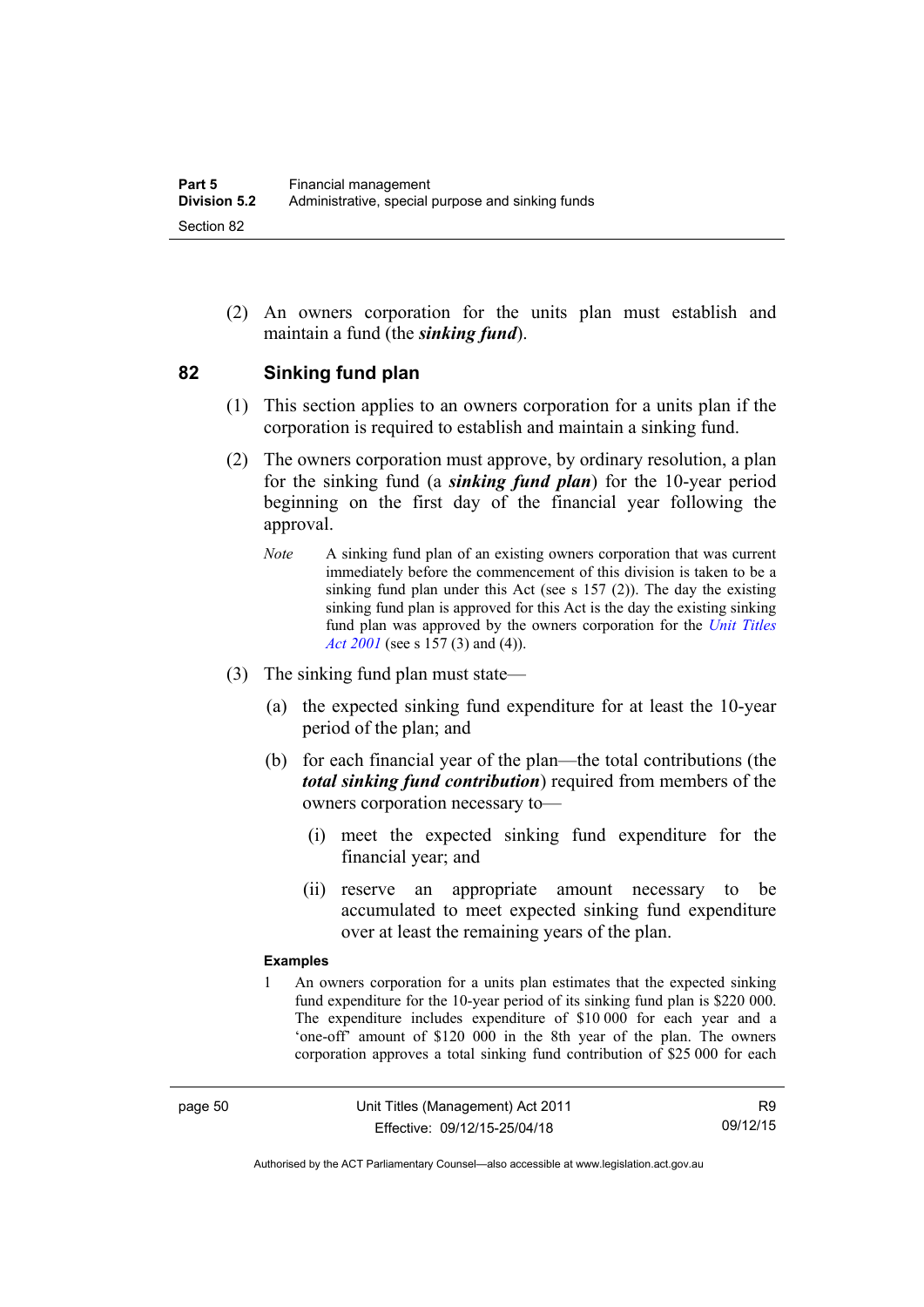financial year of the plan to meet the expected sinking fund expenditure and to provide for a balance of \$30 000 in the fund.

- 2 In preparing its first sinking fund plan, the owners corporation for a units plan of recently constructed townhouses estimates that the expected sinking fund expenditure for the units plan is \$70 000 for the 10-year period of the plan, made up of \$7 000 expected sinking fund expenditure for each financial year. Additionally, the owners corporation estimates that internal roads in the units plan will need resurfacing in 15 years time at an estimated cost of \$120,000. The owners corporation decides it is necessary, in the first 10-year plan, to accumulate \$80 000 to meet the expected sinking fund expenditure for the resurfacing. The owners corporation approves a total sinking fund contribution of \$15 000 each year of the plan, made up of \$7 000 to meet the expected sinking fund expenditure for each financial year and \$8 000 to meet the expected sinking fund expenditure for the resurfacing.
- *Note* An example is part of the Act, is not exhaustive and may extend, but does not limit, the meaning of the provision in which it appears (see [Legislation Act,](http://www.legislation.act.gov.au/a/2001-14) s 126 and s 132).

#### **83 Sinking fund plan—meaning of** *expected sinking fund expenditure*

- (1) For this division, *expected sinking fund expenditure* means expenditure for the following purposes that the owners corporation reasonably expects will be necessary to maintain in good condition the common property and any other property it holds:
	- (a) the painting or repainting of any building (or any part of a building) that forms part of the common property;
	- (b) the acquisition of new property or renewal or replacement of property that it holds;
	- (c) the renewal, replacement or repair of fixtures and fittings that are part of the common property;
	- (d) the renewal, replacement or repair of anything else on the common property;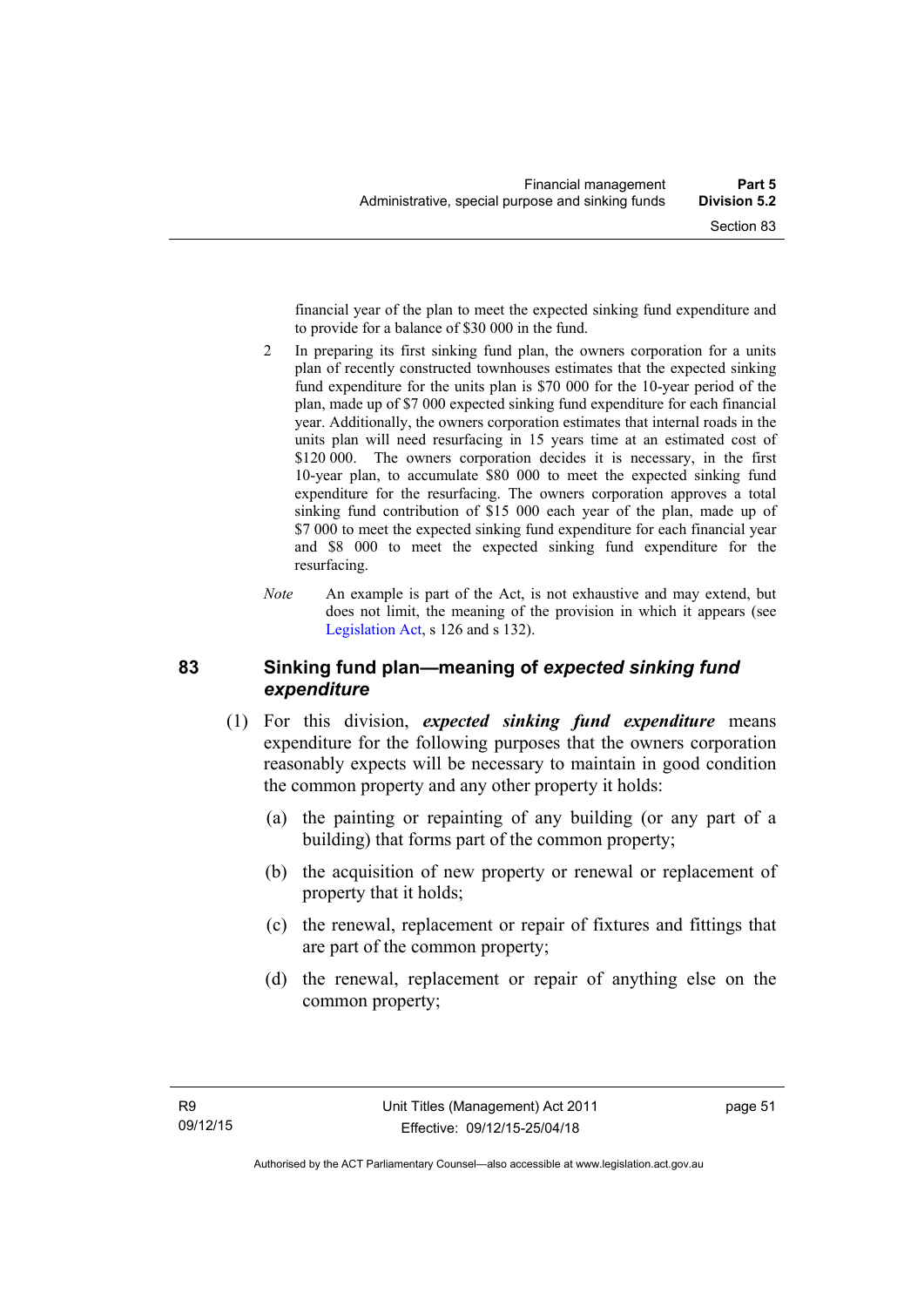- (e) for a building containing class A units—any purpose mentioned in paragraph (b), (c) or (d) that relates to defined parts of the building;
- (f) for a building on a class B unit—any maintenance mentioned in paragraph (b), (c) or (d) that is authorised by a special resolution under section 24 (1) (g);
- (g) any other capital expenses for which the corporation is responsible.
- (2) In this section:

*defined parts*, of a building containing class A units—see section 24 (2).

*property* includes sustainability or utility infrastructure.

### **84 Sinking fund plan—when must it be approved?**

- (1) The owners corporation for a units plan must approve a sinking fund plan not later than—
	- (a) if the corporation is established after the commencement of this division—12 months after the day of the corporation's 1st annual general meeting; or
	- (b) in any other case—12 months after the day this division commences.
- (2) If the owners corporation has approved a sinking fund plan under this Act, the corporation must approve a new sinking fund plan not later than 12 months before the end of the 10-year period to which the existing plan relates.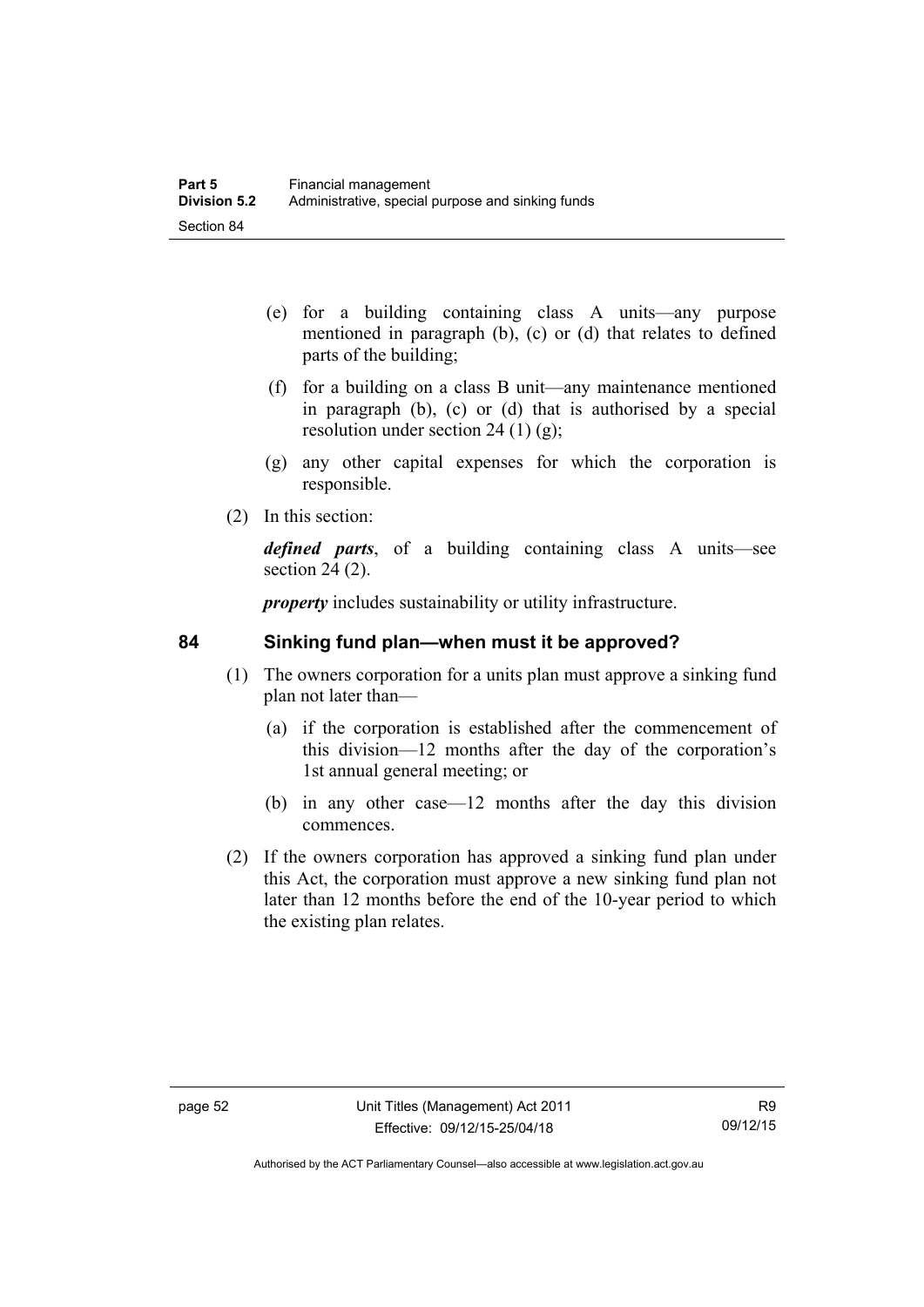#### **85 Sinking fund plan—review**

An owners corporation for a units plan must review its sinking fund plan—

- (a) not later than 4 years after the plan is first approved by the owners corporation (the *first review*); and
- (b) not later than the end of each 5-year period after the first review.

#### **86 Sinking fund plan—amendment**

An owners corporation for a units plan may at any time, by ordinary resolution, amend its sinking fund plan to ensure that—

- (a) the plan reflects expected sinking fund expenditure; and
- (b) the total sinking fund contributions are sufficient to meet the expected sinking fund expenditure stated in the plan.

#### **Example**

An owners corporation for a units plan approves a sinking fund plan that sets a total sinking fund contribution of \$15 000 for each year of the plan. Three years after approving the plan, the owners corporation finds out that major work is required to water and sewerage pipes in the common property at an estimated cost of \$60 000. The owners corporation, by ordinary resolution, amends the sinking fund plan to include the additional expected sinking fund expenditure and require additional contributions of \$10 000 a year for the remaining years in the plan. The total sinking fund contribution for each financial year after the amendment is \$25 000.

*Note* An example is part of the Act, is not exhaustive and may extend, but does not limit, the meaning of the provision in which it appears (see [Legislation Act,](http://www.legislation.act.gov.au/a/2001-14) s 126 and s 132).

### **87 Sinking fund—what must be paid into the fund?**

An owners corporation for a units plan must pay the following amounts into its sinking fund:

(a) sinking fund contributions paid to the owners corporation;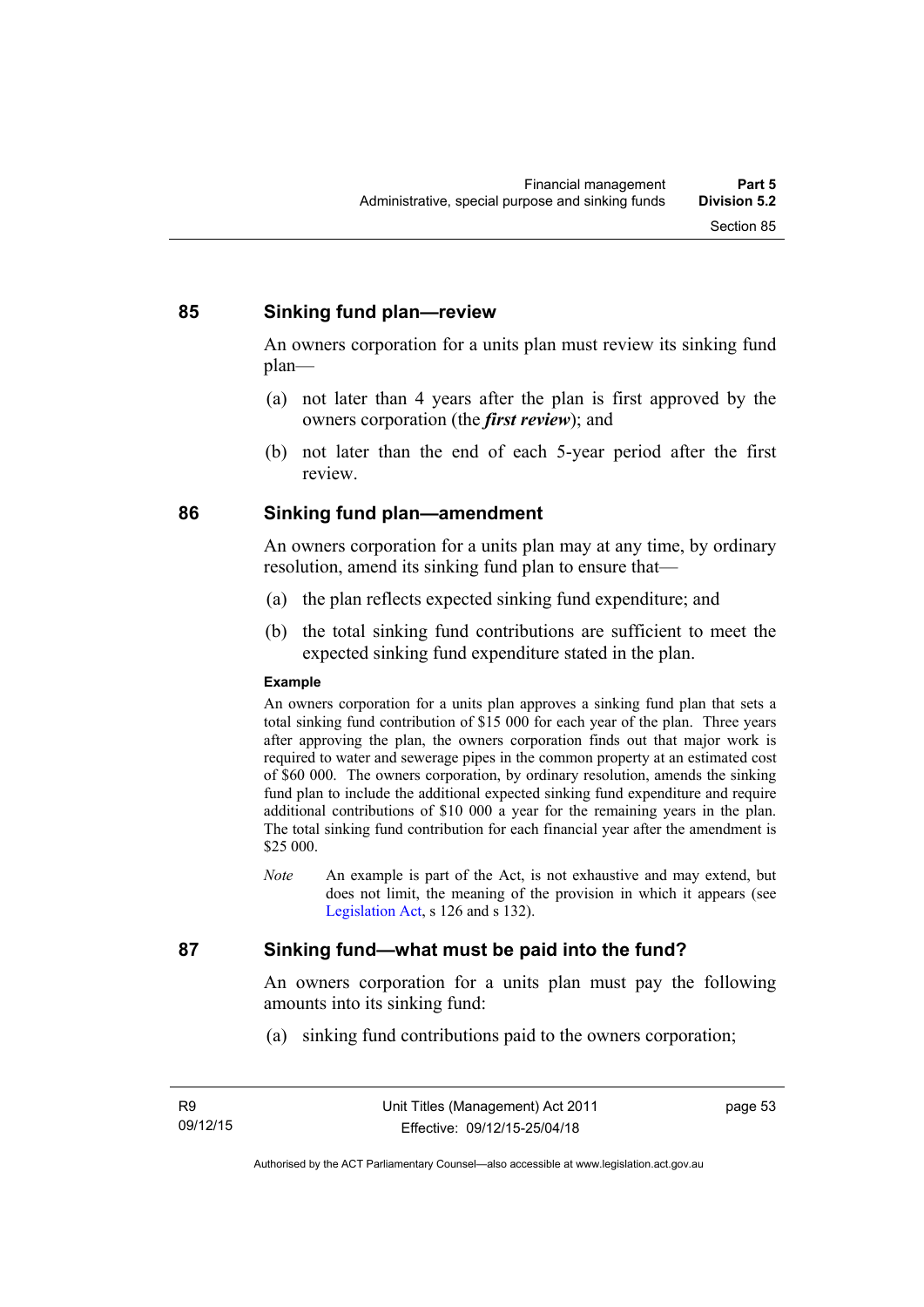- (b) any amount received by the owners corporation that is not required or allowed to be paid into a general fund;
- (c) any amount authorised by an ordinary resolution to be transferred from the administrative fund to the sinking fund;
- (d) any amount to be transferred from a special purpose fund to the sinking fund—
	- (i) in accordance with the purpose of the special purpose fund; or
	- (ii) that is authorised by a special resolution.

#### **88 Sinking fund—what can fund be used for?**

An owners corporation for a units plan may only make payments from its sinking fund if the payments are consistent with the sinking fund plan.

- *Note 1* An owners corporation may at any time, by ordinary resolution, amend its sinking fund plan to ensure that the plan reflects expected sinking fund expenditure and the total sinking fund contributions are sufficient to meet the expected sinking fund expenditure stated in the plan.
- *Note 2* Expenditure from the sinking fund for the purpose of installing sustainability or utility infrastructure must be provided for in the sinking fund plan (see s 23).

### **89 Sinking fund—contributions**

- (1) An owners corporation for a units plan may determine a contribution (a *sinking fund contribution*) required from its members for the corporation's sinking fund.
- (2) The sinking fund contribution payable for each unit for a financial year is—
	- (a) the proportional share for the unit of the total sinking fund contribution for the financial year; or

Authorised by the ACT Parliamentary Counsel—also accessible at www.legislation.act.gov.au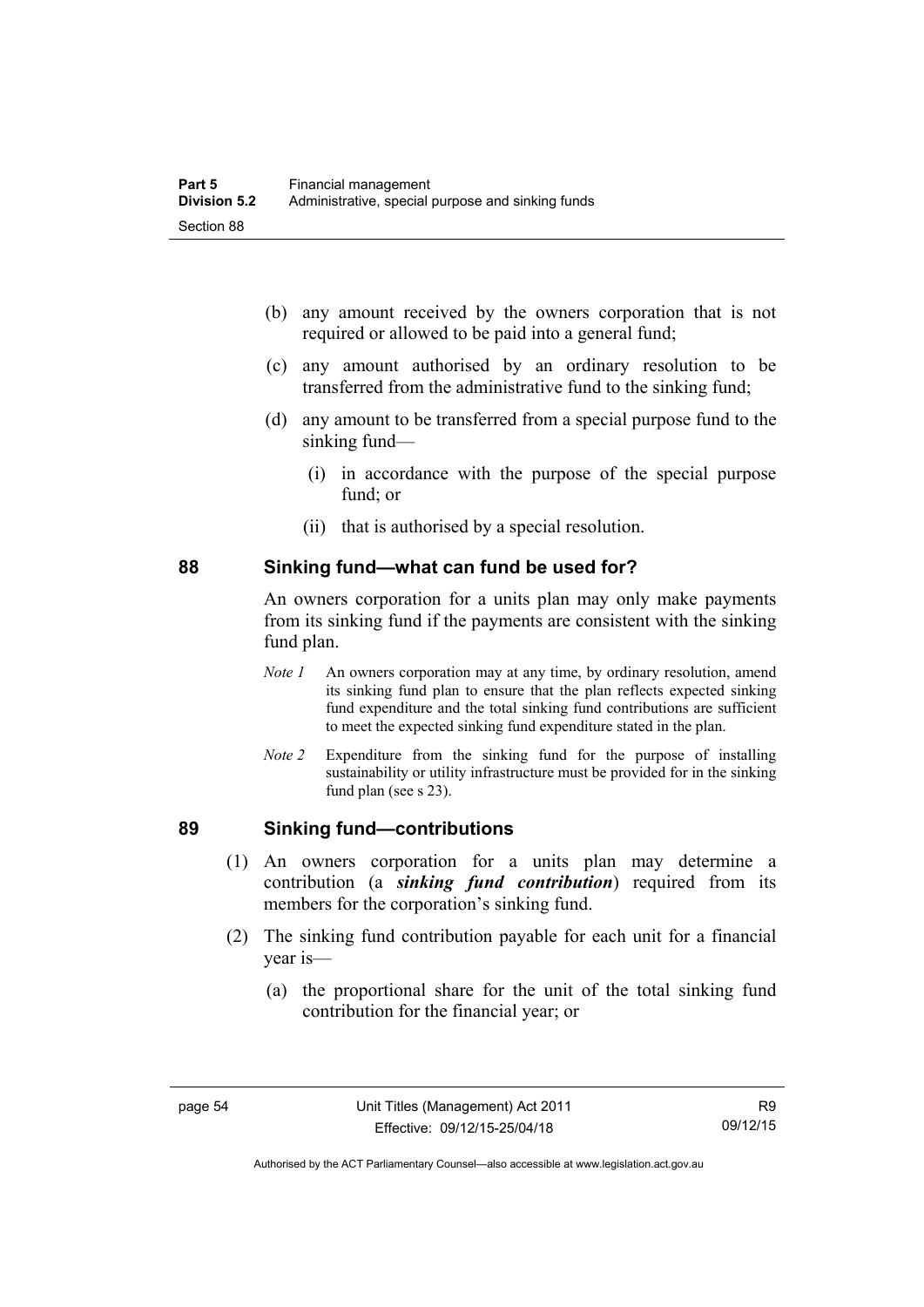- (b) a proportion of the total sinking fund contribution worked out using a method set out in an unopposed resolution.
- *Note Total sinking fund contribution*, for a financial year see s 82 (3) (b). *Expected sinking fund expenditure*—see s 83.
- (3) A resolution under subsection (2) (b) may provide that only stated unit owners, or unit owners in a stated class, are required to pay a sinking fund contribution.
- (4) A resolution under subsection (2) (b) may only be—
	- (a) amended by unopposed resolution; or
	- (b) revoked by special resolution.

## **90 Sinking fund—notice of contributions**

- (1) An owners corporation for a units plan must, within 1 month after an annual general meeting, give notice to each unit owner of the determination of sinking fund contributions for the financial year when the meeting takes place.
- (2) The notice must include the following information:
	- (a) the sinking fund contribution payable for the unit;
	- (b) the sinking fund contributions payable for each other unit;
	- (c) the total sinking fund contribution for the financial year;
	- (d) the proportion of the total sinking fund contribution payable for the unit and how the proportion is worked out;
	- (e) the date when the contribution is payable, if paid in full (which must be not later than 28 days after the date of the notice);
	- (f) if the contribution is payable by instalments—the dates when the instalments are payable;
	- (g) how the contribution may be paid;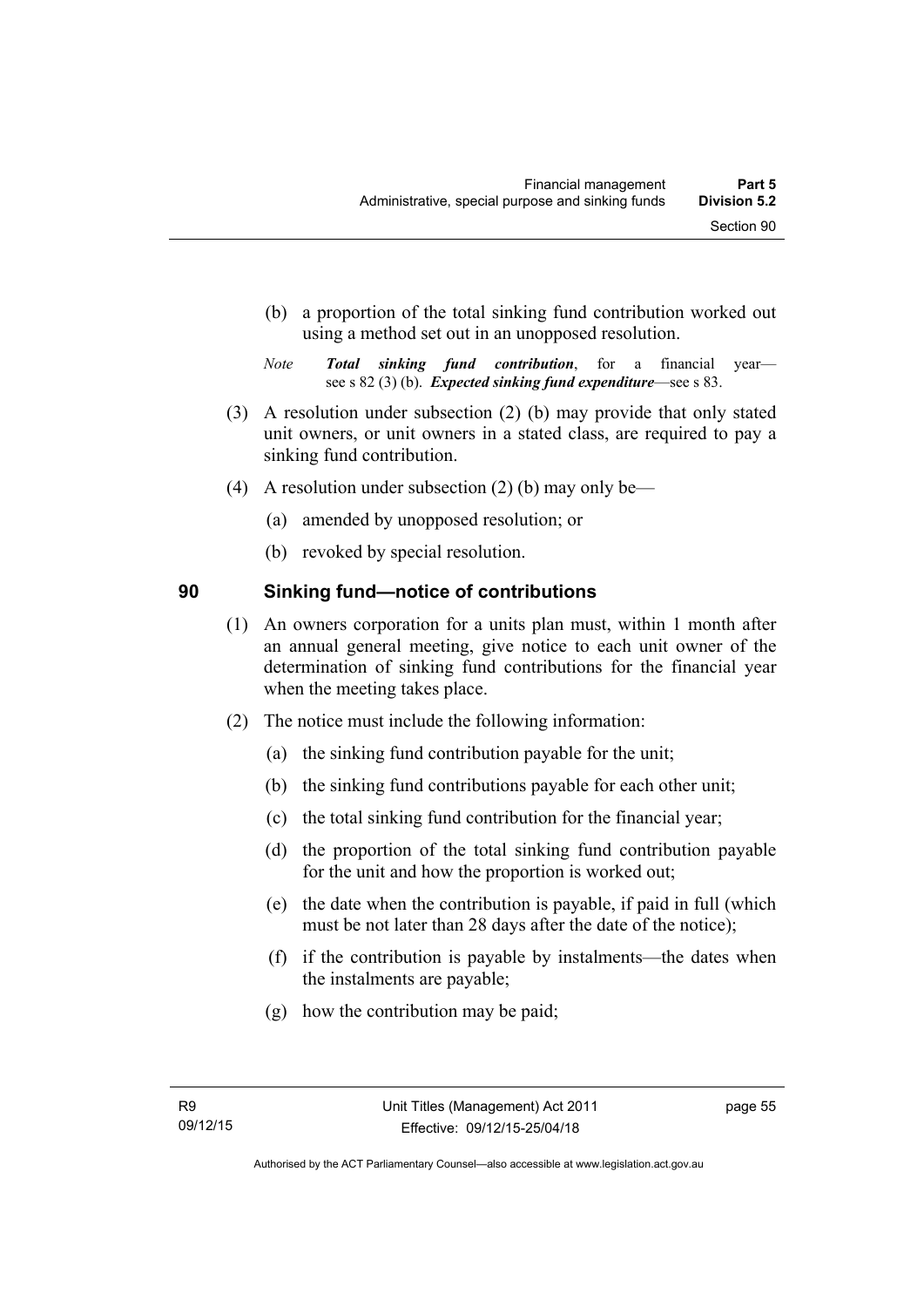- (h) details of any discount for early payment decided by the owners corporation under section 93;
- (i) details of interest payable for late payment under section 94.

### **91 Sinking fund—when are contributions payable?**

A sinking fund contribution is payable by a unit owner—

- (a) if paid in full—on the date stated in the notice; or
- (b) if payable by instalments—on the dates stated in the notice.

#### **92 General and sinking funds in staged developments**

- (1) This section applies to a general fund or sinking fund established by an owners corporation for a staged development if the development has not been completed.
- (2) A contribution to a fund is not payable by the owner of a unit if the unit is in an uncompleted stage of the development.
- (3) The owners corporation must not pay an amount from a fund in relation to an uncompleted stage of the development.

# **Division 5.3 Powers in relation to money owing to owners corporation**

#### **93 Discounts—amounts owing**

- (1) An owners corporation for a units plan may, by ordinary resolution, decide that a stated discount applies to an amount owing to the corporation by a unit owner if—
	- (a) the amount is paid to the corporation before the date it becomes payable; or
	- (b) for contributions payable by instalments—if the contribution is paid—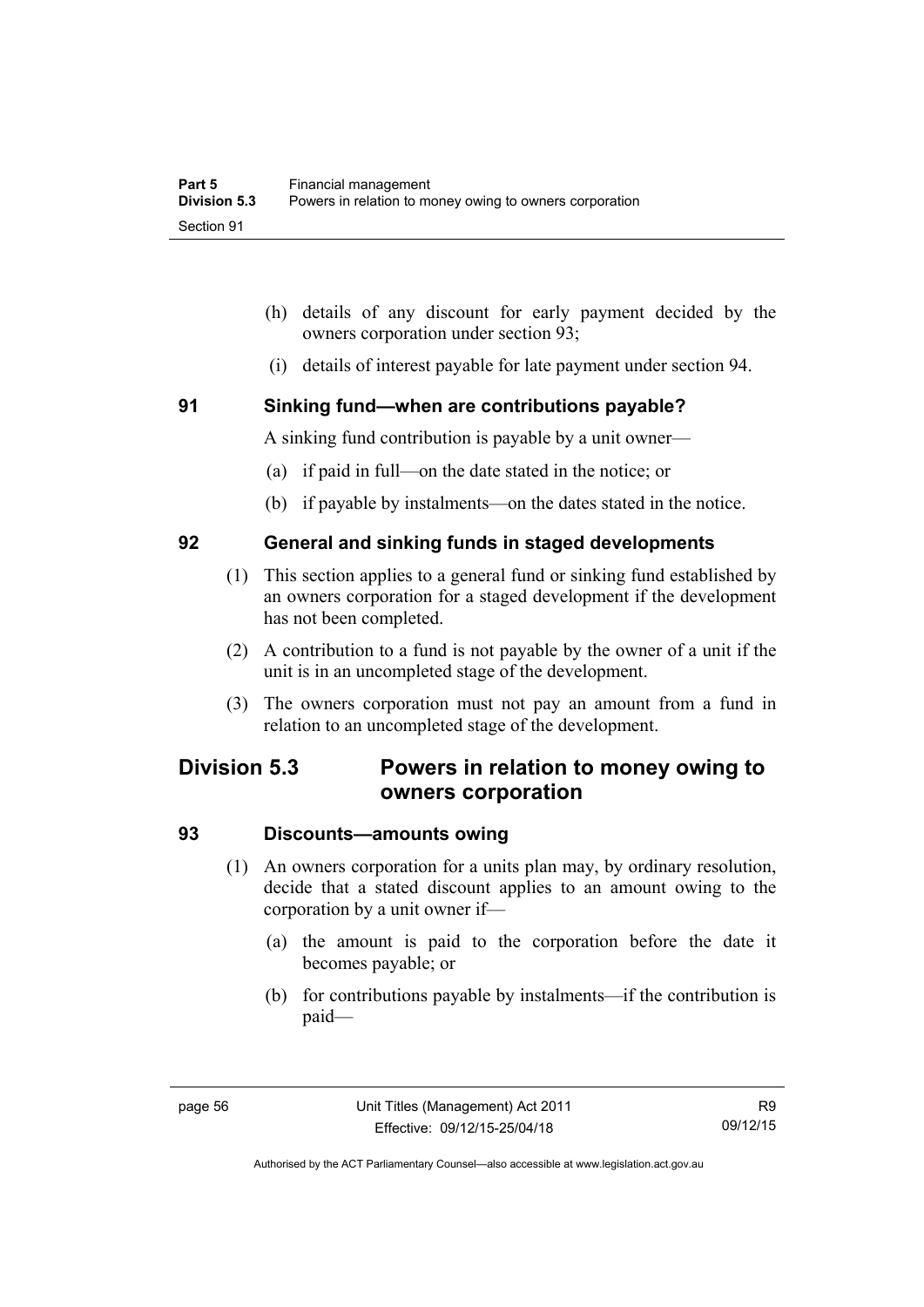- (i) in full on or before the date stated in the notice of the contribution for payment in full; or
- (ii) in another way stated in the resolution.
- (2) In this section:

*contribution* means a general fund contribution or a sinking fund contribution.

#### **94 Interest—amounts owing**

- (1) If an amount owing to an owners corporation by a unit owner is not paid on or before the date it becomes payable, unless otherwise decided by ordinary resolution, the amount bears simple interest until paid—
	- (a) at an annual rate of 10%; or
	- (b) at an annual rate of less than 10%, if decided by special resolution; or
	- (c) at an annual rate of more than 10% and not more than 20%, if decided by special resolution.
- (2) Interest on an amount owing to the owners corporation is payable into the fund into which the amount owing is payable.

## **95 Recovery of amounts owing**

- (1) If an amount owing to an owners corporation is not paid on or before the date it is payable, the corporation may recover the amount as a debt from the unit owner, together with interest under section 94.
- (2) If the ownership of a unit changes after an amount owing to the owners corporation becomes payable, the owner at the time the amount becomes payable and each subsequent owner are liable both separately and together for the amount, together with interest under section 94.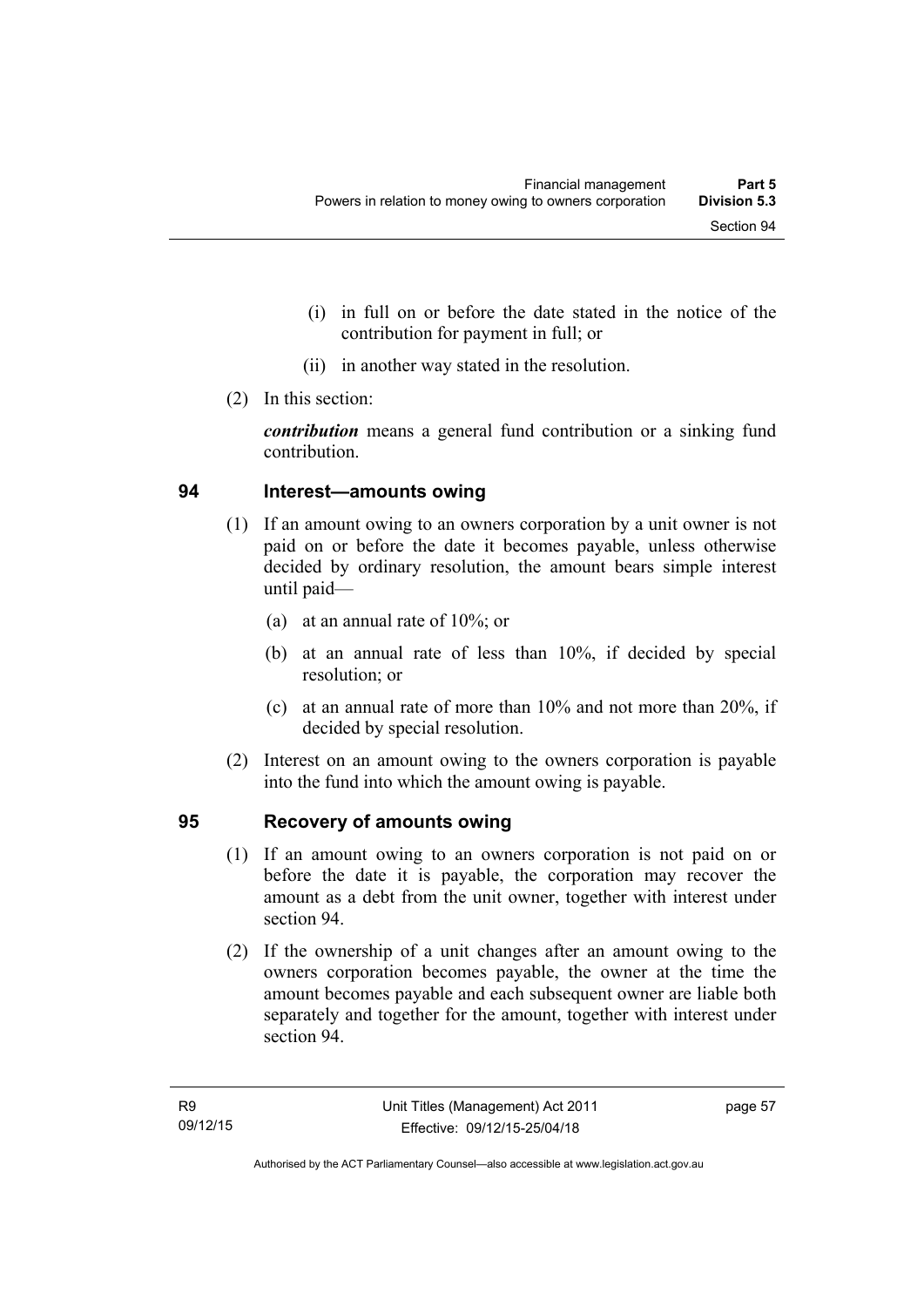#### **96 Security for unpaid amounts—declaration of charge**

- (1) If an amount owing to the owners corporation is unpaid after it becomes payable, the corporation may declare that a charge is to be imposed over the lease of the unit to secure payment of the amount.
- (2) The declaration must—
	- (a) give details of the lease of the unit to be charged; and
	- (b) state the unpaid amount owing to the owners corporation.
- (3) After making the declaration, the owners corporation must—
	- (a) lodge with the registrar-general a copy of the declaration, certified as a true copy under the seal of the corporation; and
	- (b) give a copy of the declaration to the unit owner and anyone else who has an interest in the unit.
- (4) On registration of the copy of the declaration, the amount stated in the declaration, together with interest on the amount under section 94, is a charge over the lease of the unit.
- (5) A registered charge under this section does not give a power of sale over the lease of the unit.

### **97 Security for unpaid amounts—discharge**

- (1) This section applies if a charge declared under section 96 has been registered, and—
	- (a) the entire amount for which the charge was declared is paid, together with interest on the amount under section 94; or
	- (b) the owners corporation considers that the charge is no longer required.
- (2) The owners corporation must—
	- (a) revoke the declaration of the charge; and

Authorised by the ACT Parliamentary Counsel—also accessible at www.legislation.act.gov.au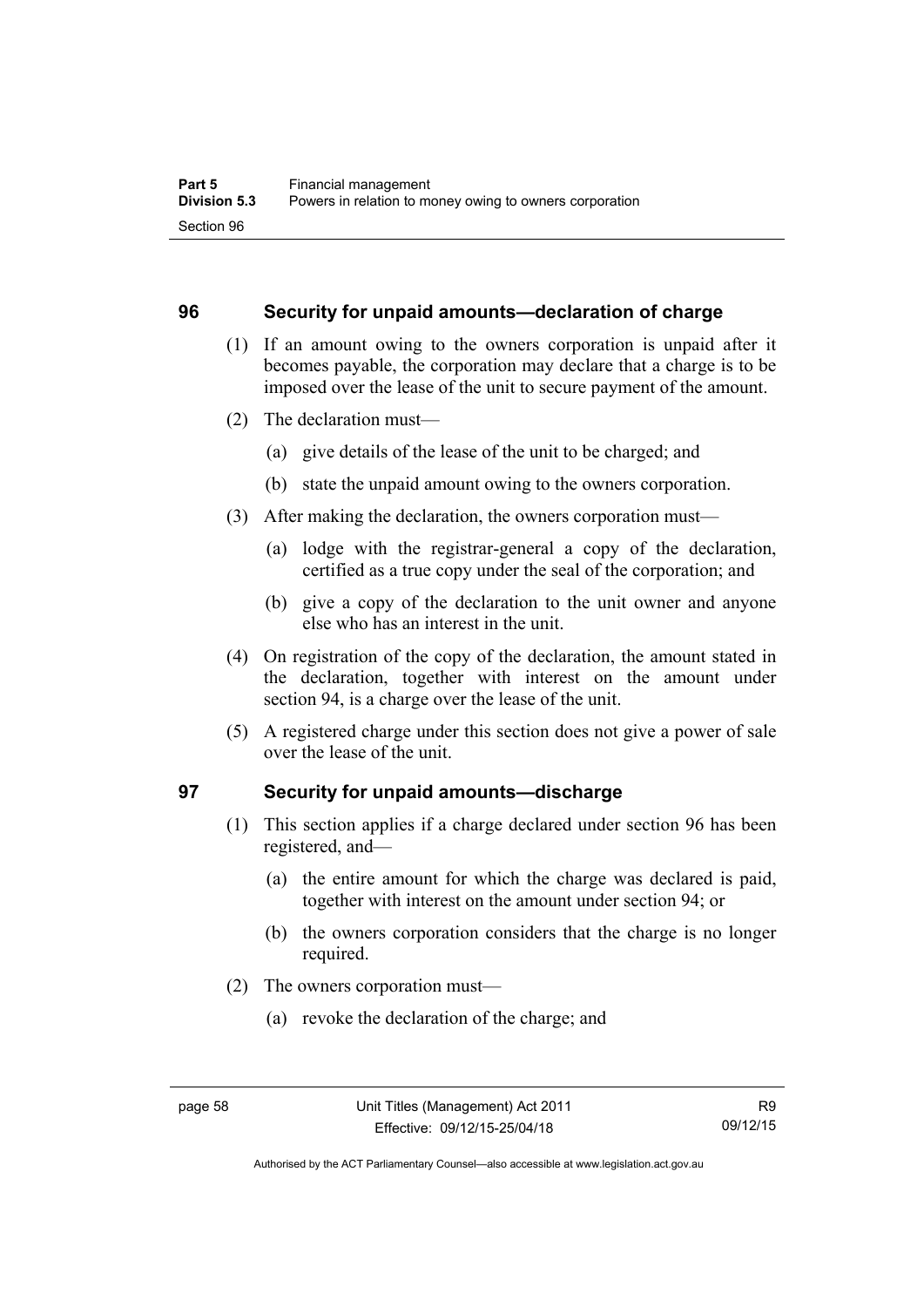- (b) lodge with the registrar-general a copy of the revocation, certified as a true copy under the seal of the corporation; and
- (c) give a copy of the revocation to the unit owner and anyone else who has an interest in the unit.
- (3) The discharge under this section of a charge takes effect on the registration of the revocation of the charge.

### **98 Liability of part-owners**

- (1) This section applies if—
	- (a) a unit is owned by 2 or more part-owners; and
	- (b) an amount is recoverable by the owners corporation from the owners.
- (2) The part-owners are liable separately and together for the payment of the amount.
- (3) As between themselves, each part-owner is liable for a part of the amount proportional to the value of the part-owner's interest in the unit.
- (4) If a part-owner pays a part of the amount that is more than the part-owner's proportional liability, the part-owner may recover the excess from the other part-owners.

## **Division 5.4 Insurance**

### **99 Meaning of** *building* **and** *land***—div 5.4**

In this division:

*building*, on the land—

- (a) includes—
	- (i) any improvements and fixtures forming part of the building; and

page 59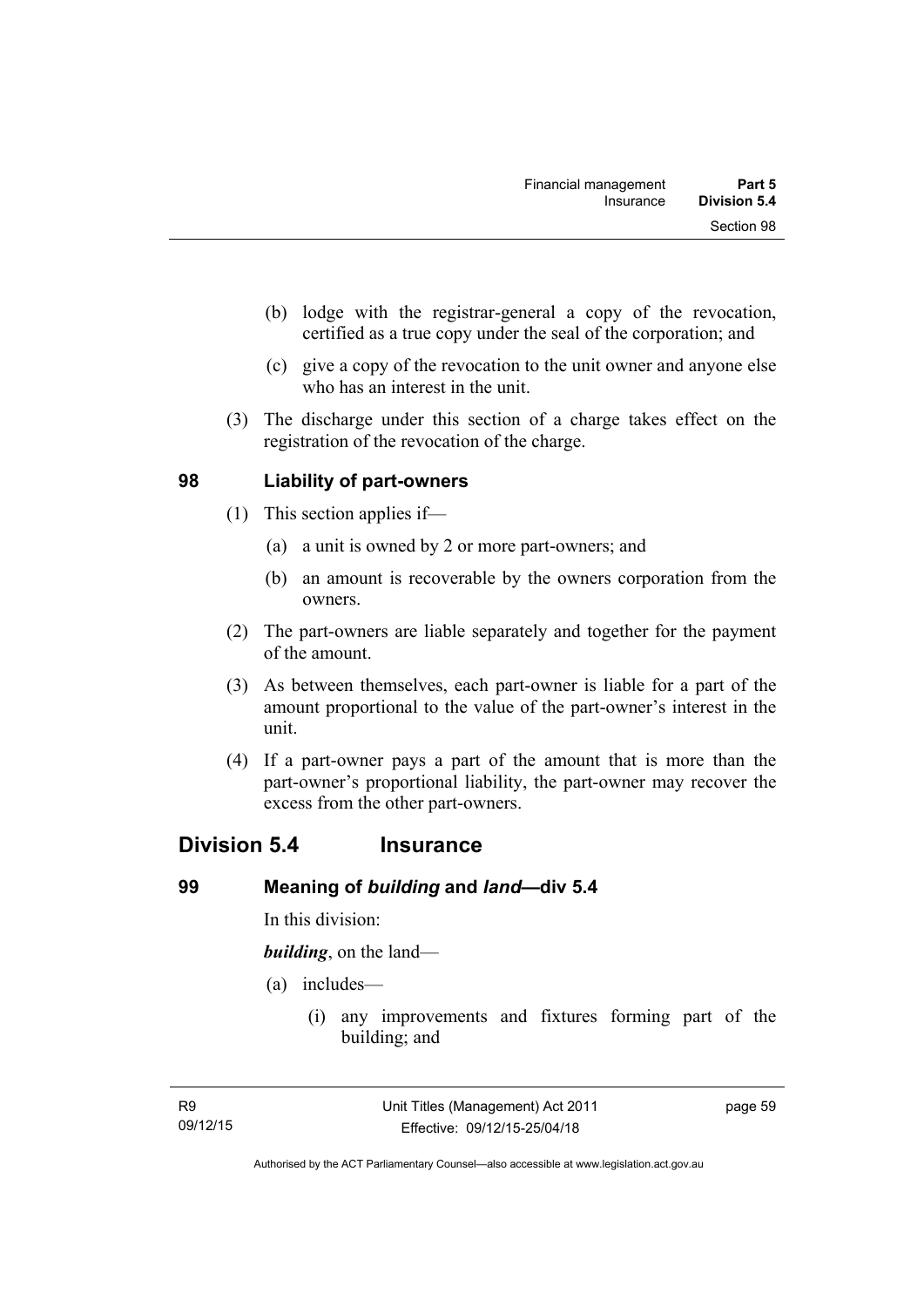- (ii) any improvements and fixtures, including site improvements, consisting entirely of common property; and
- (iii) anything prescribed by regulation as forming part of a building; but

#### **Examples—site improvements**

landscaping, paved areas

- *Note* An example is part of the Act, is not exhaustive and may extend, but does not limit, the meaning of the provision in which it appears (see [Legislation Act,](http://www.legislation.act.gov.au/a/2001-14) s 126 and s 132).
- (b) does not include—
	- (i) paint, wallpaper and temporary wall, floor and ceiling coverings; or
	- (ii) fixtures removable by a lessee or sublessee of a unit at the end of a lease; or
	- (iii) anything prescribed by regulation as not forming part of a building.

#### *land* means—

- (a) land subdivided by a units plan; and
- (b) for a staged development—the whole of the land in the completed stages of the development.

#### **100 Building insurance by owners corporation**

- (1) An owners corporation for a units plan must insure and keep insured all buildings on the land for their replacement value from time to time against all of the following risks:
	- (a) fire, lightning, tempest, earthquake and explosion;
	- (b) riot, civil commotion, strikes and labour disturbances;
	- (c) malicious damage;

Authorised by the ACT Parliamentary Counsel—also accessible at www.legislation.act.gov.au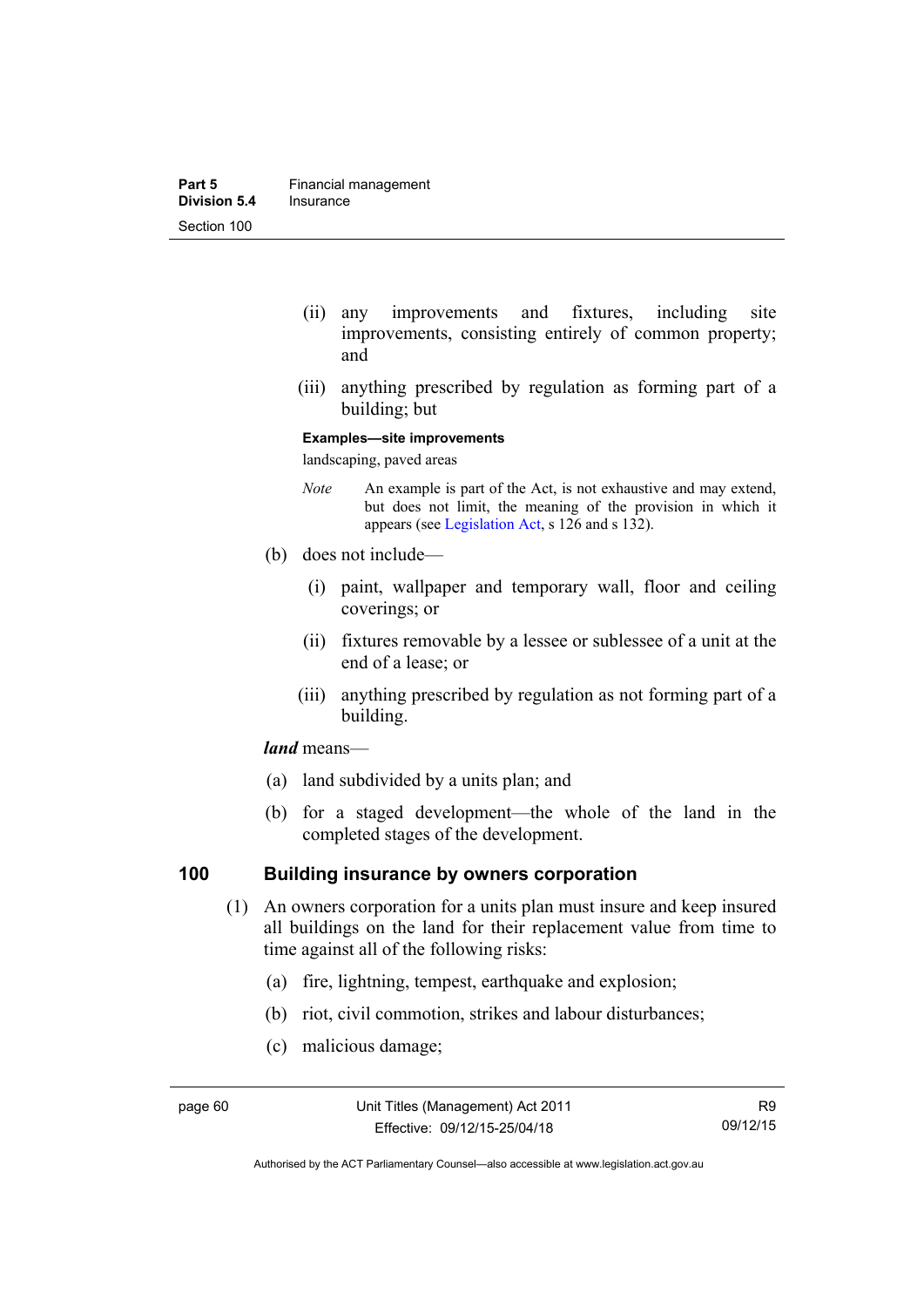- (d) bursting, leaking and overflowing of boilers, water tanks, water pipes and associated apparatus;
- (e) impact of aircraft (including parts of, and objects falling from, aircraft) and of road vehicles, horses and cattle;
- (f) anything prescribed by regulation.
- (2) The owners corporation must take out an insurance policy that covers, to the greatest practicable extent—
	- (a) the risks mentioned in subsection (1); and
	- (b) costs incidental to the reinstatement or replacement of the insured building, including the cost of removing debris and the fees of architects and other professional advisers.
	- *Note* If a developer is the only member of the owners corporation, the developer must on behalf of the owners corporation take out an insurance policy under s (2), unless exempted under s 101.
- (3) A regulation may make provision in relation to an insurance policy required to be taken out by the owners corporation under this section including for the following:
	- (a) payment by unit owners of any excess payable under the policy;
	- (b) combining the policy with other insurance policies;
	- (c) notification requirements by unit owners in relation to improvements made to units;
	- (d) the proportion of the premium payable for the policy by particular unit owners by way of a general fund contribution;
	- (e) valuation of the insured buildings.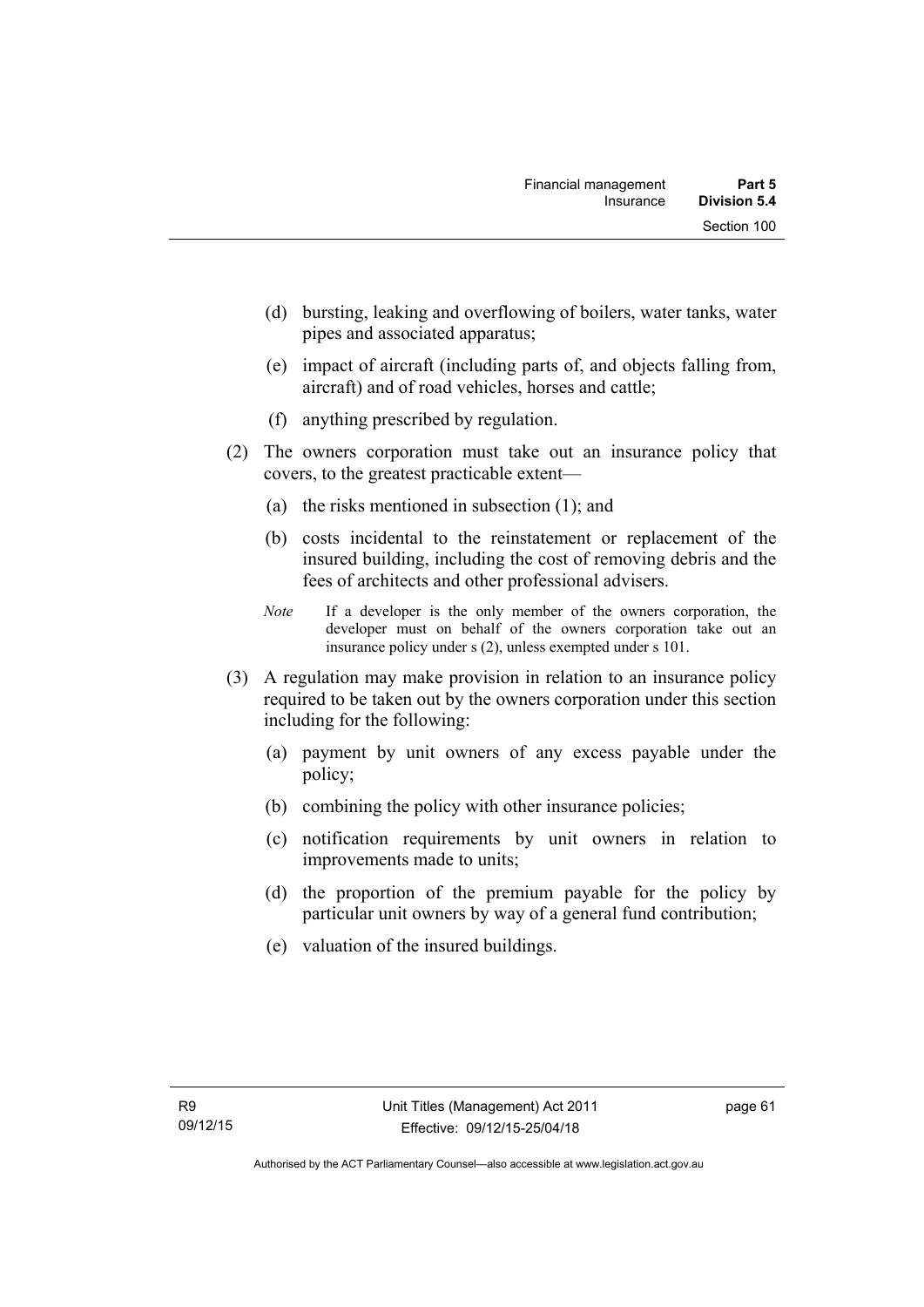- (4) For all purposes related to any insurance taken out by it under this section, an owners corporation is taken to have an insurable interest in the buildings on the land to the extent of their replacement value.
	- *Note 1* The owners corporation must produce its insurance policies for inspection at the request of an eligible person (see s 118).
	- *Note 2* The executive committee of the owners corporation must give certain details about the corporation's current insurance policies at each annual general meeting (see sch 2, s 2.3).

# **101 Exemption from building insurance requirements**

- (1) If the replacement value of all common property buildings (or parts of buildings) on the land is less than an amount prescribed by regulation, the owners corporation may, by unanimous resolution, exempt itself from the requirement to take out building insurance under section 100 (1) for any risk stated in the exemption resolution.
- (2) An owners corporation for a units plan containing only class B units may, by unanimous resolution, exempt itself from the requirement to take out building insurance for any risk stated in the exemption resolution for all buildings (or parts of buildings) that are on the class B units.
- (3) An exemption resolution under this section has effect from the date of the annual general meeting when it is passed until the date of the next annual general meeting.

# **102 Public liability insurance by owners corporation**

- (1) An owners corporation for a units plan must take out and maintain public liability insurance in relation to all of the following events happening in relation to the common property:
	- (a) death, bodily injury or illness of anyone;
	- (b) loss of, or damage to, the property of anyone.

Authorised by the ACT Parliamentary Counsel—also accessible at www.legislation.act.gov.au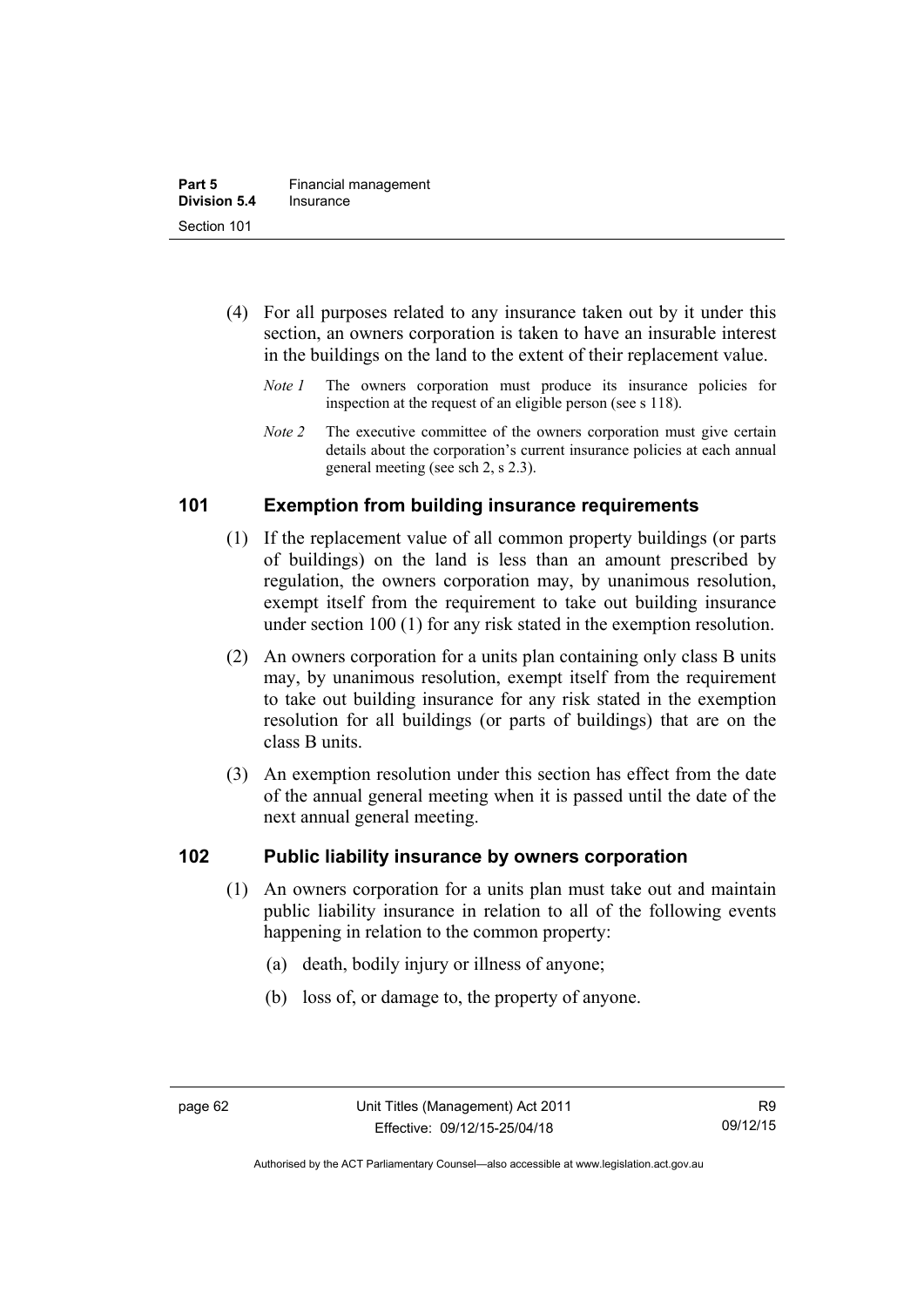- (2) Public liability insurance under subsection (1) must be for a total amount of liability of not less than an amount prescribed by regulation.
	- *Note 1* The owners corporation must produce its insurance policies for inspection at the request of an eligible person (see s 118).
	- *Note 2* The executive committee of the owners corporation must give certain details about the corporation's current insurance policies at each annual general meeting (see sch 2, s 2.3).

# **103 Application of insurance money by owners corporation**

- (1) If an owners corporation for a units plan receives insurance money for damage to, or destruction of, any building on the land, the corporation must, without delay, apply the insurance money to rebuilding and reinstating the building.
- (2) Subsection (1) applies subject to this Act, other territory laws and any order of a court.

### **Example—other territory law**

If it is necessary to obtain building damage orders from the ACAT approving a building damage scheme for rebuilding and reinstating the building (see *[Unit](http://www.legislation.act.gov.au/a/2001-16)  [Titles Act 2001](http://www.legislation.act.gov.au/a/2001-16)*, div 10.3), the owners corporation may not apply the insurance money to the rebuilding and reinstating before obtaining the orders.

*Note* An example is part of the Act, is not exhaustive and may extend, but does not limit, the meaning of the provision in which it appears (see [Legislation Act,](http://www.legislation.act.gov.au/a/2001-14) s 126 and s 132).

### **104 Additional insurance—owners corporation**

This division does not limit the right of an owners corporation to take out additional insurance.

### **105 Additional insurance—unit owners**

This division does not limit the right of a unit owner to insure against damage to, or destruction of, the unit to the extent of its replacement value.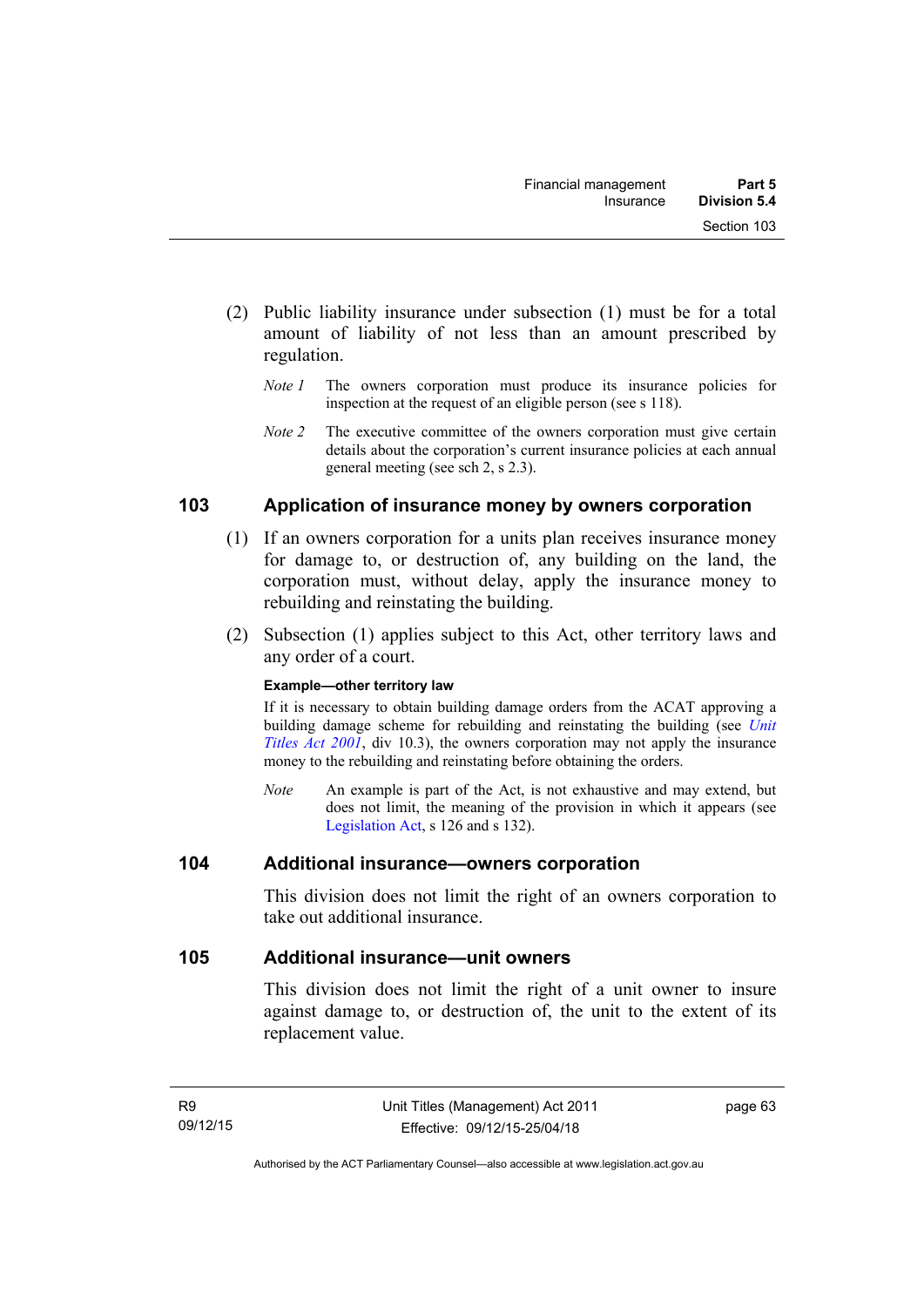#### **Part 6 Owners corporation rules**

# **Part 6 Owners corporation rules**

### **106 What are the rules of an owners corporation?**

The rules of an owners corporation are set out in schedule 4 (the *default rules*).

*Note* The owners corporation may amend the default rules under s 108.

### **107 Effect of rules**

- (1) There are taken to be agreements under seal between an owners corporation and each of its members, and between each member and each other member, under which the corporation and its members agree to be bound by the rules of the corporation.
- (2) An occupier of a unit (who is not the owner of the unit) is bound by each rule of the corporation as if the occupier were the owner of the unit, unless the rules provide otherwise.
- (3) If the unit owner does not occupy the unit, the owner is liable separately and together with an occupier of the unit for any breach of the rules of the owners corporation by the occupier, unless the owner proves that the owner took reasonable precautions and exercised appropriate care to prevent the breach.
- (4) An occupier of a unit who occupies the unit under a residential tenancy agreement within the meaning of the *[Residential Tenancies](http://www.legislation.act.gov.au/a/1997-84)  [Act 1997](http://www.legislation.act.gov.au/a/1997-84)* is not bound by any rule of the owners corporation to the extent that the rule is inconsistent with the prescribed terms (or terms to the effect of the prescribed terms) to which the agreement is subject under that Act, section 8.

### **108 Owners corporation may amend rules**

- (1) An owners corporation may, by special resolution, amend its rules.
- (2) An amendment of the rules of an owners corporation takes effect—

Authorised by the ACT Parliamentary Counsel—also accessible at www.legislation.act.gov.au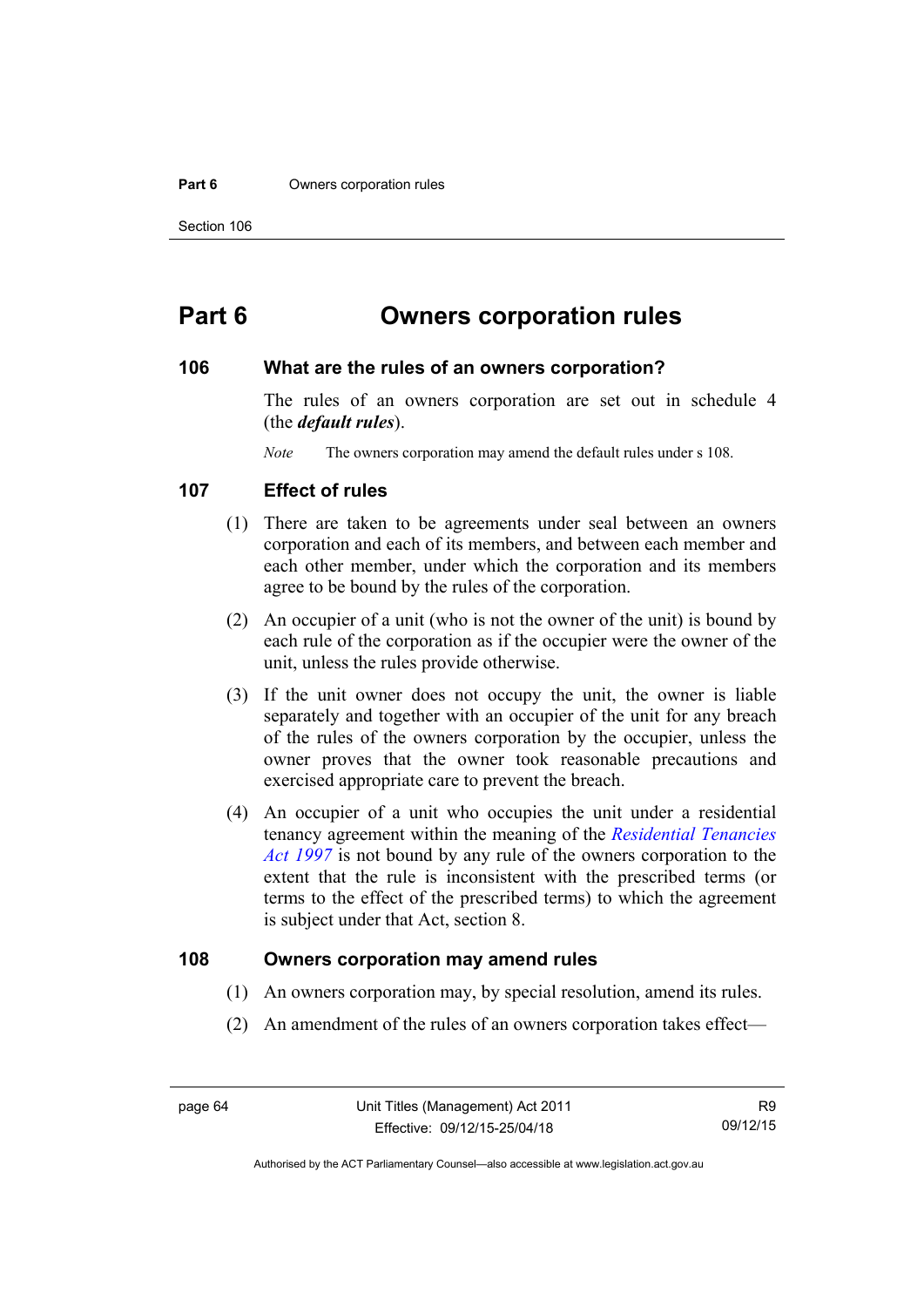- (a) on the registration of a copy of the special resolution making the amendment, certified under the seal of the corporation as a true copy; or
- (b) from a later date stated in the resolution.
- (3) An amendment to the rules of an owners corporation has no effect to the extent that it results in the rules—
	- (a) being inconsistent with this Act or another territory law; or
	- (b) giving a function to the corporation that is not incidental or ancillary to the exercise of its functions under this Act; or
	- (c) prohibiting or restricting any dealing (including devolution, transfer, lease and mortgage) with—
		- (i) an interest in a unit; or
		- (ii) the equitable estate of a unit owner in the common property; or
	- (d) prohibiting or restricting the installation, operation or maintenance of sustainability or utility infrastructure.
- (4) In this section:

*amendment*, of rules, includes variation, rescission, substitution or addition.

### **109 Breach of rules—rule infringement notice**

- (1) This section applies if the executive committee of an owners corporation reasonably believes that—
	- (a) the owner or occupier (the *person*) of a unit has contravened a provision of the corporation's rules; and
	- (b) the circumstances of the contravention make it likely that the contravention will continue or be repeated.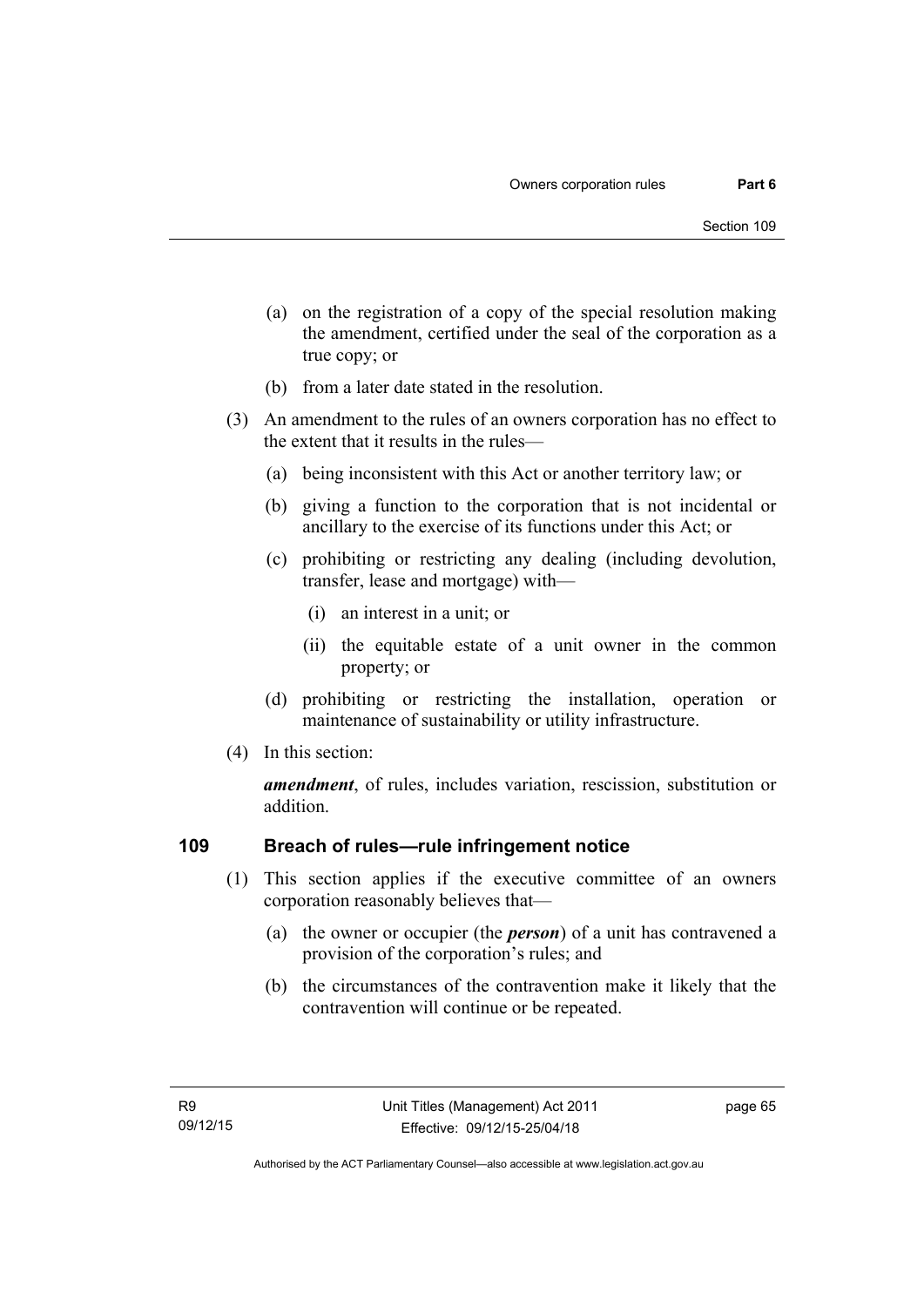#### **Part 6 Owners corporation rules**

Section 109

- (2) The owners corporation may, if authorised by an ordinary resolution of the executive committee, give the person a notice (a *rule infringement notice*) requiring the person to remedy the contravention.
	- *Note* If a form is approved under s 146 for this provision, the form must be used.
- (3) A rule infringement notice must state the following:
	- (a) that the owners corporation believes the person is contravening, or has contravened, a provision of the rules;
	- (b) the provision of the rules the owners corporation believes is, or was, contravened;
	- (c) details sufficient to identify the contravention;
	- (d) if the owners corporation believes the contravention is continuing—the period (which must be reasonable in the circumstances) within which the person must remedy the contravention;
	- (e) if the owners corporation believes the contravention is likely to be repeated—that the person must not repeat the contravention;
	- (f) if the person does not comply with the notice—
		- (i) the person commits an offence; and
		- (ii) the owners corporation may, without further notice, apply to the ACAT for an order in relation to the failure to comply with the notice.
- (4) If a rule infringement notice is given to a person following a request under section 111, the owners corporation must, not later than 14 days after the day the request was received, tell the person who made the request that the notice has been given.

Authorised by the ACT Parliamentary Counsel—also accessible at www.legislation.act.gov.au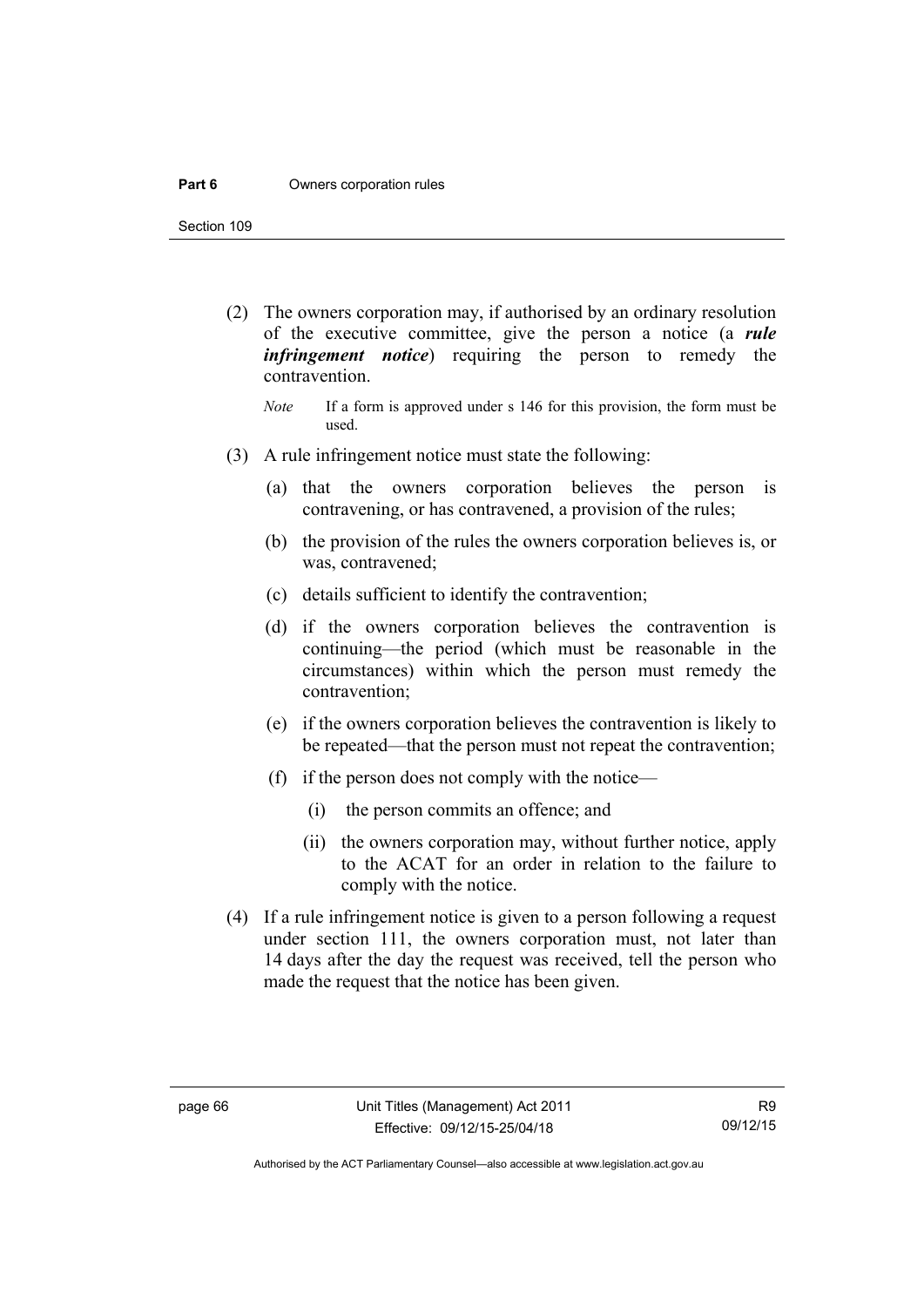# **110 Breach of rules—failure to comply with rule infringement notice**

- (1) A person commits an offence if the person—
	- (a) is given a rule infringement notice under section 109; and
	- (b) does not comply with the notice.

Maximum penalty: 5 penalty units.

 (2) However, the person does not commit an offence under this section if, when the rule infringement notice is given to the person, the person is not contravening, or has not contravened, the provision mentioned in the notice in the way detailed for section 109 (3) (c).

# **111 Breach of rules—request for rule infringement notice**

- (1) This section applies if—
	- (a) a dispute exists between the owner or occupier of a unit in a units plan (the *complainant*) and the owner or occupier of another unit in the units plan (the *accused person*); and
	- (b) the dispute arises because the complainant reasonably believes that—
		- (i) the accused person has contravened a provision of the corporation's rules; and
		- (ii) the circumstances of the contravention make it likely that contravention will continue or be repeated.
- (2) The complainant may ask the owners corporation to give the accused person a rule infringement notice for the contravention.

# **112 Application of Legislation Act**

 (1) The [Legislation Act](http://www.legislation.act.gov.au/a/2001-14) applies to the rules of an owners corporation as if the rules were an Act and as if each rule were a section of an Act.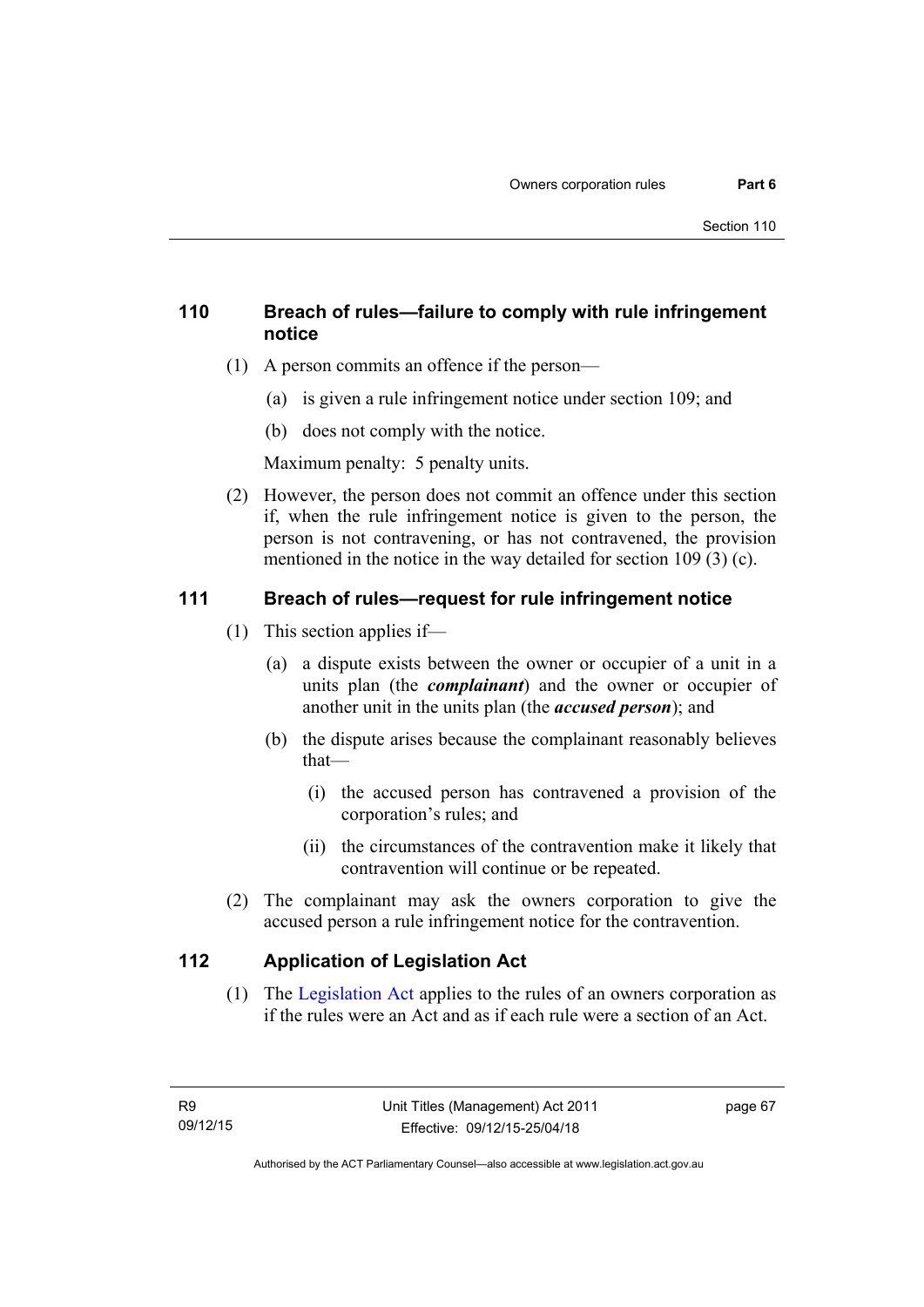### **Part 6 Owners corporation rules**

Section 112

 (2) Terms used in the rules of an owners corporation have the same meaning as in this Act, unless the contrary intention appears.

page 68 Unit Titles (Management) Act 2011 Effective: 09/12/15-25/04/18

Authorised by the ACT Parliamentary Counsel—also accessible at www.legislation.act.gov.au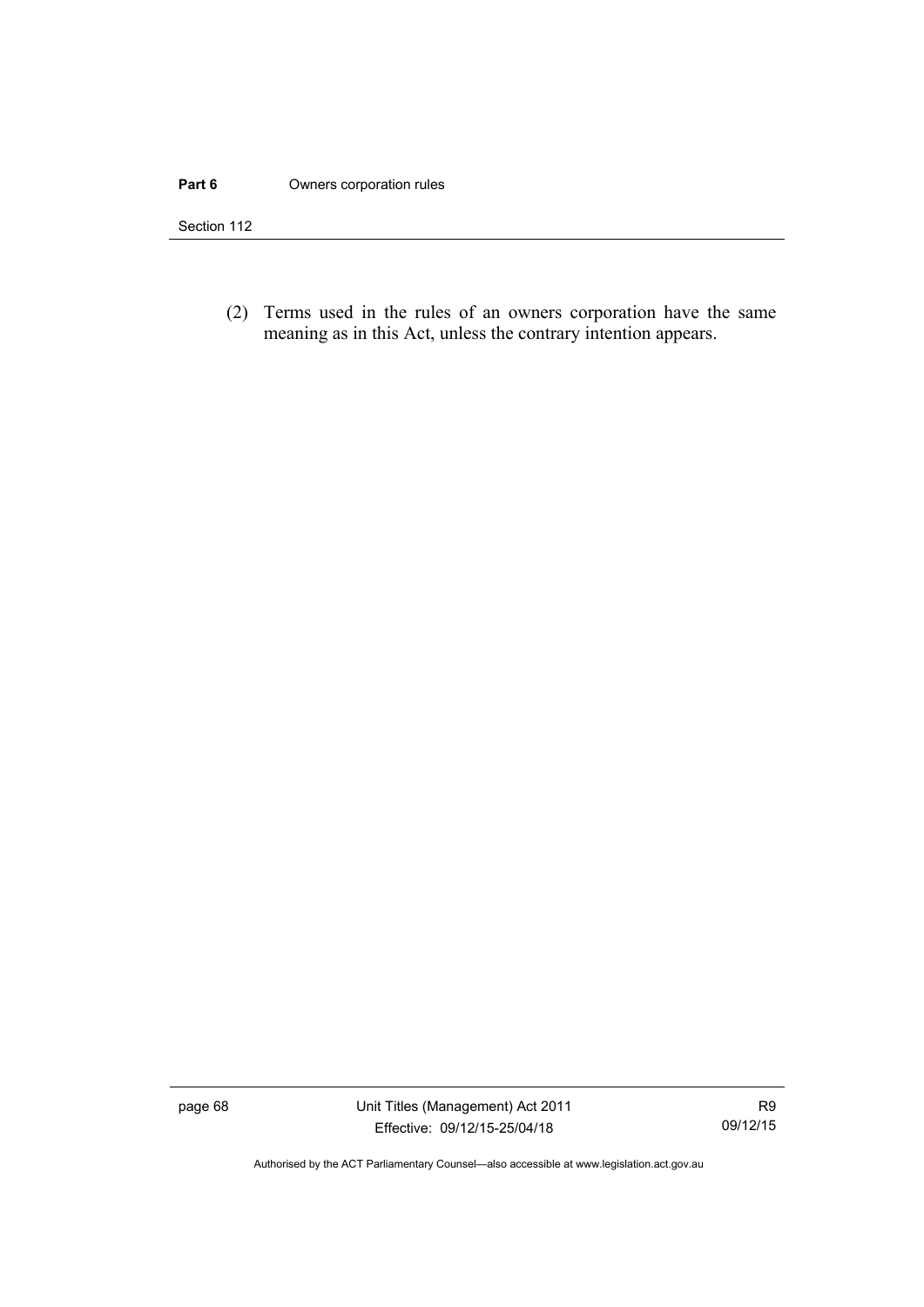# **Part 7 Owners corporation records**

# **113 Corporate register—establishment**

- (1) An owners corporation for a units plan must establish and maintain a register (the *corporate register*) that includes—
	- (a) the information mentioned in section 114 (1) for each unit; and
	- (b) the information mentioned in section 114 (2).
- (2) The corporate register may be kept in electronic form.
	- *Note* The corporate register contains personal information as defined under the *[Privacy Act 1988](http://www.comlaw.gov.au/Current/C2004A03712)* (Cwlth). The Australian Privacy Principles under that Act apply to the owners corporation in relation to the collection, use, disclosure and storage of personal information.

# **114 Corporate register—information to be included**

- (1) The owners corporation for a units plan must record on the corporate register the following information for each unit:
	- (a) if the unit is owned by 1 person—the full name and an address for correspondence of the unit owner;
	- (b) if the unit is owned by 2 or more part-owners—the full name and address for correspondence of the part-owners' representative and each other part-owner;
	- (c) if the unit owner is a company—the full name and address for correspondence of the company's representative;
	- (d) if a mortgagee voting notice has been given for the unit—the full name and address for correspondence of the mortgagee's representative;
	- (e) if notified in writing to the corporation—the full name and an address for correspondence of anyone else with an interest in the unit together with details of the interest;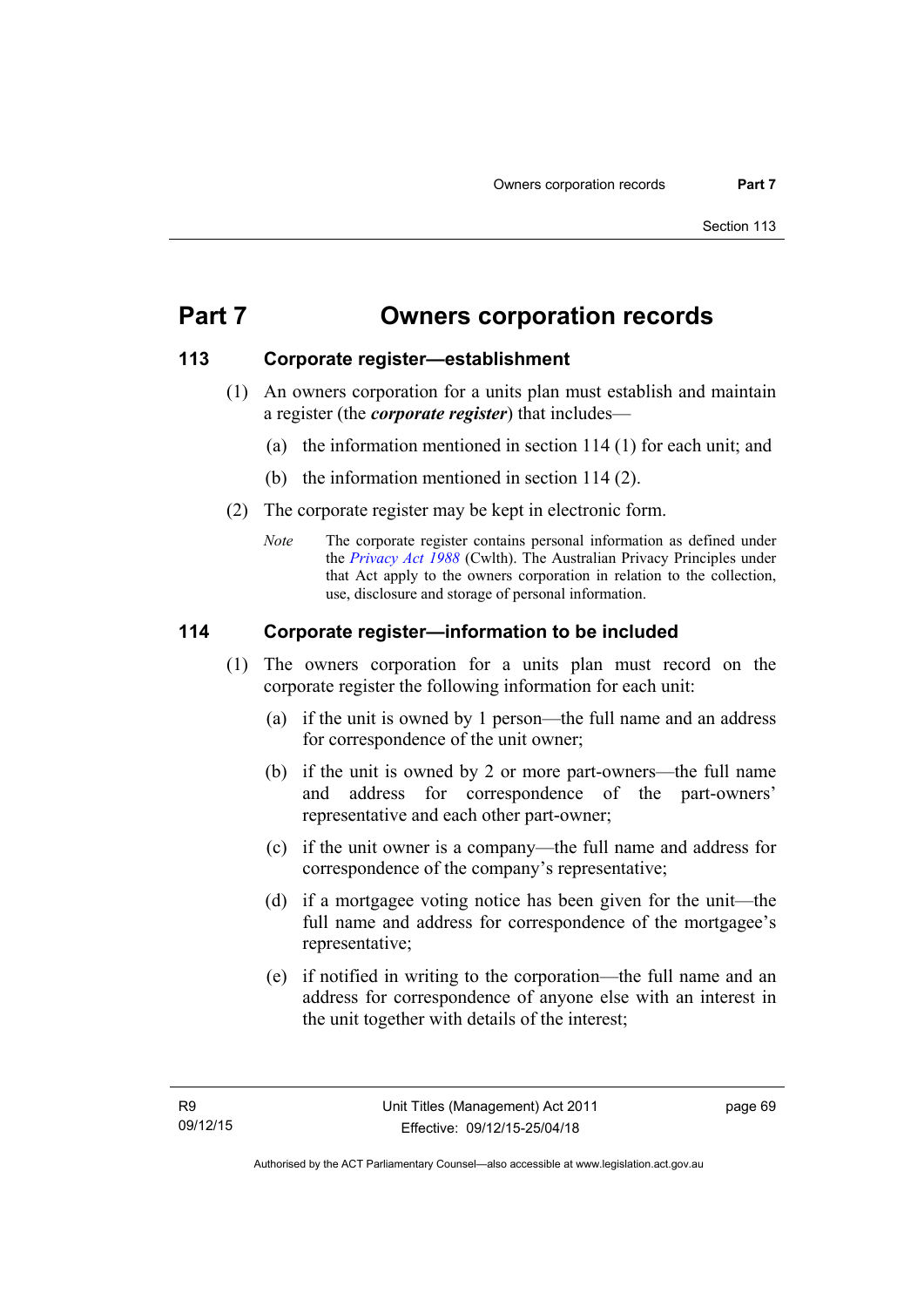Section 115

- (f) the full name of the occupier of the unit (including the owner if the owner occupies the unit).
- (2) Also, the owners corporation must record on the corporate register the following information:
	- (a) the full names of the current executive members;
	- (b) if notified in writing to the corporation—the full name and an address for correspondence of anyone with an easement over the common property together with details of the easement;
	- (c) if the units plan subdivides a parcel of land under a declared land sublease—the full name and an address for correspondence of the Crown lessee.

# **115 Corporate register—provision of information**

- (1) A unit owner must give the owners corporation for the units plan written notice of the details of any of the following events within 14 days after the event happens:
	- (a) the owner entering into an agreement to transfer the lease of the unit to someone else;
	- (b) the lodgment for registration, by the unit owner, of the instrument under which the person became the owner;
	- (c) a change in the owner's name or address for correspondence;
	- (d) a change of occupancy of the unit;
	- (e) a vacancy in occupancy of the unit that is expected to be longer than a continuous period of 30 days.
	- *Note* Information about representatives of units owned by 2 or more part-owners, or by a company, must be provided to the owners corporation under the following sections:
		- s 11 (Part-owners of units—authorisation of representatives)
		- s 13 (Company-owned units—authorisation of representatives).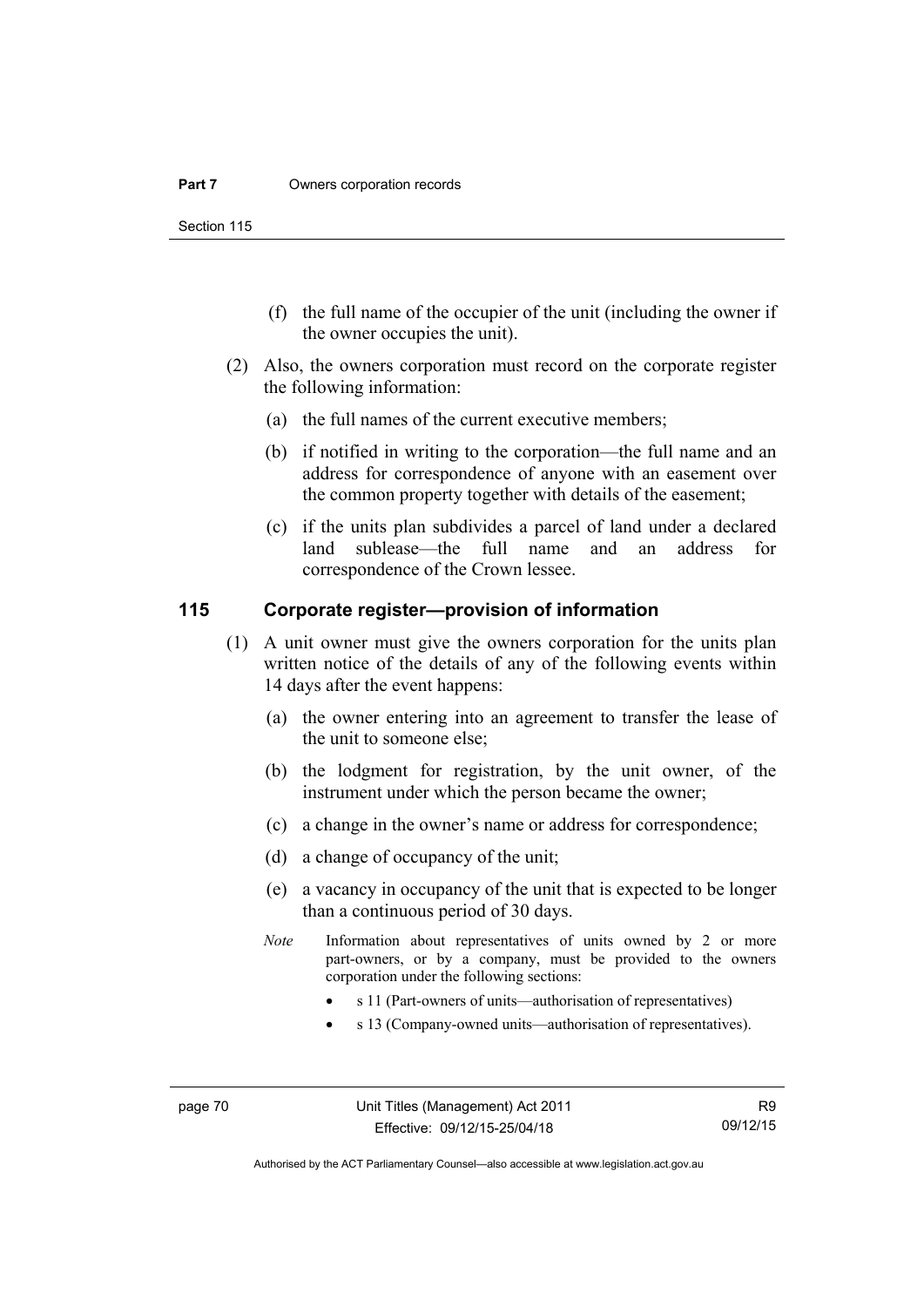- (2) Subsection (1) may be enforced in the same way as a rule of the owners corporation.
- (3) The Crown lessee for a declared land sublease must give the owners corporation for the units plan written notice of the details of any of the following events within 14 days after the event happens:
	- (a) the Crown lessee entering into an agreement to transfer an interest in the Crown lease to someone else (the *new owner*);
	- (b) the lodgment for registration of the transfer;
	- (c) a change in the Crown lessee's name or address for correspondence.
- (4) A person, other than a unit owner, may give the owners corporation written notice of the details of the following events:
	- (a) the person agreeing to transfer an interest in the lease of a unit or the common property to someone else;
	- (b) the lodgment for registration, by the person, of an instrument under which the person acquires an interest in a unit or the common property;
	- (c) the person acquiring an interest in a unit or the common property other than a registered interest;
	- (d) if the person has an interest in a unit or the common property a change in the full name or address for correspondence of the person;
	- (e) a change in the nature of an interest held by the person in a unit or the common property, including the person's ceasing to have the interest.
	- *Note* Information about mortgagees' representatives must be provided to the owners corporation under the following sections:
		- sch 3, s 3.23 (Voting by mortgagees)
		- sch 3, s 3.24 (Mortgagee voting notices—amendment and revocation).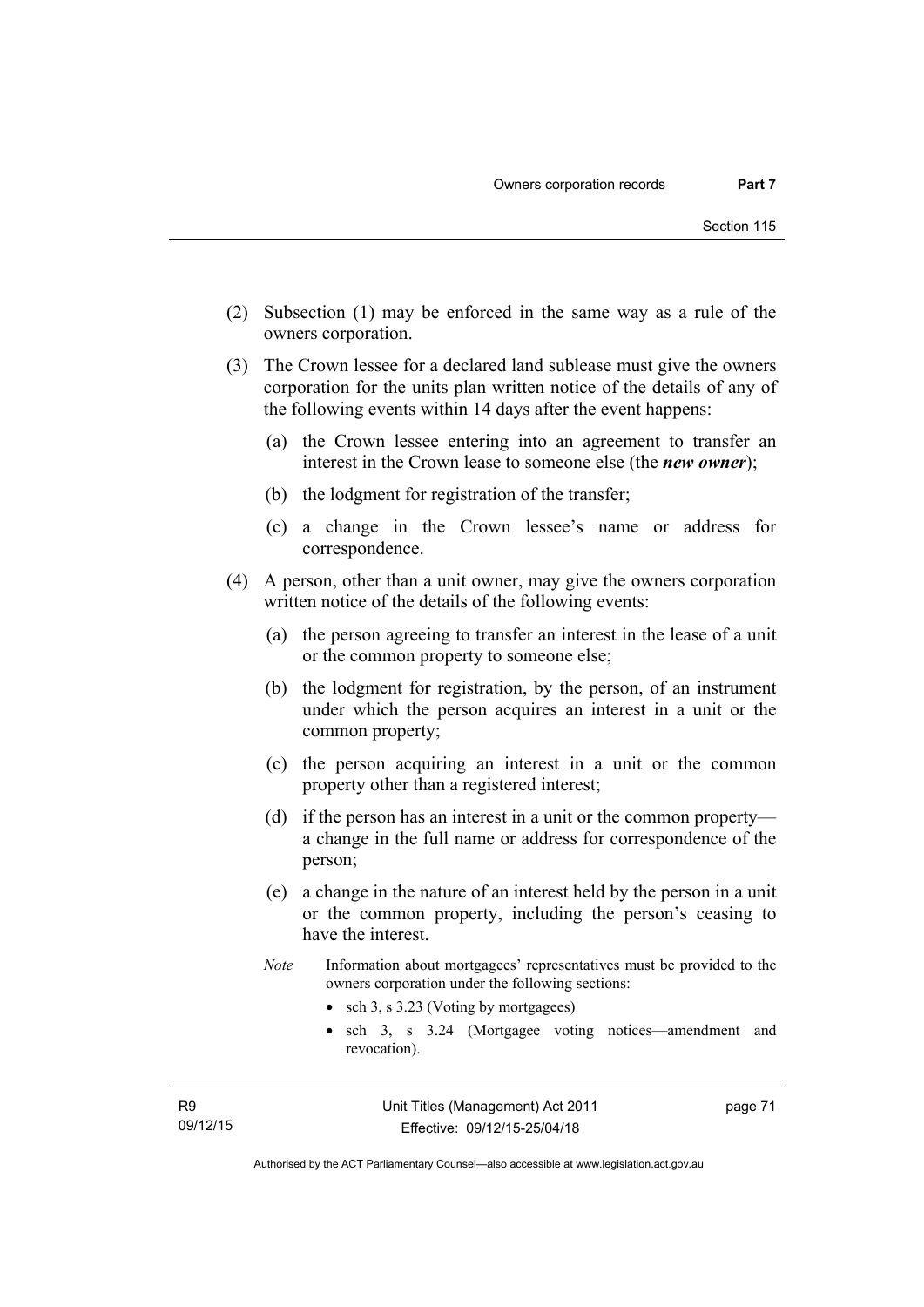Section 116

# **116 Corporate register—access**

- (1) On request by an eligible person for a unit or the common property, the owners corporation for the units plan must allow the person, within 14 days after the request is received, to inspect, and take a copy of—
	- (a) for a request by an eligible person for a unit—the information on the corporate register about the unit and any easements with which the common property is benefited or burdened; or
	- (b) for a request by an eligible person for the common property the information on the corporate register about any easements with which the common property is benefited or burdened.
- (2) On request by an applicant for a court order under this Act, the owners corporation must allow the applicant to inspect, and take a copy of, the names and addresses for correspondence recorded on the corporate register of each unit owner and anyone else with an interest in a unit, or the common property, that is recorded on the register.

*Note* This is to enable the applicant for the order to comply with the requirements for service under this Act.

- (3) A request must be in writing accompanied by a fee fixed by the owners corporation of not more than an amount prescribed by regulation.
- (4) The corporate register must be kept in a way that ensures that a person who is entitled to inspect the register does not have access to any information the person is not entitled to inspect.

#### **Examples—how to restrict access**

1 if the register is kept in a book, the information could be kept on a separate page for each unit and for the common property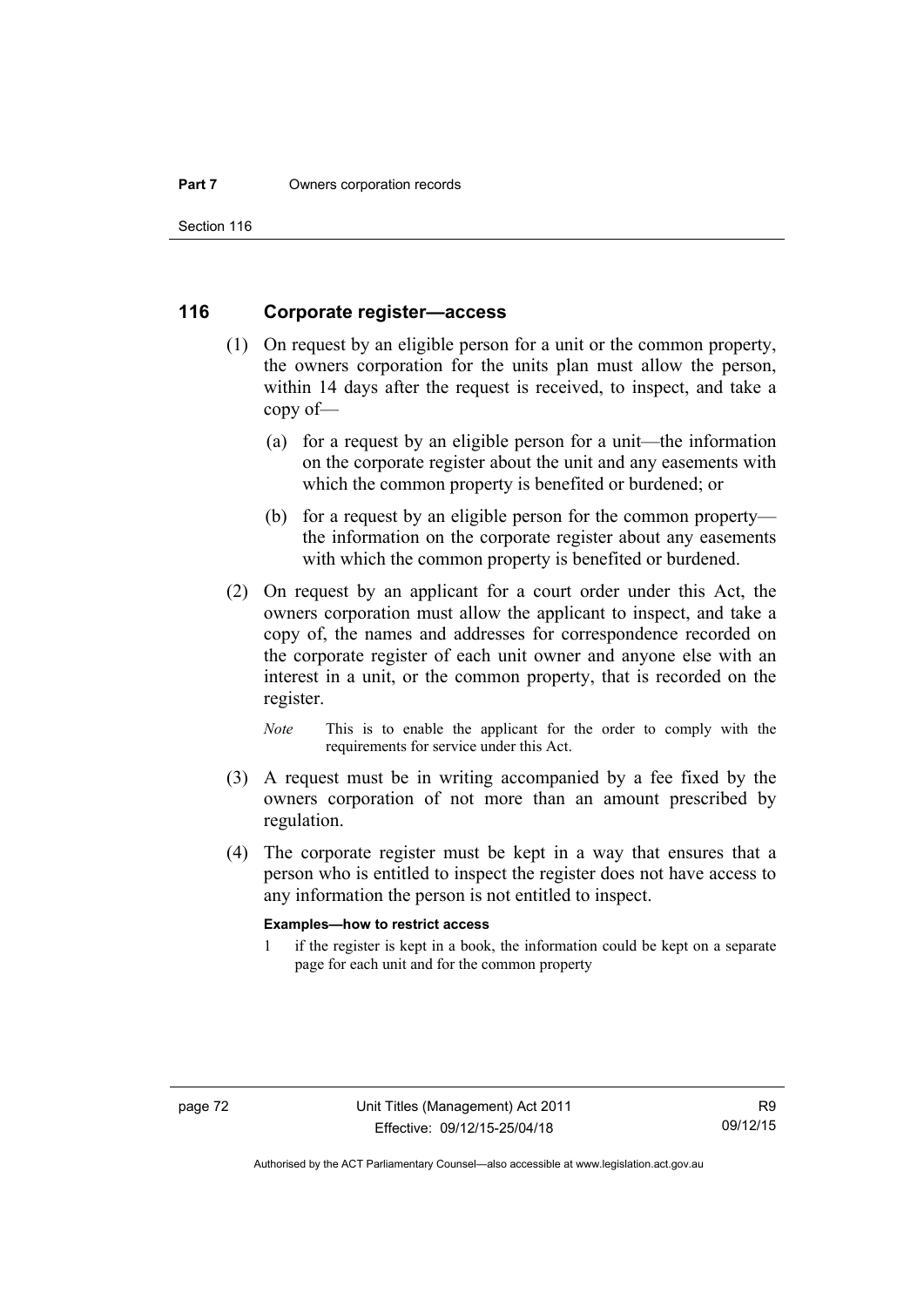- 2 if the register is kept in a computer database, the information could be stored so that information for each unit and the common property can be separately displayed, printed out or emailed
- *Note 1* The corporate register contains personal information as defined under the *[Privacy Act 1988](http://www.comlaw.gov.au/Current/C2004A03712)* (Cwlth). The Australian Privacy Principles under that Act apply to the owners corporation in relation to the collection, use, disclosure and storage of personal information.
- *Note 2* An example is part of the Act, is not exhaustive and may extend, but does not limit, the meaning of the provision in which it appears (see [Legislation Act,](http://www.legislation.act.gov.au/a/2001-14) s 126 and s 132).

# **117 Names and addresses of executive members**

On request by an eligible person for a unit or the common property, the owners corporation must, free of charge, give the person the full names and addresses of its current executive members within 14 days after the request is received.

### **118 Insurance information**

On request by an eligible person for a unit or the common property, the owners corporation must, free of charge, allow the person to inspect, and take a copy of, the following documents within 14 days after the request is received:

- (a) any current insurance policy or policies taken out by the corporation;
- (b) the receipts for all premiums paid under current policies taken out by the corporation;
- (c) the part of the minutes of any annual general meeting of the corporation that records any exemption resolution under section 101 (Exemptions from building insurance requirements).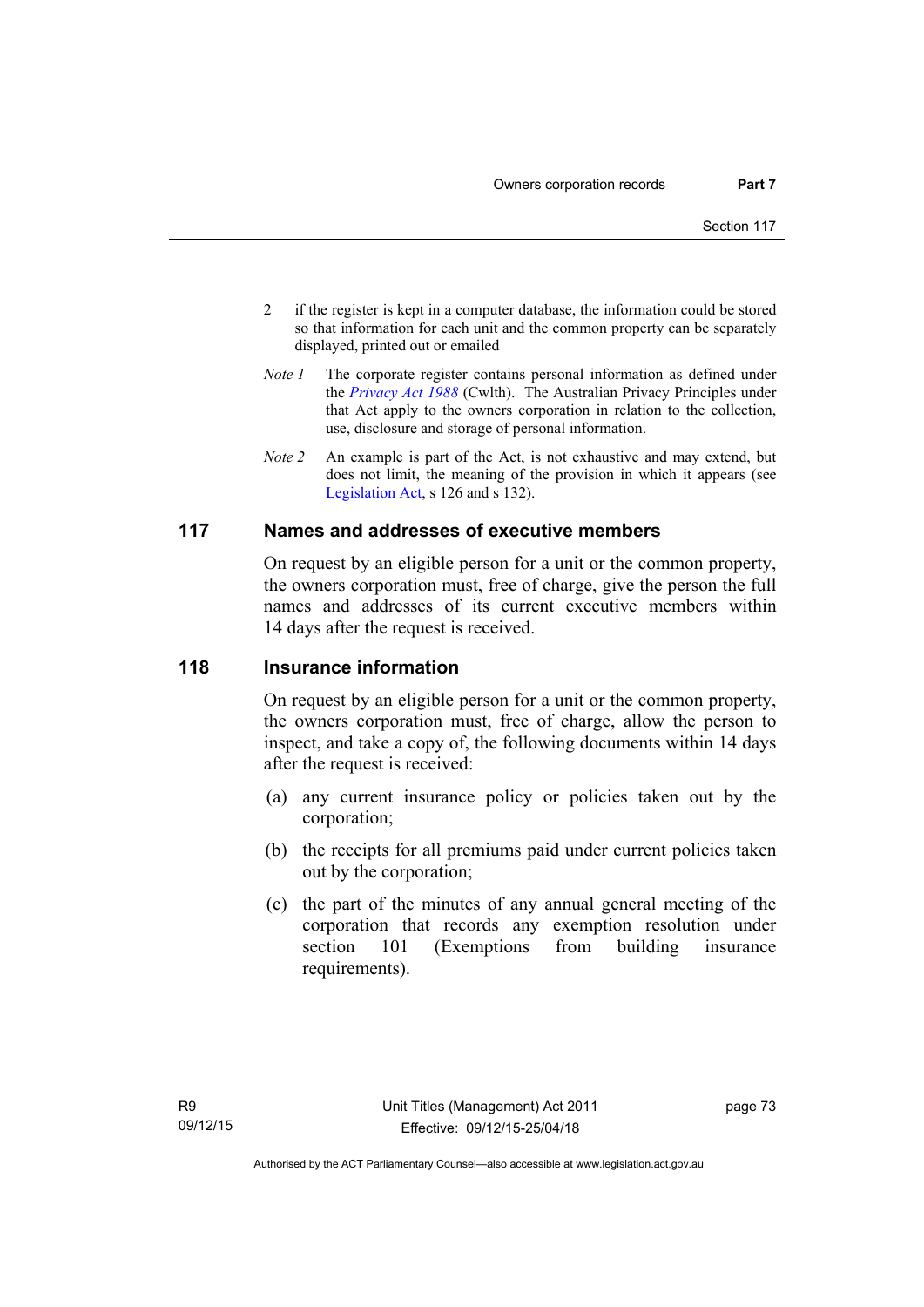Section 119

### **119 Unit title certificate and access to owners corporation records**

- (1) On request by an eligible person for a unit or the common property for a certificate (the *unit title certificate*), the owners corporation must, within 14 days after the day the request is received, give the person the certificate under the seal of the corporation giving the information about the unit or common property determined by the Minister.
- (2) A determination is a disallowable instrument.
	- *Note* A disallowable instrument must be notified, and presented to the Legislative Assembly, under the [Legislation Act.](http://www.legislation.act.gov.au/a/2001-14)
- (3) On request by an eligible person for a unit or the common property to inspect the records of an owners corporation, the corporation must, within 14 days after the day the request is received, allow the person—
	- (a) to inspect—
		- (i) the information on the corporate register; and
		- (ii) any other records held by the corporation; and
	- (b) to take copies of any document inspected.
- (4) If a dispute exists, the owners corporation may withhold from inspection documents subject to legal professional privilege in relation to the dispute.
- (5) A request under this section must be in writing accompanied by a fee fixed by the owners corporation of not more than an amount determined by the Minister.
- (6) A determination is a disallowable instrument.
	- *Note* A disallowable instrument must be notified, and presented to the Legislative Assembly, under the [Legislation Act.](http://www.legislation.act.gov.au/a/2001-14)

Authorised by the ACT Parliamentary Counsel—also accessible at www.legislation.act.gov.au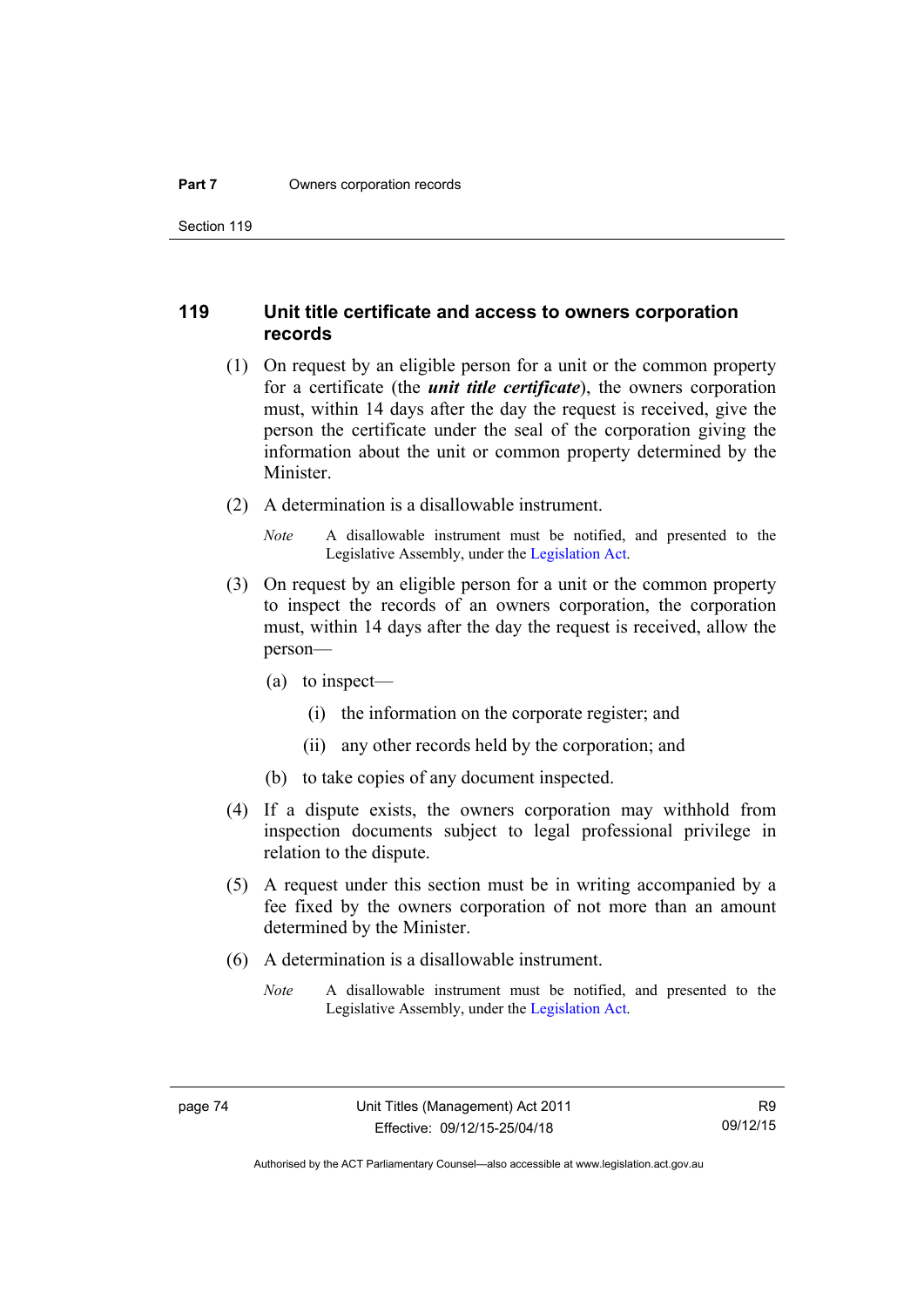# **120 Acting on information in unit title certificate**

If a person acts honestly on a matter stated in a unit title certificate, then, in an action by or against the owners corporation, the corporation is estopped, as against that person, from denying the truth of that or any other matter stated in the certificate.

# **121 Failure to provide information or certificate—offence**

(1) If an owners corporation for a units plan fails to comply with a request under this part for information or a unit title certificate, each executive member of the corporation at the time of the failure commits an offence.

Maximum penalty: 50 penalty units.

- (2) It is a defence to a prosecution for an offence against subsection (1) if the defendant proves that—
	- (a) the person requesting the information, when asked by someone acting for the owners corporation, did not give the corporation reasonable grounds to believe that the person was an eligible person; or
	- (b) the defendant took reasonable steps to ensure that the request was complied with; or
	- (c) the failure to comply with the request happened without the defendant's knowledge.

### **122 Owners corporation name, address and letterbox**

- (1) An owners corporation for a units plan must ensure that a notice showing the name of the corporation, and the address shown on the units plan for the service of documents, is continuously displayed in a conspicuous place on the land, unless—
	- (a) the address shown on the units plan for the service of documents is the postal address of a building on the land; and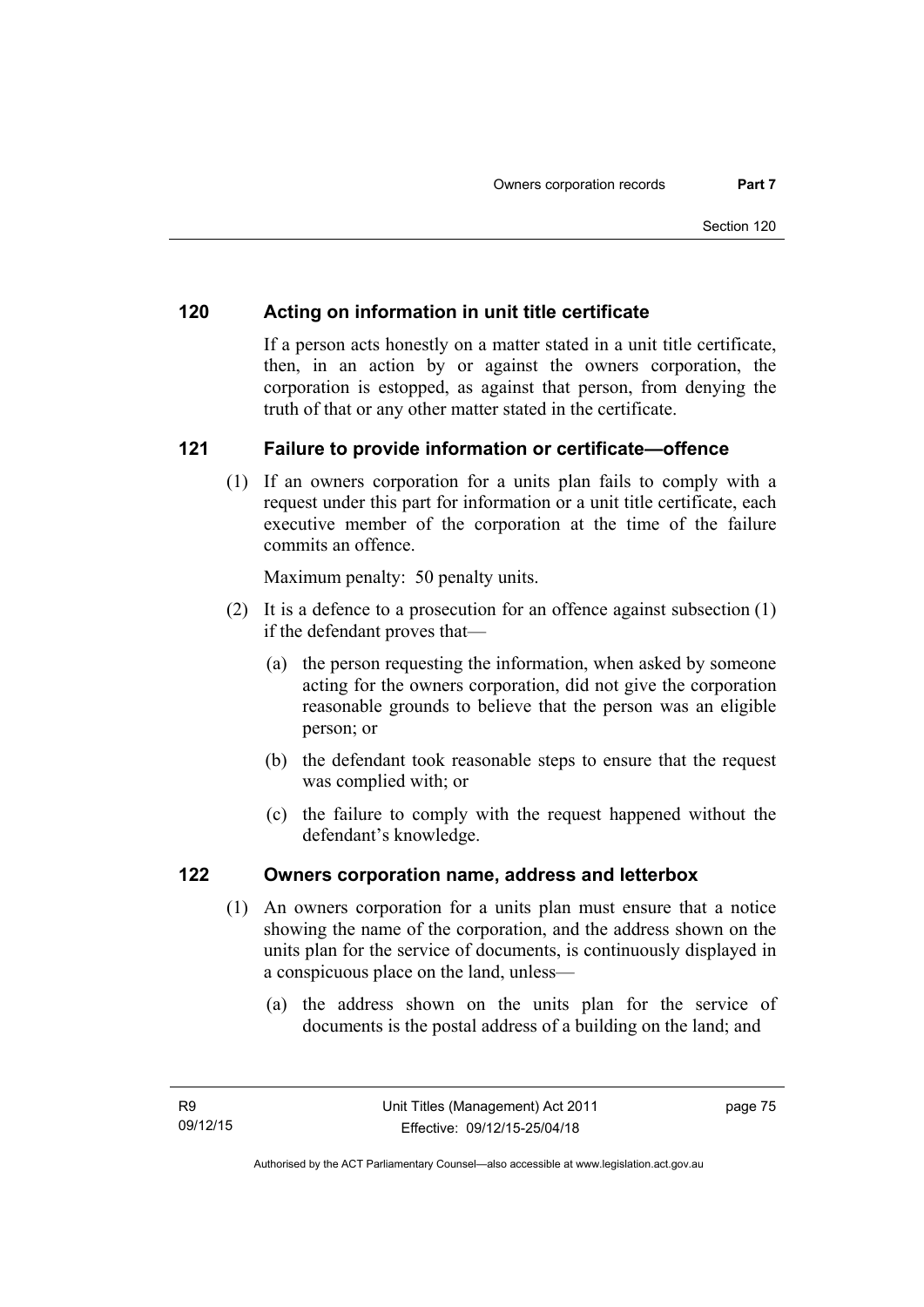(b) the corporation provides a letterbox on the land under subsection (2).

Maximum penalty: 1 penalty unit.

 (2) If the address shown on the units plan for the service of documents is the postal address of a building on a land, the owners corporation must ensure that a letterbox suitable for postal delivery, showing the name of the corporation in clear and legible characters, is continuously available in a conspicuous and accessible place on the land.

Maximum penalty: 1 penalty unit.

 (3) If an owners corporation changes its address for service of documents, it must lodge notice of the change with the registrar-general in a form approved by the registrar-general under the *[Land Titles Act 1925](http://www.legislation.act.gov.au/a/1925-1)*.

Maximum penalty: 5 penalty units.

# **123 Service of documents on owners corporation**

For this Act and the *[Unit Titles Act 2001](http://www.legislation.act.gov.au/a/2001-16)* (including an application for a court order under either Act) a document may be served on an owners corporation by—

- (a) if the address for service is the postal address of a building on the land—placing it in the letterbox mentioned in section 122 (2); or
- (b) serving it in another way approved by the corporation by ordinary resolution.
- *Note* The methods of service provided for in this section are in addition to methods of service provided for in the [Legislation Act](http://www.legislation.act.gov.au/a/2001-14), pt 19.5.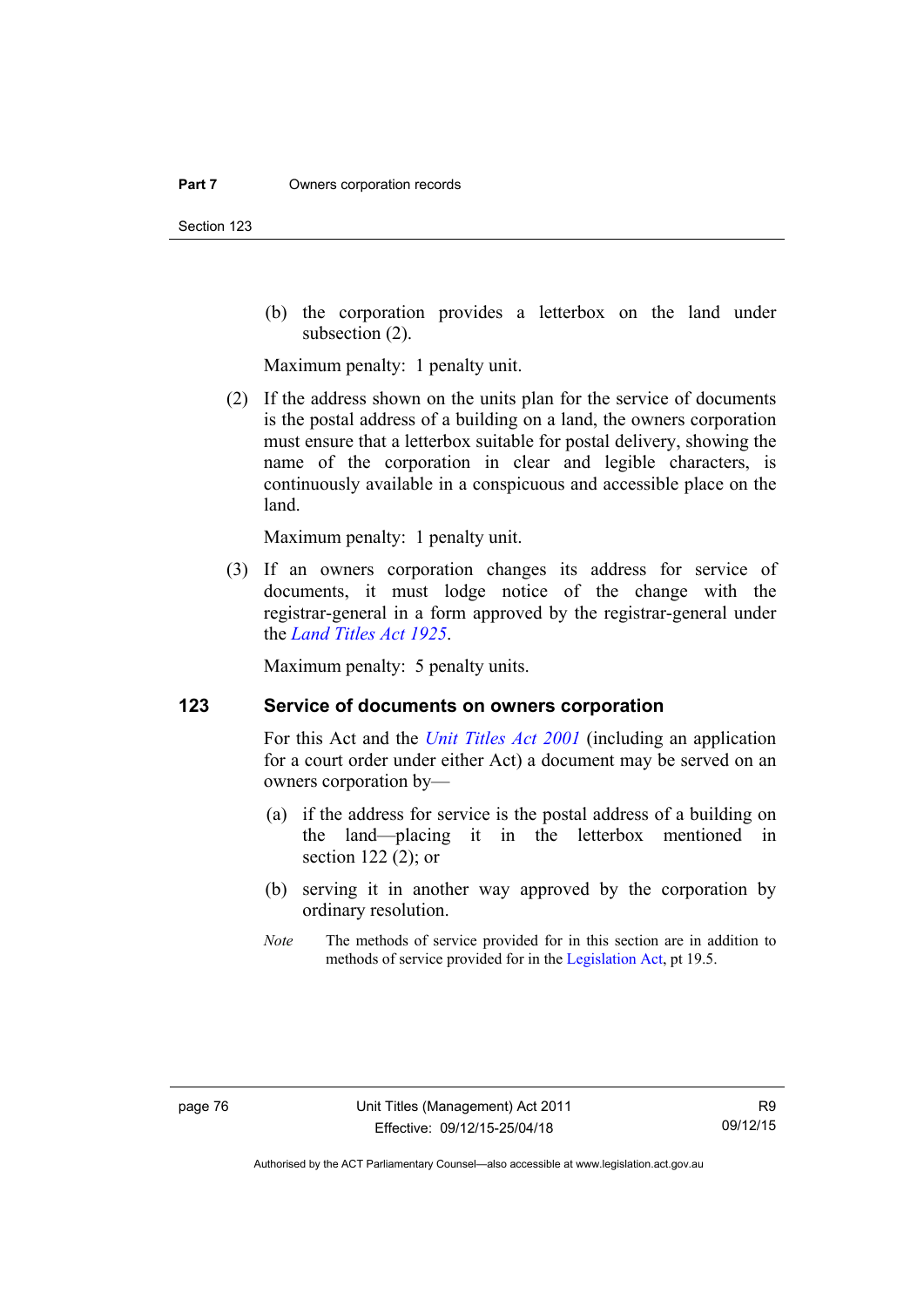# **124 Service of documents on members, interested people and occupiers**

- (1) For this Act and the *[Unit Titles Act 2001](http://www.legislation.act.gov.au/a/2001-16)* (including an application for a court order under either Act) a document may be served on a unit owner or anyone else with an interest in a unit or the common property on a units plan by—
	- (a) sending it by prepaid post as a letter to the relevant address for correspondence recorded on the corporate register; or
	- (b) if the latest address for correspondence recorded in the corporate register is the postal address of a building or unit on the land—placing it in a letterbox for mail addressed to the building or unit; or
	- (c) serving it in another way directed by the person to be served.
	- *Note* The methods of service provided for in this section are in addition to methods of service provided for in the [Legislation Act](http://www.legislation.act.gov.au/a/2001-14), pt 19.5.
- (2) If a unit is owned by 2 or more part-owners, and a document is required or permitted to be served on the owner, service of the document under this section on the part-owners' representative is sufficient.
- (3) If an owner of a unit is a company, and a document is required or permitted to be served on the company, service of the document under this section on the company's representative is sufficient.
- (4) If a mortgagee voting notice is current for a unit, and a document is required or permitted to be served on the mortgagee, service of the document under this section on the mortgagee's representative is sufficient.
- (5) If a unit has an occupier who is not an owner of the unit, and a document is required or permitted to be served on the occupier, the document may be served on the occupier—
	- (a) by putting it in a letterbox for mail addressed to the unit; or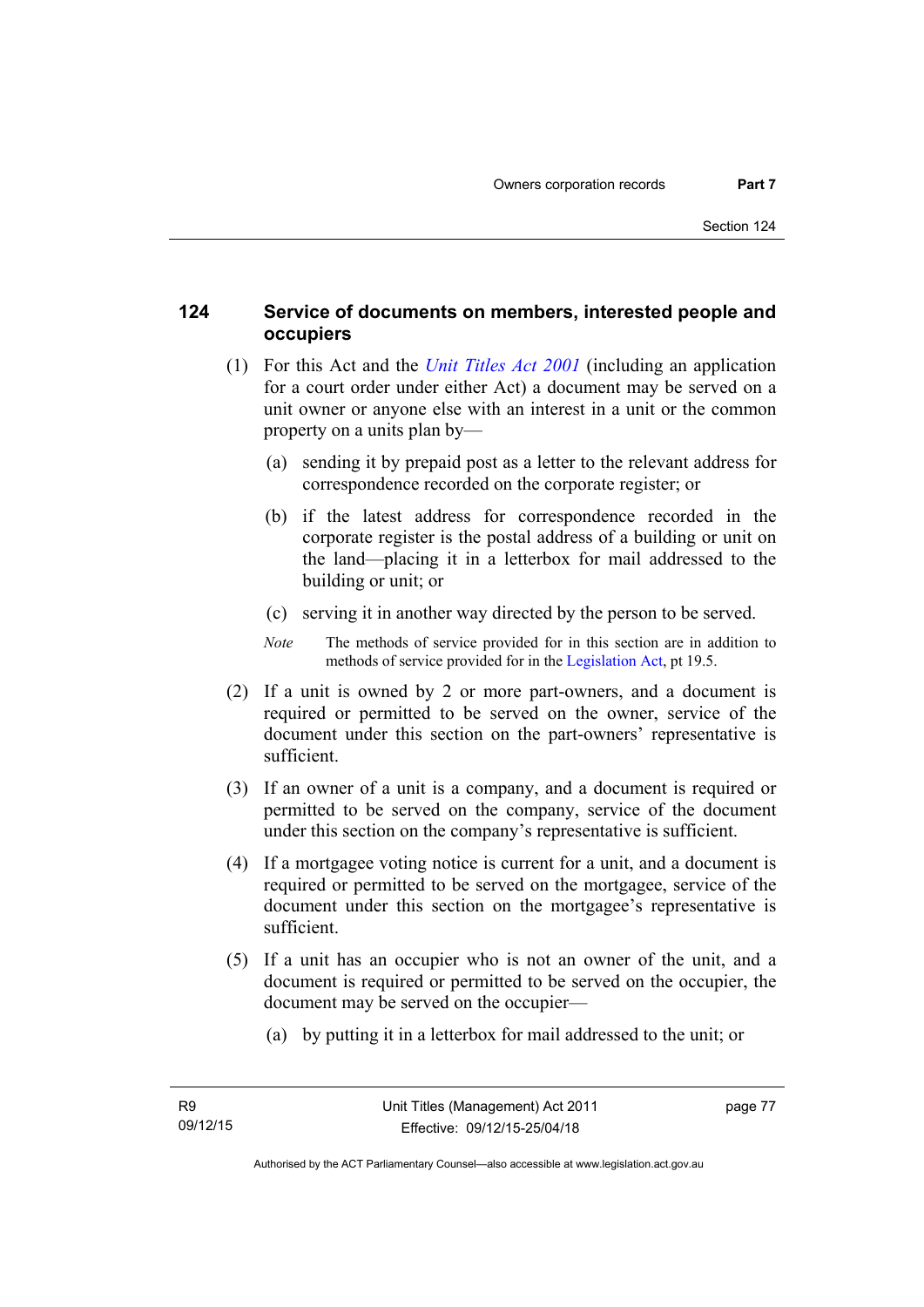### **Part 7** Owners corporation records

Section 124

- (b) by giving it personally to the occupier; or
- (c) by serving it in another way directed by the occupier.

page 78 Unit Titles (Management) Act 2011 Effective: 09/12/15-25/04/18

R9 09/12/15

Authorised by the ACT Parliamentary Counsel—also accessible at www.legislation.act.gov.au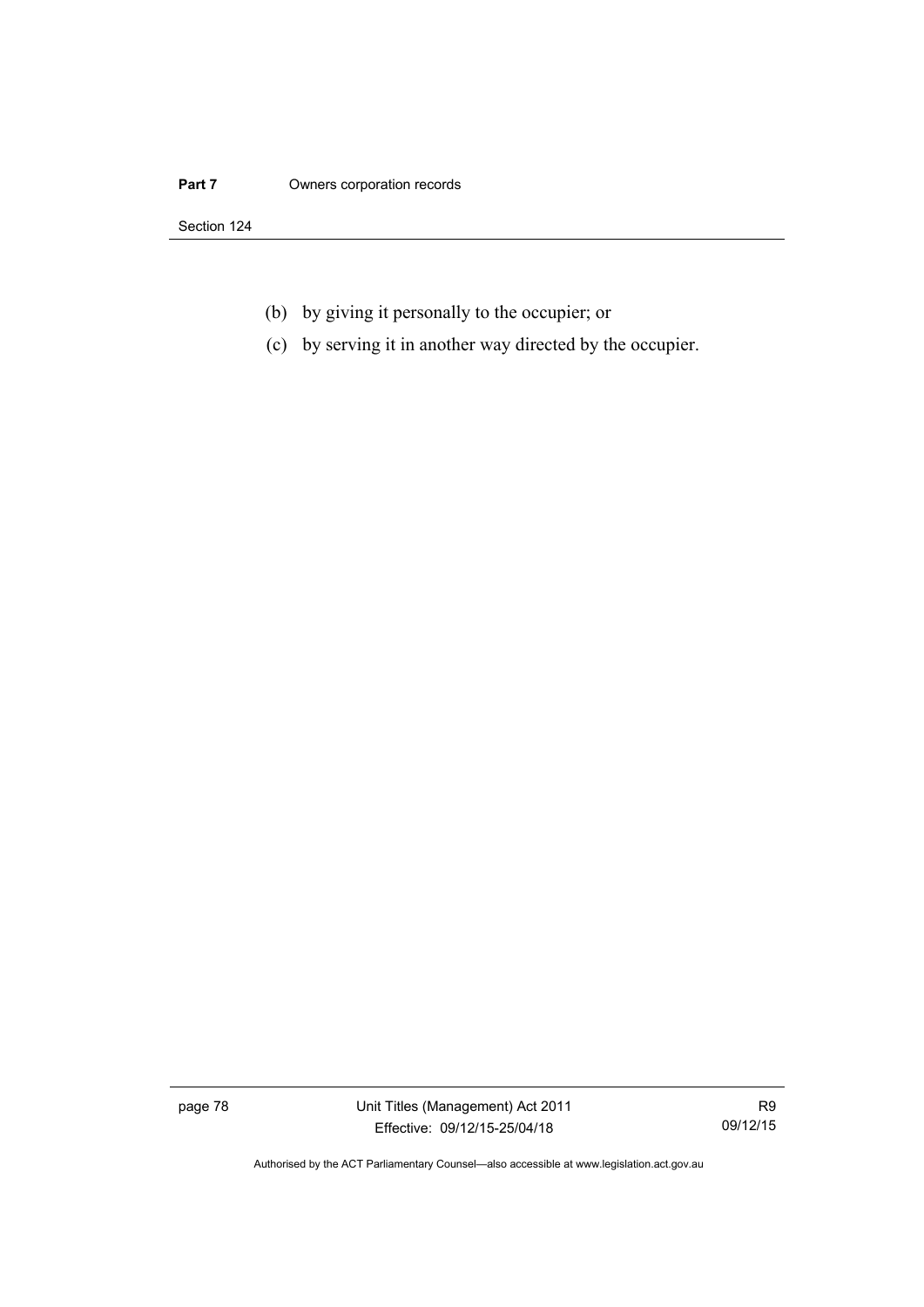# **Part 8 Dispute resolution**

# **125 Disputes involving the owners corporation—generally**

- (1) This section applies to a dispute relating to an owners corporation for a units plan between the corporation and any 1 of the following:
	- (a) an owner or occupier of a unit in the units plan;
	- (b) the manager (if any) for the owners corporation;
	- (c) a service contractor for the owners corporation;
	- (d) an executive member.
- (2) A party to the dispute may apply to the ACAT for an order in relation to the other party if the application relates to the dispute.

# **126 Disputes involving the owners corporation—particular matters**

- (1) This section applies to the following disputes between the people mentioned in relation to the dispute:
	- (a) a dispute relating to keeping an animal or allowing an animal to be kept in a unit between—
		- (i) the owners corporation; and
		- (ii) an owner or occupier of a unit;
	- (b) a dispute relating to the return by a former manager of owners corporation property between—
		- (i) the owners corporation; and
		- (ii) the former manager.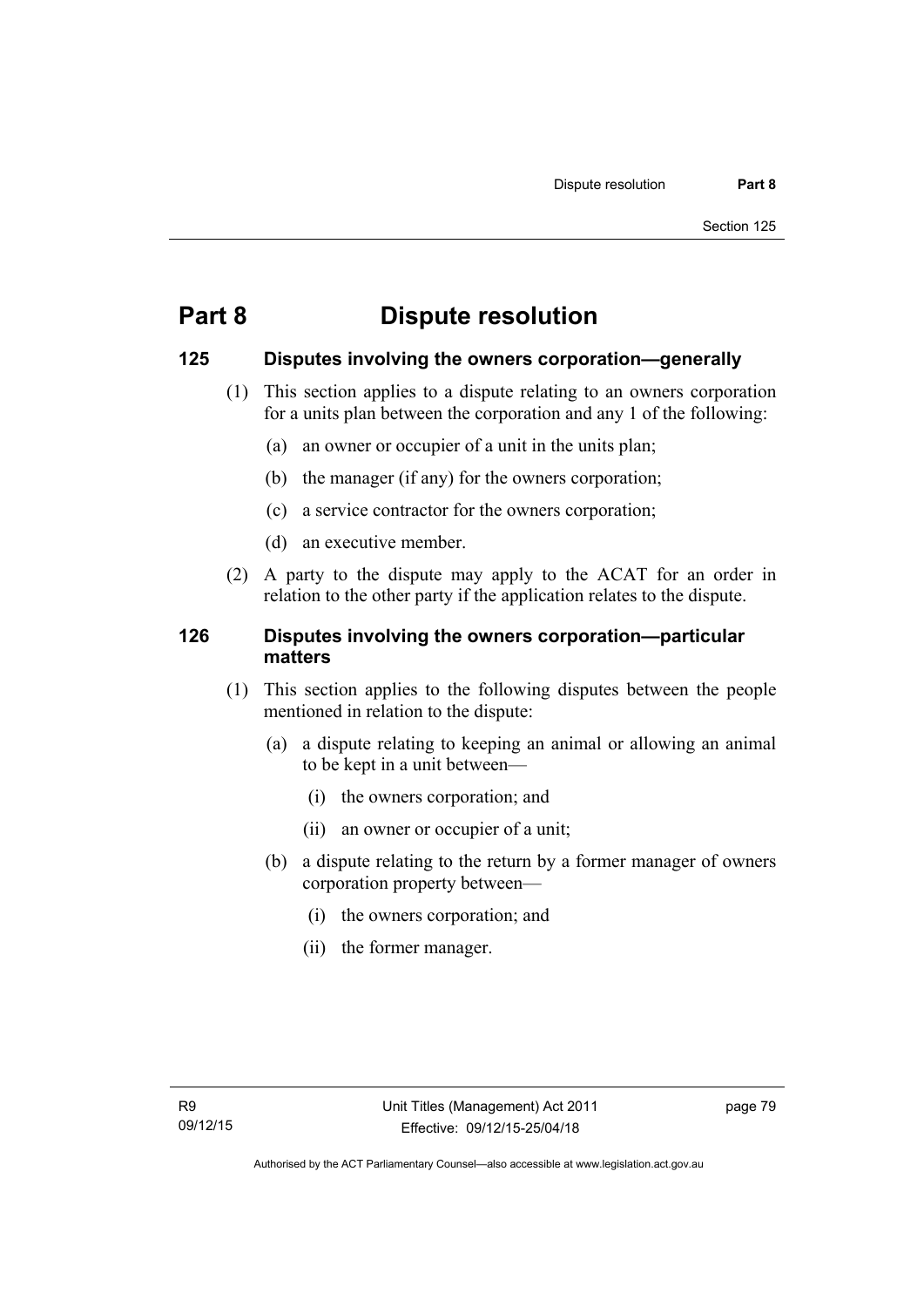Section 127

- (2) A party to the dispute may apply to the ACAT for an order in relation to the other party if the application relates to the dispute.
- (3) To avoid doubt, only a party mentioned in this section in relation to a particular dispute may apply to the ACAT in relation to the dispute.

#### **Example**

Tony is in dispute with his neighbour, Fabian, about the pets Fabian keeps in his unit. The owners corporation is also in dispute with Fabian about the pets. Only the owners corporation can apply to the ACAT for an order against Fabian in relation to the dispute.

- *Note* An example is part of the Act, is not exhaustive and may extend, but does not limit, the meaning of the provision in which it appears (see [Legislation Act,](http://www.legislation.act.gov.au/a/2001-14) s 126 and s 132).
- (4) In this section:

*former manager* means a person who was the manager for the owners corporation.

### **127 Disputes involving the executive committee**

- (1) This section applies to a dispute relating to an owners corporation for a units plan between the executive committee of the corporation and an executive member.
- (2) A party to the dispute may apply to the ACAT for an order in relation to the other party if the application relates to the dispute.

### **128 Disputes between unit owners**

- (1) This section applies to a dispute relating to an owners corporation for a units plan between 2 or more unit owners.
- (2) A party to the dispute may apply to the ACAT for an order in relation to the other party if the application relates to the dispute.

Authorised by the ACT Parliamentary Counsel—also accessible at www.legislation.act.gov.au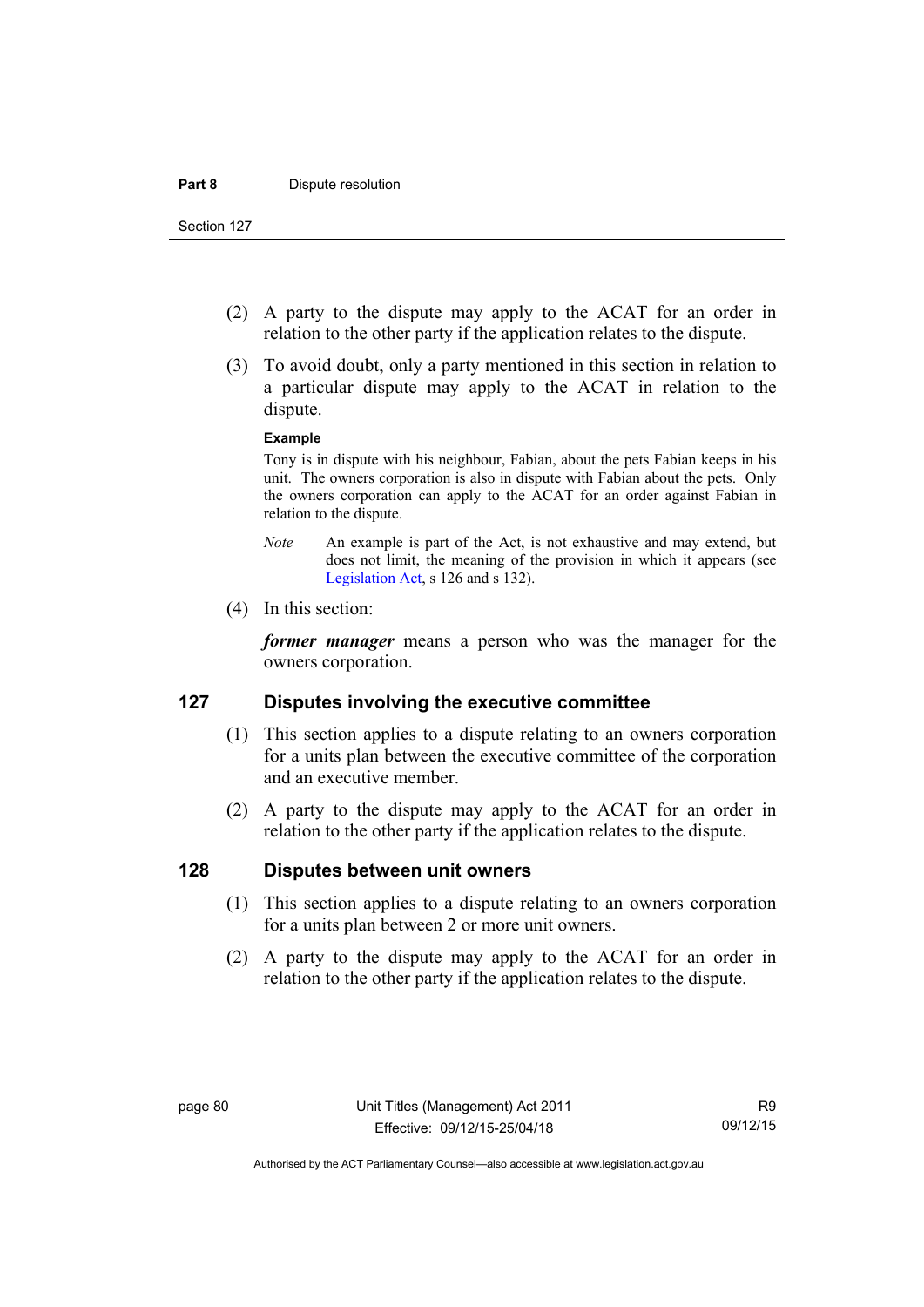### **129 Kinds of ACAT orders**

- (1) The ACAT may make the following orders:
	- (a) an order requiring a party to do, or refrain from doing, a stated thing;
	- (b) an order requiring a party to exercise a function under this Act;
	- (c) an order requiring an owners corporation to do a stated thing that is ancillary to a function of the corporation under this Act;
	- (d) an order requiring a person to pay to the Territory or someone else an amount of not more than \$1 000;
	- (e) a declaration—
		- (i) that a general meeting or executive committee meeting is void for irregularity; or
		- (ii) that a resolution of a general meeting or executive committee meeting is void for irregularity; or
		- (iii) that a rule of the owners corporation is invalid for irregularity;
	- (f) an order repealing or amending a resolution of a general meeting or executive committee based on a merits review of the resolution by the ACAT;
	- (g) an order giving effect to an unsuccessful motion for a resolution of a general meeting (either as originally proposed or as amended by the ACAT) if the ACAT is satisfied after a merits review of the motion that opposition to the motion was unreasonable;
	- (h) an order requiring stated accounts of an owners corporation to be audited, whether by a stated person or a person of a stated kind;
	- (i) an order allowing an applicant to examine records of the owners corporation;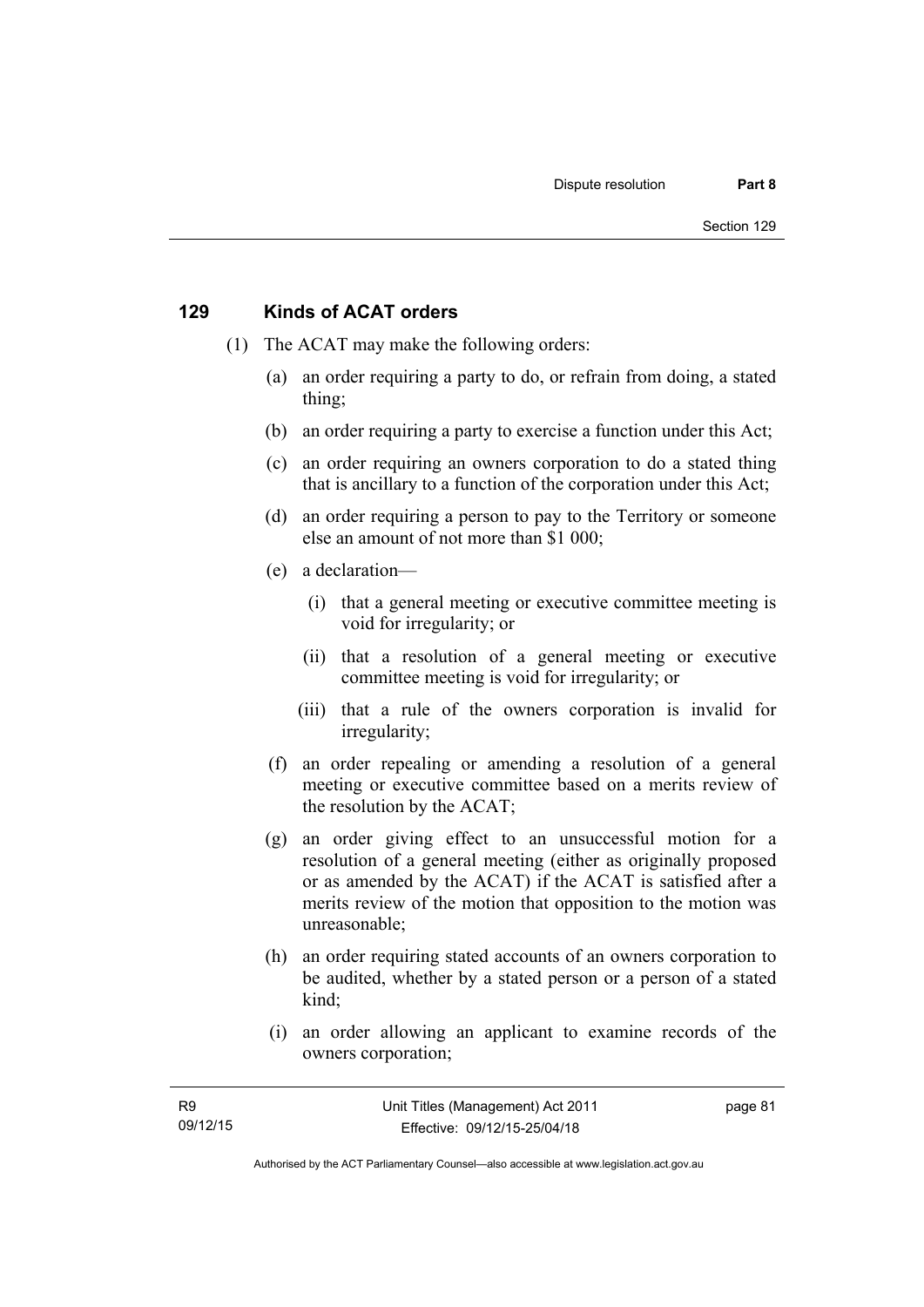#### **Part 8 Dispute resolution**

Section 129

- (j) an order requiring an owners corporation to make or repeal a rule and register a copy of the resolution making or repealing the rule;
- (k) an order appointing an administrator to exercise all or stated functions of the owners corporation, the executive committee or an office-holder in the committee;
- (l) if the dispute relates to a matter mentioned in section 126 (1) (a)—an order to remove the animal from the unit if—
	- (i) a condition requiring the owners corporation's consent to keeping the animal is not complied with; or
	- (ii) the animal is causing a nuisance.
- (2) The ACAT may make any other order it considers reasonably necessary or convenient to resolve a dispute under this part.
- (3) This section does not limit the orders the ACAT may make in relation to a dispute under this part.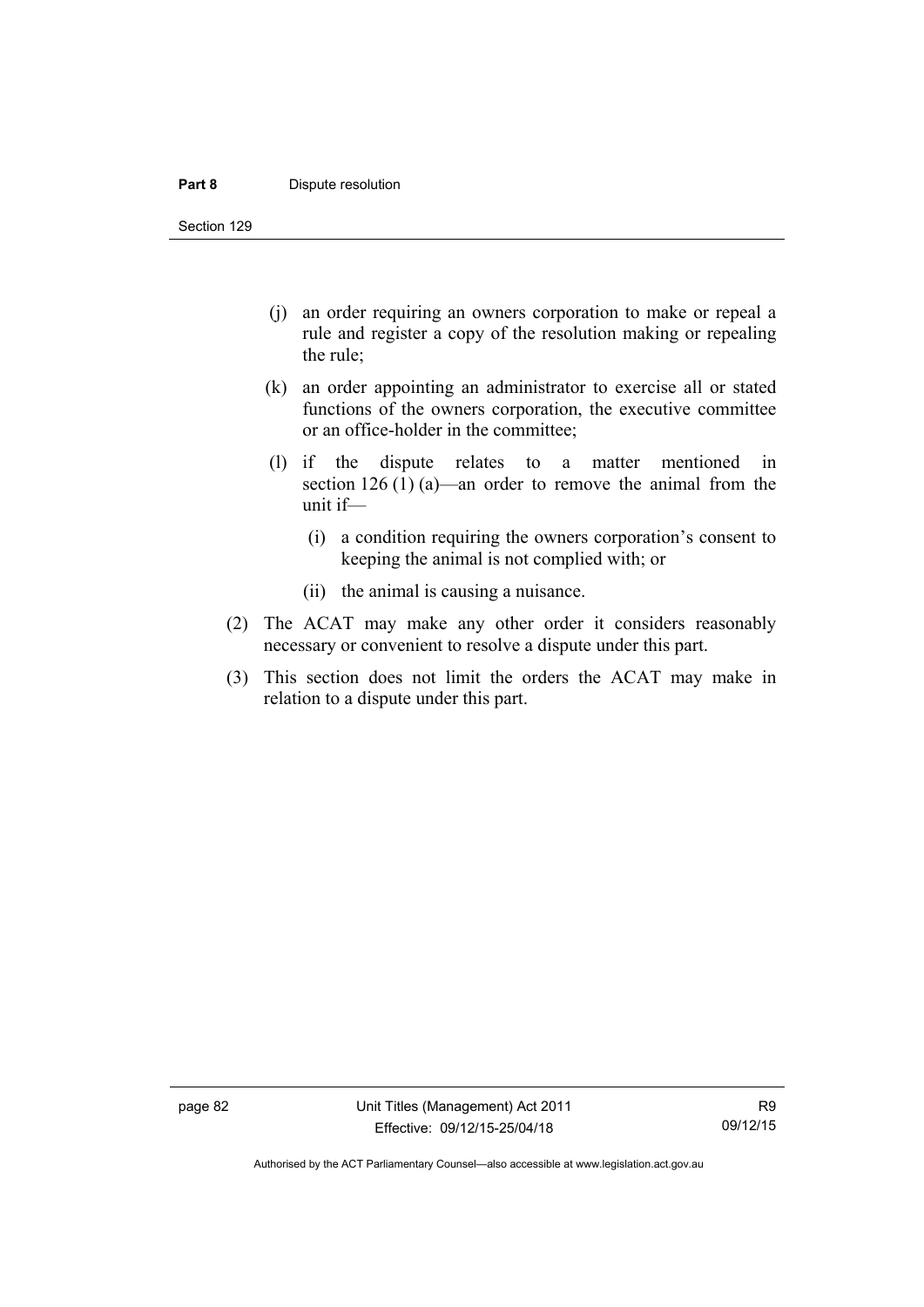# **Part 9 Protection of financiers for service contracts**

# **130 Meaning of** *financed service contract* **and** *financier***—pt 9**

In this part:

*financed service contract* means a service contract financed by a financier under section 131.

*financier*—see section 131.

# **131 Who is a** *financier* **for a service contract?**

- (1) A person is a *financier* for a service contract if—
	- (a) the person—
		- (i) is a financial institution; or
		- (ii) in the ordinary course of the person's business, supplies, or might reasonably be expected to supply, finance for business acquisitions, using charges over contracts for security; or
		- (iii) if the contract exists immediately before the commencement of this part—at the time the finance was supplied for a business acquisition using a charge over the contract for security, was a person mentioned in subparagraph (ii); and
	- (b) a service contractor for the contract and the person give written notice signed by each of them to the owners corporation that the person is a financier for the contract.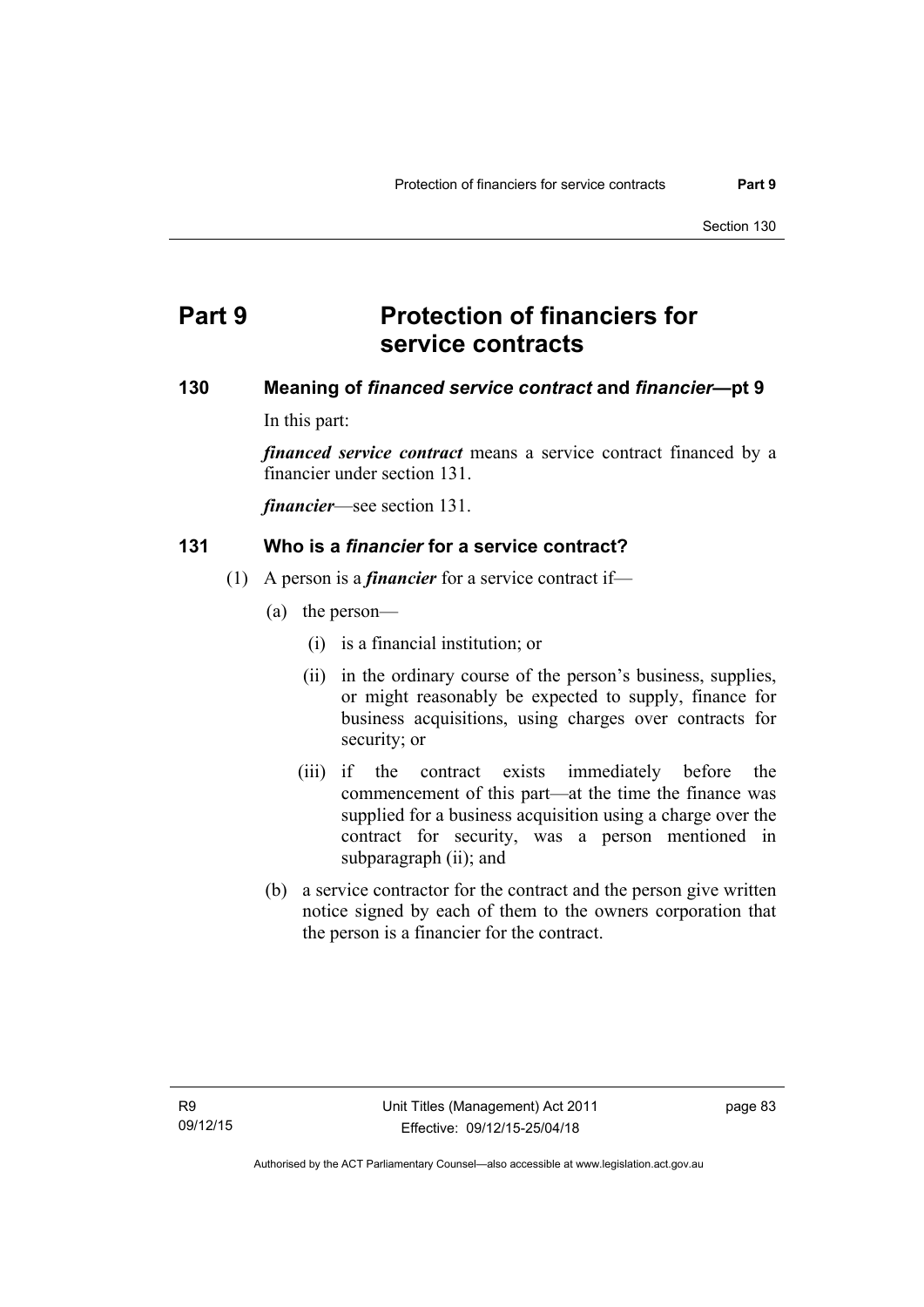- (2) A person stops being a financier for a service contract if the person gives the owners corporation written notice withdrawing the notice given under subsection (1).
- (3) A notice under subsection (2) may be given without the service contractor's agreement.

### **132 Financed service contract—notice of change**

The owners corporation for a units plan must give the financier for a financed service contract written notice of—

- (a) any change made to the contract by the corporation and the service contractor; or
- (b) any arrangement entered into by the corporation and the service contractor that affects the contract.

### **133 Financed service contract—limitation on ending**

- (1) The owners corporation for a units plan may end a financed service contract only if—
	- (a) the corporation gives the financier written notice that the corporation has the right to end the contract; and
	- (b) when the notice is given to the financier, the corporation has the right to end the contract; and
	- (c) the corporation gives the notice to the financier not less than 21 days before the day the contract is ended.
- (2) However, the owners corporation may not end the financed service contract if, under an arrangement between the financier and the service contractor, the financier has given the corporation notice under section 134.
- (3) Subsection (2) does not stop the owners corporation ending a service contract for something done or not done after the financier started to act under the contract.

R9 09/12/15

Authorised by the ACT Parliamentary Counsel—also accessible at www.legislation.act.gov.au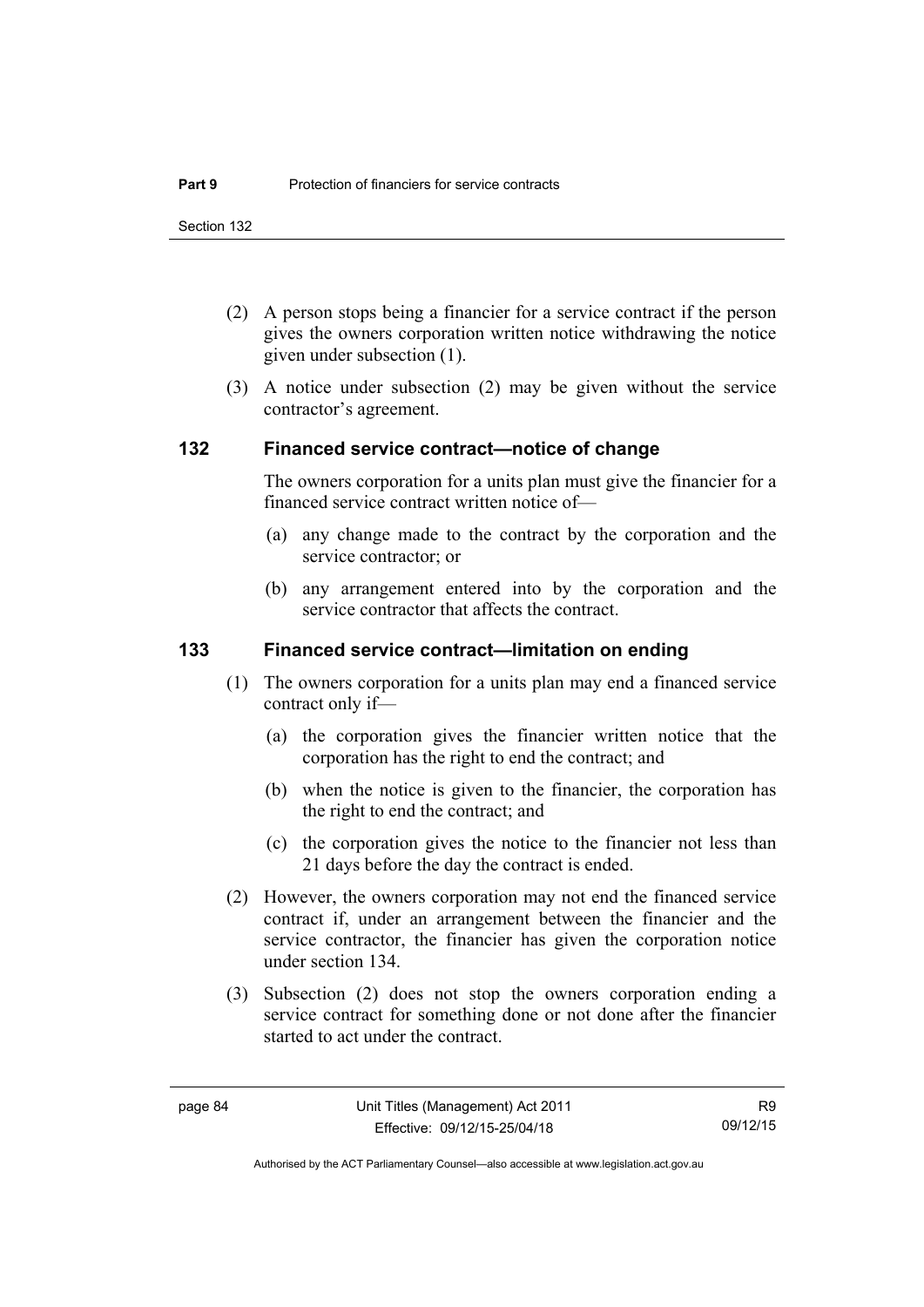(4) This section does not stop a financed service contract ending by agreement between the owners corporation, service contractor and financier.

# **134 Financed service contract—person authorised to act for financier**

- (1) The financier for a financed service contract may take the following action:
	- (a) act under the contract in place of the contractor;
	- (b) appoint a receiver, or a receiver and manager, for the contract.
- (2) However, the financier may only take action under subsection (1) if—
	- (a) the financier has given written notice to the owners corporation of the financier's intention to take the action; and
	- (b) at the time the notice is given to the owners corporation, the corporation—
		- (i) has not given the financier notice under section 133 (1) (c); or
		- (ii) has given and withdrawn the notice to the financier.
- (3) The financier may authorise a person to act for the financier for subsection  $(1)$  (a) if—
	- (a) the person is not the service contractor or an associate of the contractor; and
	- (b) the owners corporation approves the person.
- (4) In deciding whether to approve a person under subsection (3), the owners corporation—
	- (a) must act reasonably in the circumstances and decide as soon as practicable; and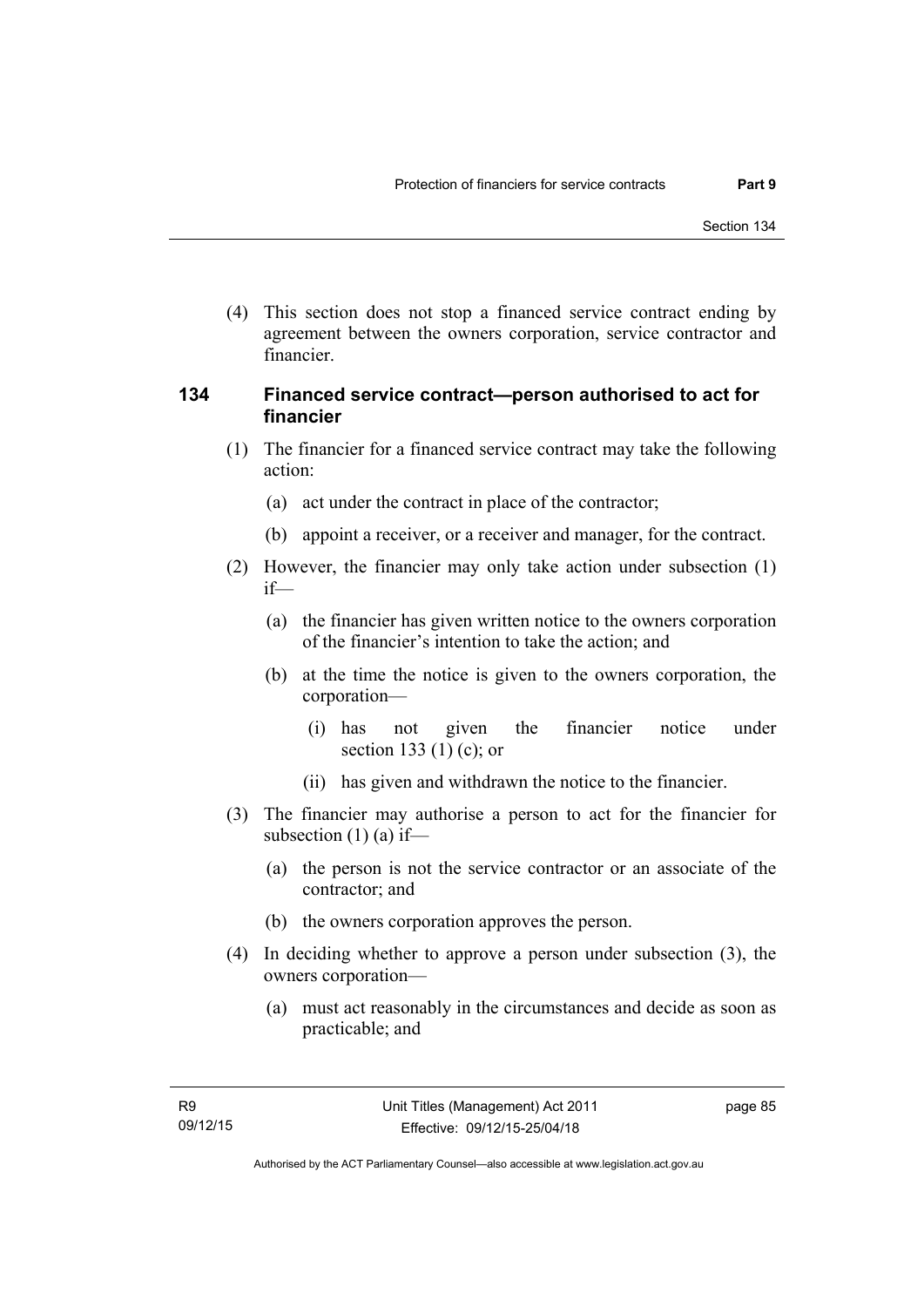- (b) may only consider—
	- (i) the person's character; and
	- (ii) the person's competence, qualifications and experience.
- (5) However, the owners corporation must not—
	- (a) unreasonably withhold the person's approval; or
	- (b) require or receive a fee or other consideration for approving the person, other than reimbursement of legal or administrative expenses reasonably incurred by the corporation for the approval.

### **135 Financed service contract—agreement between owners corporation and financier prohibited**

- (1) A financier for a financed service contract must not enter into an agreement or other arrangement with the owners corporation under the contract for a matter relating to—
	- (a) the financier's role for the contract; or
	- (b) arrangements between the financier and service contractor under which the financier is acting, or may act, under the contract in the contractor's place; or
	- (c) the operation of this part in relation to the contract.
- (2) An agreement or arrangement to which this section applies is void to the extent it contravenes this section.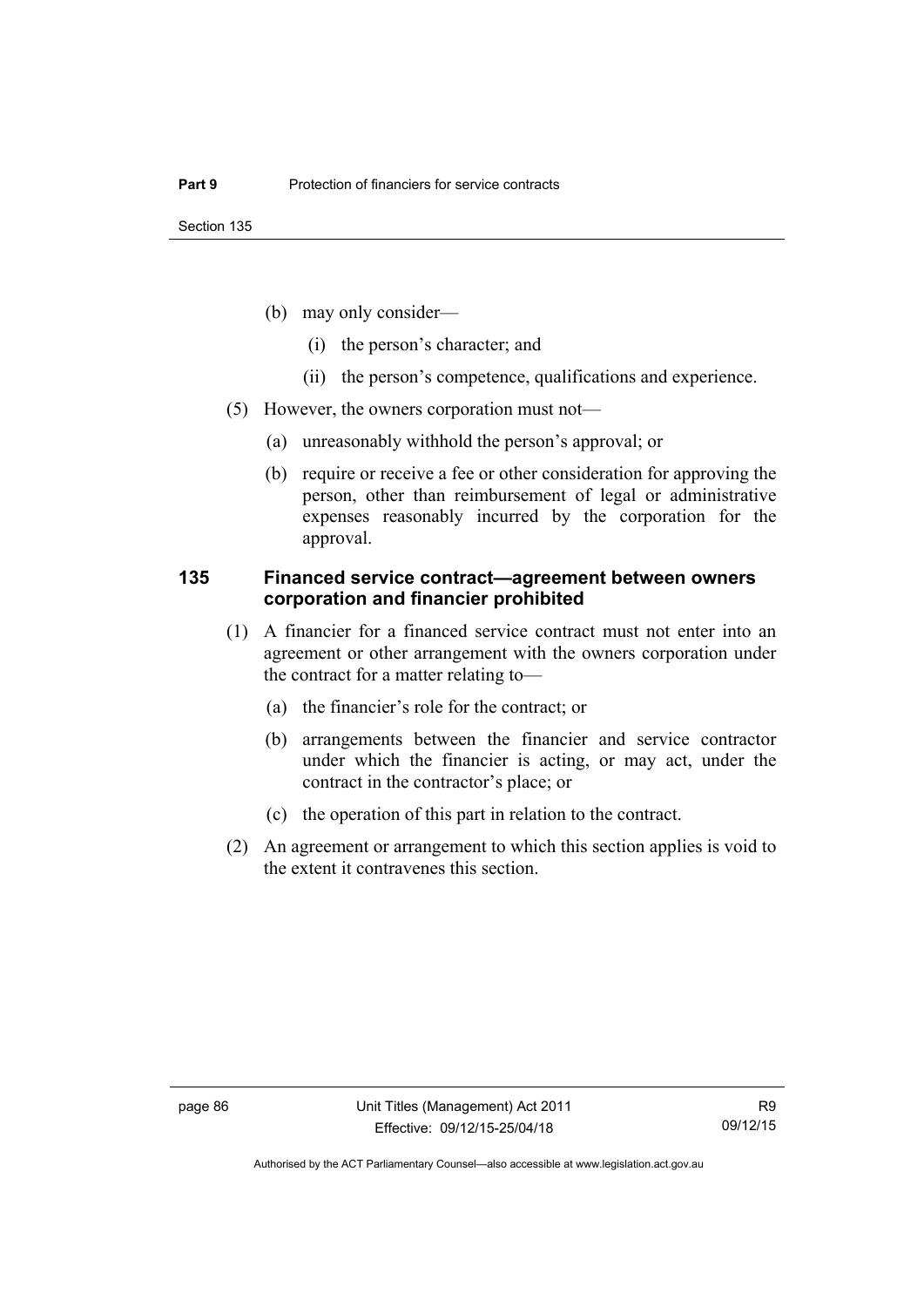Section 136

# **Part 10 Administrators**

# **Division 10.1 Interested parties**

# **136 Who may apply for an administration order?**

Any of the following people (an *interested party*) may apply to the ACAT for an order under division 10.2 (an *administration order*) in relation to the administration of an owners corporation:

- (a) the corporation;
- (b) a creditor of the corporation;
- (c) a unit owner, or anyone else with an interest in a unit, or the common property, that is recorded in the corporate register;
- (d) the director-general, on behalf of the Territory.

# **137 ACAT appearances and service of applications**

- (1) An interested party has a right to appear on an application by another interested party for an administration order.
- (2) The applicant must serve a copy of the application on every other interested party, except the creditors (or the other creditors) of the owners corporation and the director-general.
	- *Note* The applicant may serve the application on an interested person at the person's address for correspondence shown on the corporate register. Other forms of service are also permitted. See s 124.
- (3) The owners corporation must serve all its creditors with a copy of the application—
	- (a) if the owners corporation is the applicant—after making the application; or
	- (b) in any other case—on being served with a copy of the application.

page 87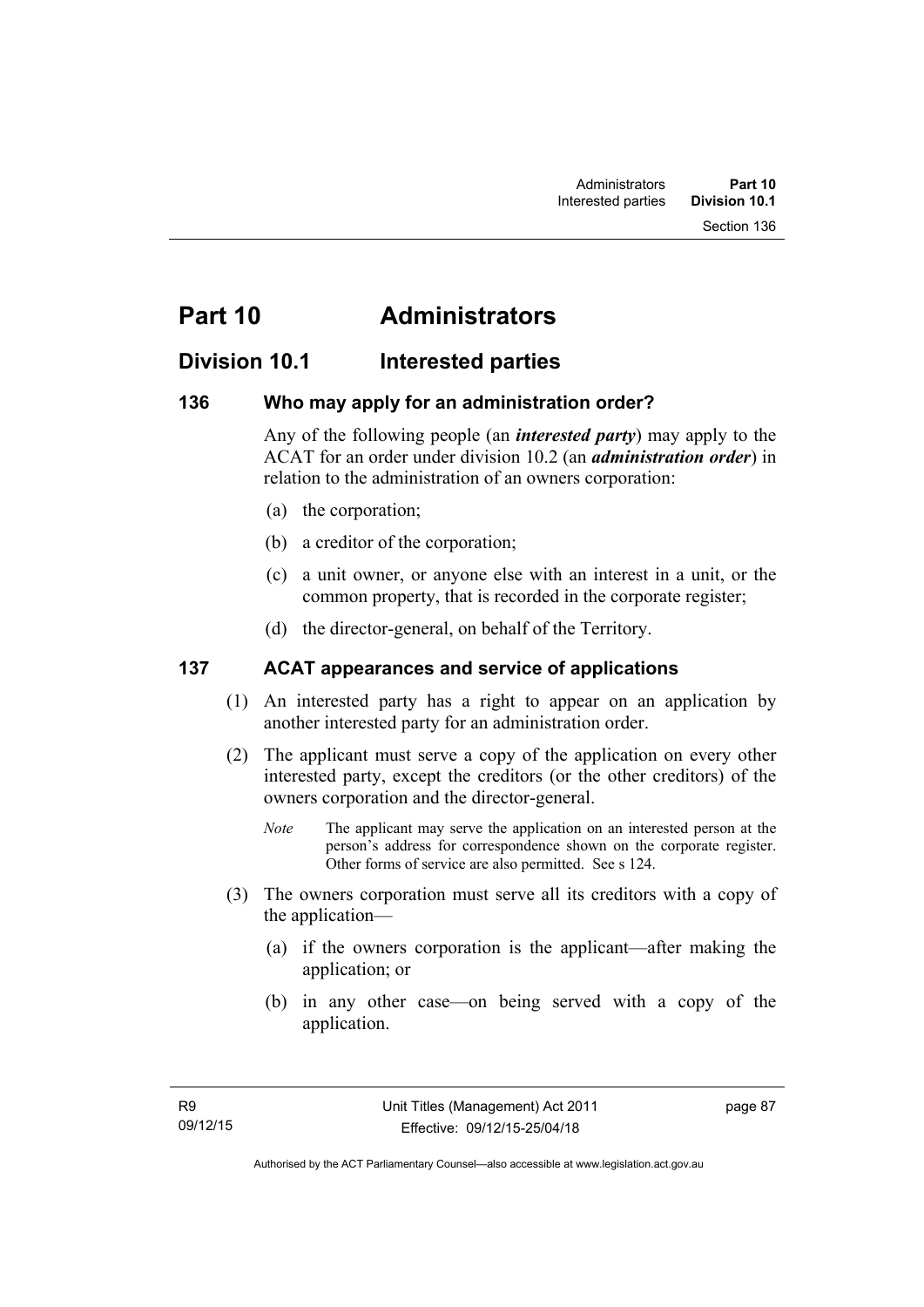- (4) An interested party may be represented by a lawyer or someone else.
- (5) The registrar of the ACAT must give a copy of an application to the director-general, unless the director-general is the applicant.

# **Division 10.2 Appointment, removal and functions**

# **138 Appointment of administrator**

- (1) On an application by an interested party, the ACAT may, by order, appoint the person named in the application to be administrator of the owners corporation on the terms about remuneration and anything else it considers appropriate.
	- *Note* For the making of appointments (including acting appointments), see the [Legislation Act,](http://www.legislation.act.gov.au/a/2001-14) pt 19.3.
- (2) The ACAT may make an order appointing an administrator only if satisfied that the administrator consents to the order.
- (3) In an order appointing an administrator, the ACAT may give any directions it considers appropriate for giving notice of the order to the administrator, the registrar-general and the owners corporation.
- (4) The remuneration of an administrator of an owners corporation and the expenses incurred in the exercise of the administrator's functions under this Act are taken to be expenditure incurred by the corporation.

# **139 Removal or replacement of administrator**

- (1) On an application by an interested party, the ACAT may, by order, remove or replace an administrator.
- (2) In an order removing or replacing an administrator, the ACAT may give any directions it considers appropriate for giving notice of the order to the registrar-general and the owners corporation.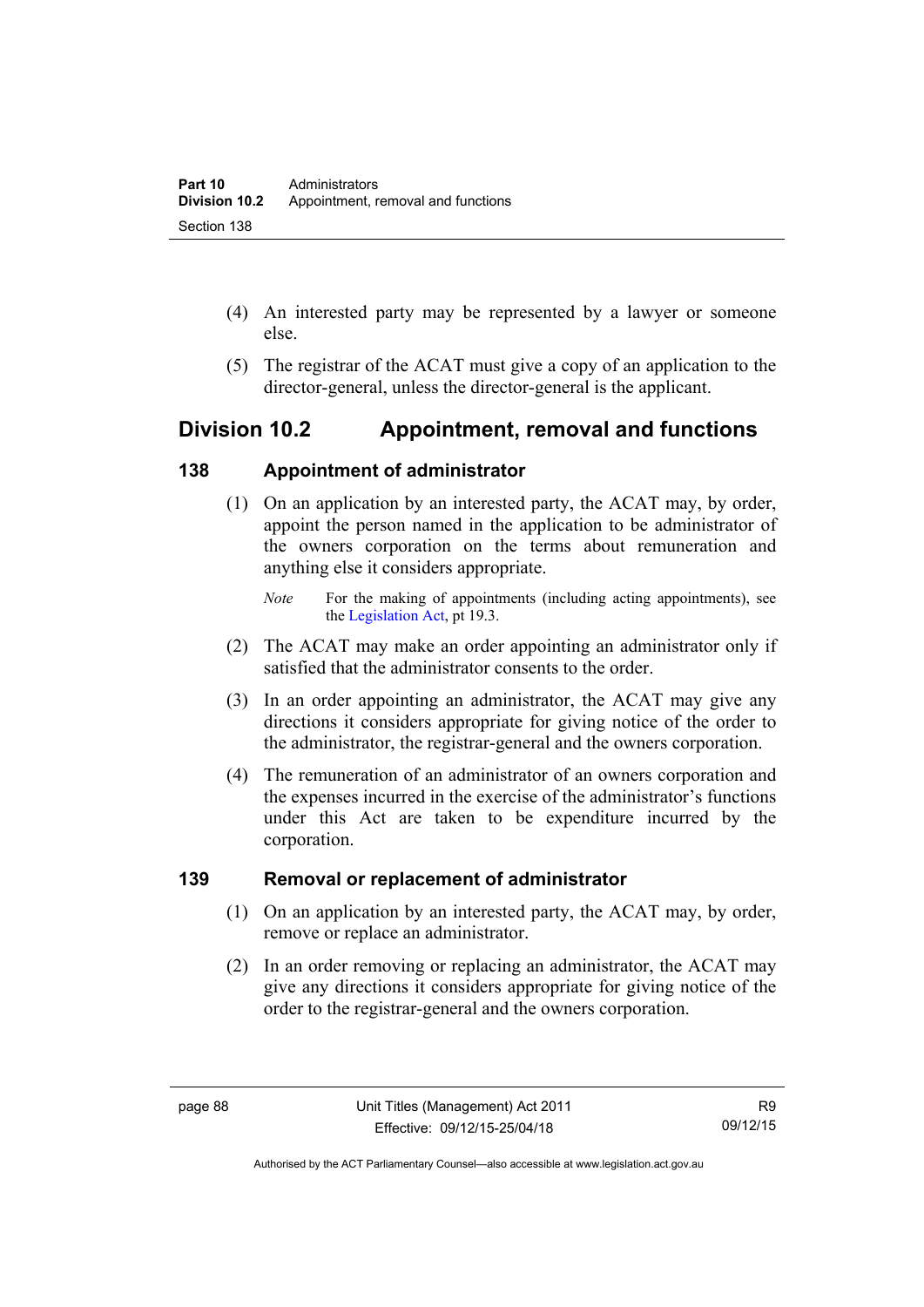### **140 Functions of administrator**

- (1) The administrator of an owners corporation has all the functions of the corporation to the exclusion of the corporation and its executive committee.
- (2) However, an order of the ACAT under subsection (3) is required for an administrator to do anything that is required by this Act to be authorised by an unopposed or unanimous resolution.
- (3) On application by an interested party, the ACAT may make any order it considers appropriate about the exercise of the administrator's functions, including, for example, an order mentioned in subsection (2).
	- *Note* An example is part of the Act, is not exhaustive and may extend, but does not limit, the meaning of the provision in which it appears (see [Legislation Act,](http://www.legislation.act.gov.au/a/2001-14) s 126 and s 132).

### **141 Delegation by administrator**

The administrator of an owners corporation may delegate the administrator's functions to anyone else.

*Note* A function that has been delegated by the administrator may, despite the delegation, be exercised by the administrator (see [Legislation Act,](http://www.legislation.act.gov.au/a/2001-14) s 240). For the making of delegations and the exercise of delegated functions generally, see the [Legislation Act,](http://www.legislation.act.gov.au/a/2001-14) pt 19.4.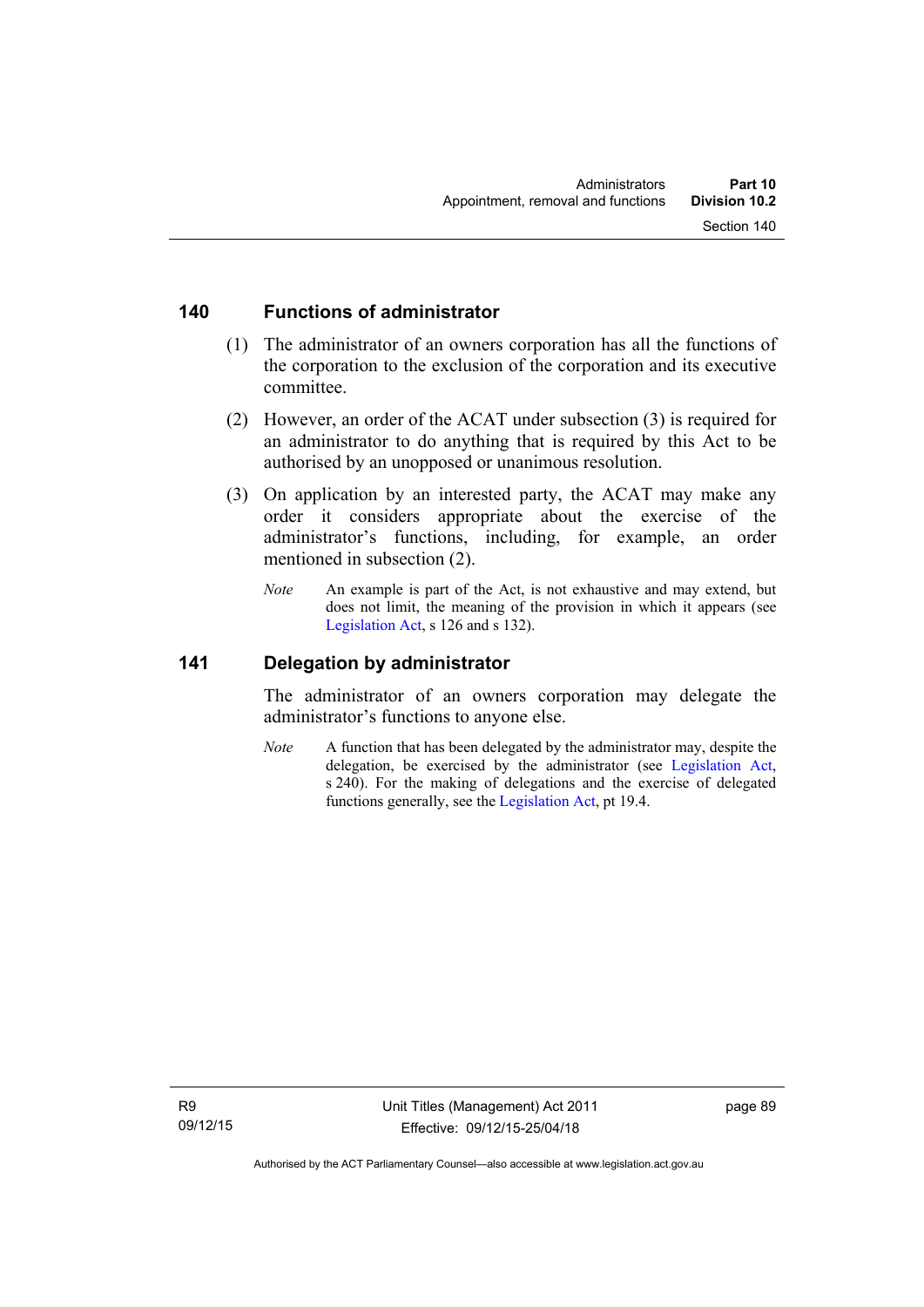**Part 11** Miscellaneous<br>**Division 11.1** Mortgage insur **Mortgage insurance** Section 142

# **Part 11 Miscellaneous**

# **Division 11.1 Mortgage insurance**

# **142 Mortgage insurance of unit**

If the interest of a unit owner is subject to a mortgage, the owner may take out 1 or more policies of insurance (a *mortgage insurance policy*) for indemnity against liability under the mortgage arising out of damage to, or destruction of, the unit.

# **143 Payment under mortgage insurance policies**

- (1) If a mortgage insurance policy is in force for a unit, the insurer is liable to pay to a mortgagee whose interest is noted on the policy the least of the following amounts:
	- (a) the amount insured as stated in the policy;
	- (b) the amount of the loss;
	- (c) the amount sufficient, at the date of the loss, to discharge the mortgage noted on the policy.
- (2) If the interests of 2 or more mortgagees are noted on the policy, subsection (1) applies to the mortgagees in their order of registered priority.

### **144 Transfer of mortgagee's interest to insurer**

- (1) Payment by the insurer to a mortgagee under section 143 does not entitle the unit owner to a discharge of the mortgage.
- (2) On payment by the insurer to a mortgagee under section 143—
	- (a) if the amount paid equals the amount necessary to discharge the mortgage—the insurer is entitled to obtain from the mortgagee a transfer of the mortgage; or

Authorised by the ACT Parliamentary Counsel—also accessible at www.legislation.act.gov.au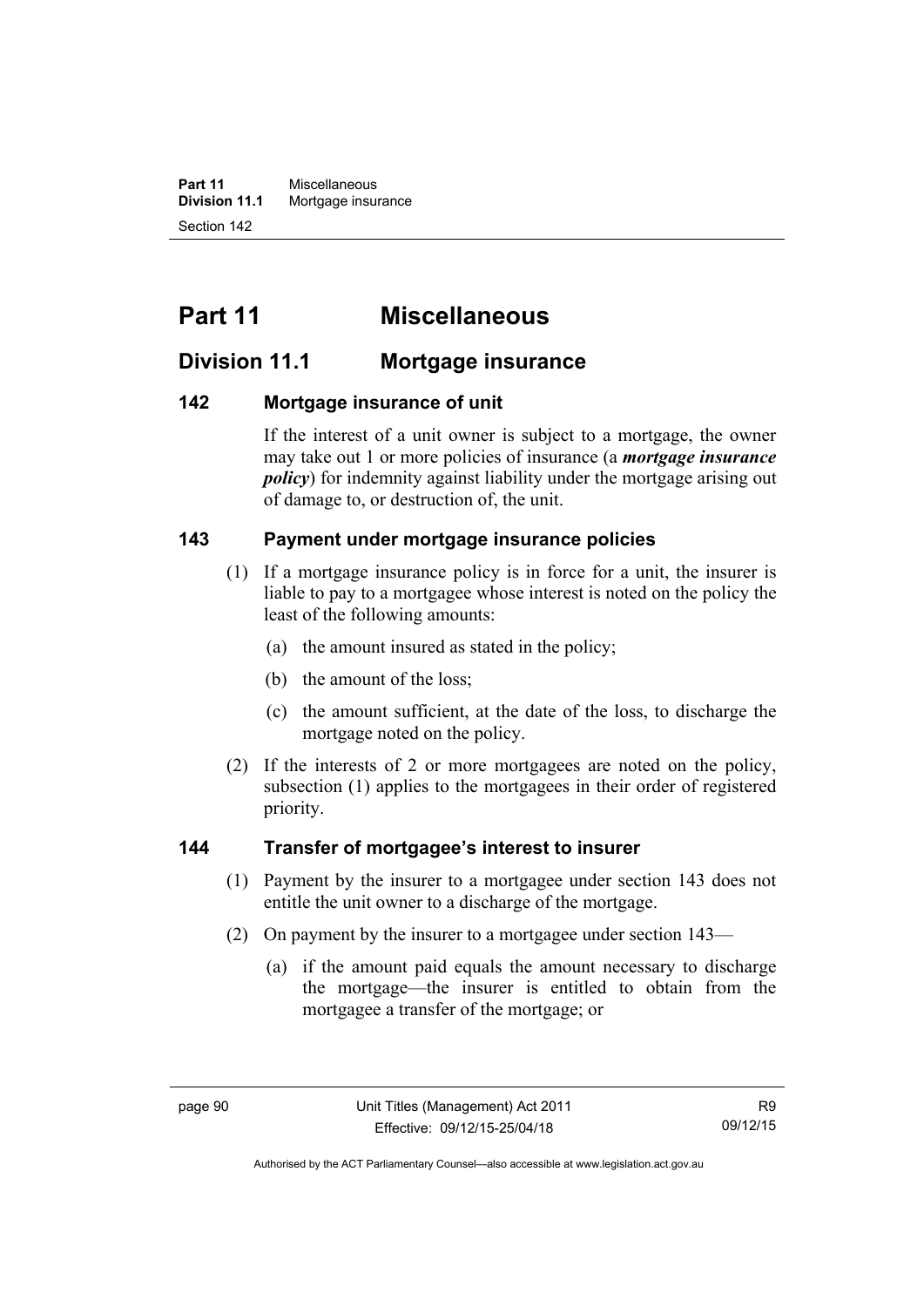(b) if the amount paid is less than the amount necessary to discharge the mortgage—the insurer is entitled to obtain from the mortgagee a transfer of an undivided share of the mortgagee's interest in the mortgage that bears to that interest the same proportion as the amount paid bears to the amount that was owing under the mortgage immediately before the payment.

# **Division 11.2 Miscellaneous**

# **145 Determination of fees**

- (1) The Minister may determine fees for this Act (other than fees that this Act provides are to be fixed by an owners corporation).
	- *Note* The [Legislation Act](http://www.legislation.act.gov.au/a/2001-14) contains provisions about the making of determinations and regulations relating to fees (see pt 6.3)
- (2) A determination is a disallowable instrument.
	- *Note* A disallowable instrument must be notified, and presented to the Legislative Assembly, under the [Legislation Act.](http://www.legislation.act.gov.au/a/2001-14)

# **146 Approved forms**

- (1) The Minister may approve forms for this Act.
- (2) If the Minister approves a form for a particular purpose, the approved form must be used for that purpose.

*Note* For other provisions about forms, see the [Legislation Act,](http://www.legislation.act.gov.au/a/2001-14) s 255.

(3) An approved form is a notifiable instrument.

*Note* A notifiable instrument must be notified under the [Legislation Act](http://www.legislation.act.gov.au/a/2001-14).

# **147 Regulation-making power**

(1) The Executive may make regulations for this Act.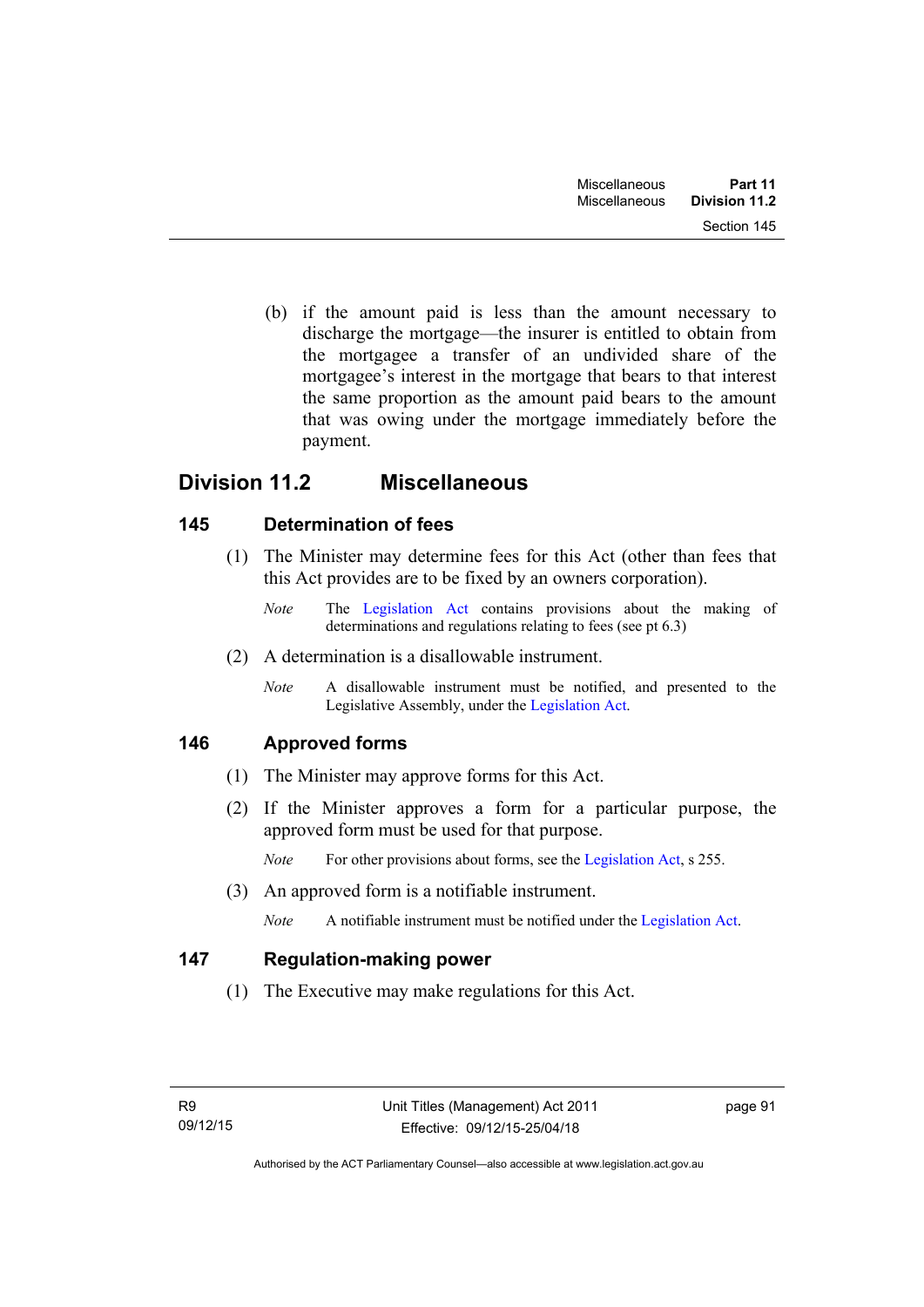- (2) A regulation may create offences and fix maximum penalties of not more than 60 penalty units for the offences.
	- *Note* A regulation must be notified, and presented to the Legislative Assembly, under the [Legislation Act](http://www.legislation.act.gov.au/a/2001-14).

page 92 Unit Titles (Management) Act 2011 Effective: 09/12/15-25/04/18

R9 09/12/15

Authorised by the ACT Parliamentary Counsel—also accessible at www.legislation.act.gov.au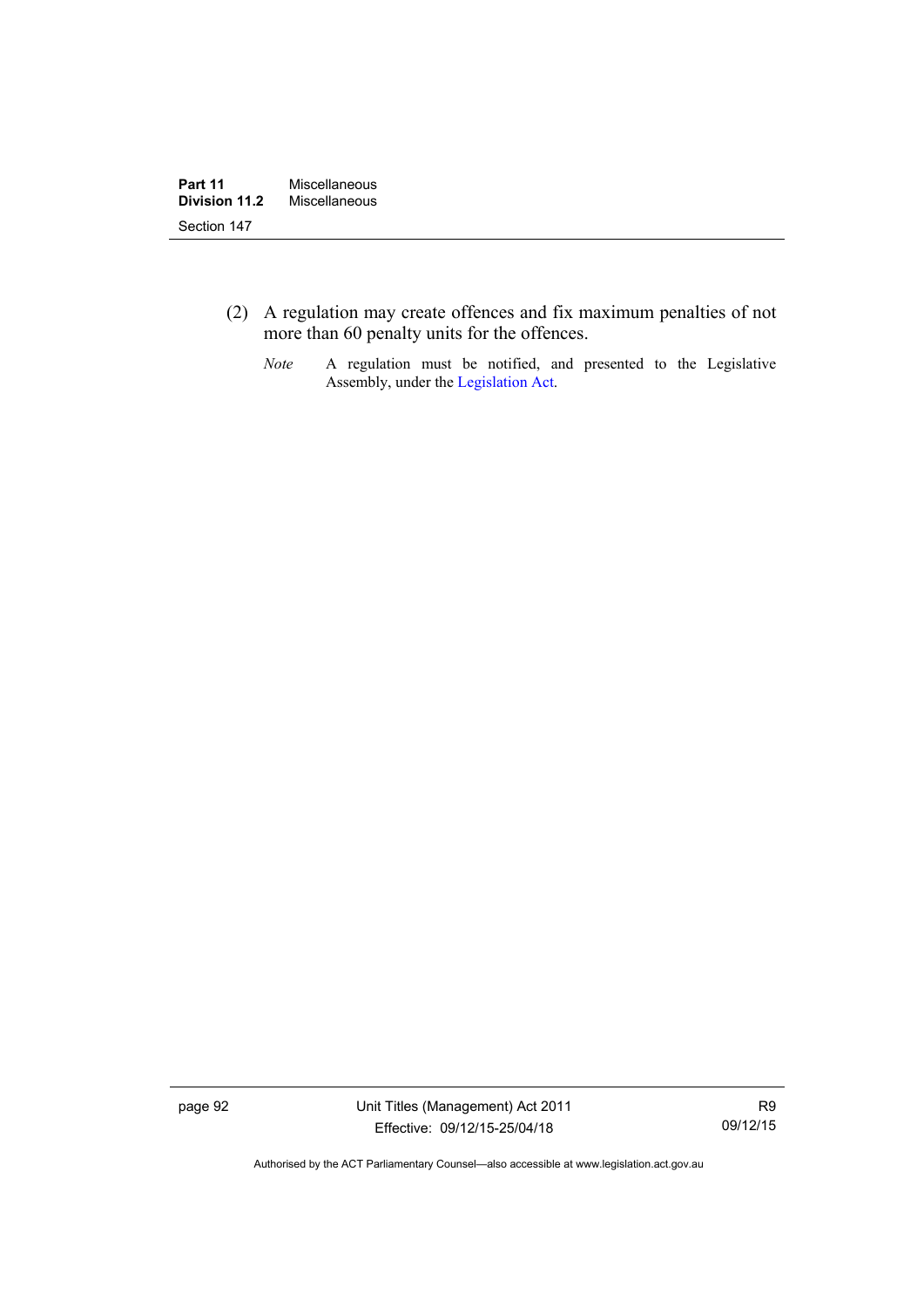# **Schedule 1 Codes of conduct**

(see s 46 and s 56)

# **Part 1.1 Executive committees—code of conduct**

# **1 Understanding of Act and code**

An executive member must have—

- (a) a commitment to acquiring an understanding of the Act, as relevant to the member's role on the executive committee; and
- (b) a good understanding of this code.

# **2 Honesty and fairness**

An executive member must act honestly and fairly in exercising the member's functions as an executive member.

# **3 Care and diligence**

An executive member must exercise reasonable care and diligence in exercising the member's functions as an executive member.

# **4 Acting in owners corporation's best interests**

An executive member must act in the best interests of the owners corporation in exercising the member's functions as an executive member, unless it is unlawful to do so.

# **5 Complying with Act and code**

An executive member must take reasonable steps to ensure that the member complies with the Act, including this code, when exercising the member's functions as an executive member.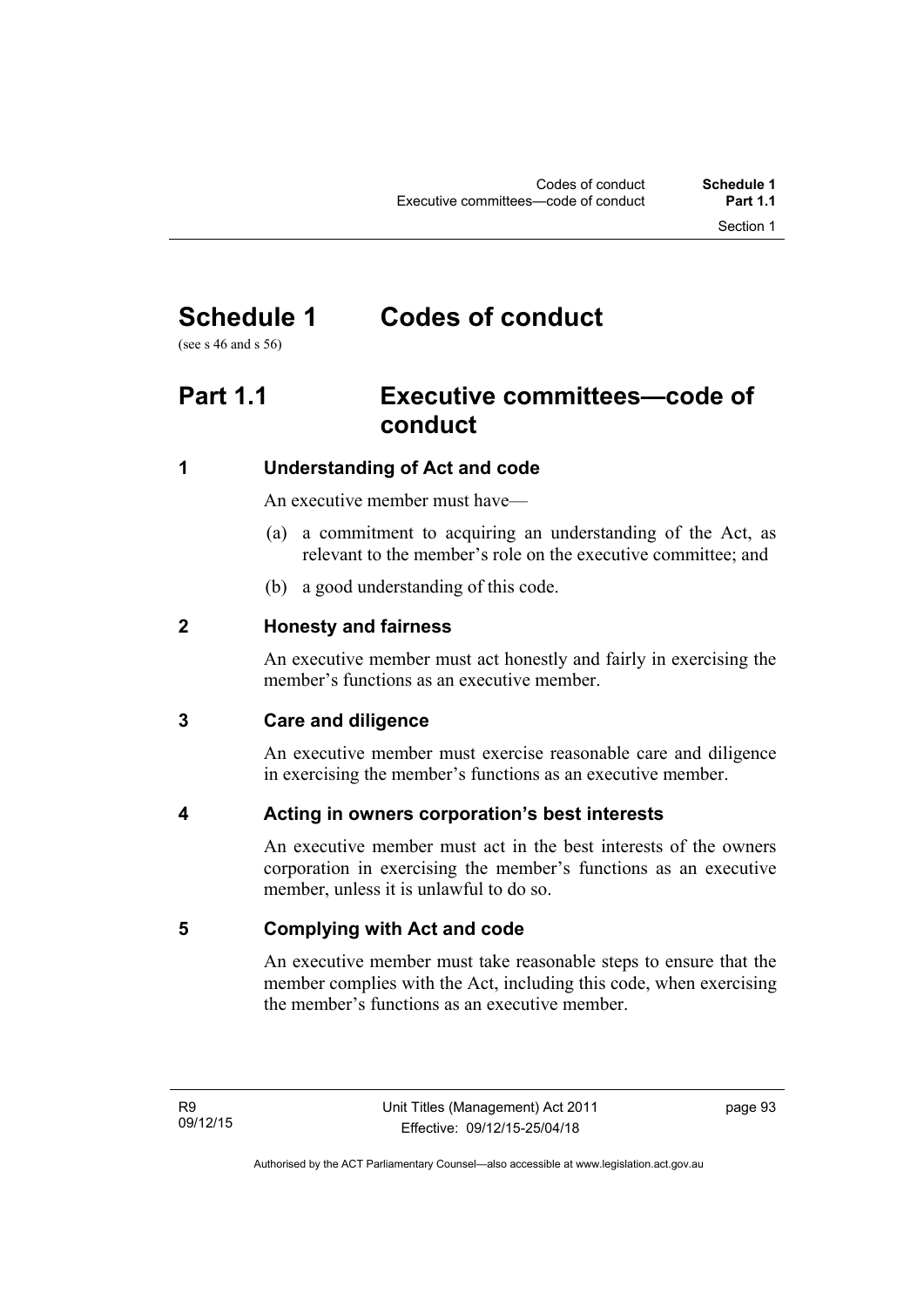# **6 Nuisance**

An executive member must not—

- (a) cause a nuisance on the land; and
- (b) otherwise behave in a way that unreasonably affects a person's lawful use or enjoyment of a unit or the common property.

# **7 Unconscionable conduct**

An executive member must not engage in unconscionable conduct in exercising the member's functions as an executive member.

#### **Examples**

- 1 improperly using the executive member's position on the executive committee to gain, directly or indirectly, an advantage personally or for someone else
- 2 exerting undue influence on, or using unfair tactics against, the owner of a unit in the units plan
- *Note* An example is part of the Act, is not exhaustive and may extend, but does not limit, the meaning of the provision in which it appears (see [Legislation Act,](http://www.legislation.act.gov.au/a/2001-14) s 126 and s 132).

### **8 Conflict of interest**

An executive member must disclose to the executive committee any conflict of interest the member may have in a matter before the committee.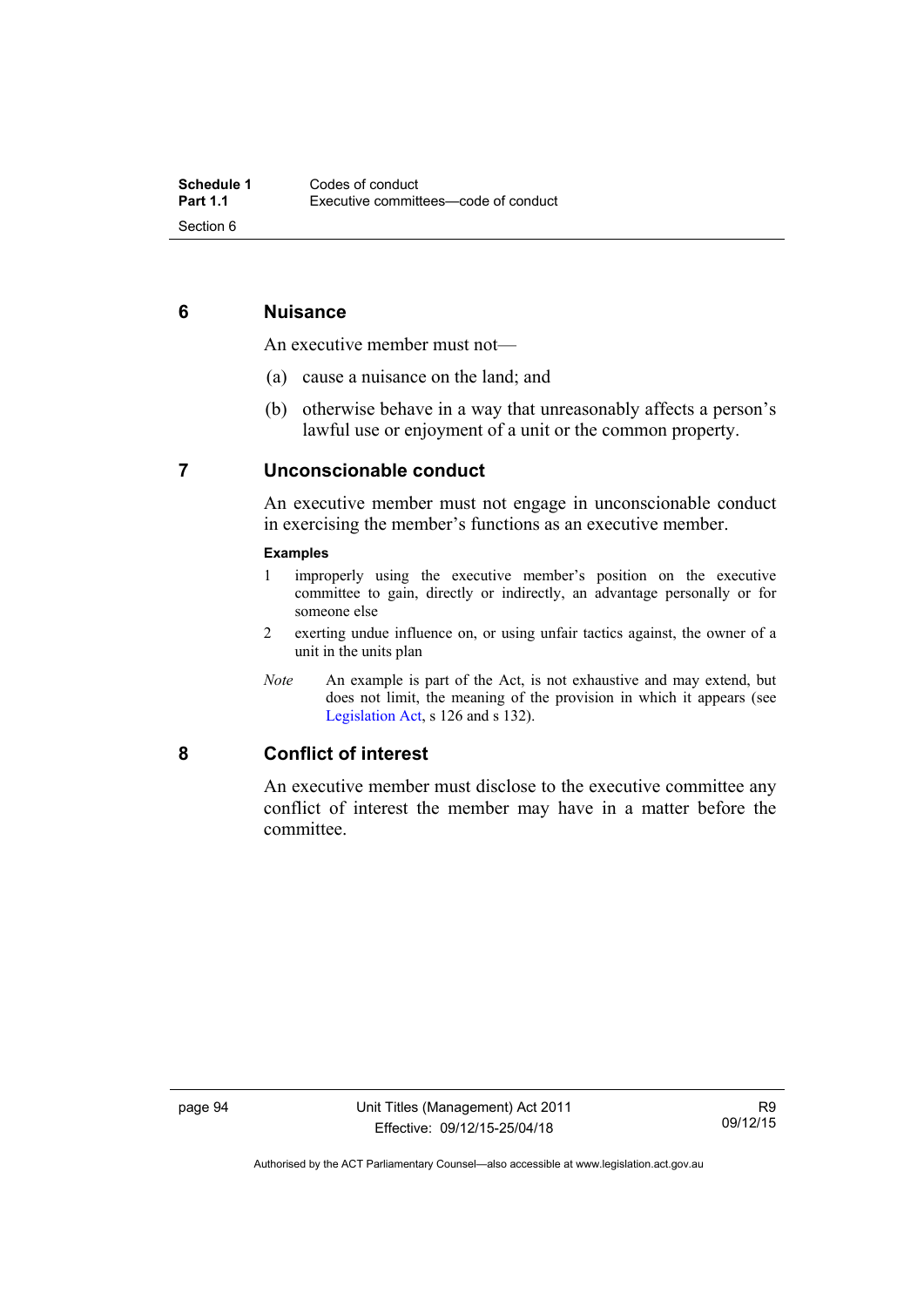# **Part 1.2 Managers—code of conduct**

# **1 Knowledge of Act and code**

A manager must have a good working knowledge and understanding of the Act, including this code, as relevant to the manager's functions.

# **2 Honesty, fairness and professionalism**

- (1) A manager must act honestly, fairly and professionally in exercising the manager's functions.
- (2) A manager must not try to unfairly influence the outcome of an election for the owners corporation executive committee.

# **3 Skill, care and diligence**

A manager must exercise reasonable skill, care and diligence in exercising the manager's functions.

# **4 Acting in owners corporation's best interests**

A manager must act in the best interests of the owners corporation unless it is unlawful to do so.

# **5 Keeping owners corporation informed of developments**

A manager must keep the owners corporation informed of any significant development or issue about an activity carried out for the owners corporation.

# **6 Ensuring employees comply with Act and code**

A manager must take reasonable steps to ensure that the manager's employees comply with the Act, including this code, when exercising the manager's functions.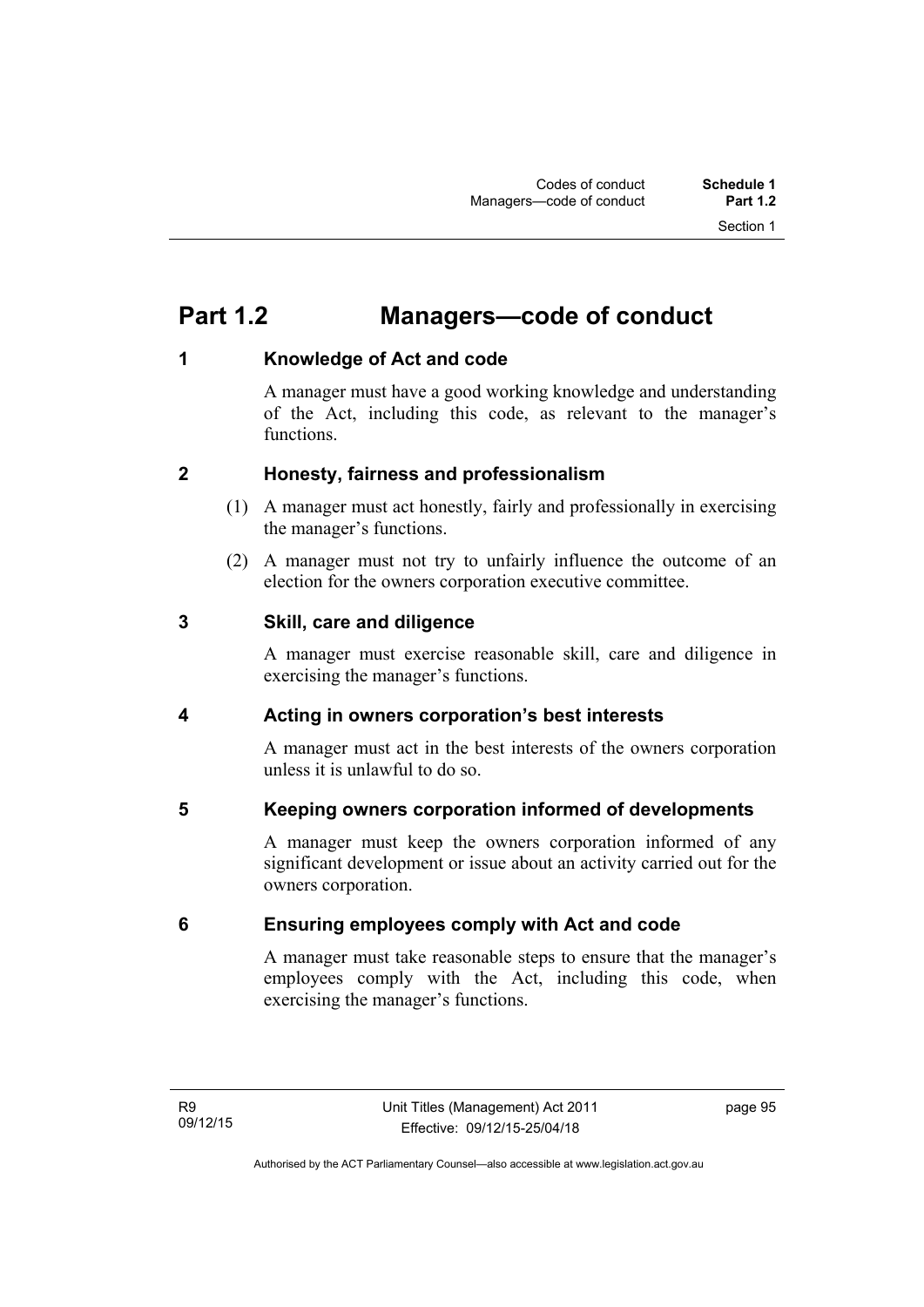# **7 Fraudulent or misleading conduct**

A manager must not engage in fraudulent or misleading conduct in exercising the manager's functions.

# **8 Unconscionable conduct**

A manager must not engage in unconscionable conduct in carrying out the manager's functions.

### **Examples**

- 1 taking unfair advantage of the manager's superior knowledge relative to the owners corporation
- 2 requiring the owners corporation to comply with conditions that are unlawful or not reasonably necessary
- 3 improperly using the executive member's position on the executive committee to gain, directly or indirectly, an advantage personally or for someone else
- 4 exerting undue influence on, or using unfair tactics against, the owners corporation or the owner of a unit in the units plan
- *Note* An example is part of the Act, is not exhaustive and may extend, but does not limit, the meaning of the provision in which it appears (see [Legislation Act,](http://www.legislation.act.gov.au/a/2001-14) s 126 and s 132).

### **9 Conflict of duty or interest**

A manager for an owners corporation (the *first corporation*) must not accept an engagement for another owners corporation if accepting the engagement may place the manager's duty to, or the interests of, the first corporation in conflict with the manager's duty to, or the interests of, the other owners corporation.

# **10 Goods and services to be supplied at competitive prices**

A manager must take reasonable steps to ensure the goods and services the manager gets for, or supplies to, the owners corporation are obtained or supplied at competitive prices.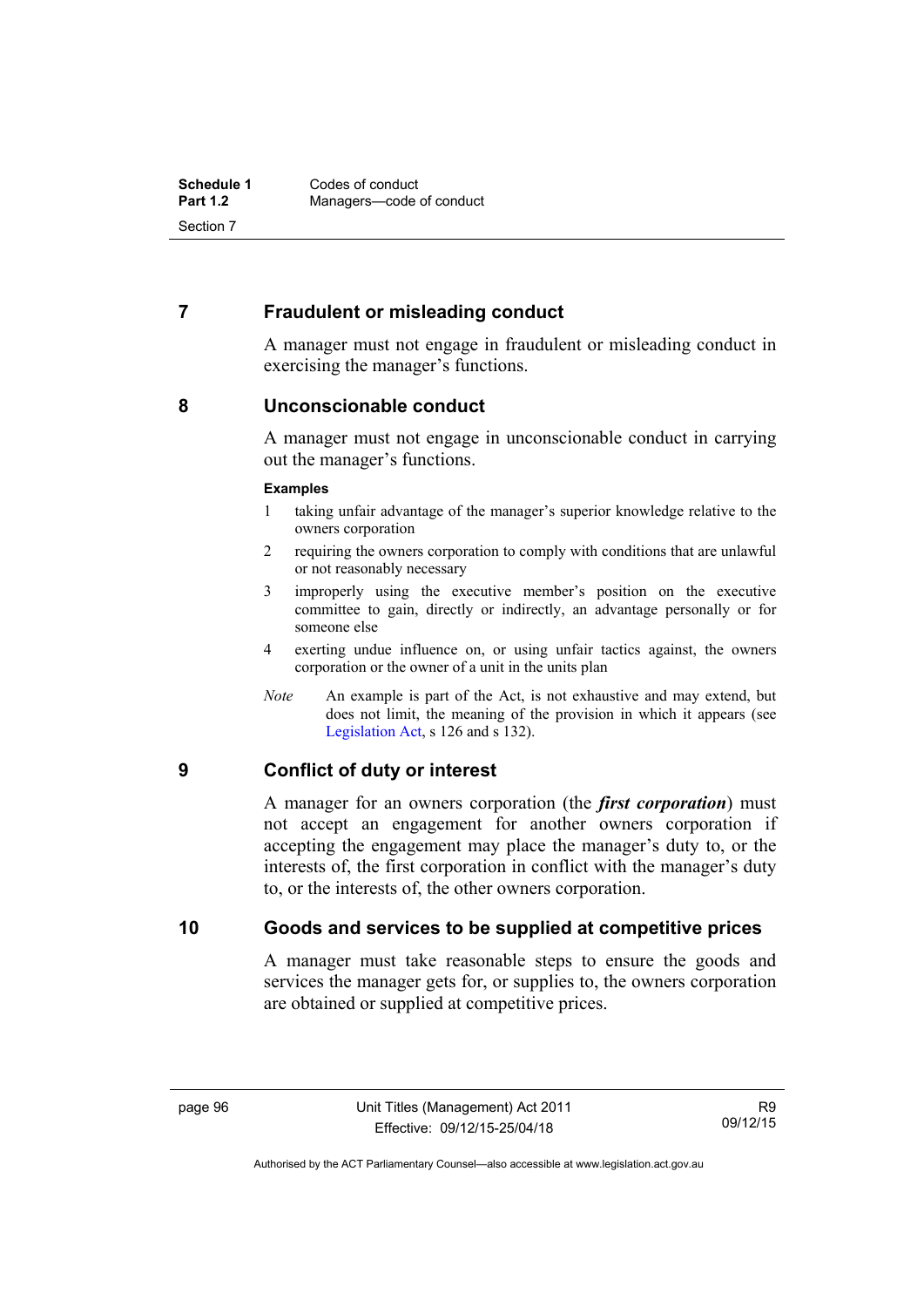## **11 Manager to demonstrate keeping of particular records**

If an owners corporation or its executive committee asks the manager, in writing, to show that the manager has kept the owners corporation's records as required under the Act, the manager must comply with the request within a reasonable time.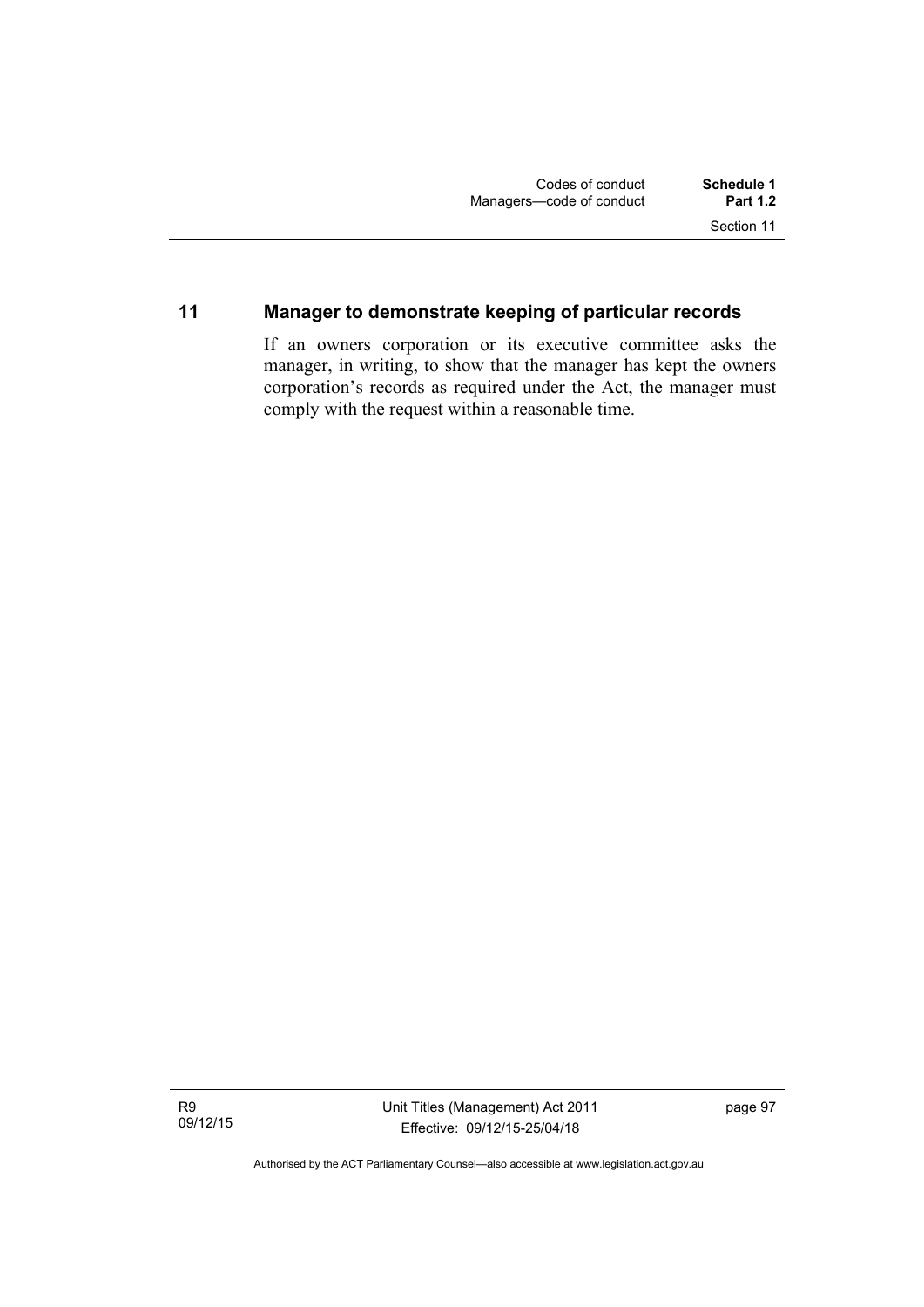## **Schedule 2 Executive committees**

(see s 36 and s 37)

*Note* The executive committee exercises the functions of the owners corporation (see s 35 (1)).

> Who are the members of the executive committee and how many members there must be depends on whether the owners corporation has had its first annual general meeting and how many members of the owners corporation there are (see s 38 and s 39).

> The executive committee must elect a chairperson, secretary and treasurer (see s 40). The functions of those office-holders are set out in ss 41 to 43.

The executive committee may—

- be helped in the exercise of its functions by a person employed or engaged under s 45; and
- delegate its functions to 1 or more executive members (see s 44 (1) or a manager (see s  $58(2)$ ).

An executive committee member is protected from civil liability in relation to the exercise of the member's functions if the member acts honestly and without recklessness (see s 47).

## **Part 2.1 What the executive committee must, may and cannot do**

#### **2.1 Executive committee must keep minutes, and records and accounts**

- (1) The executive committee of an owners corporation must—
	- (a) keep minutes of its proceedings; and
	- (b) keep minutes of proceedings at general meetings of the corporation; and

Authorised by the ACT Parliamentary Counsel—also accessible at www.legislation.act.gov.au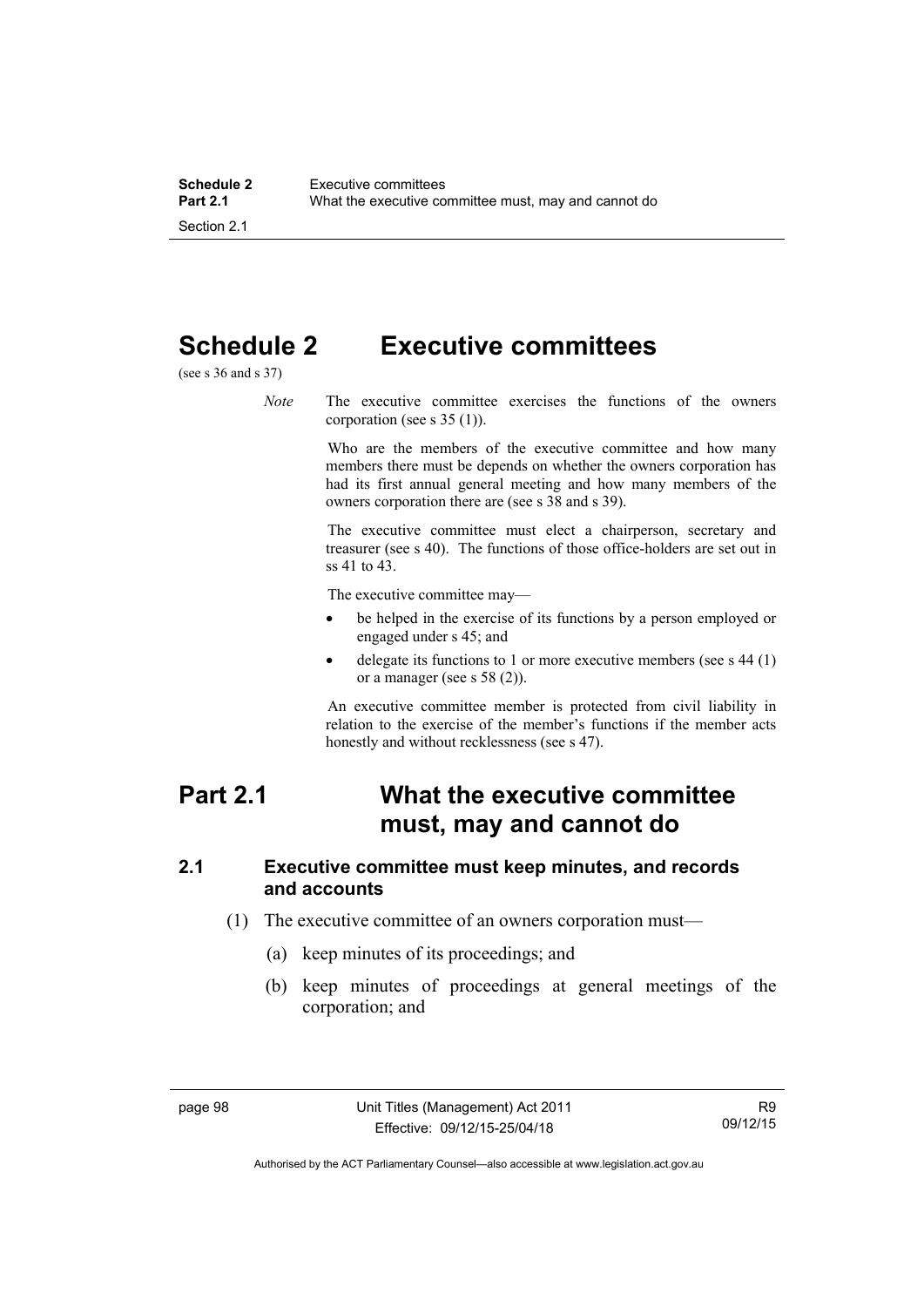- (c) include in the minutes of proceedings at general meetings a record of every resolution of the corporation (including, for special, unopposed and unanimous resolutions, details of the kind of resolution); and
- (d) keep a copy of any court order given to the owners corporation; and
- (e) keep any authorisation by the planning and land authority given to the owners corporation; and
- (f) keep proper records and books of account in relation to—
	- (i) the corporation's assets and liabilities (including all amounts owing to and by the corporation); and
	- (ii) all amounts received and paid by the corporation.
- *Note* If minutes or other records kept by the executive committee contain personal information, the executive committee must comply with the Australian Privacy Principles under the *[Privacy Act 1988](http://www.comlaw.gov.au/Current/C2004A03712)* (Cwlth) in relation to that information.
- (2) The executive committee must keep the documents, records and books for at least 5 years.
- (3) The executive committee may keep the minutes, records or books of account in an electronic form.
- (4) If an owners corporation fails to comply with this section, each executive member of the corporation at the time of the failure commits an offence.
- (5) It is a defence to a prosecution for an offence against this section if the defendant proves that—
	- (a) the defendant took reasonable steps to ensure that the section was complied with; or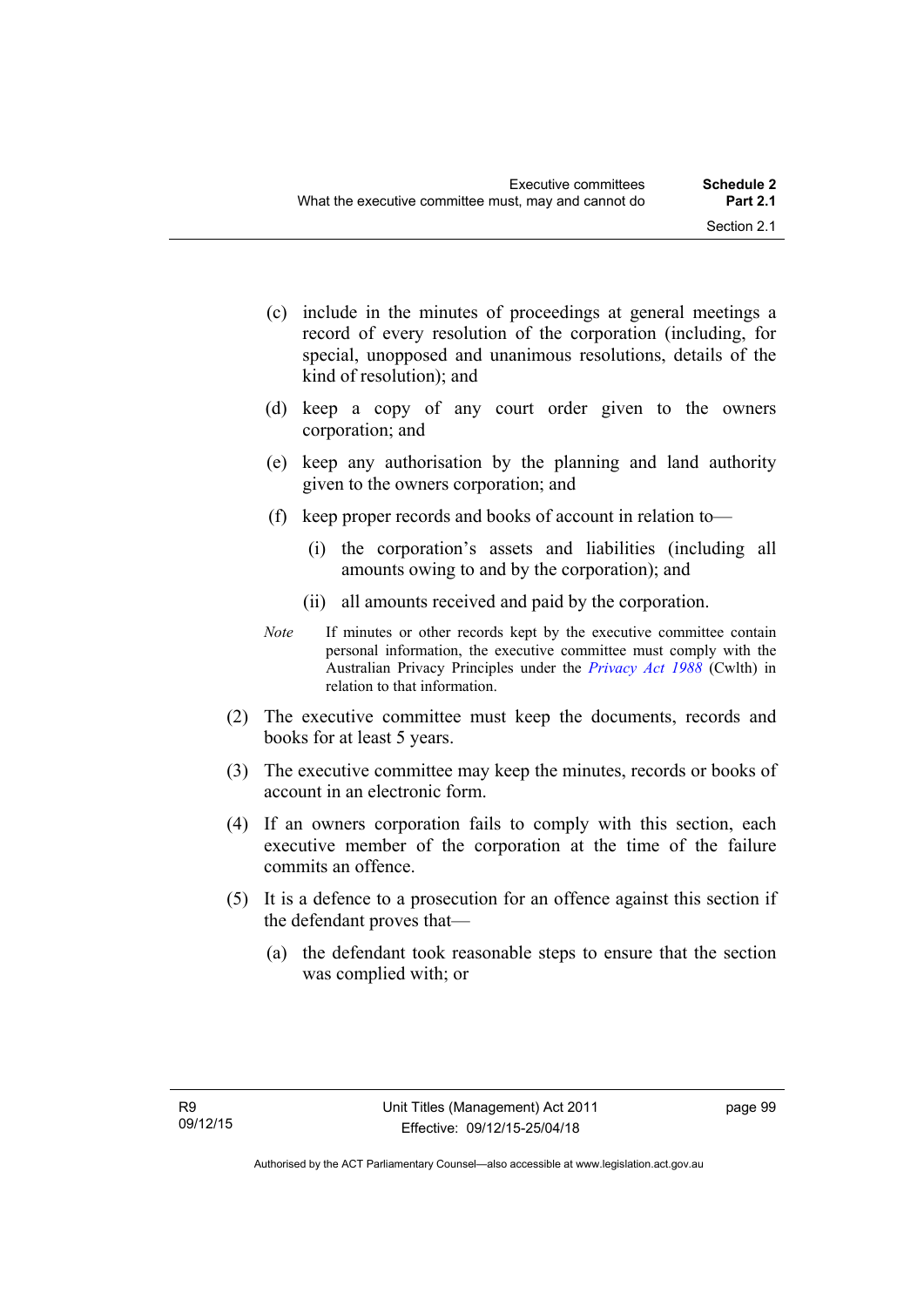(b) the failure to comply happened without the defendant's knowledge.

Maximum penalty: 20 penalty units.

#### **2.2 Executive committee must present financial statements at annual general meeting**

- (1) At each annual general meeting of an owners corporation, the executive committee must present to the corporation annual financial statements in relation to the matters mentioned in section 2.1 (1) (f).
- (2) Annual financial statements must cover the period from the end of the period for which the last statements were prepared (or, for the first annual general meeting, since the registration of the units plan), to a stated day (the *stated day*) before the annual general meeting at which they are to be presented.
- (3) The annual financial statements must be presented to the annual general meeting within 3 months from the stated day.
- (4) If an owners corporation fails to comply with this section, each executive member of the corporation at the time of the failure commits an offence.

Maximum penalty: 20 penalty units.

- (5) It is a defence to a prosecution for an offence against this section if the defendant proves that—
	- (a) the defendant took reasonable steps to ensure that the section was complied with; or
	- (b) the failure to comply happened without the defendant's knowledge.

Authorised by the ACT Parliamentary Counsel—also accessible at www.legislation.act.gov.au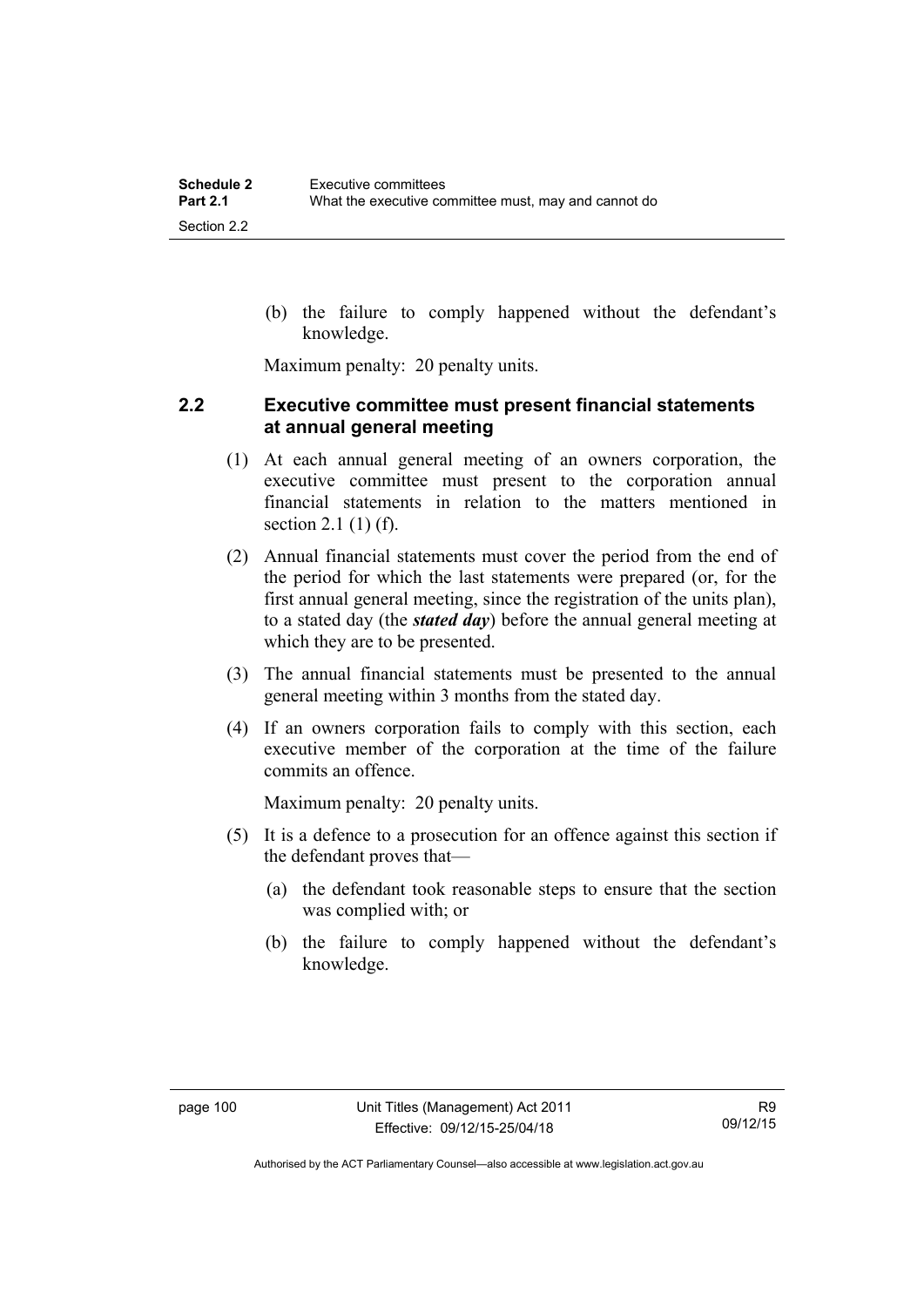## **2.3 Executive committee must present insurance details at annual general meeting**

- (1) At each annual general meeting of an owners corporation, the executive committee must give to the corporation the following details about each insurance policy held by the corporation under this Act that is current at the time of the meeting:
	- (a) the name of the insurer;
	- (b) the amount of cover under the policy;
	- (c) for a building insurance policy—details of any recent valuation of the insured buildings;
	- (d) a summary of the type of cover under the policy;

#### **Examples**

public liability insurance, building insurance, personal property insurance

*Note* An example is part of the Act, is not exhaustive and may extend, but does not limit, the meaning of the provision in which it appears (see [Legislation Act,](http://www.legislation.act.gov.au/a/2001-14) s 126 and s 132).

- (e) the amount of the premium;
- (f) the amount of any excess payable on the happening of an event for which the insurance gives cover;
- (g) the date the cover expires;
- (h) the amount and type of any financial or other benefit given, or to be given, by the insurer, for the insurance being taken out, to any person.

**Example—financial or other benefit** 

commissions, discounts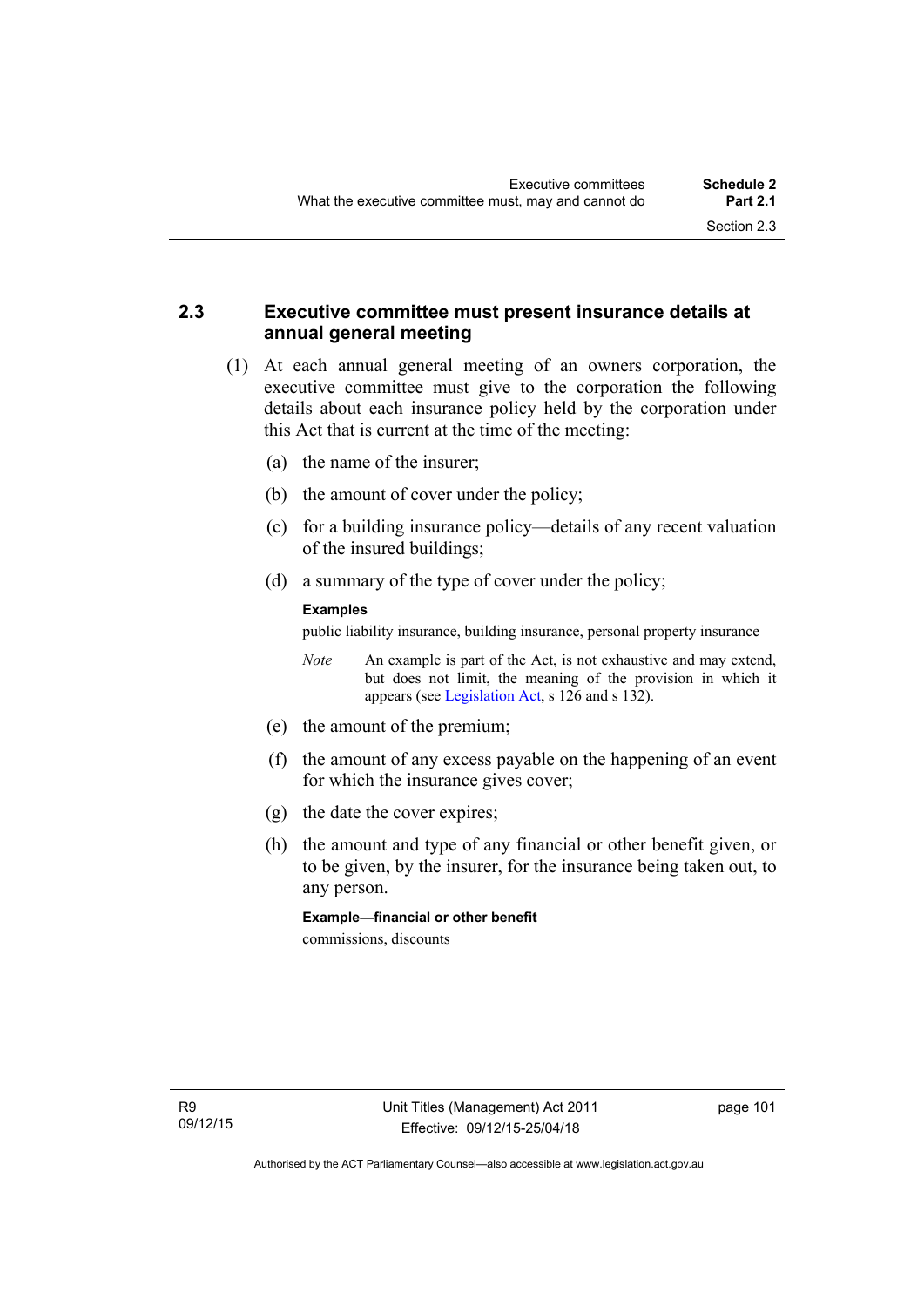(2) If an owners corporation fails to comply with this section, each executive member of the corporation at the time of the failure commits an offence.

Maximum penalty: 20 penalty units.

- (3) It is a defence to a prosecution for an offence against this section if the defendant proves that—
	- (a) the defendant took reasonable steps to ensure that the section was complied with; or
	- (b) the failure to comply happened without the defendant's knowledge.

#### **2.4 Approving use of common property**

The executive committee of an owners corporation may approve an application by a member of the corporation to use the common property if—

- (a) the use applied for is minor; and
- (b) the use will not unreasonably interfere with the reasonable use and enjoyment of the common property by other members of the corporation.

#### **Example—minor use**

installation of airconditioner or awning on unit that extends over common property

*Note* An example is part of the Act, is not exhaustive and may extend, but does not limit, the meaning of the provision in which it appears (see [Legislation Act,](http://www.legislation.act.gov.au/a/2001-14) s 126 and s 132).

#### **2.5 Decisions about taking legal action**

- (1) This section applies if the executive committee proposes to take legal action.
- (2) The executive committee of an owners corporation must not take legal action on behalf of the owners corporation unless—

R9 09/12/15

Authorised by the ACT Parliamentary Counsel—also accessible at www.legislation.act.gov.au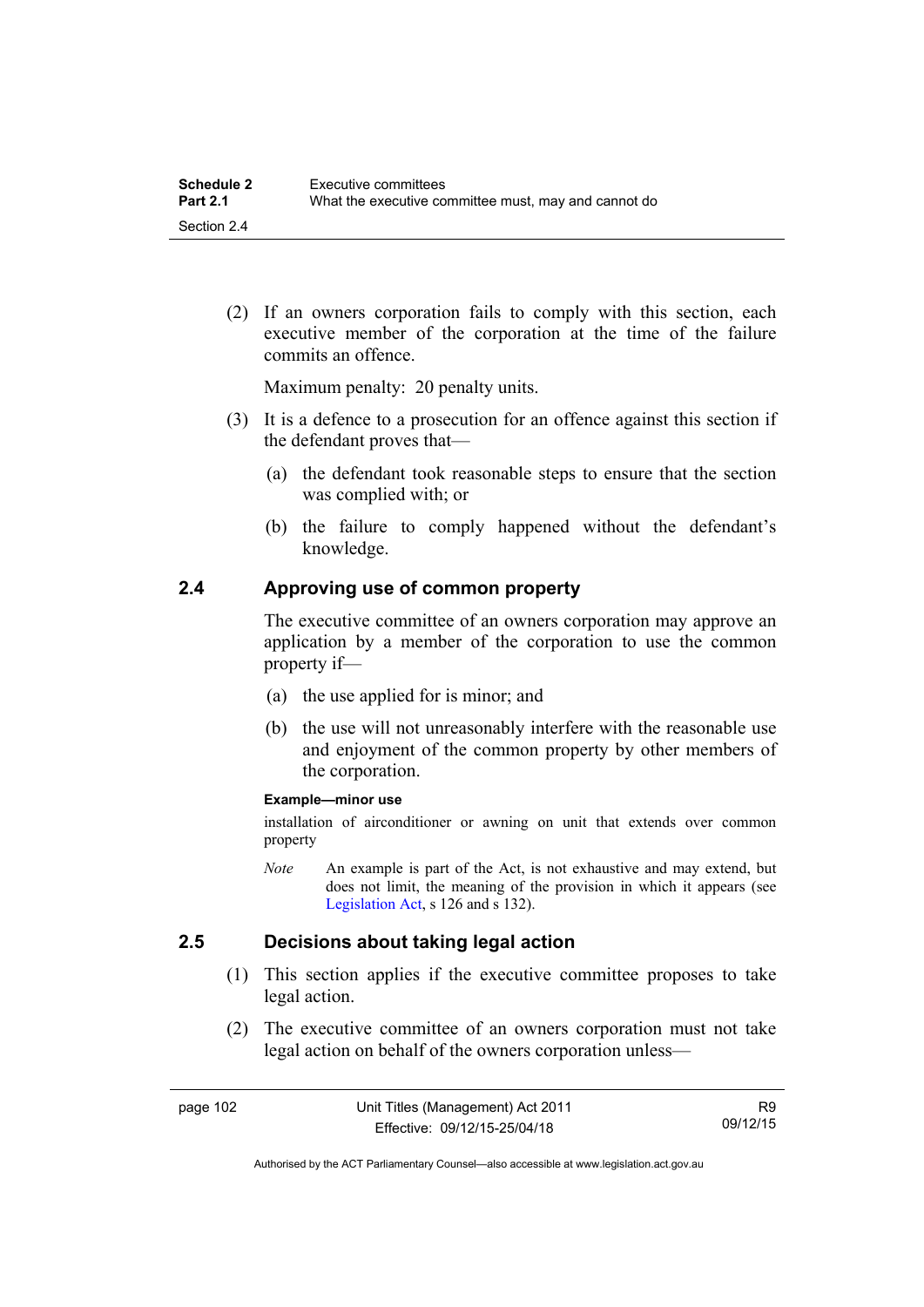- (a) the legal action relates to the payment of a contribution under the Act by a member of the corporation to the corporation; or
- (b) the costs of taking the legal action are reasonably estimated by the corporation's legal representative to be not more than the amount prescribed by regulation; or
- (c) the corporation approves taking the legal action by ordinary resolution.
- *Note* Section 2.6 allows urgent legal action to be taken.
- (3) For this section, the executive committee of an owners corporation *takes legal action* if the committee—
	- (a) begins a proceeding; or
	- (b) begins to defend a proceeding; or
	- (c) continues, or continues to defend, a proceeding.
- (4) In this section:

*costs*, of taking legal action, means the legal costs and disbursements incurred by the owners corporation for its legal representation for the legal action.

## **2.6 Taking urgent legal action**

- (1) This section applies if—
	- (a) the executive committee of an owners corporation is satisfied on reasonable grounds that it is necessary to take legal action urgently on behalf of the corporation; and
	- (b) the executive committee cannot reasonably get the corporation's approval before taking the legal action.
- (2) The executive committee may take the legal action.
- (3) However, the executive committee must—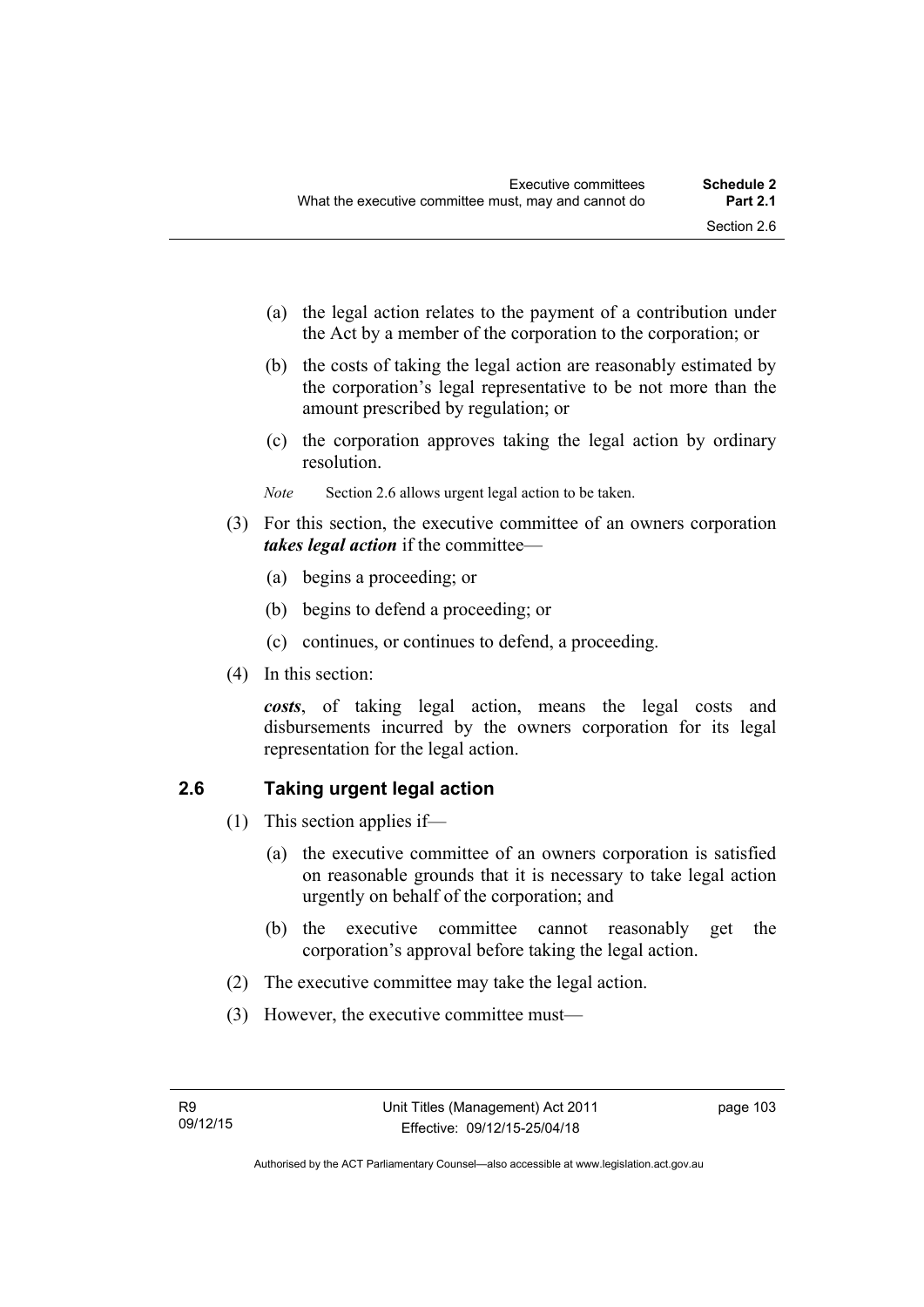| <b>Schedule 2</b> | Executive committees                                 |
|-------------------|------------------------------------------------------|
| <b>Part 2.1</b>   | What the executive committee must, may and cannot do |
| Section 2.7       |                                                      |

- (a) seek the approval of the owners corporation as soon as practicable after beginning the legal action; and
- (b) if the owners corporation does not approve taking the legal action, the executive committee must discontinue the proceeding or withdraw the defence.
- (4) For this section, the executive committee of an owners corporation *takes legal action* if the committee—
	- (a) begins a proceeding; or
	- (b) begins to defend a proceeding.

### **2.7 Decisions about staged development**

- (1) This section applies to a meeting of an executive committee of an owners corporation for a staged development if the development has not been completed.
- (2) The executive committee must not decide a matter about the uncompleted stages of the development.

Authorised by the ACT Parliamentary Counsel—also accessible at www.legislation.act.gov.au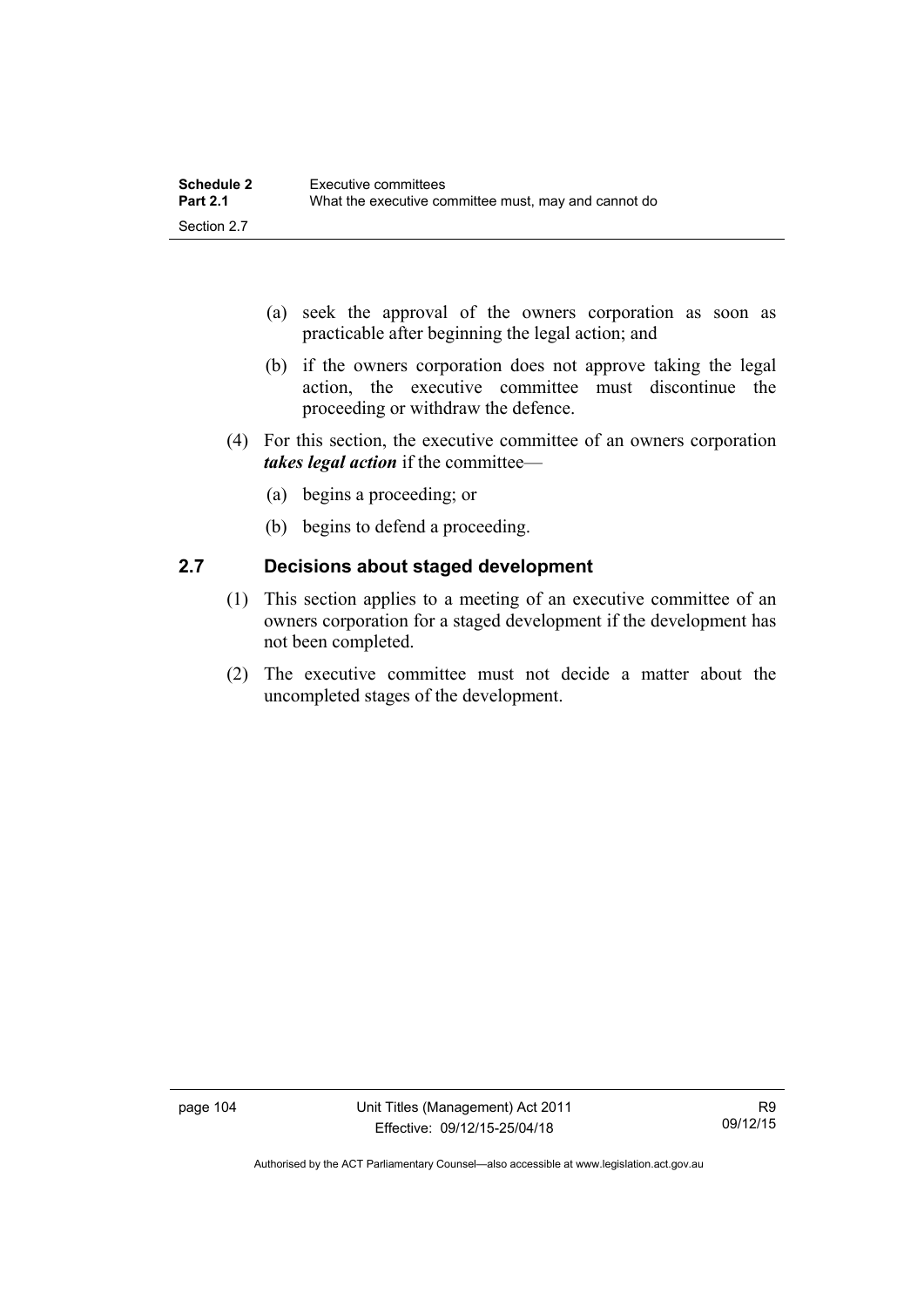## **Part 2.2 Executive committee—meetings and procedures**

### **2.8 Meetings of executive committee**

- (1) An executive committee may meet for the conduct of business when it decides, and may adjourn and otherwise regulate its meetings as it considers appropriate.
- (2) An executive member may call a meeting of the committee by giving to each other executive member not less than 7 days written notice stating the business that the member proposes to bring before the meeting and the time and place of the meeting.

## **2.9 Quorum of executive committee**

- (1) Business may be transacted at a meeting of an executive committee only if a quorum is present at the relevant time.
- (2) A quorum is worked out as follows:
	- (a) if the total number of executive members is an odd number—

 $\overline{2}$ total number of executive members +  $1$ 

(b) if the total number of executive members is an even number—

$$
\left(\frac{\text{total number of executive members}}{2}\right) + 1
$$

### **2.10 Voting of executive committee**

- (1) At meetings of an executive committee, all matters must be decided by a majority of the votes of the executive members present and voting.
- (2) If an executive committee has only 2 members, all matters must be decided by unanimous vote.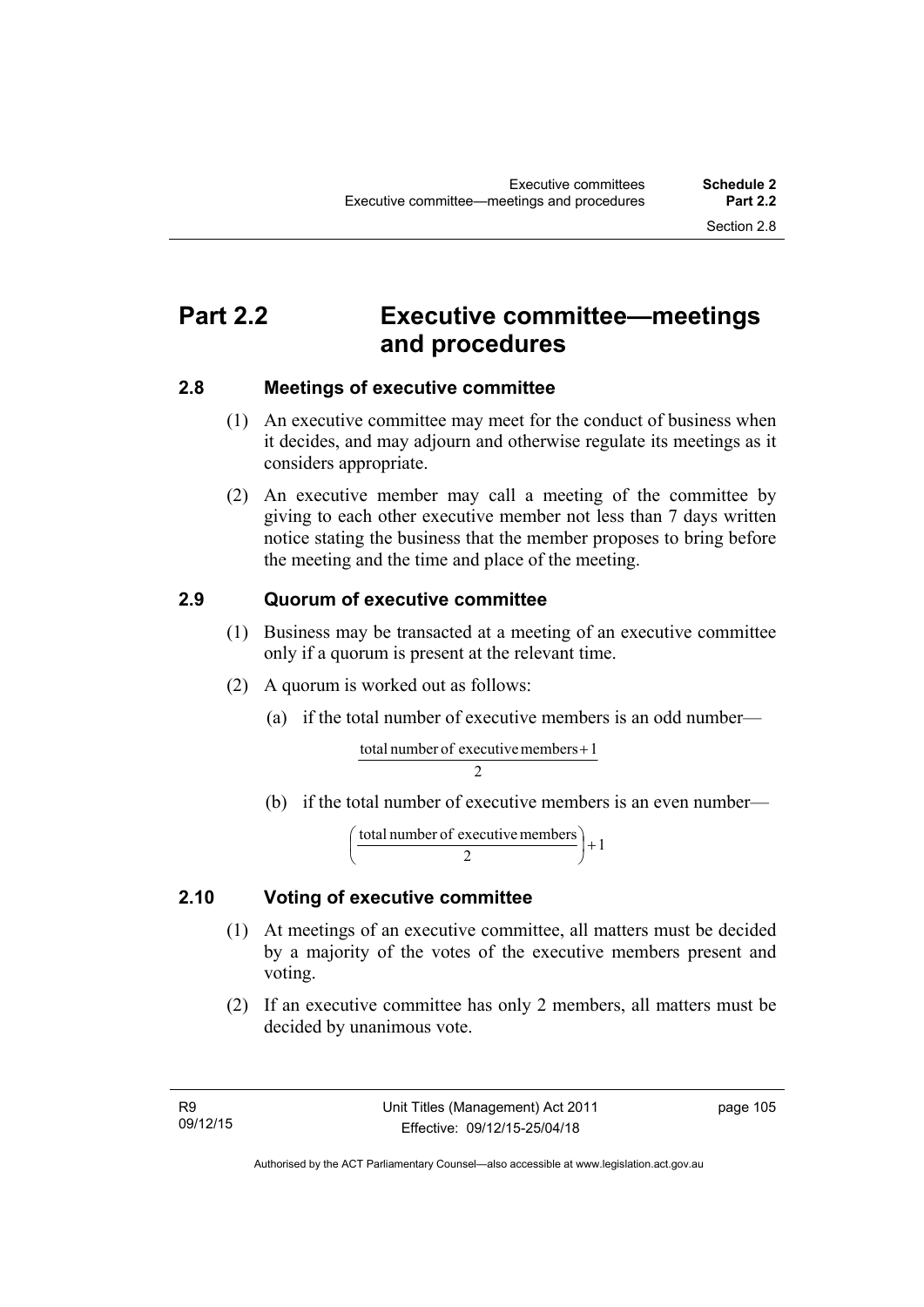## **2.11 Chairperson—meetings**

- (1) At a meeting of the executive committee, the chairperson may leave the chair during the meeting for any reason.
- (2) If the chairperson leaves the chair during a meeting, the executive members present must elect another executive member present to chair the meeting.
- (3) At a meeting of the executive committee, the chairperson—
	- (a) may vote as an executive member; and
	- (b) if the votes on a matter are equal—may exercise a 2nd (casting) vote, unless there are only 2 executive members.
	- *Note* If there are only 2 executive members, all matters must be decided by unanimous vote (see s 2.10 (2)).

page 106 Unit Titles (Management) Act 2011 Effective: 09/12/15-25/04/18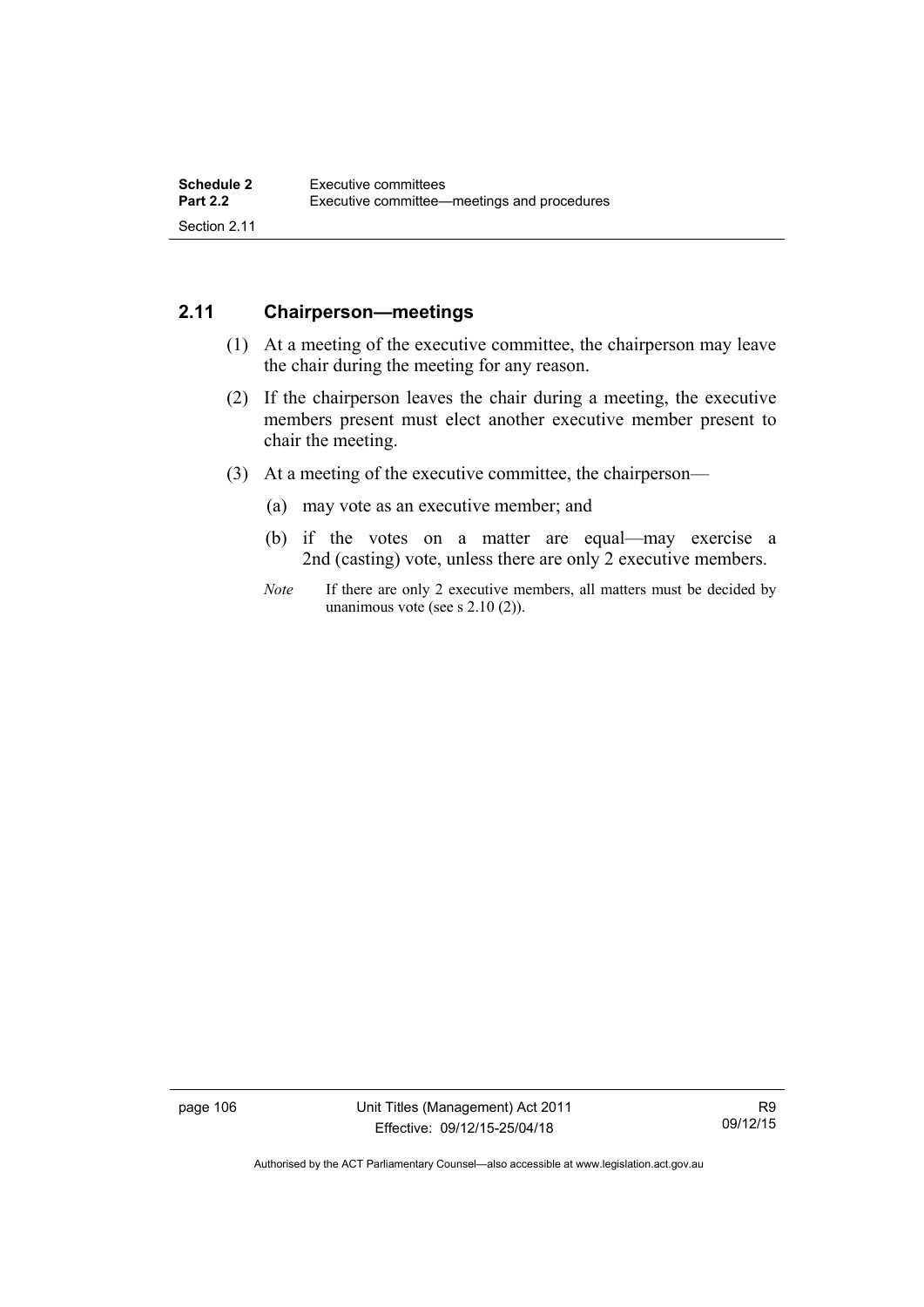# **Schedule 3 General meetings**

(see s 17)

*Note* The owners corporation of a units plan is responsible for managing the units plan. In managing the units plan the owners corporation is required to, or may, make various decisions under this Act. The members of the owners corporation make those decisions at general meetings. The following provisions set out how general meetings (including annual general meetings) must be conducted and how decisions are made at those meetings.

## **Part 3.1 General meetings**

## **3.1 Conduct of general meetings**

An owners corporation for a units plan may hold, adjourn and otherwise regulate general meetings as it considers appropriate, subject to this schedule.

## **3.2 Annual general meetings**

- (1) An owners corporation for a units plan must hold an annual general meeting each financial year.
- (2) Except for the first annual general meeting, an annual general meeting must be held within 15 months after the last annual general meeting.

## **3.3 First annual general meeting**

(1) The first annual general meeting of an owners corporation for a units plan must be held within 3 months after the registration of the units plan.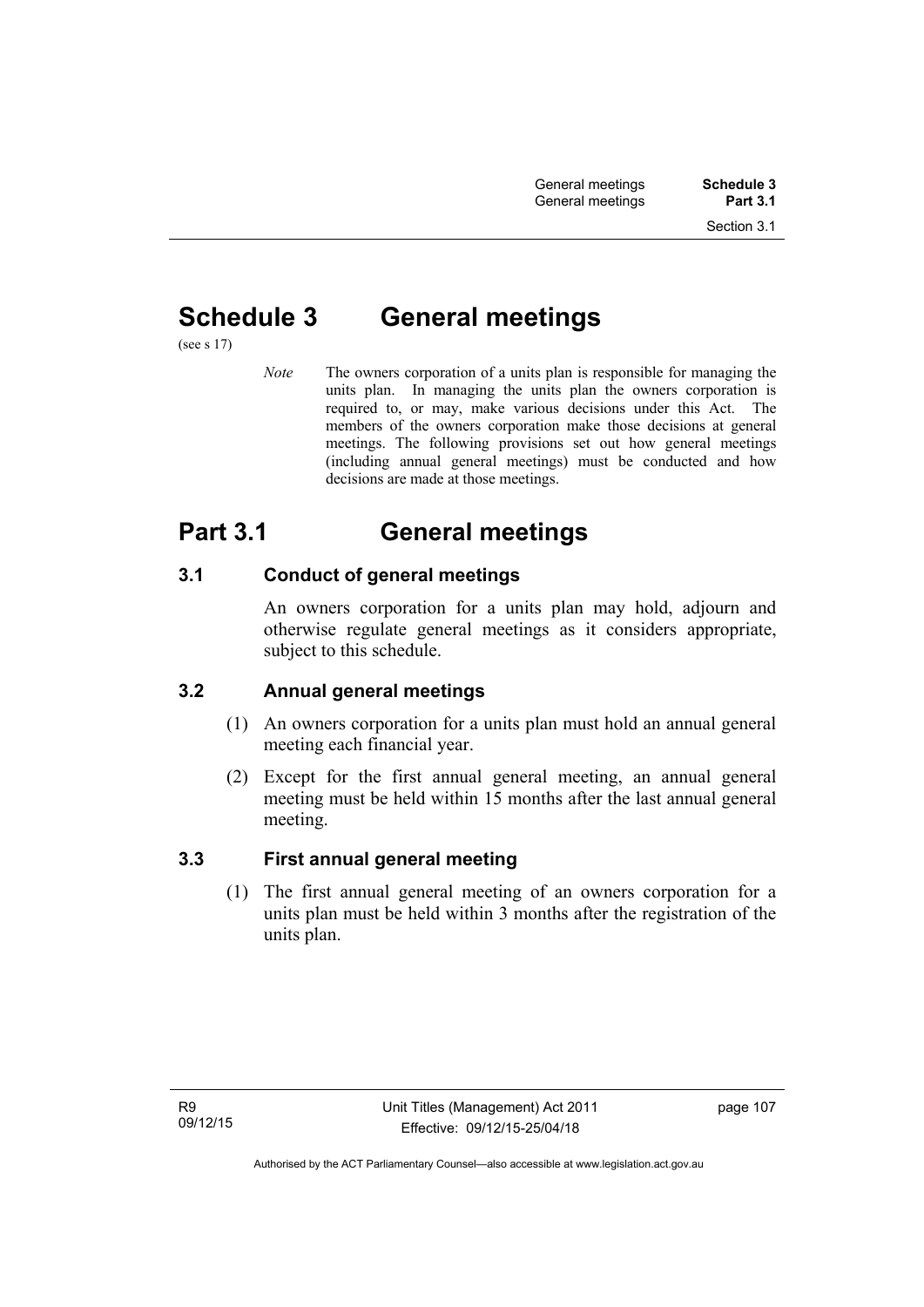| <b>Schedule 3</b> | General meetings |
|-------------------|------------------|
| <b>Part 3.1</b>   | General meetings |
| Section 3.4       |                  |

 (2) The first annual general meeting of an owners corporation may be called by the executive committee of the corporation or by a member of the corporation.

#### **3.4 First annual general meeting—developer to deliver records**

At the first annual general meeting of an owners corporation for a units plan, the developer must give the following records to the corporation:

- (a) the statutory books and records of the corporation, up to the date of the meeting;
- (b) any insurance policy issued in the name of the corporation;
- (c) any plans, specifications, diagrams or drawings that relate to the design or service of the units or common property of the units plan;
- (d) a copy of any contract entered into by the corporation that relate to the common property of the units plan;
- (e) any warranty that relates to the common property of the units plan;
- (f) the corporation's seal;
- (g) any other document that relates to the units or common property of the units plan.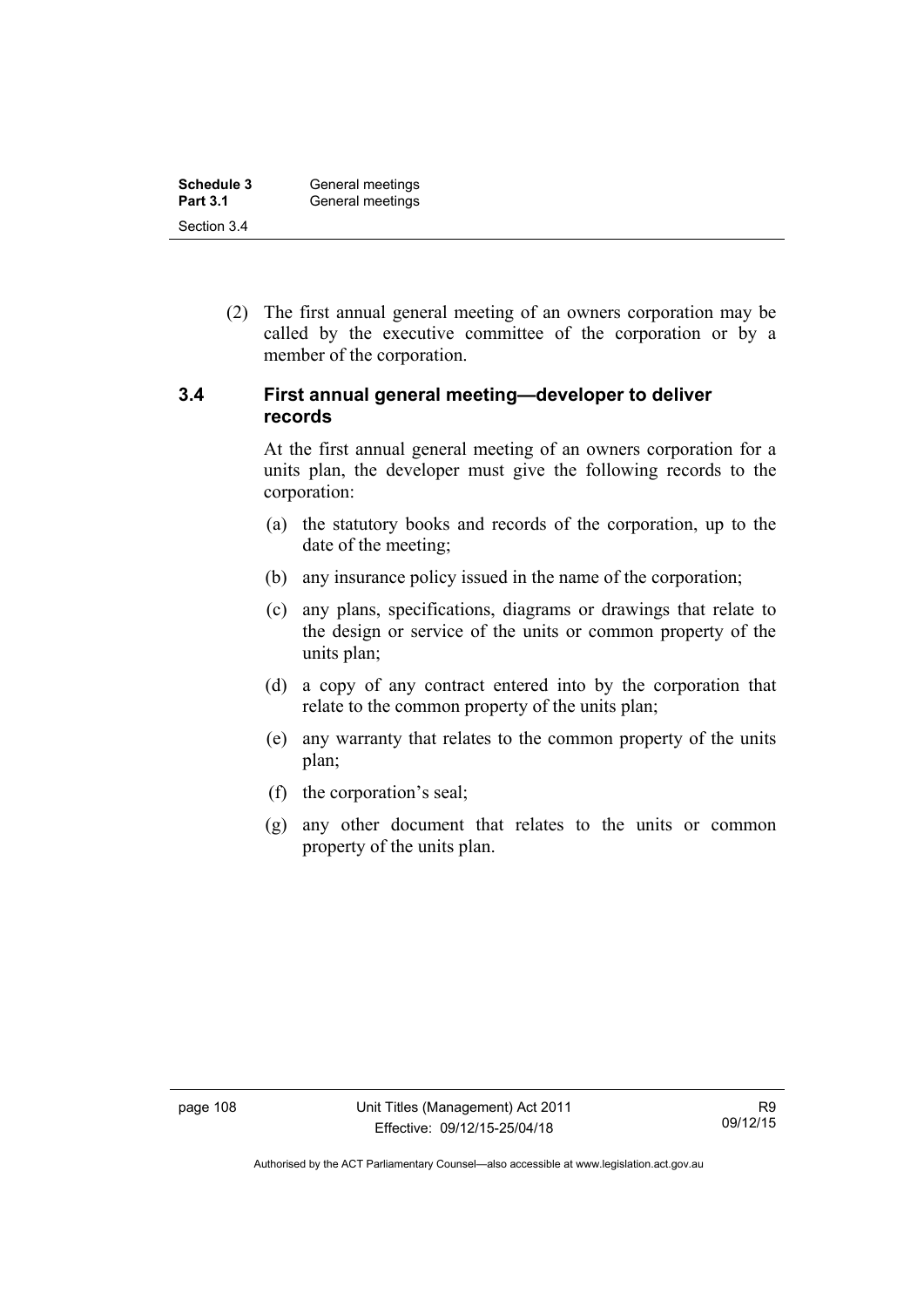### **3.5 General meetings other than annual general meetings**

- (1) The executive committee of an owners corporation may call a general meeting, by notice under section 3.6, whenever it considers appropriate.
- (2) Subsection (3) applies if the executive committee of an owners corporation receives a written request (a *meeting request*), stating the matters to be considered at the meeting, from people who are entitled to vote on all motions for units whose combined unit entitlement is at least  $\frac{1}{4}$  of the total unit entitlement in the units plan.
- (3) The executive committee must hold a general meeting, by notice under section 3.6, within 28 days after the day it receives the meeting request.

#### **3.6 Notice of general meetings**

- (1) The executive committee of an owners corporation must give notice of a general meeting to—
	- (a) each member of the corporation; and
	- (b) each mortgagee's representative (if any).
- (2) The executive committee must give notice of the general meeting—
	- (a) so that the notice would reasonably be expected to be received at least 14 days before the date fixed for the meeting; or
	- (b) if a motion is to be moved that requires an unopposed or unanimous resolution—so that the notice would reasonably be expected to be received at least 21 days before the date fixed for the meeting.

#### **3.7 Requirements for notice of general meetings**

(1) A notice of a general meeting for an owners corporation must state—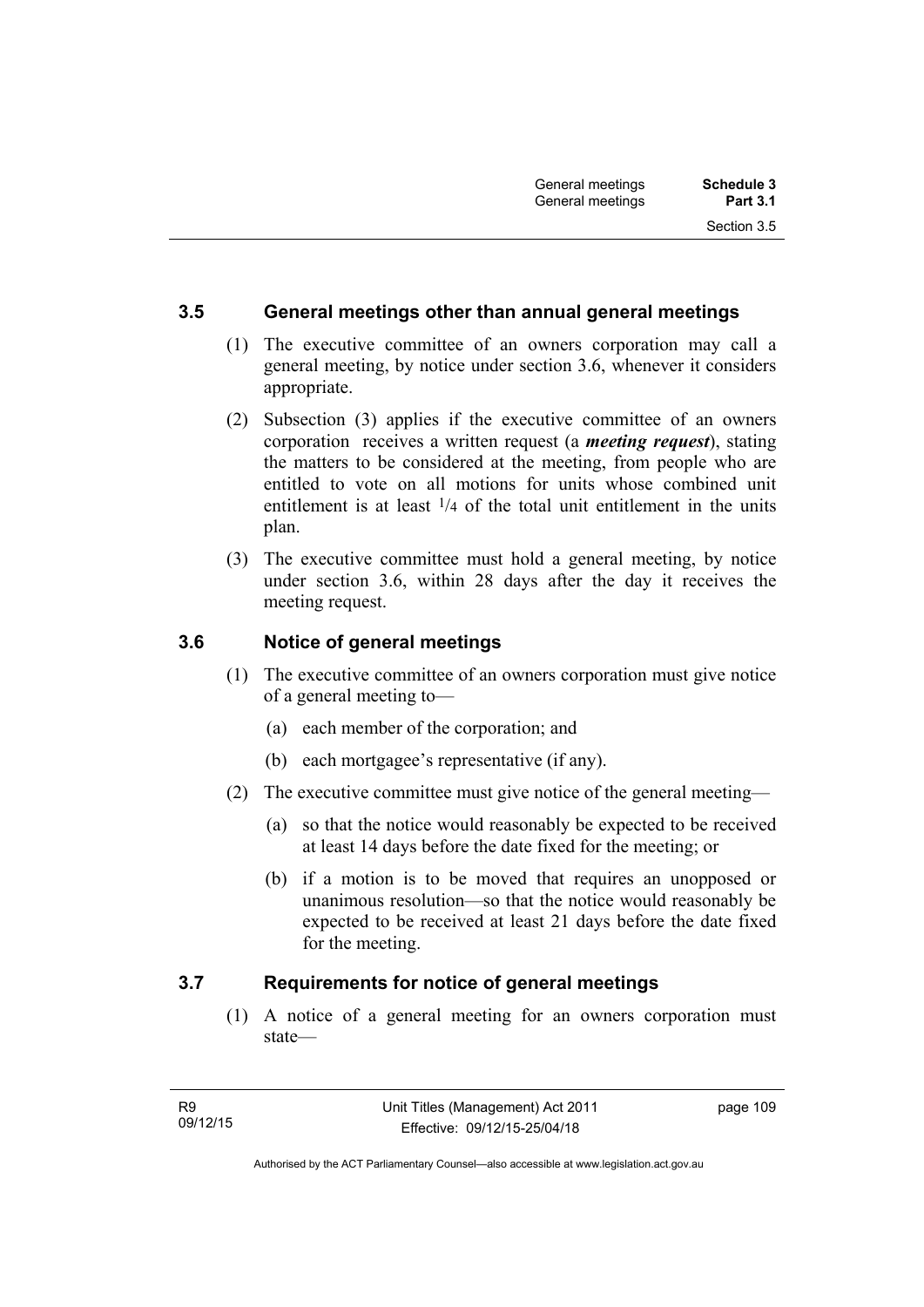- (a) the time, date and place fixed for the meeting; and
- (b) whether the person notified is entitled to vote on all (or any) motions at the meeting, and if not, why not; and
	- *Note* Section 3.20 explains who is entitled to vote on which kinds of motion. For example, if an amount is owing to the corporation in relation to a particular unit at the time of the general meeting, no vote may be cast by the unit owner (or anyone else) for that unit on any motion requiring an ordinary or special resolution.
- (c) for a member who is not entitled to vote on any motion because a mortgagee voting notice has been given—details of the notice, including the full name and address for correspondence of the mortgagee's representative; and
- (d) if a motion is to be moved that requires an unopposed or unanimous resolution—the text of the motion and the kind of resolution.
- (2) For a notice of a general meeting given to a person entitled to vote on any motion, the notice must include—
	- (a) a proxy form approved by the executive committee; and
	- (b) an absentee voting paper for the motion in a form approved by the executive committee.
- (3) For a notice of an annual general meeting, the notice must include a copy of the following:
	- (a) the annual financial statements of the corporation to be presented at the meeting;
	- (b) the general fund budget.

#### **3.8 Defective notice of meetings**

(1) The proceedings at a general meeting are not invalid only because a person did not receive proper notice of the meeting.

Authorised by the ACT Parliamentary Counsel—also accessible at www.legislation.act.gov.au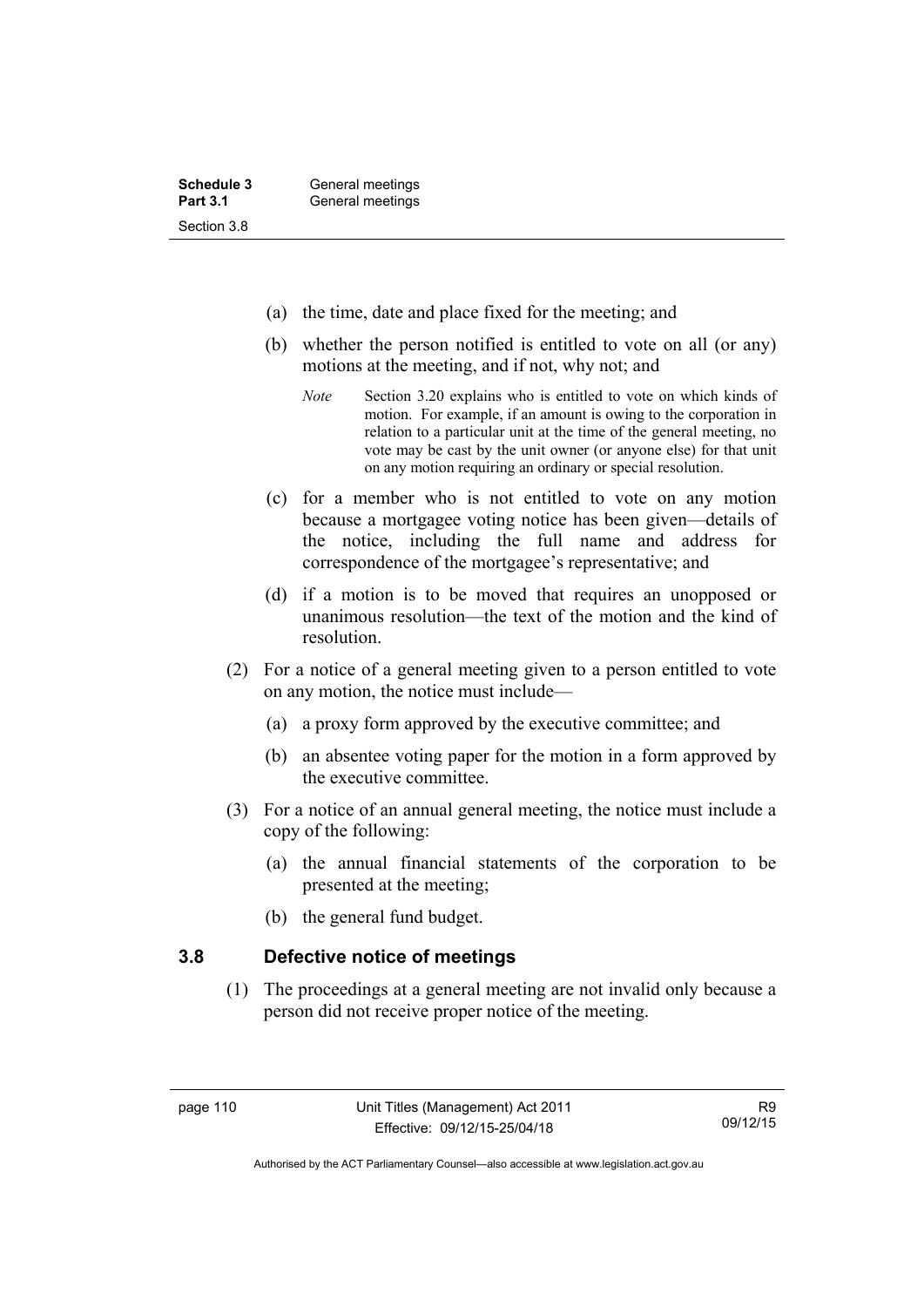- (2) However, if a person did not receive notice of the meeting in accordance with section 3.6 (2), the person may make a request for the adjournment of the meeting by written notice to the executive committee before the day or time fixed for the start of the meeting.
- (3) A request by a person under subsection (2) may be made by someone else on the person's behalf.
- (4) If the executive committee receives a request for adjournment under subsection (2), the committee must give the request to the chairperson of the meeting immediately after the chairperson is elected.
- (5) The chairperson may adjourn the meeting to a time, date and place to be decided (by ordinary resolution) by the people present and entitled to vote on all motions at the meeting if the chairperson considers on reasonable grounds that—
	- (a) notice of the meeting in accordance with section 3.6 (2) was not given to the person by or for whom the request was made; and
	- (b) in the circumstances it would be unfair to allow the meeting to go ahead at present.

### **3.9 Quorum at a general meeting—owners corporation with 3 or more members**

- (1) A motion may be considered at a general meeting of an owners corporation with 3 or more members only if there is present—
	- (a) a quorum (a *standard quorum*) made up by people entitled to vote (on the motion) in relation to not less than ½ the total number of units; or
	- (b) a quorum (a *reduced quorum*) made up under subsection (2).
- (2) If a standard quorum is not present within  $\frac{1}{2}$  an hour after the motion arises for consideration, a reduced quorum for the motion and any subsequent motion considered at the meeting is made up by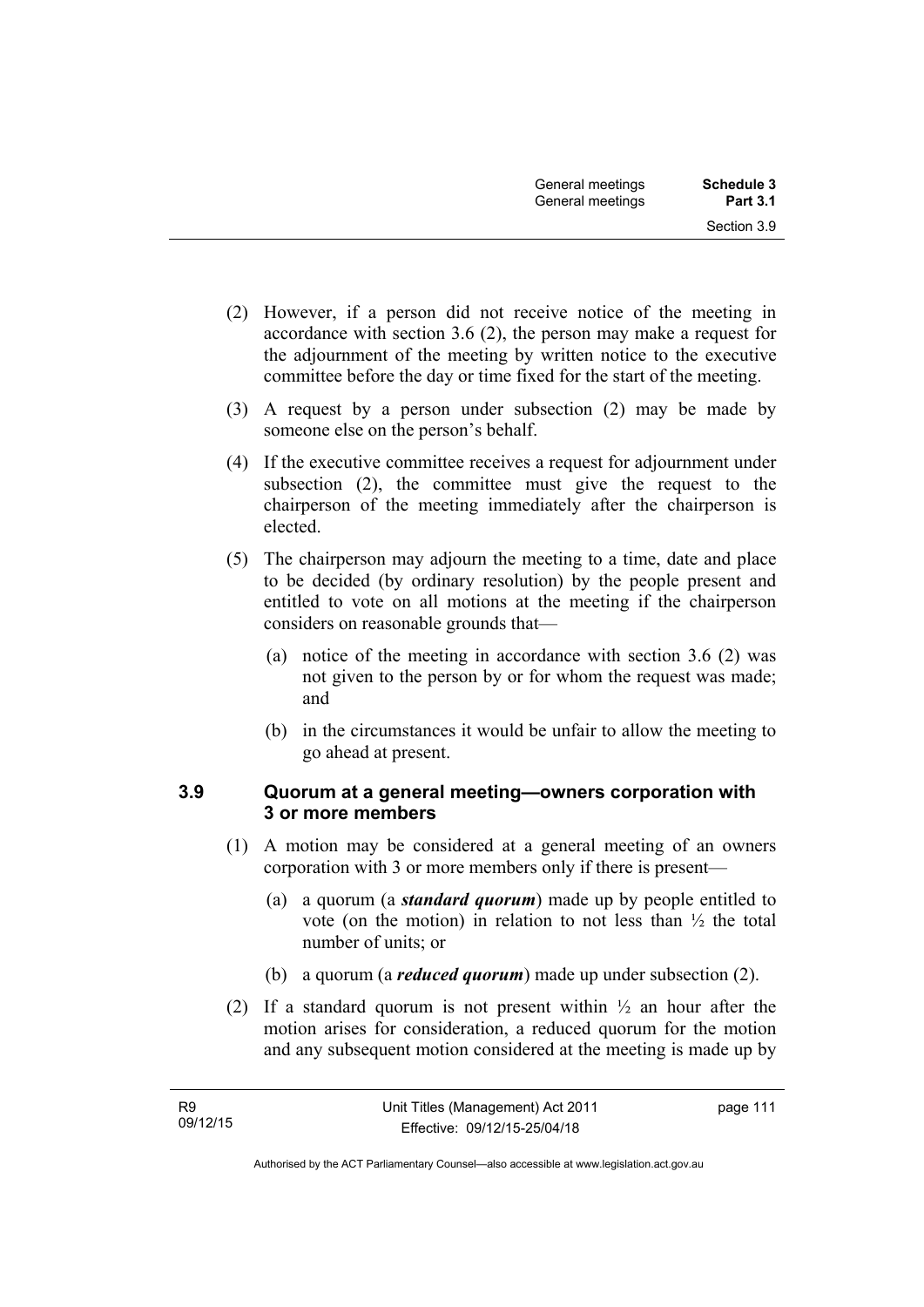| <b>Schedule 3</b> | General meetings |
|-------------------|------------------|
| <b>Part 3.1</b>   | General meetings |
| Section 3.9       |                  |

2 or more people present at the meeting who are entitled to vote on the motion.

- (3) If a reduced quorum is not present  $\frac{1}{2}$  an hour after the motion arises for consideration, the meeting is adjourned to the same day in the next week at the same place and time.
- (4) If a reduced quorum is present for the consideration of any motion and the motion is voted on, section 3.10 (Notice of reduced quorum decisions and adjournments) applies to the decision on the motion.
- (5) If a reduced quorum is present for the consideration of any motion and the motion is not voted on, the meeting may decide to adjourn to the same day in the next week at the same place and time to consider the motion (and any others remaining to be considered).
- (6) If a general meeting is adjourned under this section (including paragraph (c)) and a standard quorum is not present within  $\frac{1}{2}$  an hour after a motion arises for consideration at the adjourned meeting—
	- (a) a reduced quorum is made up by the people who are then present and entitled to vote on the motion and any subsequent motion considered at the adjourned meeting; and
	- (b) if a reduced quorum is present for the consideration of any motion at the adjourned meeting, and the motion is voted on the decision on the motion must be notified under section 3.10; and
	- (c) if the motion (or any other) is not voted on at the adjourned meeting—the adjourned meeting may resolve to adjourn again to the same day in the next week at the same place and time to consider the resolution (and any others remaining to be considered at the meeting).

Authorised by the ACT Parliamentary Counsel—also accessible at www.legislation.act.gov.au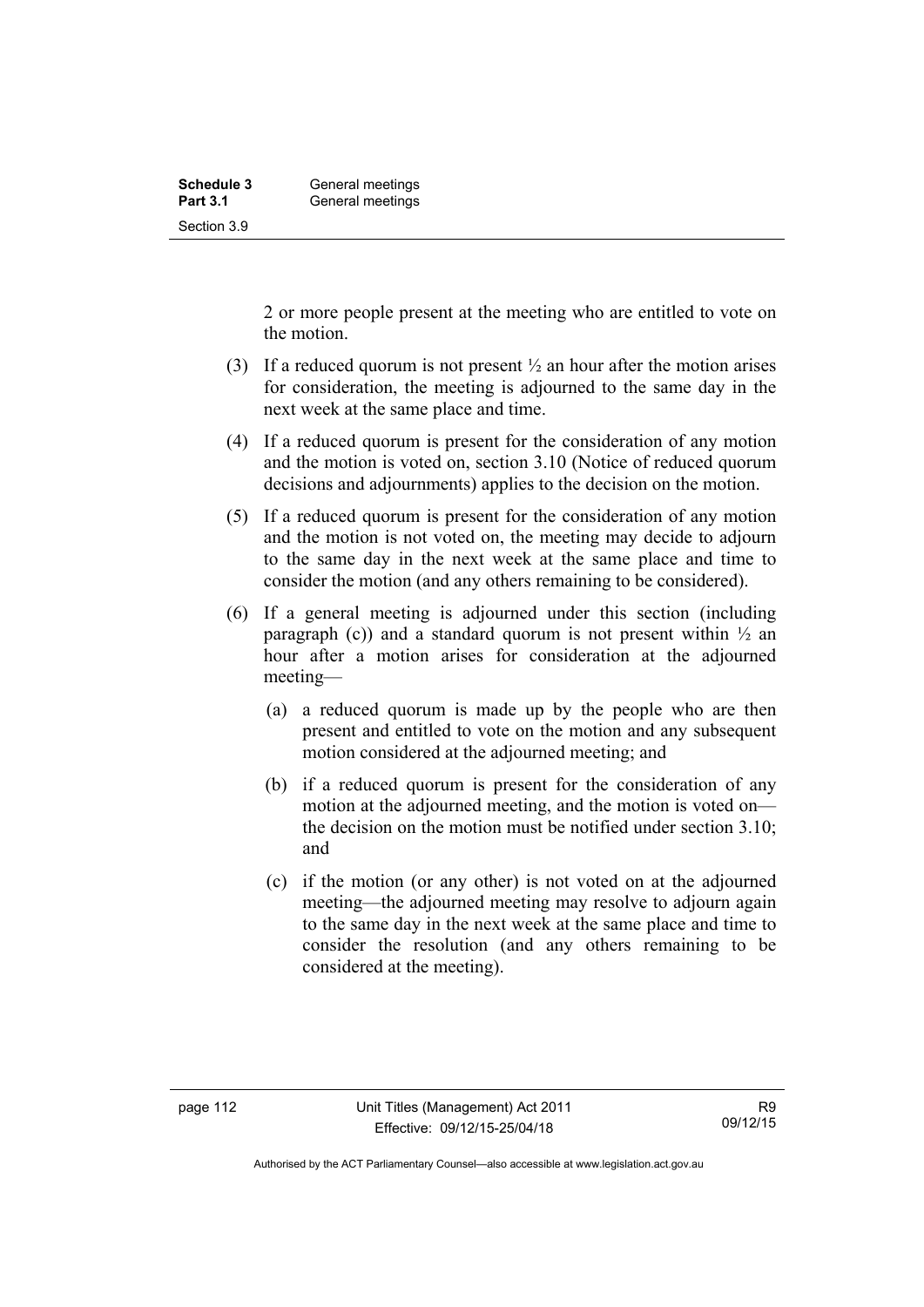## **3.10 Notice of reduced quorum decisions and adjournments**

 (1) If a decision (a *reduced quorum decision*) is made on a motion while a reduced quorum was present for the consideration of the motion, within 7 days after the meeting the owners corporation must give each person mentioned in section 3.6 (1) (Notice of general meetings) written notice of the reduced quorum decision.

*Note* If a form is approved under s 146 for a notice, the form must be used.

 (2) Within 4 days after a general meeting is adjourned under section 3.9, the owners corporation must give each person mentioned in section 3.6 (1) a written notice of the date, place and time to which the meeting is adjourned.

### **3.11 Reduced quorum decisions—effect**

- (1) A reduced quorum decision takes effect 28 days after the decision was made, subject to this section.
- (2) Subsection (1) does not apply if the owners corporation fails to give notice of the reduced quorum decision under section 3.10 (1).
- (3) A reduced quorum decision is disallowed if, within 28 days after the decision was made, the owners corporation is given a petition requiring that the decision be disallowed signed by a majority of people entitled to vote on the relevant motion at the time of signing (whether or not they were present or entitled to vote on the motion at the general meeting at which the decision was made).
- (4) If, within 28 days after a reduced quorum decision is made, a motion is passed confirming the reduced quorum decision while a standard quorum is present at a general meeting for consideration of the confirmation motion, the reduced quorum decision takes effect on confirmation, whether or not a petition under subsection (3) is at any time given to the owners corporation.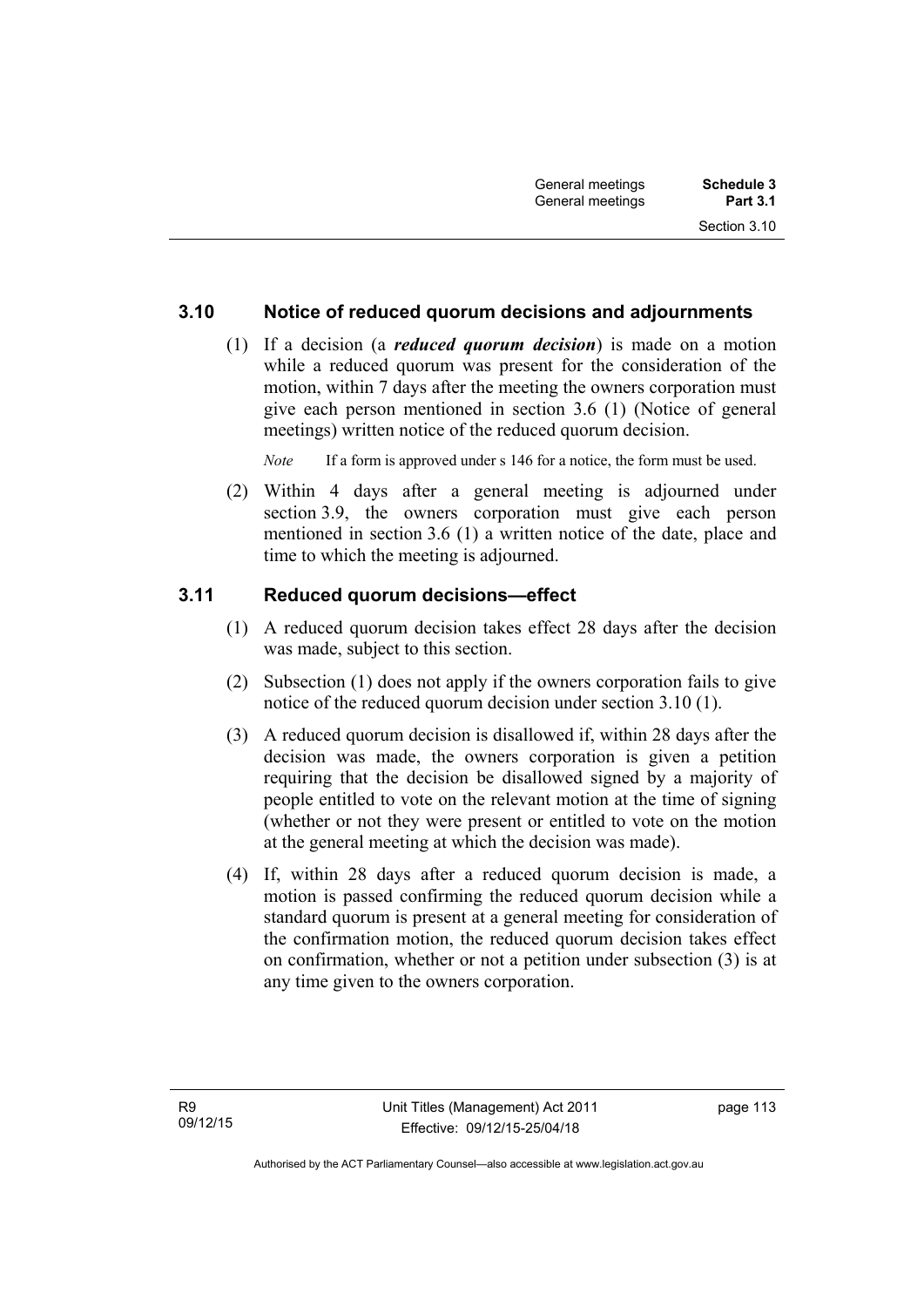| Schedule 3      | General meetings |
|-----------------|------------------|
| <b>Part 3.1</b> | General meetings |
| Section 3.12    |                  |

 (5) This section does not prevent a reduced quorum decision from being revoked at a general meeting, whether a standard quorum or reduced quorum is present while the revocation motion is being considered.

#### **3.12 Quorum at a general meeting—owners corporation with 2 members**

- (1) A motion may only be considered at a general meeting of an owners corporation with 2 members if a quorum constituted by all people entitled to vote on the motion is present.
- (2) If a quorum is not present within  $\frac{1}{2}$  an hour after the motion arises for consideration, the meeting is adjourned to the same day in the next week at the same place and time.

#### **3.13 Chairperson at a general meeting**

- (1) The chairperson of a general meeting is the chairperson of the executive committee, unless that person—
	- (a) is not present at the meeting; or
	- (b) does not wish to be chairperson of the meeting.
- (2) If the executive committee's chairperson is not present at the general meeting, at the beginning of the meeting, the people present and entitled to vote may elect someone else who is present and entitled to vote as chairperson for the meeting.
- (3) The chairperson for the meeting may leave the chair during the meeting for any reason.
- (4) If the chairperson leaves the chair during the meeting, the people present and entitled to vote must elect another person present and entitled to vote as chairperson.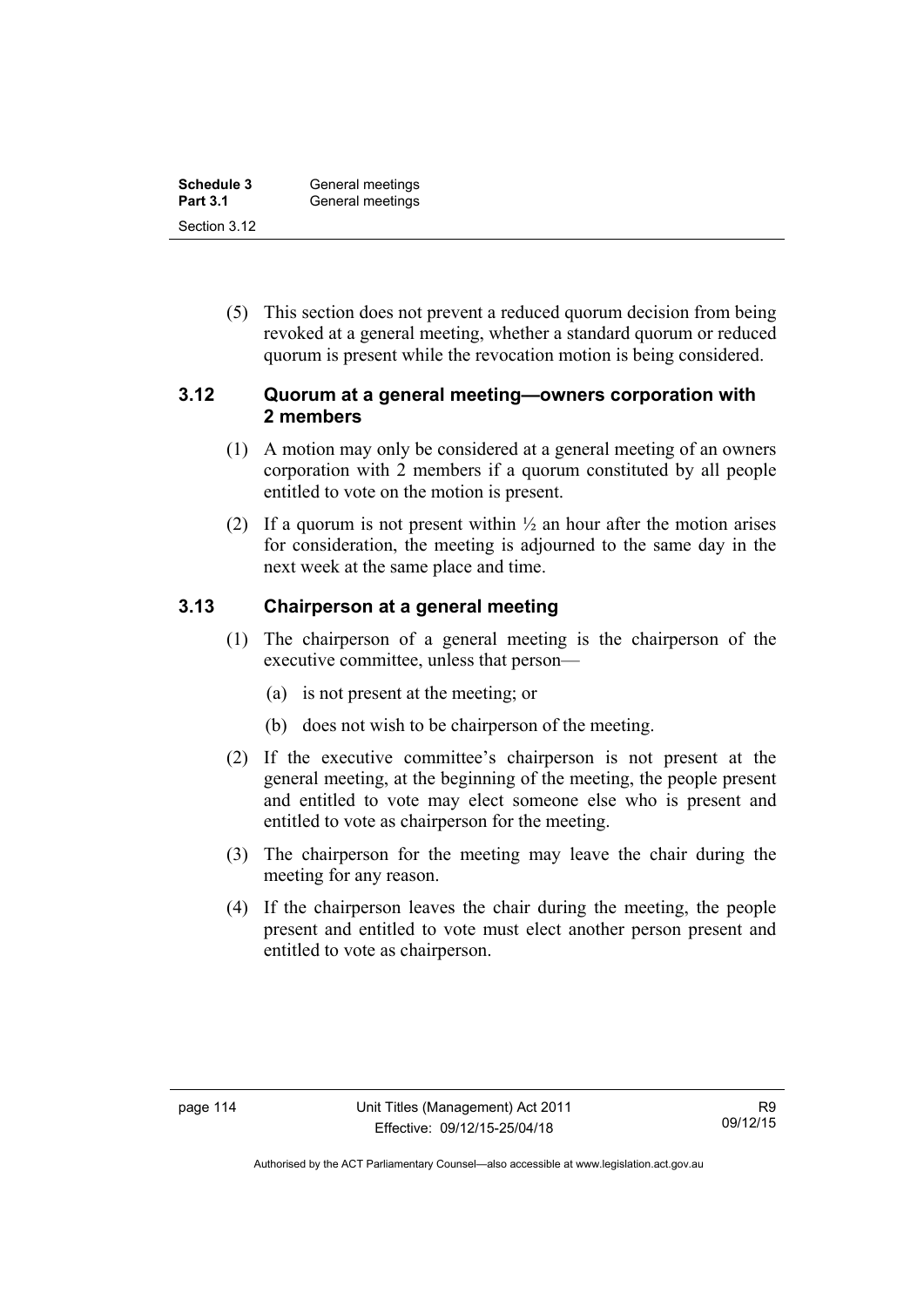## **Part 3.2 Resolutions at general meetings**

#### **3.14 Decision-making at general meetings**

- (1) Decisions at general meetings must be made by ordinary resolution, unless this Act requires otherwise.
- (2) If, at a general meeting, an owners corporation makes a resolution of a particular kind (that is, an ordinary, special, unopposed or unanimous resolution), a resolution of the same kind at a general meeting is required to amend or revoke the earlier resolution, unless this Act requires otherwise.

### **3.15 Ordinary resolutions**

- (1) For an owners corporation with more than 2 members, the requirement for passing an ordinary resolution at a general meeting is that—
	- (a) unless a poll is taken—the number of votes cast in favour of the resolution is greater than the number of votes cast against it; or
	- (b) on a poll—the voting value of votes cast in favour of the resolution is greater than the voting value of the votes cast against it.
- (2) For an owners corporation with 1 or 2 members, the requirements for passing an ordinary resolution at a general meeting are that—
	- (a) no votes are cast against the resolution; and
	- (b) at least 1 vote is cast in favour of the resolution.

*Notes for s (2)—owners corporations with 1 or 2 members* 

- 1 If the owners corporation has 2 members, both must be present to make up a quorum for consideration of the resolution (see s 3.12), unless either is not entitled to vote on the resolution (see s 3.20).
- 2 An abstention for any unit does not in itself prevent an ordinary resolution from being passed, if at least 1 vote is cast in favour of the resolution.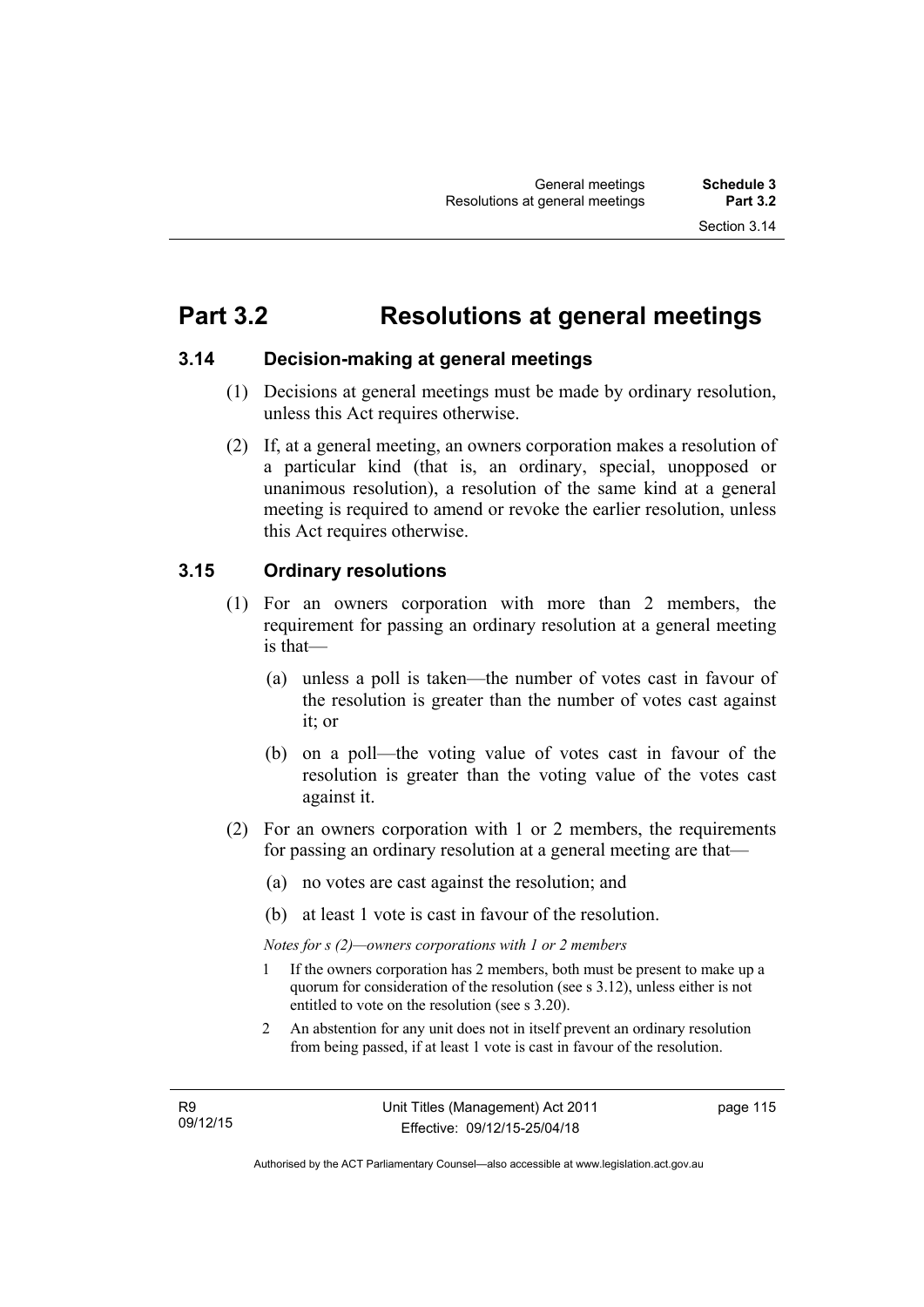3 A vote may be cast for a unit on an ordinary resolution even if an amount owing to the owners corporation remains unpaid (see s 3.20 (3)).

#### **3.16 Special resolutions**

- (1) For an owners corporation with more than 2 members, the requirements for passing a special resolution at a general meeting are that—
	- (a) unless a poll is taken—
		- (i) the number of votes cast in favour of the resolution is greater than the number of votes cast against it; and
		- (ii) the votes cast against the resolution number less than  $\frac{1}{3}$ of the total number of votes that can be cast on the resolution by people present at the meeting (including proxy votes); or
	- (b) on a poll—
		- (i) the voting value of votes cast in favour of the resolution is greater than the voting value of the votes cast against it; and
		- (ii) the voting value of votes cast against the resolution is less than  $\frac{1}{3}$  of the voting value of the total number of votes that can be cast on the resolution by people present at the meeting (including proxy votes).
- (2) For an owners corporation with 1 or 2 members, the requirements for passing a special resolution at a general meeting are that—
	- (a) no votes are cast against the resolution; and
	- (b) at least 1 vote is cast in favour of the resolution.
	- *Notes for s (2)—owners corporations with 1 or 2 members*
	- 1 If the owners corporation has 2 members, both must be present to make up a quorum for consideration of the resolution (see s 3.12), unless either is not entitled to vote on the resolution (see s 3.20).

Authorised by the ACT Parliamentary Counsel—also accessible at www.legislation.act.gov.au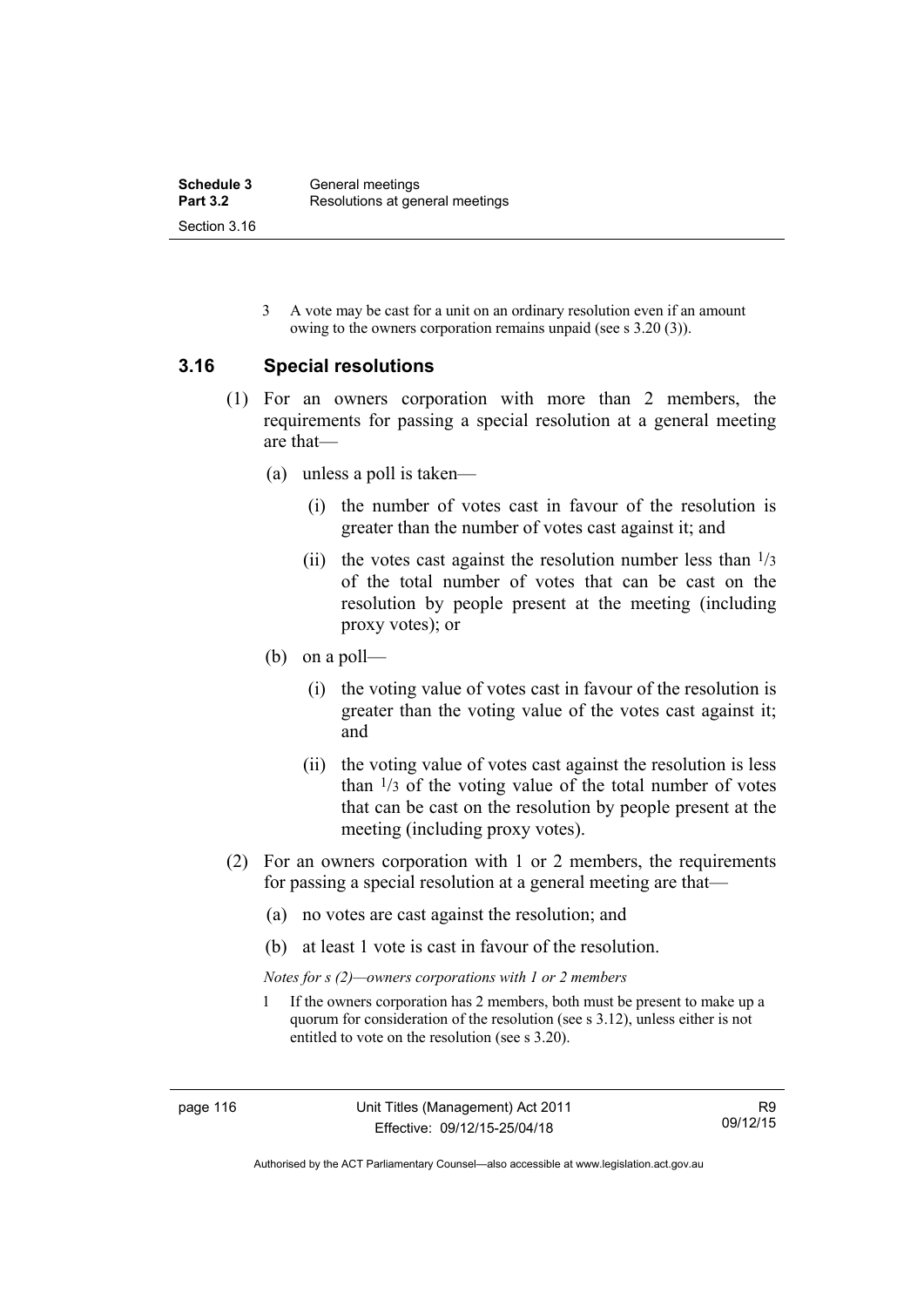- 2 An abstention for any unit does not in itself prevent a special resolution from being passed, if at least 1 vote is cast in favour of the resolution.
- 3 A vote may be cast for a unit on a special resolution even if an amount owing to the owners corporation remains unpaid (see s 3.20 (3)).

#### **3.17 Unopposed resolutions**

The requirements for passing an unopposed resolution at a general meeting are that—

- (a) no votes are cast against the resolution; and
- (b) at least 1 vote is cast in favour of the resolution.
	- *Note 1* An abstention for any unit does not in itself prevent an unopposed resolution from being passed, if at least 1 vote is cast in favour of the resolution.
	- *Note 2* If the owners corporation has 2 members, both must be present to make up a quorum for consideration of the resolution (see s 3.12), unless either is not entitled to vote on the resolution (see s 3.20).

### **3.18 Unanimous resolutions**

- (1) For an owners corporation with more than 2 members, the requirements for passing a unanimous resolution at a general meeting are that—
	- (a) each person entitled to vote on the resolution—
		- (i) is present at the meeting; or
		- (ii) has given another person present at the meeting a proxy permitting the person to vote on the resolution; or
		- (iii) has cast an absentee vote on the resolution; and
	- (b) no votes are cast against the resolution; and
	- (c) at least 1 vote is cast in favour of the resolution.
- (2) For an owners corporation with 1 or 2 members, the requirements for passing a unanimous resolution at a general meeting are that—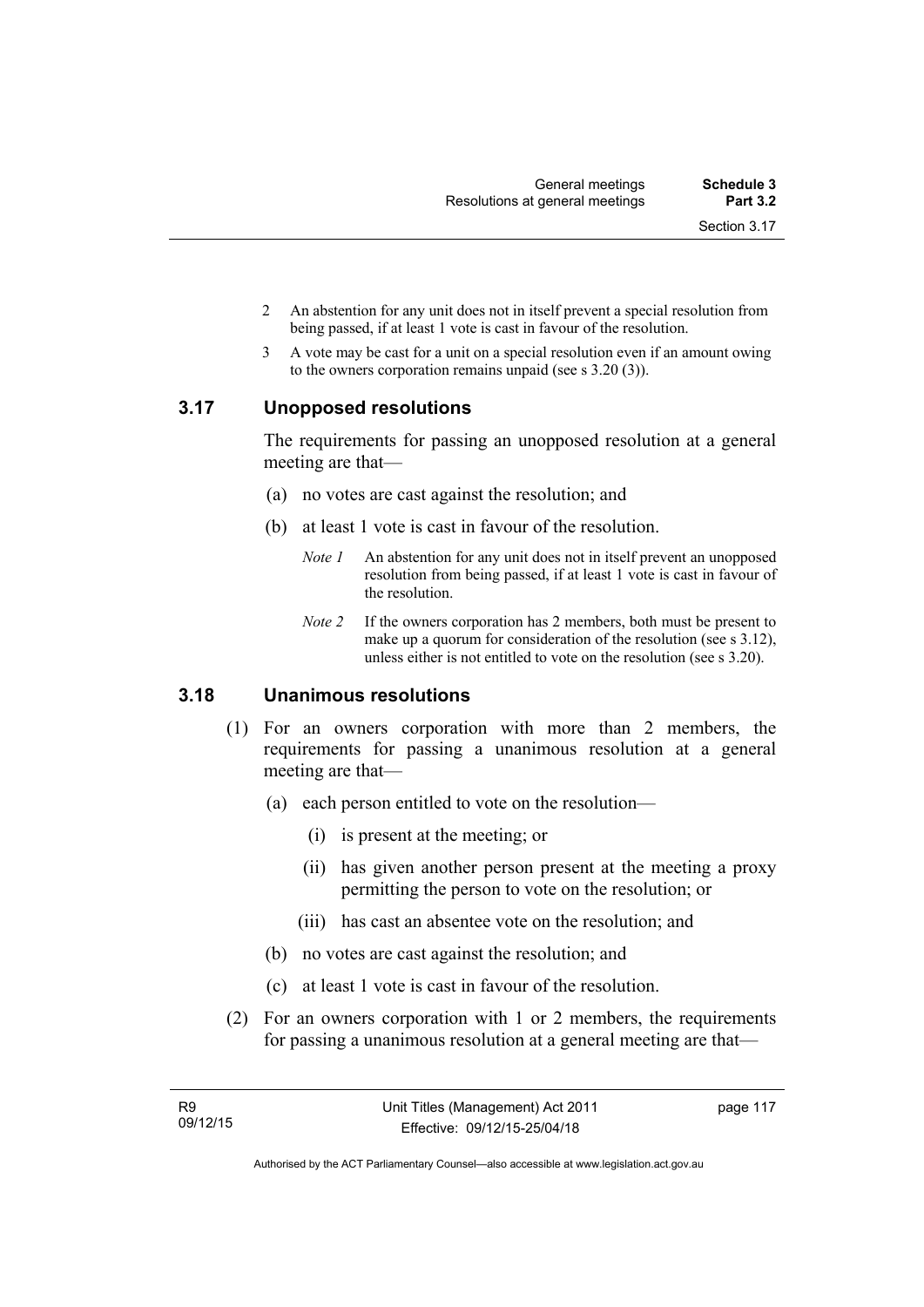- (a) no votes are cast against the resolution; and
- (b) at least 1 vote is cast in favour of the resolution.
- *Note 1* An abstention for any unit does not in itself prevent a unanimous resolution from being passed, if at least 1 vote is cast in favour of the resolution.
- *Note 2* If the owners corporation has 2 members, both must be present to make up a quorum for consideration of the resolution (see s 3.12), unless either is not entitled to vote on the resolution (see s 3.20).

#### **3.19 Evidence of resolutions of owners corporation**

Evidence of the following facts about a resolution of an owners corporation may be given by a certificate sealed with the corporation's seal:

- (a) the fact that at a general meeting held on a stated date a resolution in the terms set out in the certificate was passed;
- (b) the fact that the resolution was an ordinary, special, unopposed or unanimous resolution.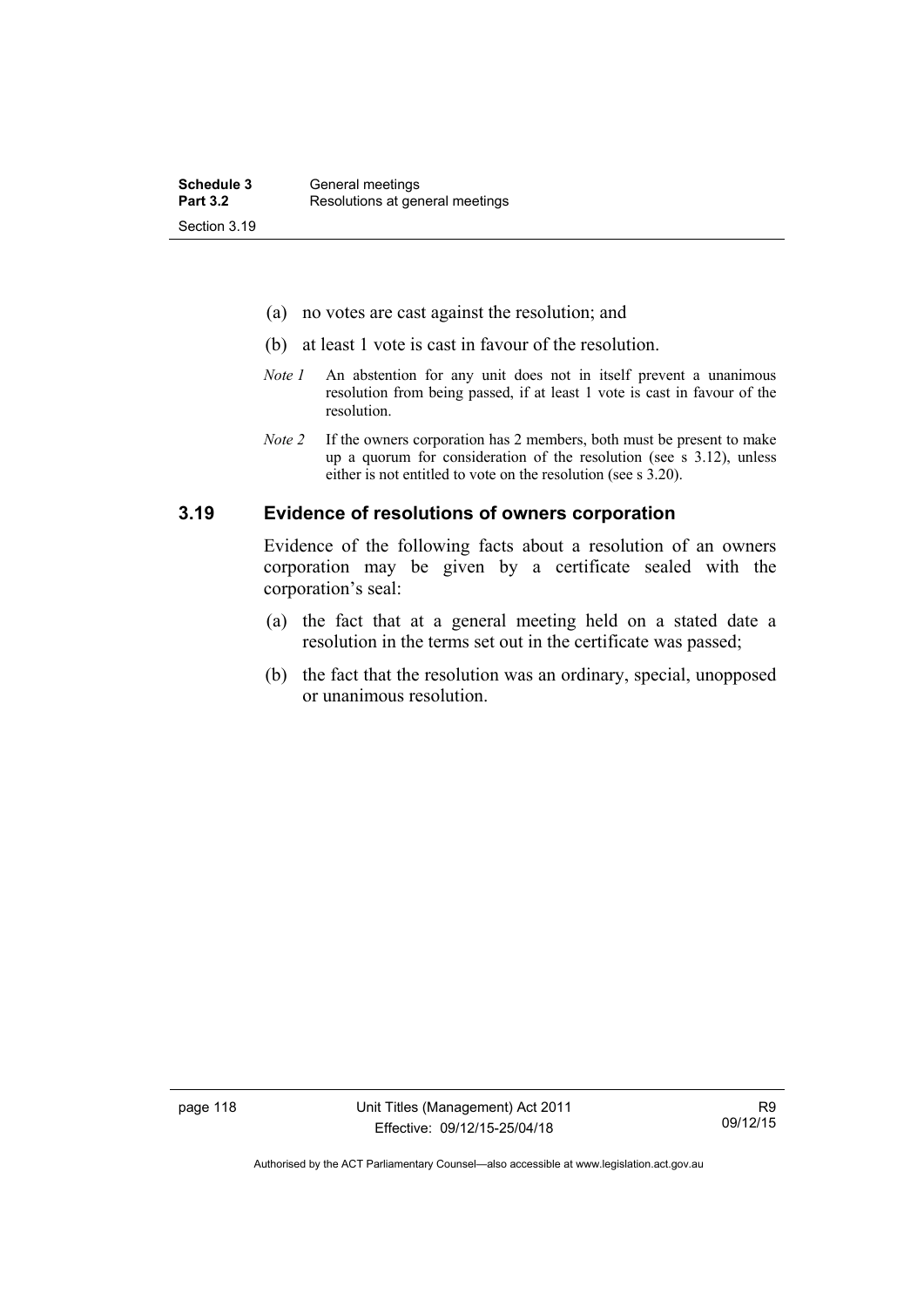## **Part 3.3 Voting at general meetings**

## **3.20 Who is entitled to vote?**

- (1) The people entitled to vote on a motion at a general meeting of an owners corporation are as follows:
	- (a) for a unit owned by a single individual—the unit owner;
	- (b) for a unit owned by a single company—the company's representative;
	- (c) for a unit owned by 2 or more part-owners—the part-owners' representative.
- (2) However, if a unit is subject to a mortgage and a mortgagee voting notice is in force for the unit, the person entitled to vote for the unit is the mortgagee's representative rather than the relevant person mentioned in subsection (1).
- (3) If the owners corporation has 3 or more members, a person is only entitled to vote for a unit on a motion requiring an ordinary or special resolution if all amounts payable to the owners corporation for the unit have been paid.
- (4) In addition, a person is not entitled to vote on a motion at a general meeting if an ACAT order requires the person to not vote on the motion or at the meeting.

## **3.21 General meeting—decisions about staged development**

- (1) This section applies to a motion at a general meeting of an owners corporation for a staged development if the development has not been completed.
- (2) The people entitled to vote on the motion are as follows:
	- (a) if the motion is only about an uncompleted stage of the development—the people entitled to vote under section 3.20 in relation to units in the uncompleted stages of the development;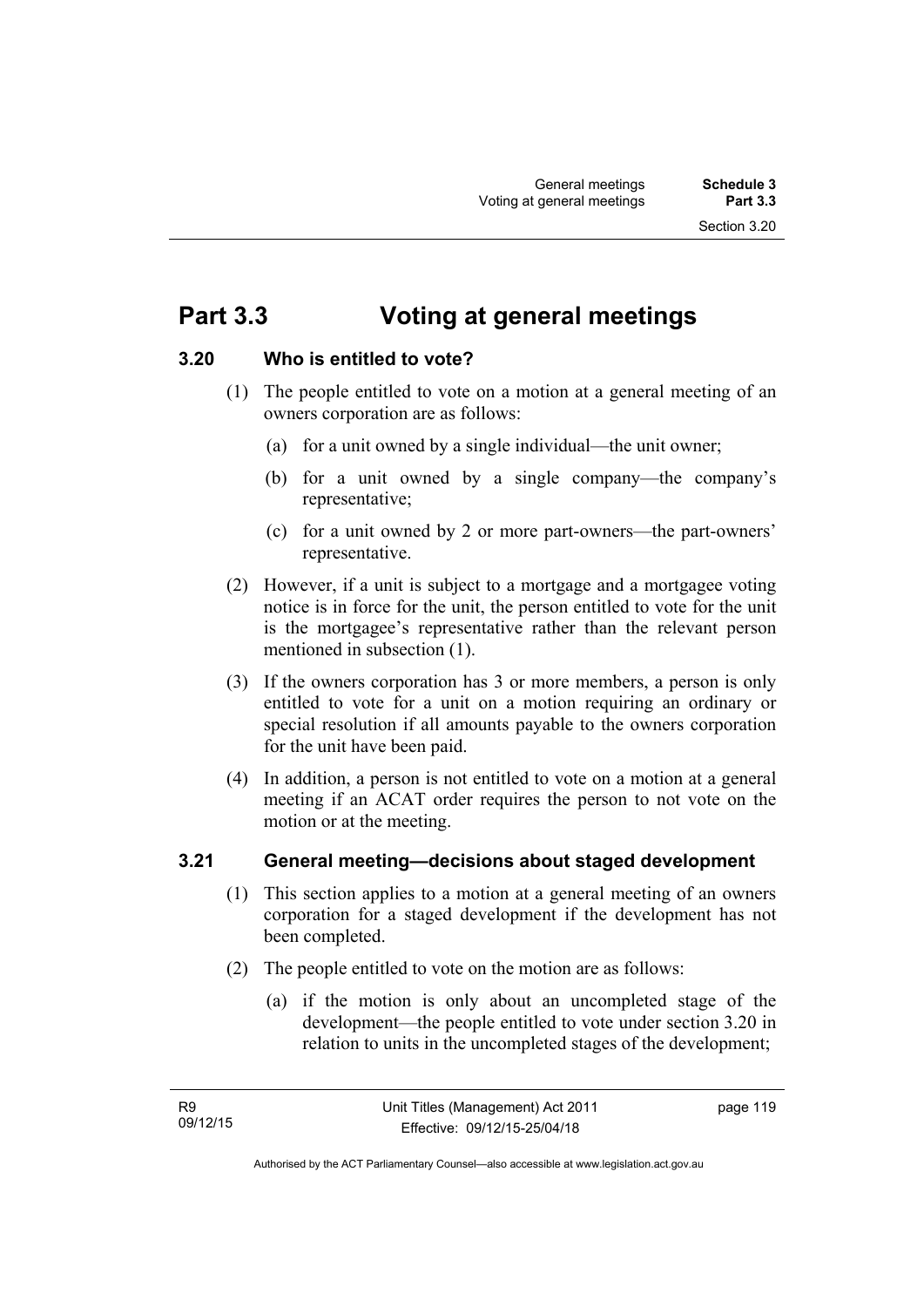- (b) if the motion is only about a completed stage of the development—the people entitled to vote under section 3.20 in relation to units in the completed stages of the development;
- (c) in any other case—the people entitled to vote under section 3.20.

#### **3.22 One vote—1 unit**

A single vote is exercisable for each unit at a general meeting.

## **3.23 Voting by mortgagees**

- (1) If the interest of a unit owner is subject to a mortgage, the mortgagee may give the owners corporation written notice (a *mortgagee voting notice*) that—
	- (a) the unit is subject to the mortgage; and
	- (b) the mortgagee proposes to exercise the voting right given under section 3.20 (2); and
	- (c) an individual named in the notice (the mortgagee's *representative*) is authorised to vote at general meetings for the unit on behalf of the mortgagee, instead of the person otherwise entitled to vote for the unit.
- (2) The mortgagee voting notice must state the full name and address for correspondence of the mortgagee's representative.
- (3) If a unit is owned by 2 or more part-owners, and the interest of 1 of the owners who has more than a  $\frac{1}{2}$  share in the unit is subject to a mortgage, the mortgagee may give a mortgagee voting notice under this section.
- (4) If the interest of a unit owner is subject to 2 or more mortgages, this section applies only to the mortgagee whose mortgage has priority.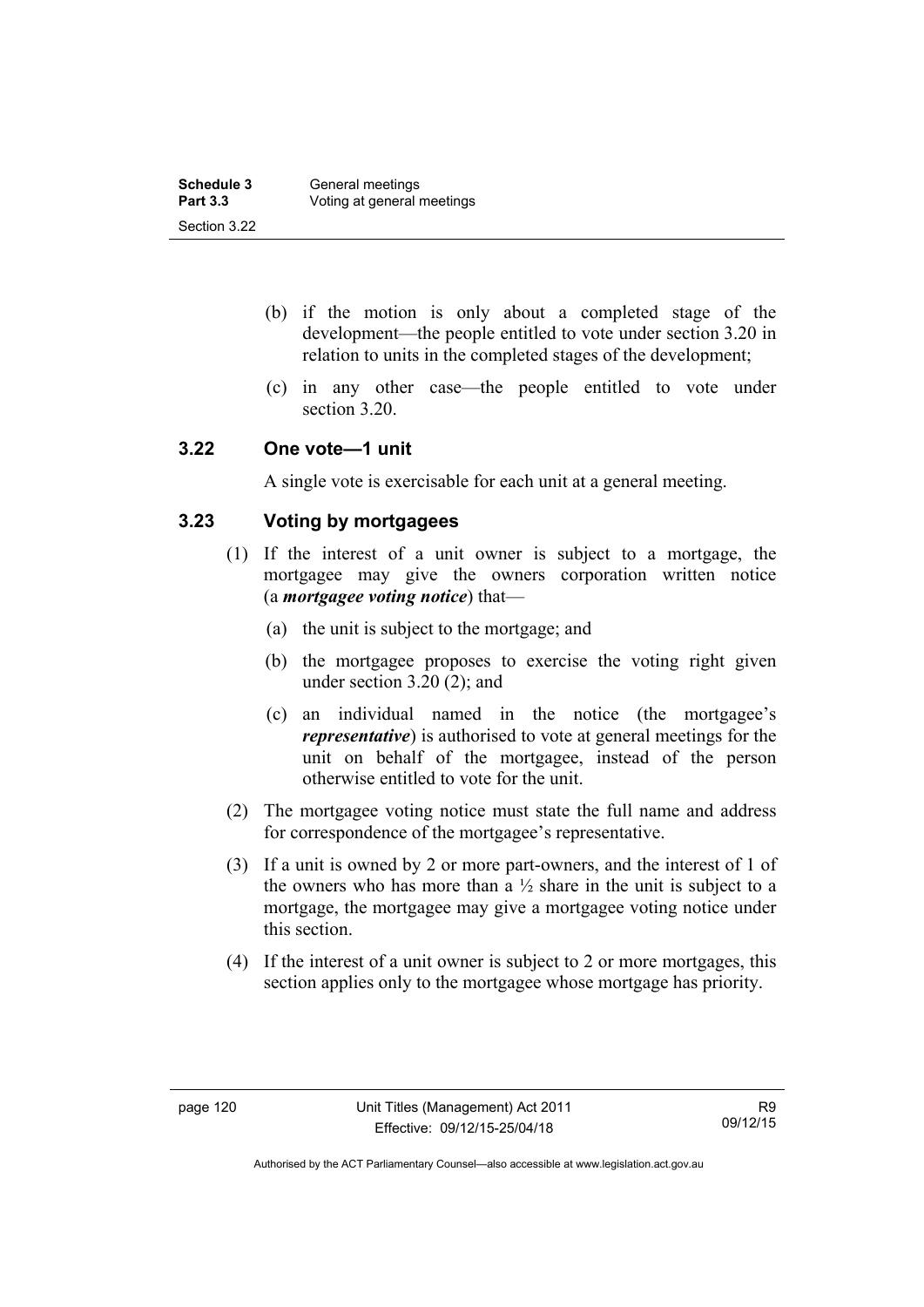#### **3.24 Mortgagee voting notice—amendment and revocation**

- (1) The mortgagee may change the mortgagee's representative by written notice to the owners corporation.
- (2) The notice of change of representative must—
	- (a) include the full name and an address for correspondence of the new representative; and
	- (b) be signed by the mortgagee.
- (3) The mortgagee's representative may change the address for correspondence by written notice to the owners corporation of the change.
- (4) The notice of change of address must be signed by the representative.
- (5) A mortgagee voting notice—
	- (a) is revoked when the mortgagee gives written notice of revocation to the owners corporation; or
	- (b) is taken to be revoked when the mortgage is discharged.
- (6) A mortgagee who has given a mortgagee voting notice to an owners corporation commits an offence if, without reasonable excuse, the mortgagee fails to give written notice to the corporation of the discharge of the mortgage within 14 days after the discharge.

Maximum penalty: 5 penalty units.

#### **3.25 Evidence of mortgagee's entitlement to vote**

Evidence of any of the following facts may be given by a certificate sealed with the owners corporation's seal:

 (a) the fact that the authorisation of a named mortgagee's representative to vote for a stated unit was in force on a stated date;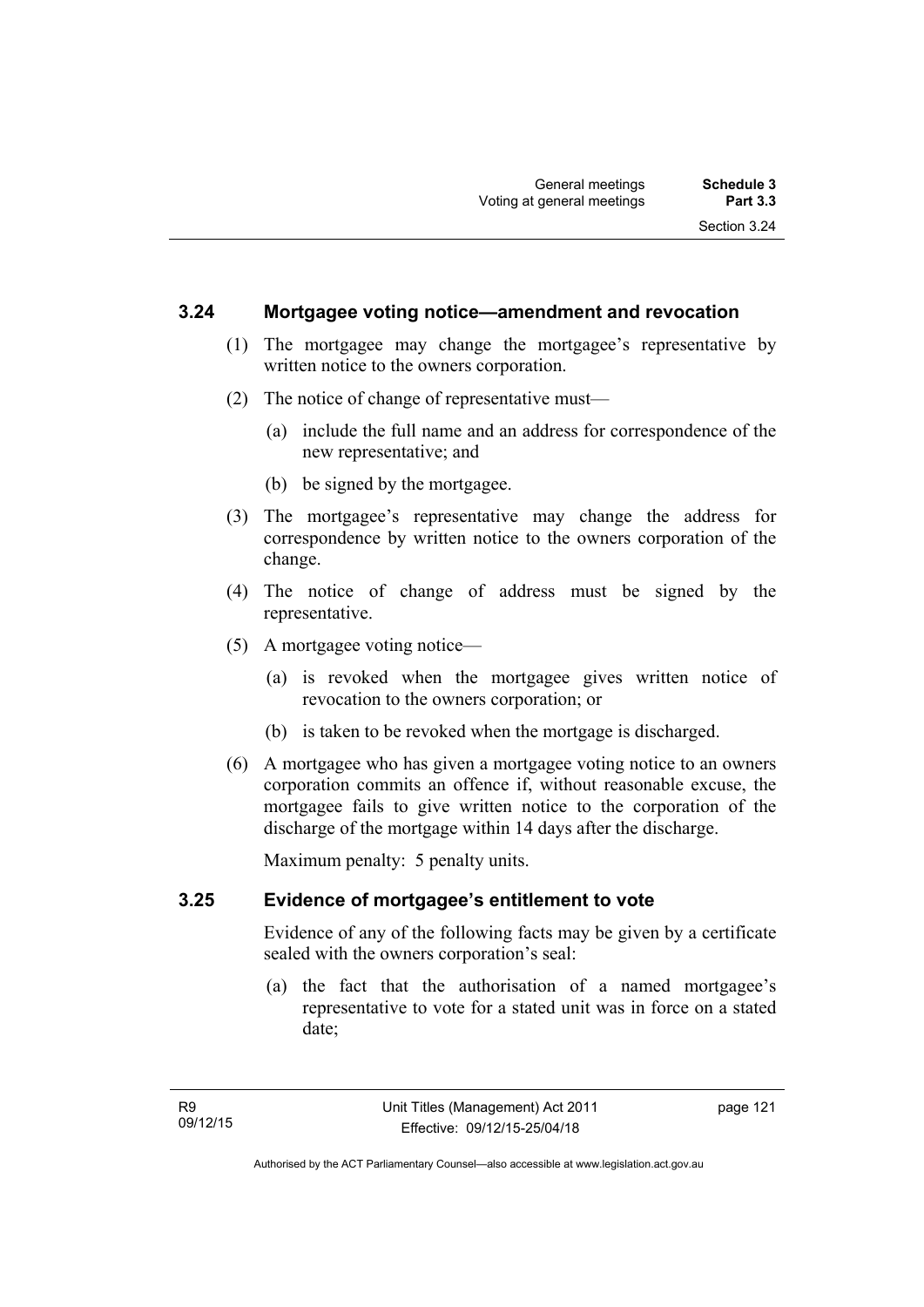| Schedule 3      | General meetings           |
|-----------------|----------------------------|
| <b>Part 3.3</b> | Voting at general meetings |
| Section 3.26    |                            |

- (b) the fact that a stated address for correspondence for a mortgagee's representative was the latest address for correspondence for the representative notified to the corporation on a stated date;
- (c) the fact that notice of the revocation of a mortgagee voting notice was given to the owners corporation by a named mortgagee on a stated date;
- (d) the fact that notice of the discharge of a mortgage was given to the owners corporation on a stated date.

### **3.26 Proxy votes**

- (1) Votes at a general meeting may be cast by proxy (whether or not a poll is demanded).
- (2) The appointment of a proxy must be in the form approved by the executive committee.
	- *Note* A proxy form must accompany the notice of general meeting (see s 3.7 (2) (a)).
- (3) A person entitled to vote at a general meeting of an owners corporation must not—
	- (a) appoint a proxy for more than 1 year after the day the appointment is made; or
	- (b) appoint a person as a proxy if the person is—
		- (i) the manager; or
		- (ii) a service contractor.

#### **3.27 Proxy votes—limit on developer**

(1) This section applies to a developer of a units plan who is appointed as the proxy under a contract for the sale of a unit in the units plan.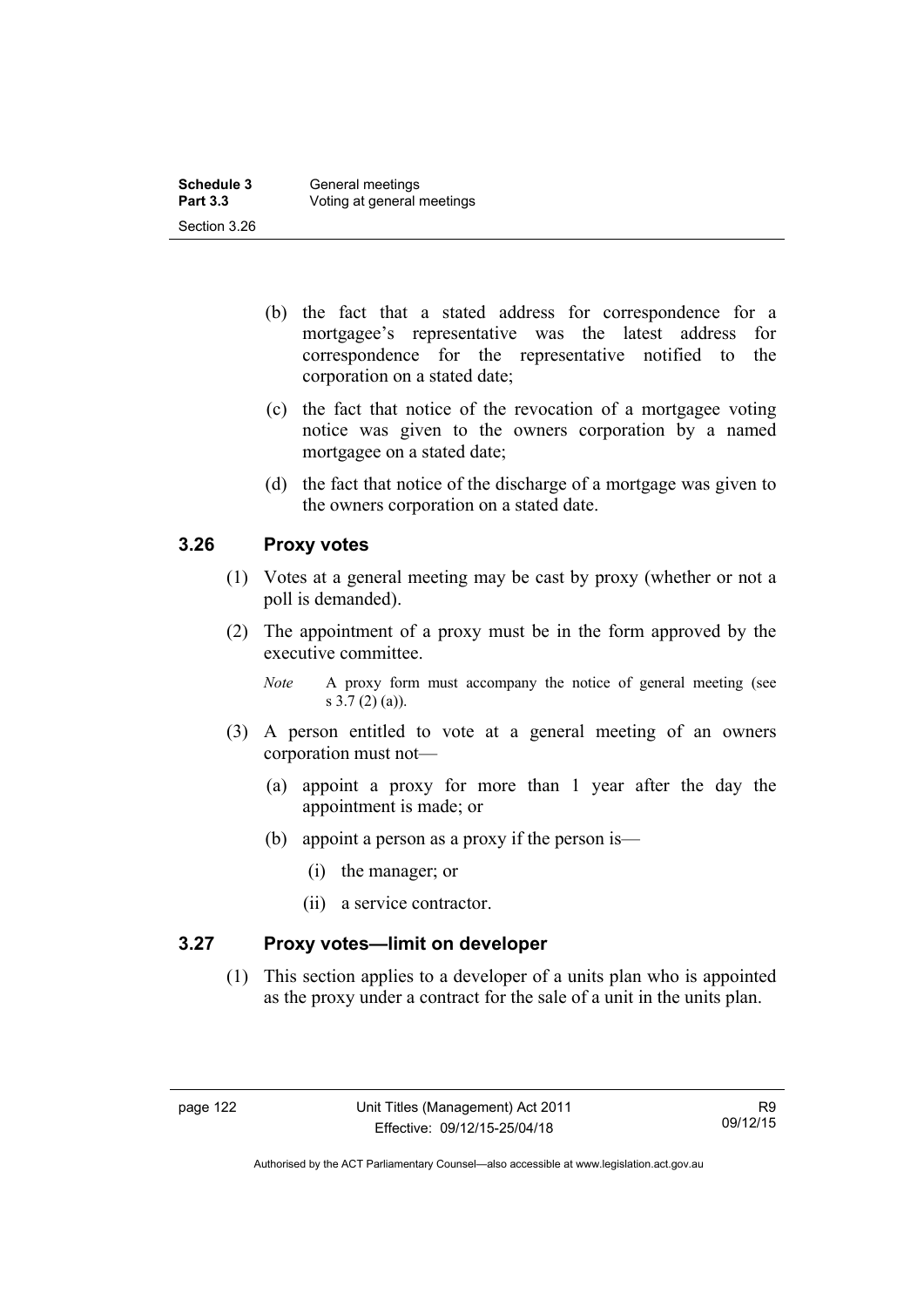- (2) The developer must not exercise 3 or more proxy votes in a vote on a matter at a general meeting of the owners corporation for the units plan unless—
	- (a) each contract for the sale of a unit in the units plan contains a proxy disclosure statement; and
	- (b) the use of each proxy vote is consistent with the statement; and
	- (c) the matter being voted on relates to development (the *development matter*) rather than the ordinary operation of the owners corporation.
- (3) If the developer exercises a proxy vote in contravention of this section, the proxy vote is void.
- (4) For this section, a *proxy disclosure statement* is a statement that includes the following:
	- (a) if a person is appointed as a proxy—the name of the person;
	- (b) if the proxy is appointed by naming the occupant of a position—the name of the position;
	- (c) the length of time of the appointment;
	- (d) a sufficient description of the development matter for the buyer of a unit to easily identify the matter.

### **3.28 Value of votes**

- (1) Every vote at a general meeting is of equal value, unless a poll is taken.
- (2) On a poll, the value of each vote (the *voting value*) is the value that is proportional to the unit entitlement of the unit for which it is exercised.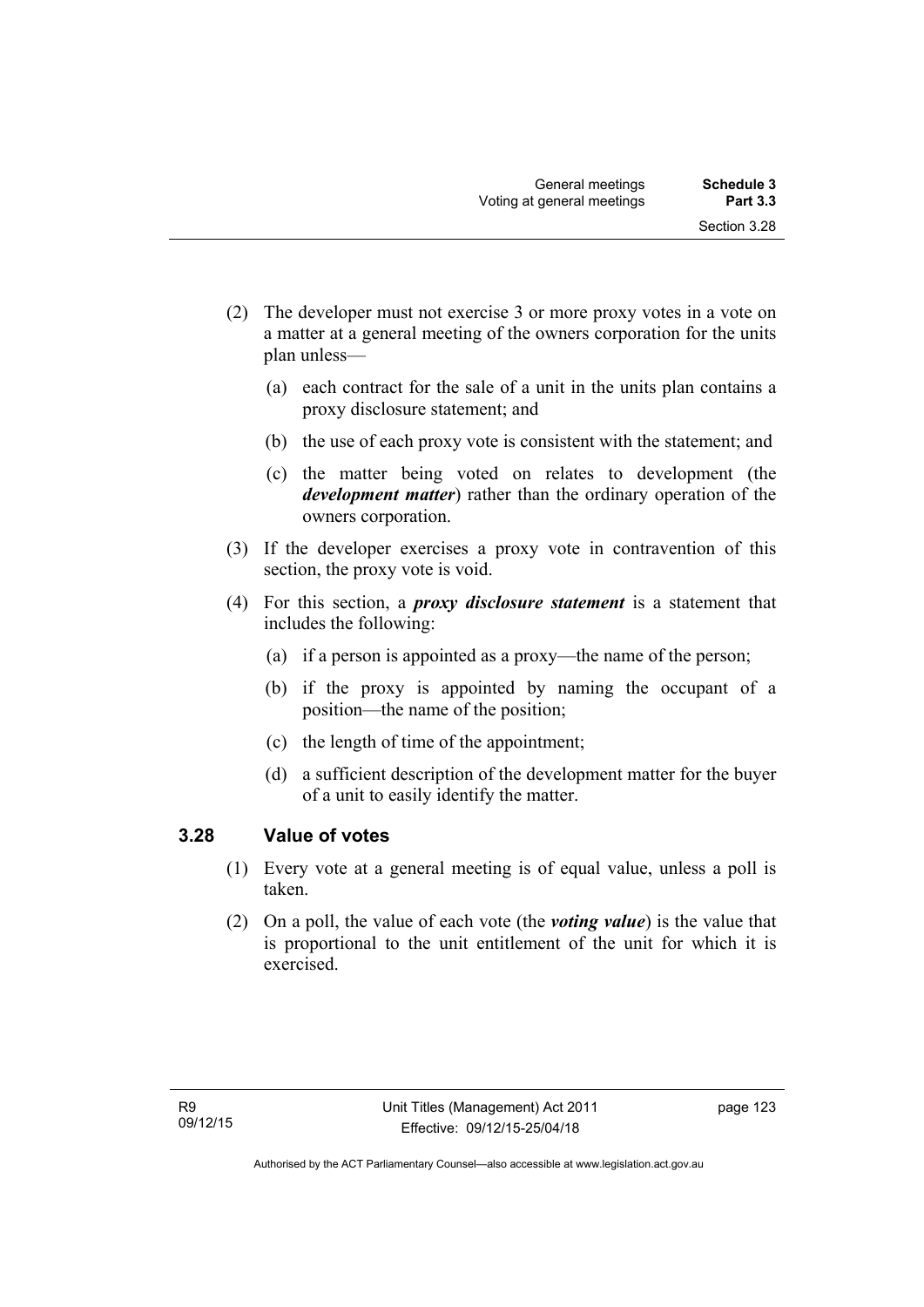#### **3.29 Polls**

- (1) A poll may be demanded on an ordinary or special resolution at a general meeting by anyone present and entitled to vote at the meeting.
- (2) A demand for a poll may be withdrawn.
- (3) A poll may be taken in any way the chairperson considers appropriate.
- (4) The result of a poll—
	- (a) must be declared at the meeting by the chairperson as soon as it is worked out; and
	- (b) decides whether or not the resolution for which the poll was demanded has been carried.

#### **3.30 Voting by chairperson**

At a general meeting, the chairperson may (whether or not a poll is demanded)—

- (a) exercise a deliberative vote as a member; and
- (b) if there is an equality of votes—also exercise a casting vote, unless the owners corporation has only 2 members.

#### **3.31 Absentee votes**

- (1) A person entitled to vote on a motion may cast an absentee vote on the motion by recording the vote on an absentee voting paper and giving it to the owners corporation before the meeting begins.
	- *Note* An absentee voting form must accompany the notice of general meeting (see s 3.7 (2) (b)).
- (2) The absentee voting paper must be in the form approved by the executive committee.
- (3) An absentee vote under this section is a valid vote.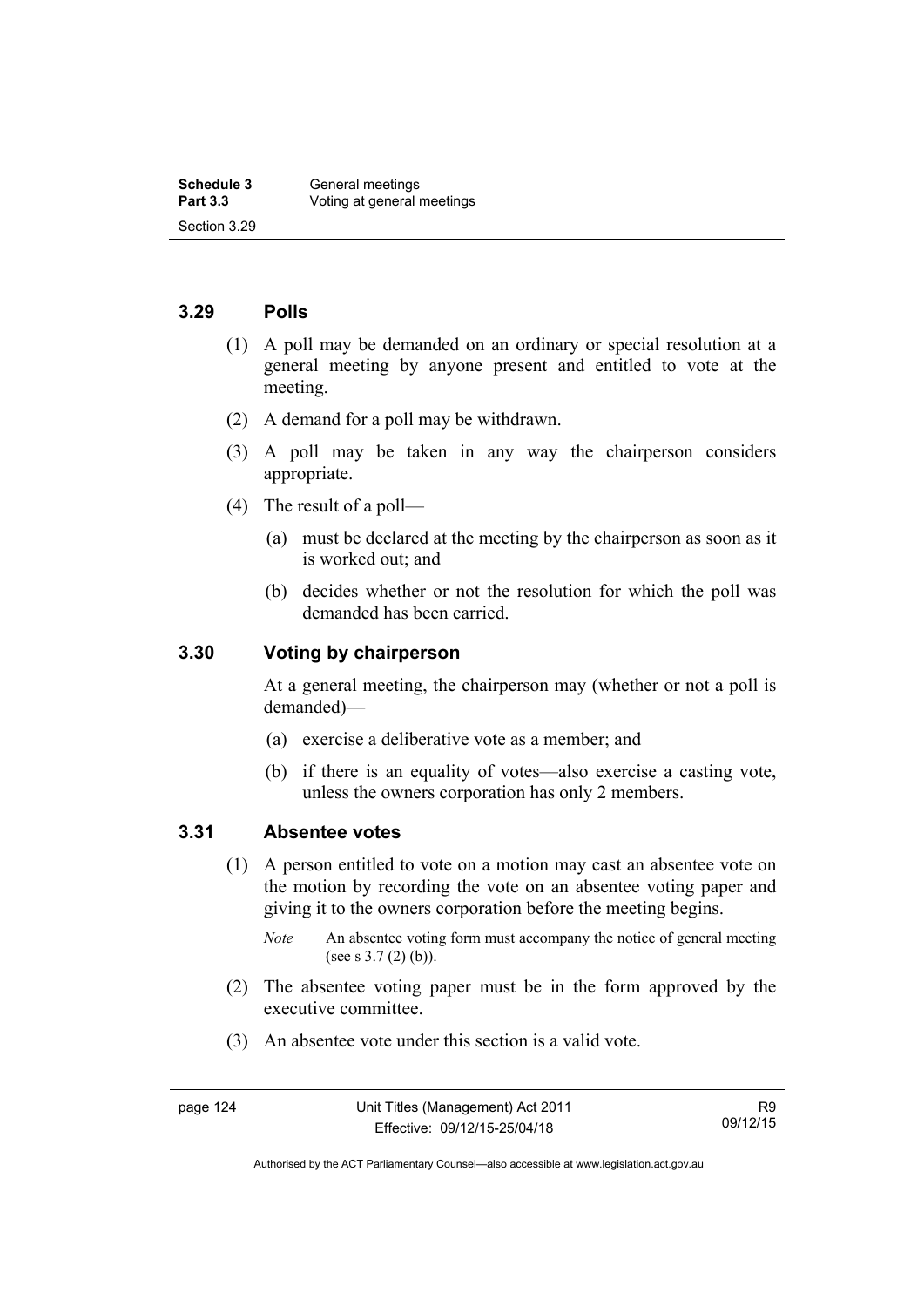(4) A person who casts an absentee vote under this section is taken to be present at the general meeting at which the motion is moved (except for the purposes of making up a quorum) and to have voted on the resolution.

#### **3.32 People under 18 or under other legal disabilities**

- (1) The right of a person to vote at a general meeting must not be exercised by the person if—
	- (a) the person is under 18 years old; or
	- (b) the person is under any other legal disability preventing the person from dealing with his or her property.
- (2) The right to vote of an incapacitated person (under subsection (1)) may be exercised—
	- (a) if the person is under 18 years old—by the person's parent or guardian; or
	- (b) if the person is under any other legal disability—by a person for the time being authorised by law to control the person's property.

### **3.33 Declaration by chairperson of result of voting**

- (1) A declaration by the chairperson of the meeting that a motion has been passed is conclusive evidence of the fact without proof of the number or proportion of votes recorded against or in favour of the motion.
- (2) Subsection (1) does not apply if—
	- (a) a poll is demanded; or
	- (b) a unanimous resolution is required.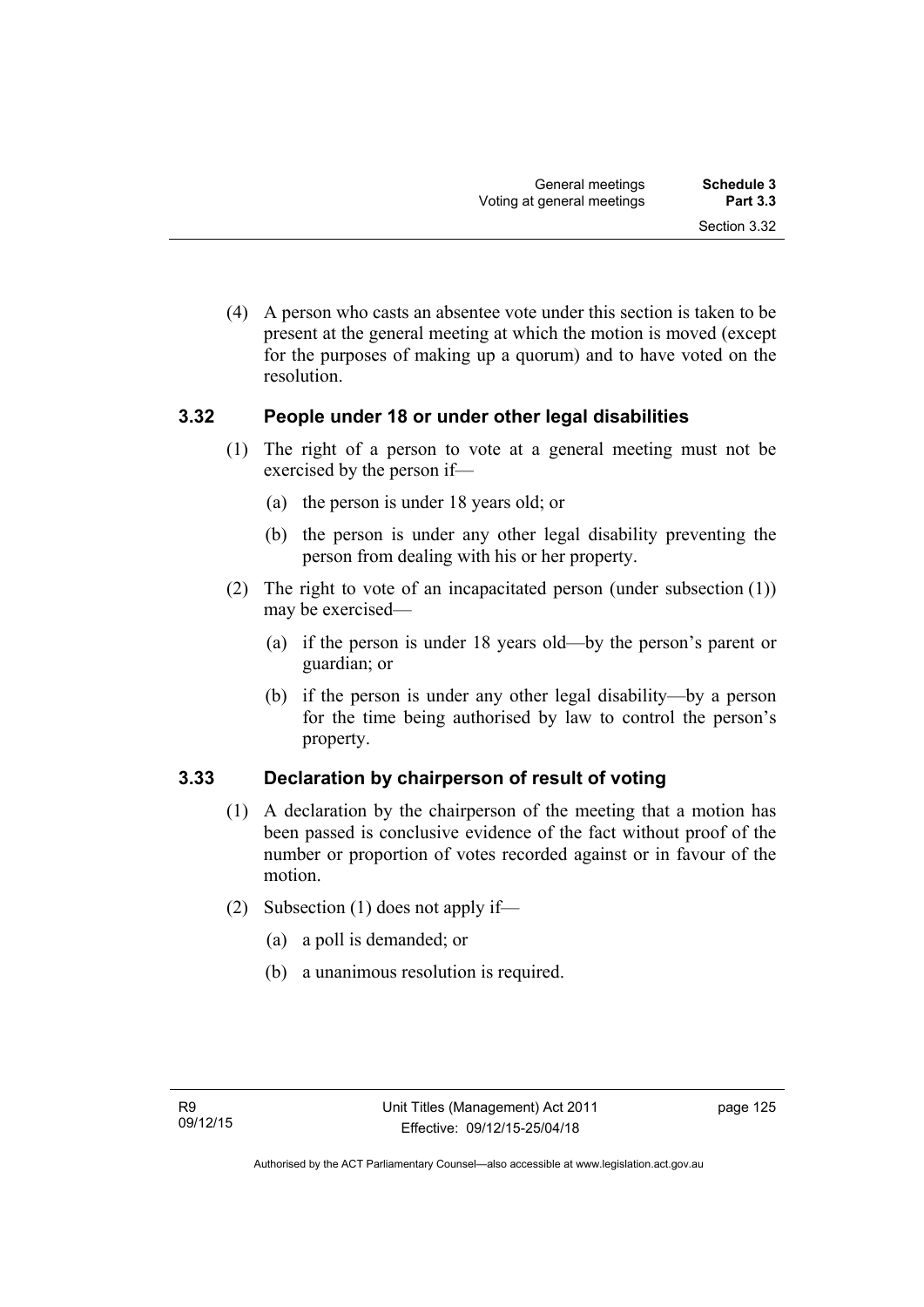#### **Schedule 4** Default rules

Rule 1

## **Schedule 4 Default rules**

(see s 106)

*Note* The owners corporation may amend the default rules under s 108.

**1 Definitions—default rules** 

(1) In these rules:

*executive committee representative* means a person authorised in writing by the executive committee under rule 10 (4).

*owner, occupier or user*, of a unit, includes an invitee or licensee of an owner, occupier or user of a unit.

 (2) A word or expression in the Act has the same meaning in these rules.

#### **2 Payment of rates and taxes by unit owners**

A unit owner must pay all rates, taxes and any other amount payable for the unit.

### **3 Repairs and maintenance**

- (1) A unit owner must ensure that the unit is in a state of good repair.
- (2) A unit owner must carry out any work in relation to the unit, and do anything else in relation to the unit, that is required by a territory law.

## **4 Erections and alterations**

- (1) A unit owner may erect or alter any structure in or on the unit or the common property only—
	- (a) in accordance with the express permission of the owners corporation by unopposed resolution; and

Authorised by the ACT Parliamentary Counsel—also accessible at www.legislation.act.gov.au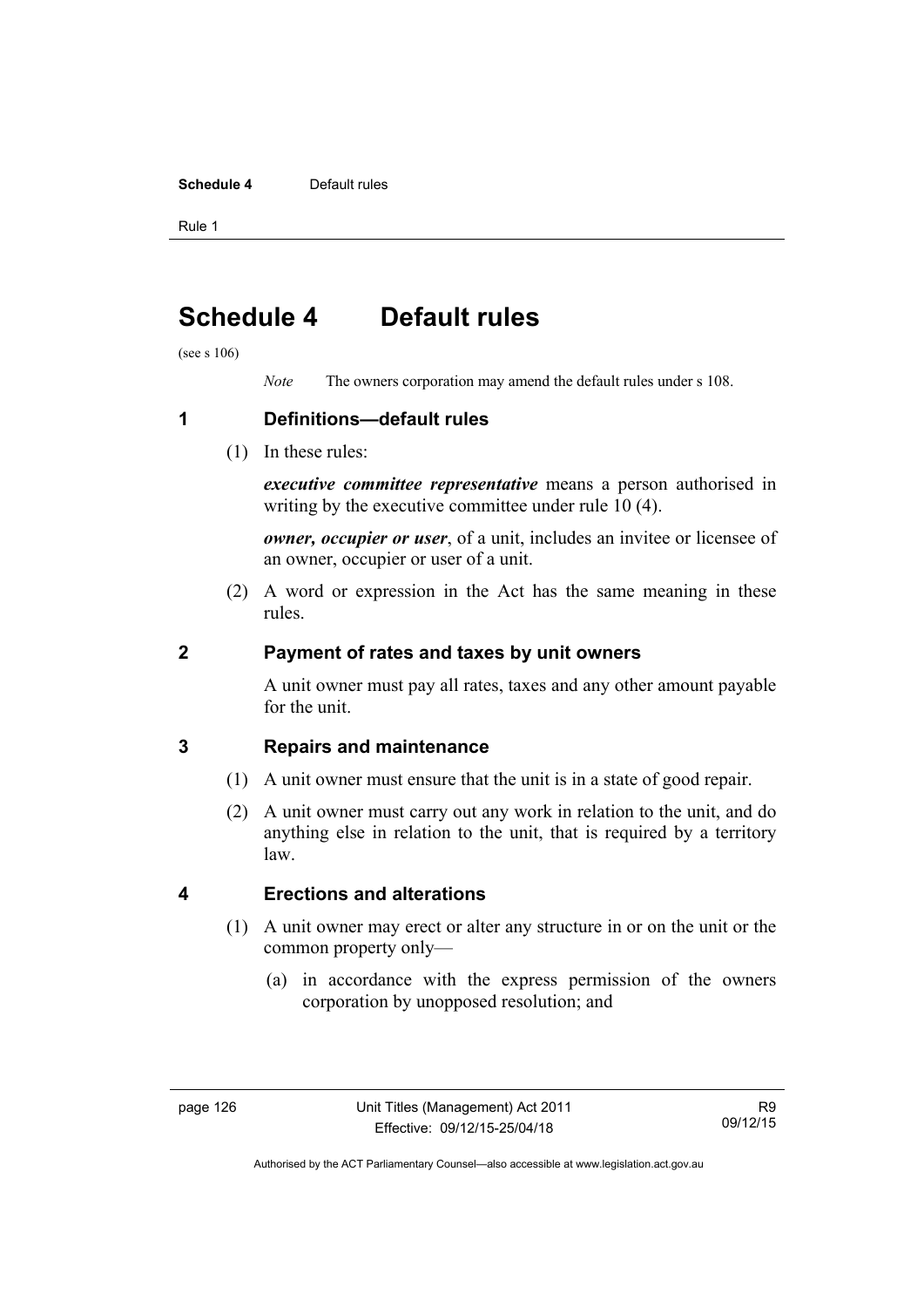- (b) in accordance with the requirements of any applicable territory law (for example, a law requiring development approval to be obtained for the erection or alteration).
	- *Note* An example is part of the Act, is not exhaustive and may extend, but does not limit, the meaning of the provision in which it appears (see [Legislation Act,](http://www.legislation.act.gov.au/a/2001-14) s 126 and s 132).
- (2) Permission may be given subject to conditions stated in the resolution.

### **5 Use of common property**

A unit owner must not use the common property, or permit it to be used, to interfere unreasonably with the use and enjoyment of the common property by an owner, occupier or user of another unit.

#### **6 Hazardous use of unit**

A unit owner must not use the unit, or permit it to be used, so as to cause a hazard to an owner, occupier or user of another unit.

#### **7 Use of unit—nuisance or annoyance**

- (1) A unit owner must not use the unit, or permit it to be used, in a way that causes a nuisance or substantial annoyance to an owner, occupier or user of another unit.
- (2) This rule does not apply to a use of a unit if the executive committee has given an owner, occupier or user of the unit written permission for that use.
- (3) Permission may be given subject to stated conditions.
- (4) Permission may be withdrawn by special resolution of the owners corporation.

#### **8 Noise**

(1) A unit owner must not make, or permit to be made, such a noise within the unit as might (in the circumstances) be reasonably likely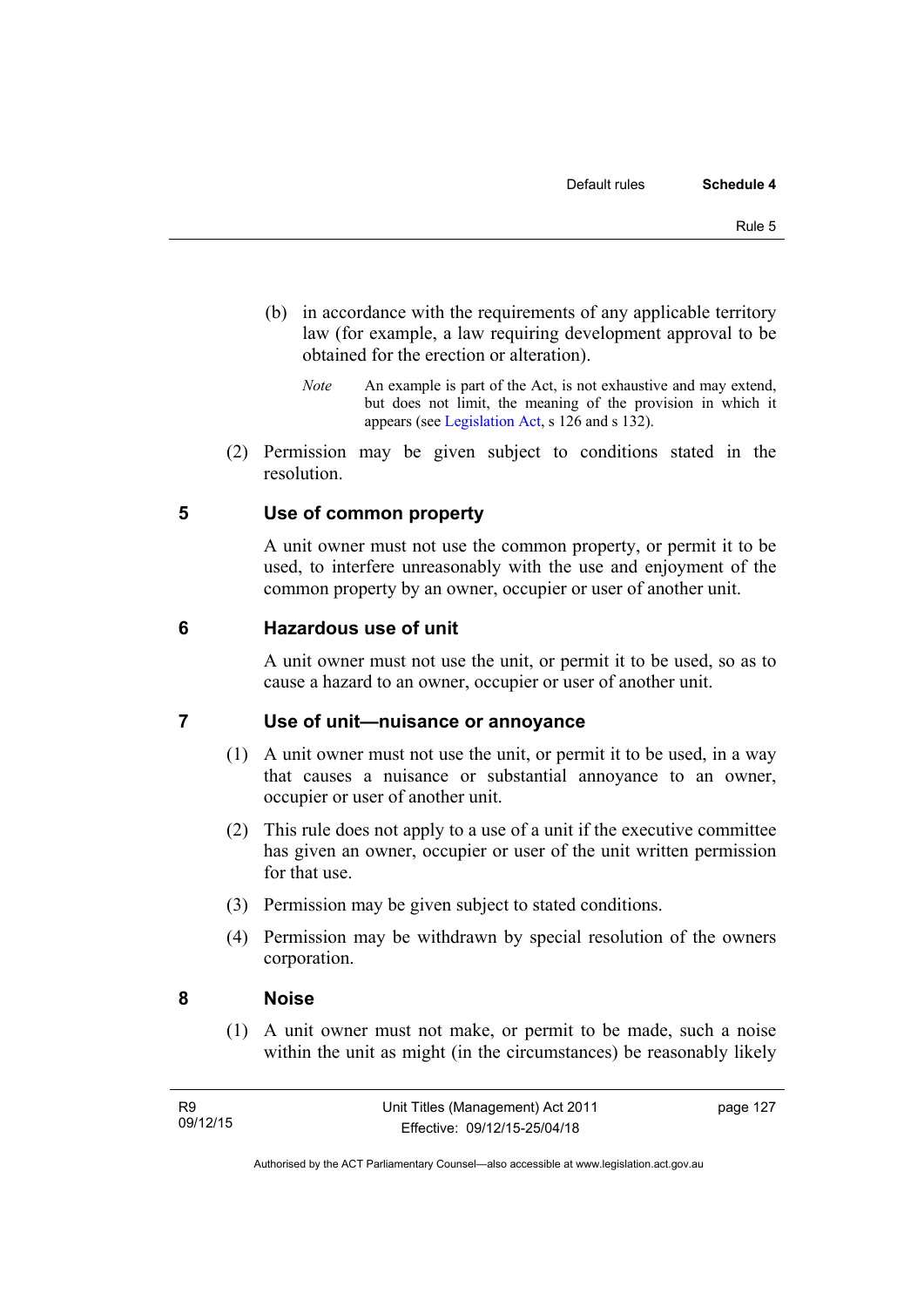#### **Schedule 4** Default rules

Rule 9

to cause substantial annoyance to an owner, occupier or user of another unit.

- (2) This rule does not apply to the making of a noise if the executive committee has given the person responsible for making the noise written permission to do so.
- (3) Permission may be given subject to stated conditions.
- (4) Permission may be withdrawn by special resolution of the owners corporation.

#### **9 Illegal use of unit**

A unit owner must not use the unit, or permit it to be used, to contravene a law in force in the ACT.

#### **10 What may an executive committee representative do?**

- (1) An executive committee representative may do any of the following in relation to a unit at all reasonable times:
	- (a) if the committee has reasonable grounds for suspecting that there is a breach of the Act or these rules in relation to a unit inspect the unit to investigate the breach;
	- (b) carry out any maintenance required under the Act or these rules;
	- (c) do anything else the owners corporation is required to do under the Act or these rules.
- (2) An executive committee representative may enter a unit and remain in the unit for as long as is necessary to do something mentioned in subrule (1).
- (3) An executive committee representative is not authorised to do anything in relation to a unit mentioned in subrule (1) unless—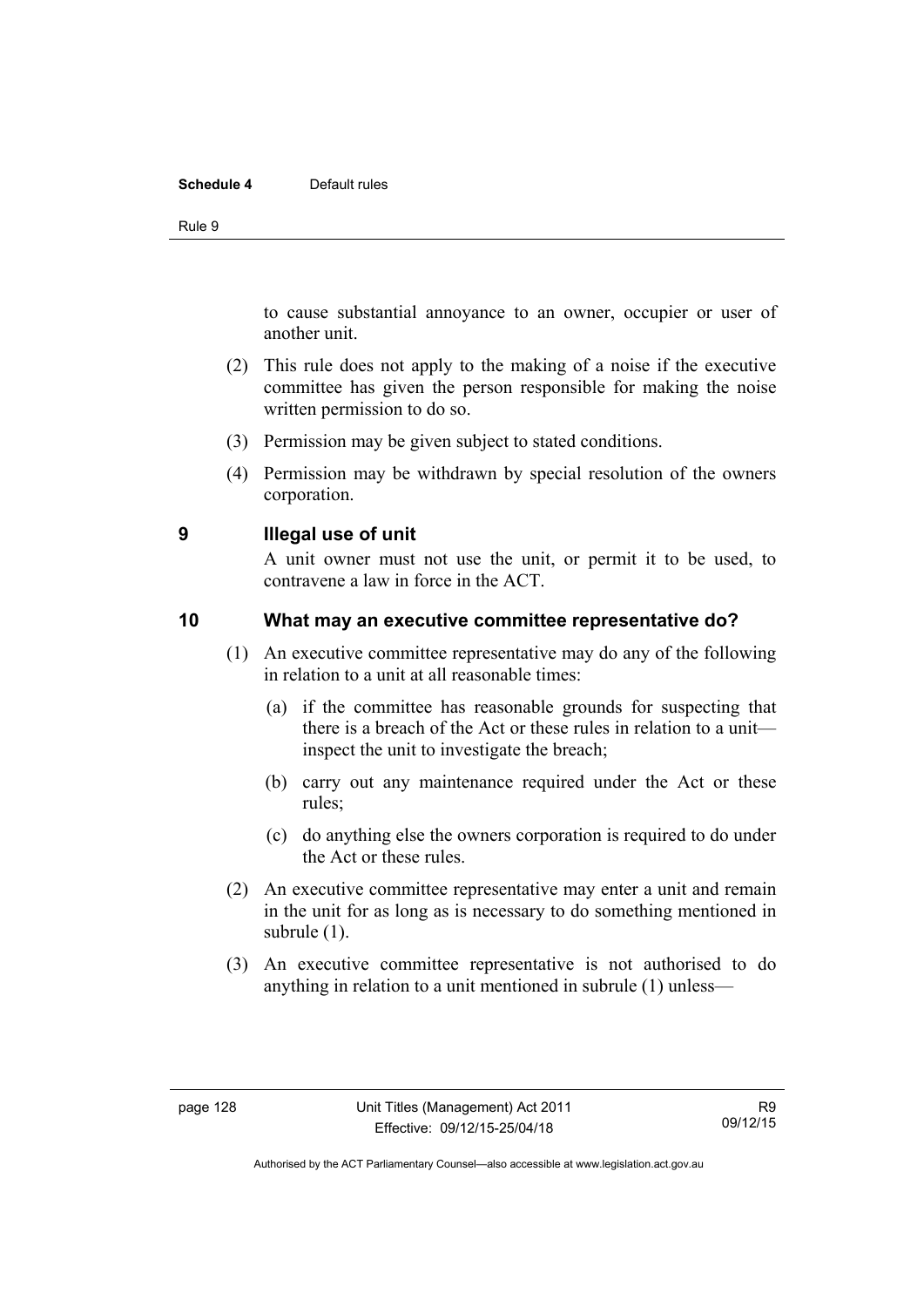- (a) the executive committee or the representative has given the owner, occupier or user of the unit reasonable notice of his or her intention to do the thing; or
- (b) in an emergency, it is essential that it be done without notice.
- (4) The executive committee may give a written authority to a person to represent the corporation under this rule.

#### **11 Seal of owners corporation**

For the attaching of the seal of the owners corporation to a document to be effective—

- (a) the seal must be attached by decision of the executive committee; and
	- *Note* Executive committee decisions must be made by majority vote, or by unanimous vote if there are only 2 members of the committee (see sch 2, s 2.10).
- (b) the seal must be attached in the presence of 2 executive members; and
- (c) the executive members witnessing the attaching of the seal must sign the document as witnesses.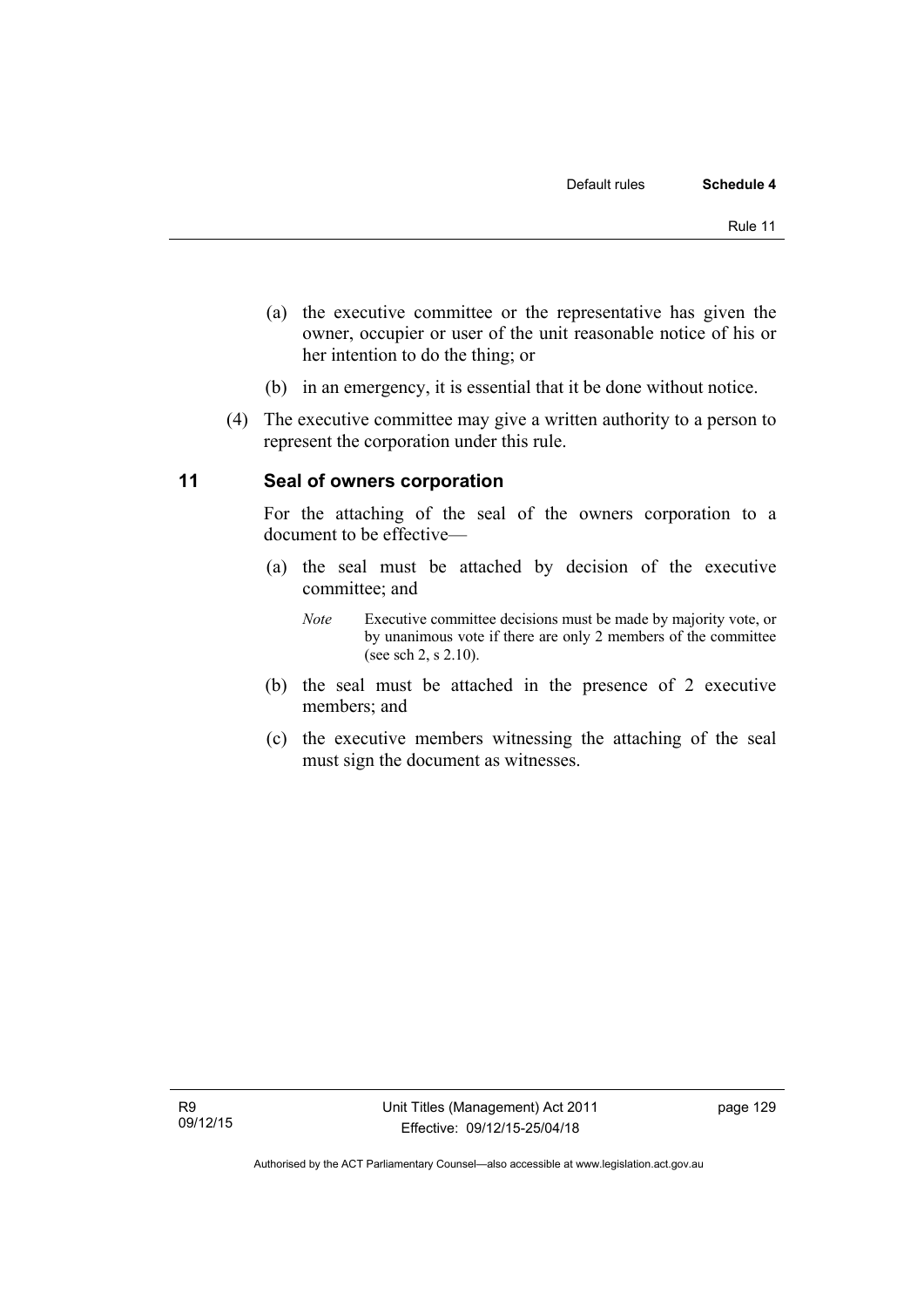**Dictionary** 

## **Dictionary**

(see s 3)

- *Note 1* The [Legislation Act](http://www.legislation.act.gov.au/a/2001-14) contains definitions and other provisions relevant to this Act.
- *Note 2* For example, the [Legislation Act,](http://www.legislation.act.gov.au/a/2001-14) dict, pt 1, defines the following terms:
	- ACAT
	- appoint
	- bankrupt or personally insolvent
	- contravene
	- corporation
	- director-general
	- exercise
	- function
	- individual
	- planning and land authority.

*address for correspondence*, of a company, means the address of the company's office, as registered under the law under which the company is incorporated (if provided by the law).

*administration order*—see section 136.

*administrative fund*, for division 5.2 (Administrative, special purpose and sinking funds)—see section 73.

*administrator*, of an owners corporation, means a person who is appointed as the administrator of the corporation under part 10 (Administrators).

*appoint* includes engage.

#### *building*—

- (a) for this Act generally—see the *[Unit Titles Act 2001](http://www.legislation.act.gov.au/a/2001-16)*, dictionary; and
- (b) for division 5.4 (Insurance)—see section 99.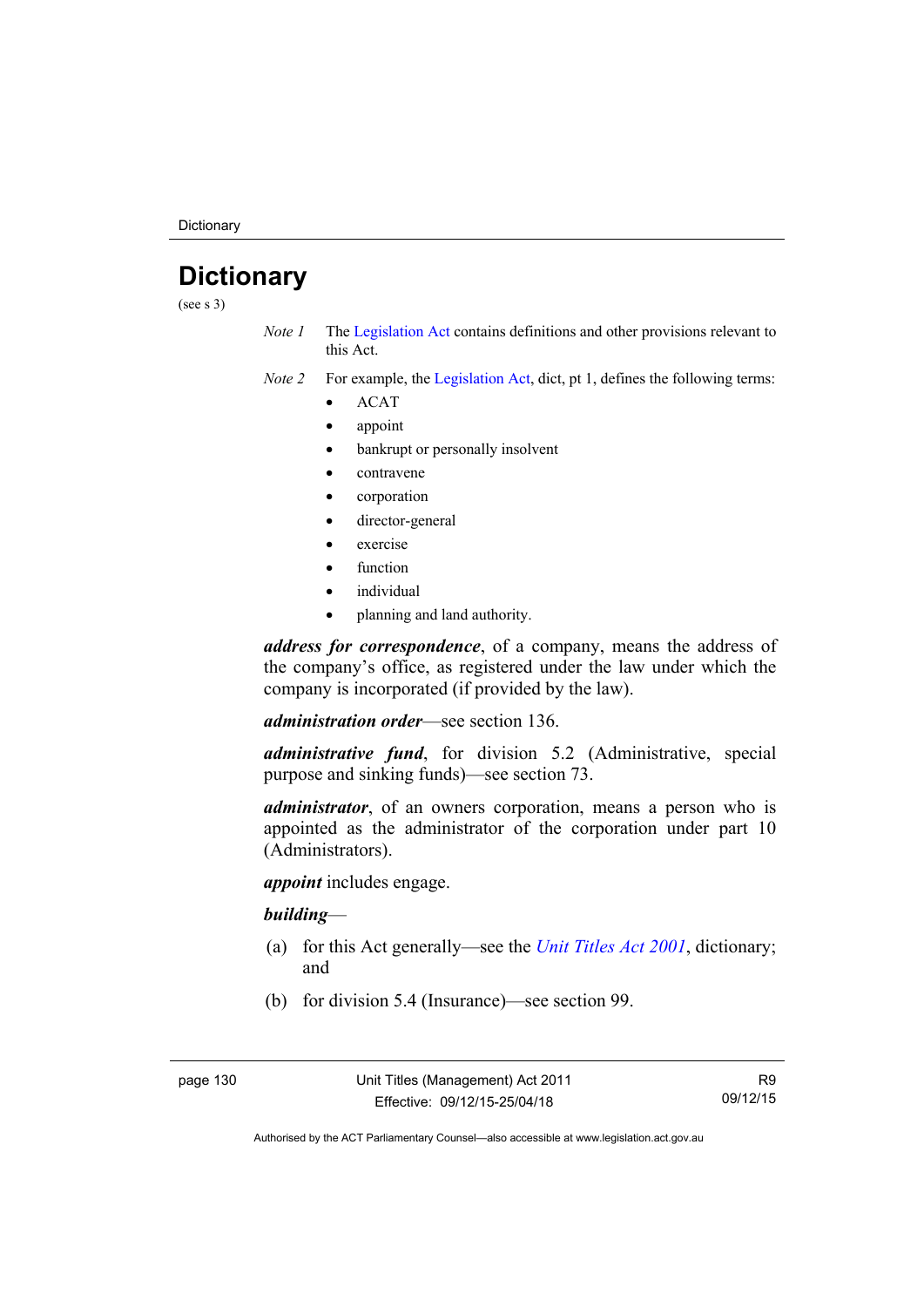*building and development provision*, in relation to a lease—see the *[Planning and Development Act 2007](http://www.legislation.act.gov.au/a/2007-24)*, section 234.

*class A unit*—see the *[Unit Titles Act 2001](http://www.legislation.act.gov.au/a/2001-16)*, section 10.

*class B unit*—see the *[Unit Titles Act 2001](http://www.legislation.act.gov.au/a/2001-16)*, section 11.

*common property*—see the *[Unit Titles Act 2001](http://www.legislation.act.gov.au/a/2001-16)*, section 13.

*communications officer*, for an owners corporation, means the owners corporation communications officer appointed by the owners corporation under section 66.

*company* means a corporation.

*Note Corporation*—see the [Legislation Act,](http://www.legislation.act.gov.au/a/2001-14) dictionary, pt 1.

*corporate register*—see section 113.

*court* includes the ACAT.

*declared land sublease*—see the *[Planning and Development](http://www.legislation.act.gov.au/a/2007-24)  [Act 2007](http://www.legislation.act.gov.au/a/2007-24)*, section 312C.

*default rules*—see section 106.

*developer*—see the *[Unit Titles Act 2001](http://www.legislation.act.gov.au/a/2001-16)*, dictionary.

*developer control period*, for a units plan, means the period that—

- (a) starts on the day the owners corporation for the units plan is established; and
- (b) ends on the day people other than the developer hold  $\frac{1}{3}$  or more of the unit entitlements for the units plan.

*development*, of a unit or common property—see the *[Unit Titles](http://www.legislation.act.gov.au/a/2001-16)  [Act 2001](http://www.legislation.act.gov.au/a/2001-16)*, dictionary.

*eligible person*, for a unit or common property in relation to which access to information is required, means—

 (a) the owner, or another person with an interest in the unit, or in an easement over the common property; or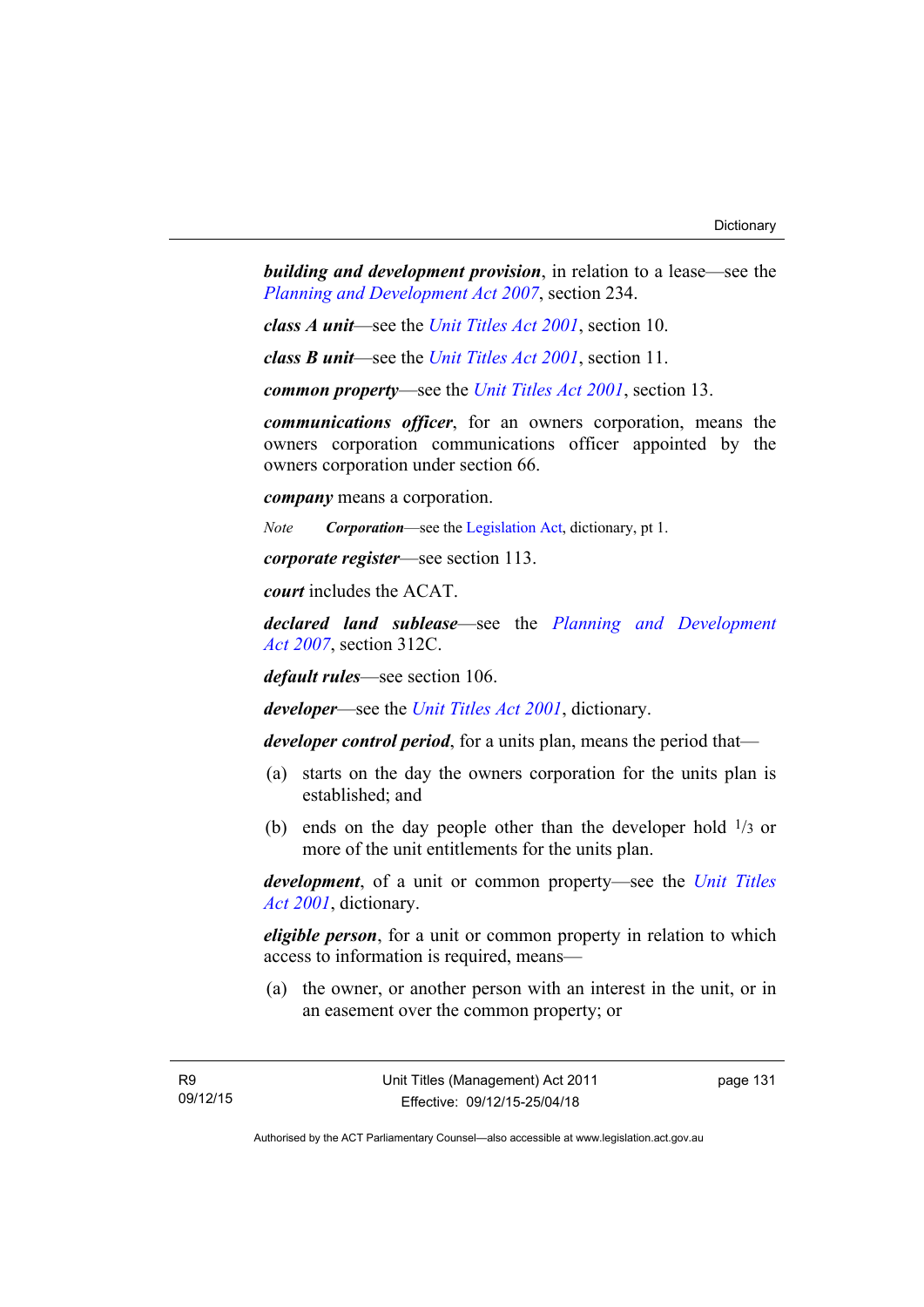- (b) for a unit that is owned, or part-owned, by a company—the representative of the company; or
- (c) anyone authorised in writing by a person mentioned in paragraph (a) or (b); or
- (d) if access to the information is necessary or desirable for the administration of this Act—the planning and land authority.

*entitled to vote*, in relation to a motion at a general meeting of an owners corporation, means a person who is entitled to vote on the motion under schedule 3, section 3.20.

*executive committee*, of an owners corporation, means the executive committee of the corporation established under section 34.

*executive committee representative*, for schedule 4 (Default rules)—see schedule 4, rule 1 (1).

*executive member* means a member of an executive committee.

*expected sinking fund expenditure*, for division 5.2 (Administrative, special purpose and sinking funds)—see section 83.

*financed service contract*, for part 9 (Protection of financiers for service contracts)—see section 130.

*financial year*, for an owners corporation, means—

- (a) a period of 12 months beginning on 1 July; or
- (b) any other period of 12 months decided by the owners corporation.

*financier*, for part 9 (Protection of financiers for service contracts)—see section 131.

*full name*, of a company, means the full name of the company together with the full name of its secretary or public officer (or an equivalent office-holder).

R9 09/12/15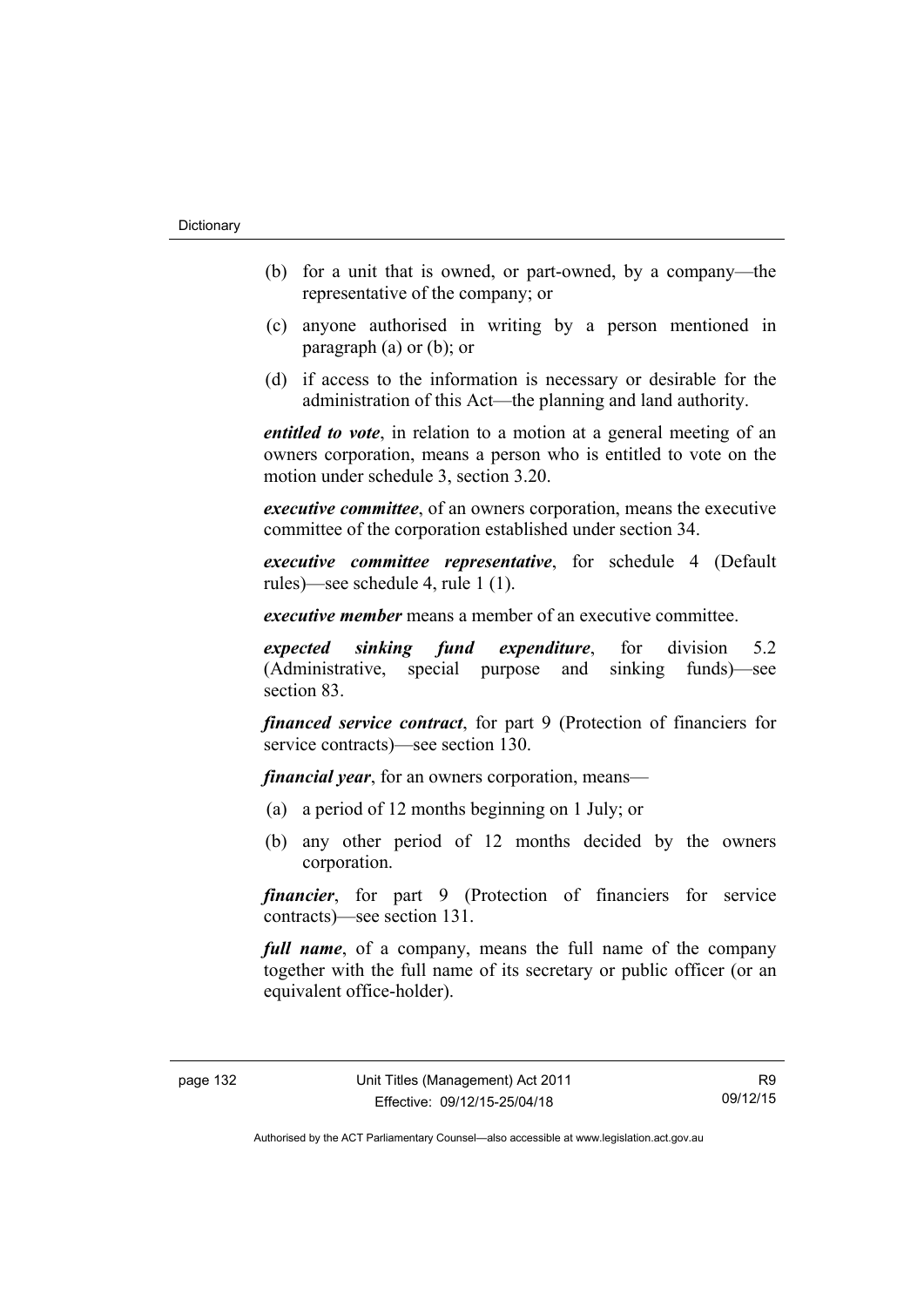*general fund*, of an owners corporation, for division 5.2 (Administrative, special purpose and sinking funds)—see section 72.

*general fund budget*, for division 5.2 (Administrative, special purpose and sinking funds)—see section 75 (1).

*general fund contribution*—see section 78 (1).

*install* includes build, place, connect or erect.

*interest*—see the *[Unit Titles Act 2001](http://www.legislation.act.gov.au/a/2001-16)*, dictionary.

*interested party*, for an administration order—see section 136 (Who may apply for an administration order?).

*land* means—

- (a) for this Act generally—the land subdivided by the units plan; and
- (b) for division 5.4 (Insurance)—see section 99.

*lease*, of a unit or common property—see the *[Unit Titles Act 2001](http://www.legislation.act.gov.au/a/2001-16)*, dictionary.

*lessee—*see the *[Unit Titles Act 2001](http://www.legislation.act.gov.au/a/2001-16)*, dictionary.

*maintenance*, of a building, a facility for a utility service or a utility conduit, means maintenance in good repair and working order, and includes—

- (a) repair; and
- (b) replacement; and
- (c) renewal; and
- (d) restoration.

*management contract*, for division 4.2 (Managers)—see section 49. *management services*, for division 4.2 (Managers)—see section 49. *manager*, for division 4.2 (Managers)—see section 49.

page 133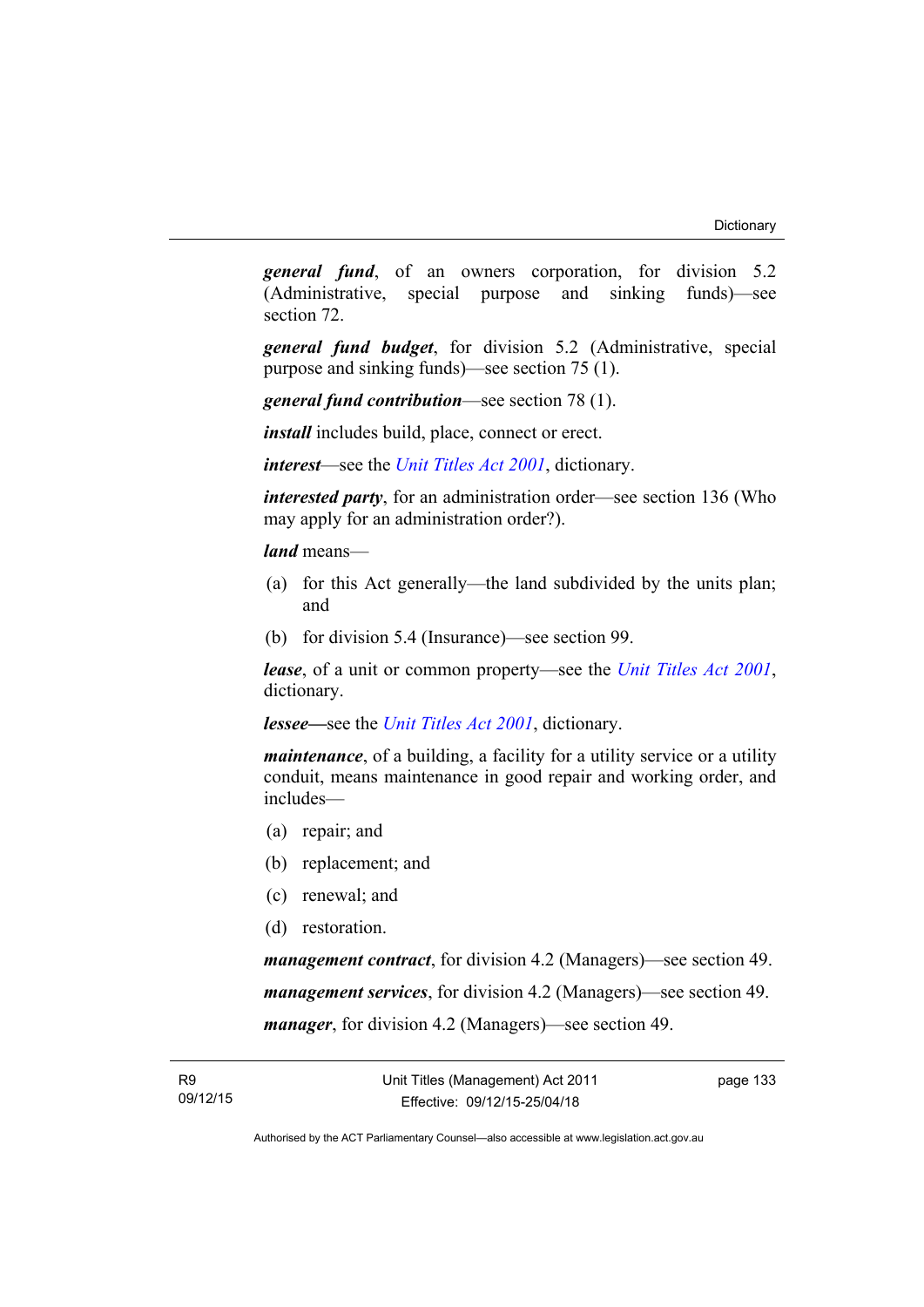*member*, of an owners corporation, is a member under section 10.

*mortgage* means a registered mortgage, or a registered encumbrance, within the meaning of the *[Land Titles Act 1925](http://www.legislation.act.gov.au/a/1925-1)*.

*mortgagee* means—

- (a) for a unit—the registered proprietor of a mortgage of the lease of the unit; or
- (b) in any other case—the registered proprietor of a mortgage.

*mortgagee voting notice*—see schedule 3, section 3.23 (Voting by mortgagees).

*mortgage insurance policy*—see section 142.

*ordinary resolution* means a resolution of a general meeting passed as required by schedule 3, section 3.15.

*owner* means—

- (a) for a unit—the registered proprietor of the lease of the unit and includes a part-owner; or
	- *Note* The term *unit owner* is also defined in the dictionary with the same meaning.
- (b) for common property—the owners corporation.

*owner, occupier or user*, of a unit, for schedule 4 (Default rules) see schedule 4, rule 1 (1).

*owners corporation*, for a units plan, means a corporation established under section 8.

*part-owner*, of a unit, means a person registered as a joint tenant or tenant in common in relation to the unit.

*Note* Joint proprietors of a unit must be registered as either joint tenants or tenants in common (see *Land Titles Act 192*5, s 54).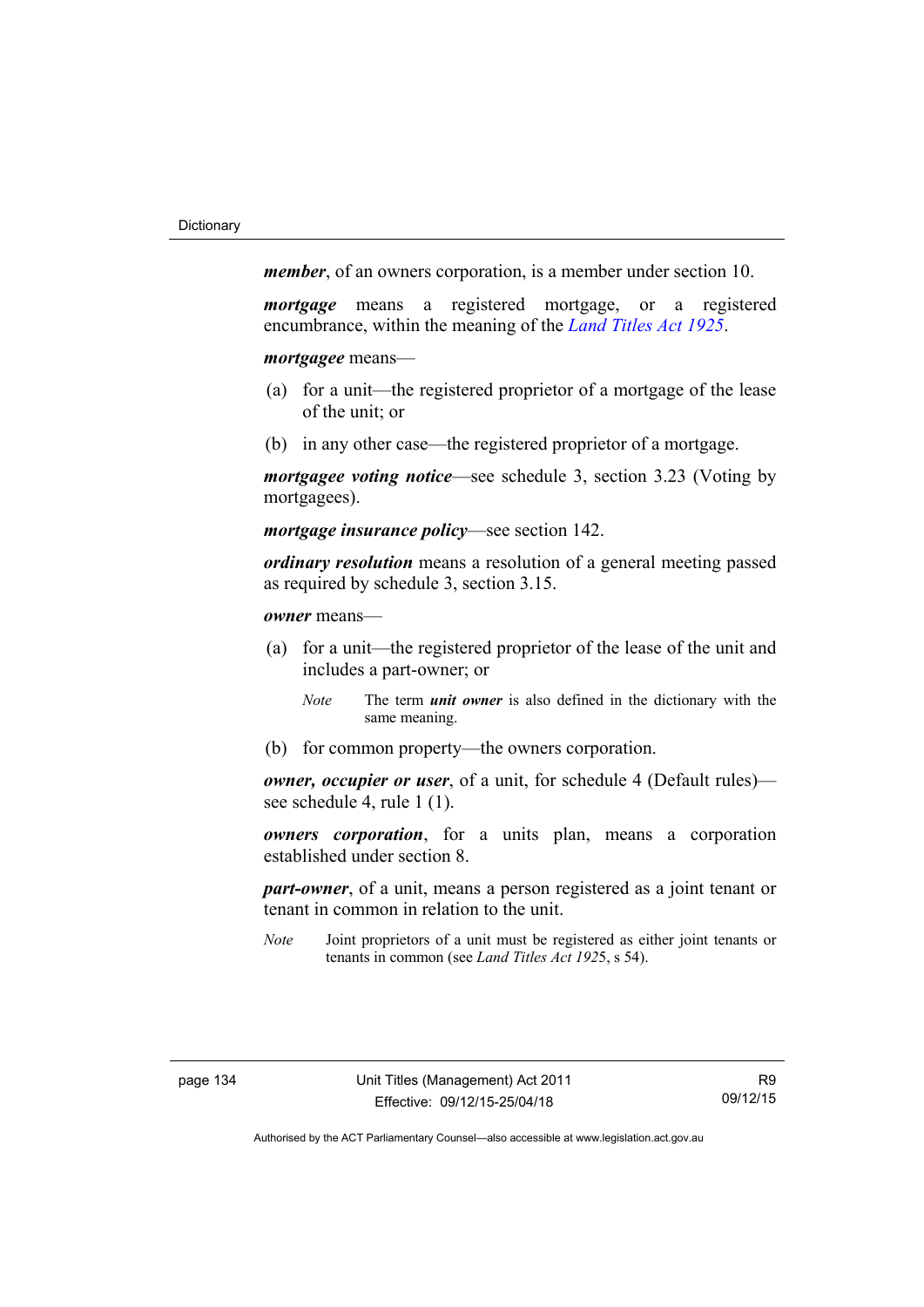*proportional share*, of a contribution payable for a unit, is the proportion of the total contributions payable for all units worked out as follows:

total unit entitlement total contributions  $\times$  unit entitlement of the unit or group of units

*proprietor*, of an interest in land—see the *[Unit Titles Act 2001](http://www.legislation.act.gov.au/a/2001-16)*, dictionary.

*reduced quorum*—see schedule 3, section 3.9 (Quorum at a general meeting—owners corporations with 3 or more members).

*reduced quorum decision*—see schedule 3, section 3.10 (Notice of reduced quorum decisions and adjournments).

*registered—*see the *[Unit Titles Act 2001](http://www.legislation.act.gov.au/a/2001-16)*, dictionary.

### *representative*—

- (a) for the part-owners of a unit—see section 11 (Part-owners of units—authorisation of representatives); or
- (b) for a company that is the owner or a part-owner of a unit—see section 13 (Company-owned units—authorisation of representatives); or
- (c) for a mortgagee that has given a mortgagee voting notice to an owners corporation—see schedule 3, section 3.23 (Voting by mortgagees).

*rule*, for an owner corporation, means a rule of the corporation under section 106.

*rule infringement notice*—see section 109 (2).

*secretary*, for an owners corporation, means the secretary of the corporation elected under section 40.

*service contract*, for division 4.3 (Service contractors)—see section 59.

page 135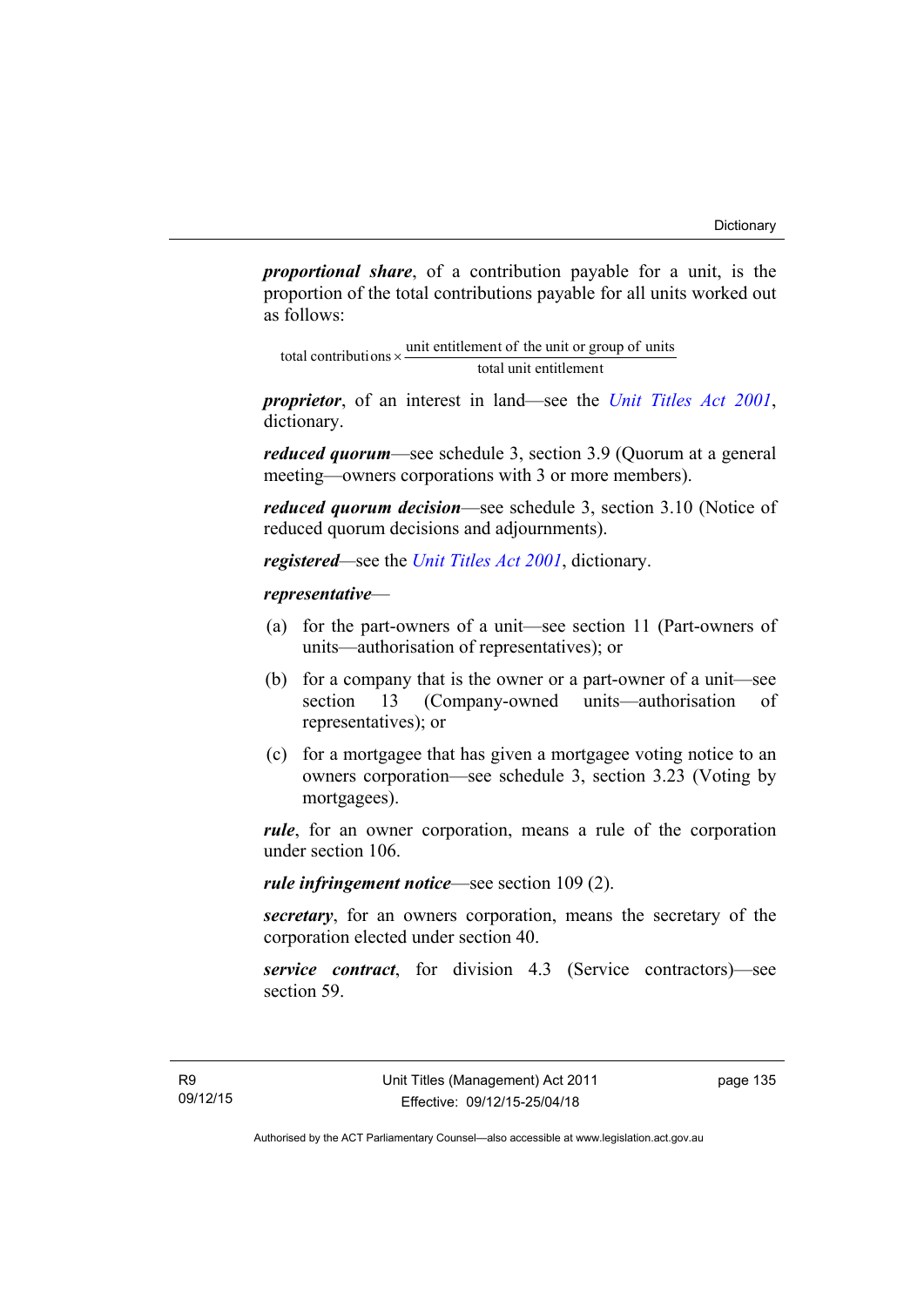*service contractor*, for division 4.3 (Service contractors)—see section 59.

*service contractor services*, for division 4.3 (Service contractors) see section 59.

*sinking fund*, for division 5.2 (Administrative, special purpose and sinking funds)—see section 81 (2).

*sinking fund contribution*—see section 89 (1).

*sinking fund plan*, for division 5.2 (Administrative, special purpose and sinking funds)—see section 82 (2).

*special purpose fund*, for division 5.2 (Administrative, special purpose and sinking funds)—see section 74 (1).

*special resolution* means a resolution of a general meeting passed as required by schedule 3, section 3.16.

*staged development*—see the *[Unit Titles Act 2001](http://www.legislation.act.gov.au/a/2001-16)*, section 17 (3) (Unit title applications—general requirements).

*standard quorum*—see schedule 3, section 3.9 (Quorum at a general meeting—owners corporations with 3 or more members).

*sustainability infrastructure*, installed in relation to a units plan—

- (a) means infrastructure and equipment that—
	- (i) improves the environmental sustainability of the units; or
	- (ii) reduces the environmental impact of the owners corporation and the unit owners; and
- (b) includes related utility service connections and equipment.

#### **Examples—par (a)**

solar panels, clothes lines, rainwater tanks

*Note* An example is part of the Act, is not exhaustive and may extend, but does not limit, the meaning of the provision in which it appears (see [Legislation Act,](http://www.legislation.act.gov.au/a/2001-14) s 126 and s 132).

R9 09/12/15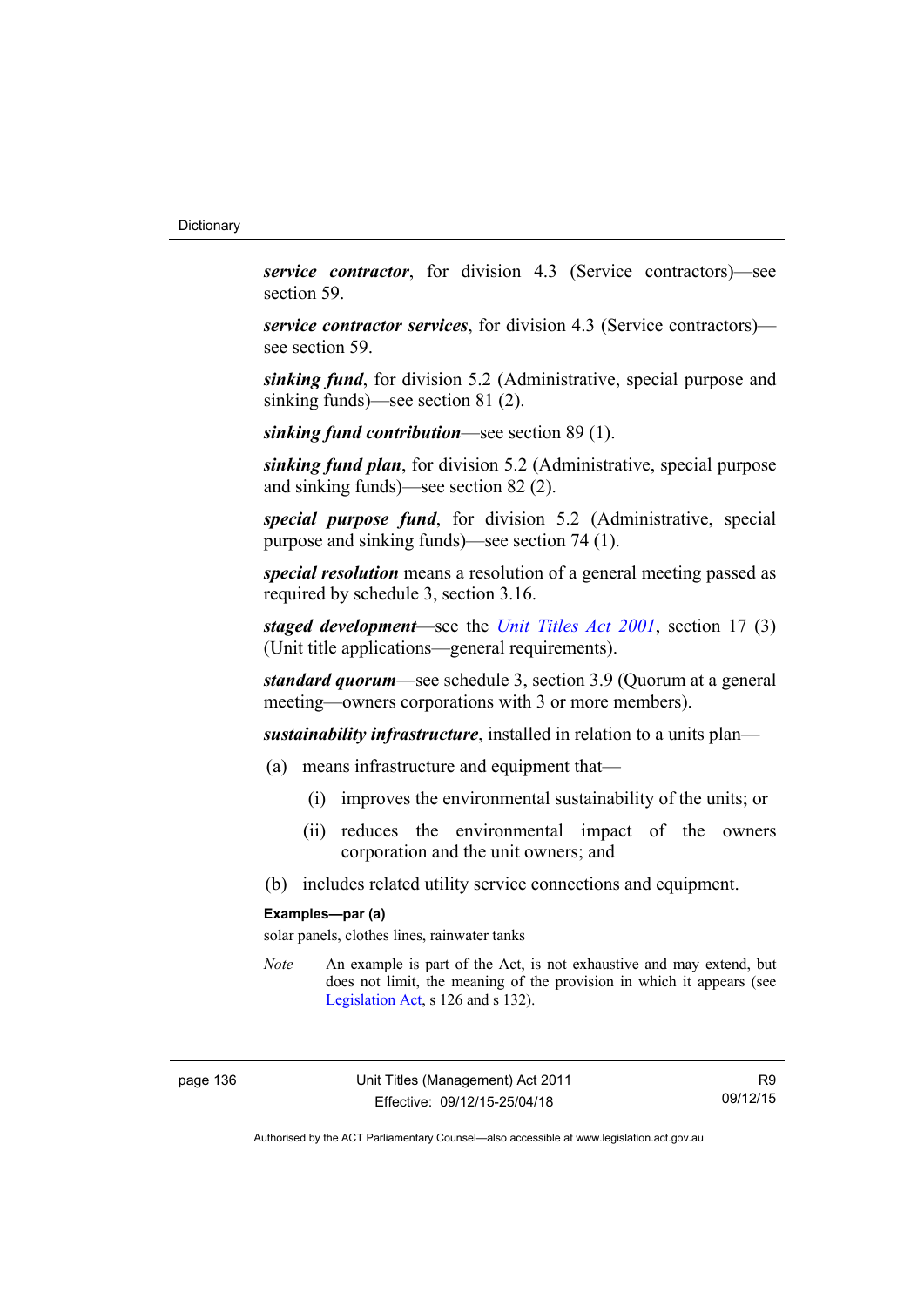*total general fund contribution*, for division 5.2 (Administrative, special purpose and sinking funds)—see section 75 (2) (a).

*total sinking fund contribution*, for division 5.2 (Administrative, special purpose and sinking funds)—see section 82 (3) (b).

*treasurer*, for an owners corporation, means the treasurer of the corporation elected under section 40.

*unanimous resolution* means a resolution of a general meeting passed as required by schedule 3, section 3.18.

*unit*—see the *[Unit Titles Act 2001](http://www.legislation.act.gov.au/a/2001-16)*, section 9.

*unit entitlement*—see the *[Unit Titles Act 2001](http://www.legislation.act.gov.au/a/2001-16)*, section 8.

*unit owner* means the registered proprietor of the lease of the unit and includes a part-owner.

*Note* The term *owner* is also defined in the dictionary with the same meaning.

*units plan*—see the *[Unit Titles Act 2001](http://www.legislation.act.gov.au/a/2001-16)*, dictionary.

*unit subsidiary*—see the *[Unit Titles Act 2001](http://www.legislation.act.gov.au/a/2001-16)*, section 12.

*unit title certificate*—see section 119.

*unopposed resolution* means a resolution of a general meeting passed as required by schedule 3, section 3.17.

*utility conduit*—see the *[Unit Titles Act 2001](http://www.legislation.act.gov.au/a/2001-16)*, dictionary.

*utility infrastructure* means infrastructure and equipment necessary for, or related to, the provision of utility services.

*utility services*—see the *[Unit Titles Act 2001](http://www.legislation.act.gov.au/a/2001-16)*, dictionary.

*voting value*—see schedule 3, section 3.28 (2).

page 137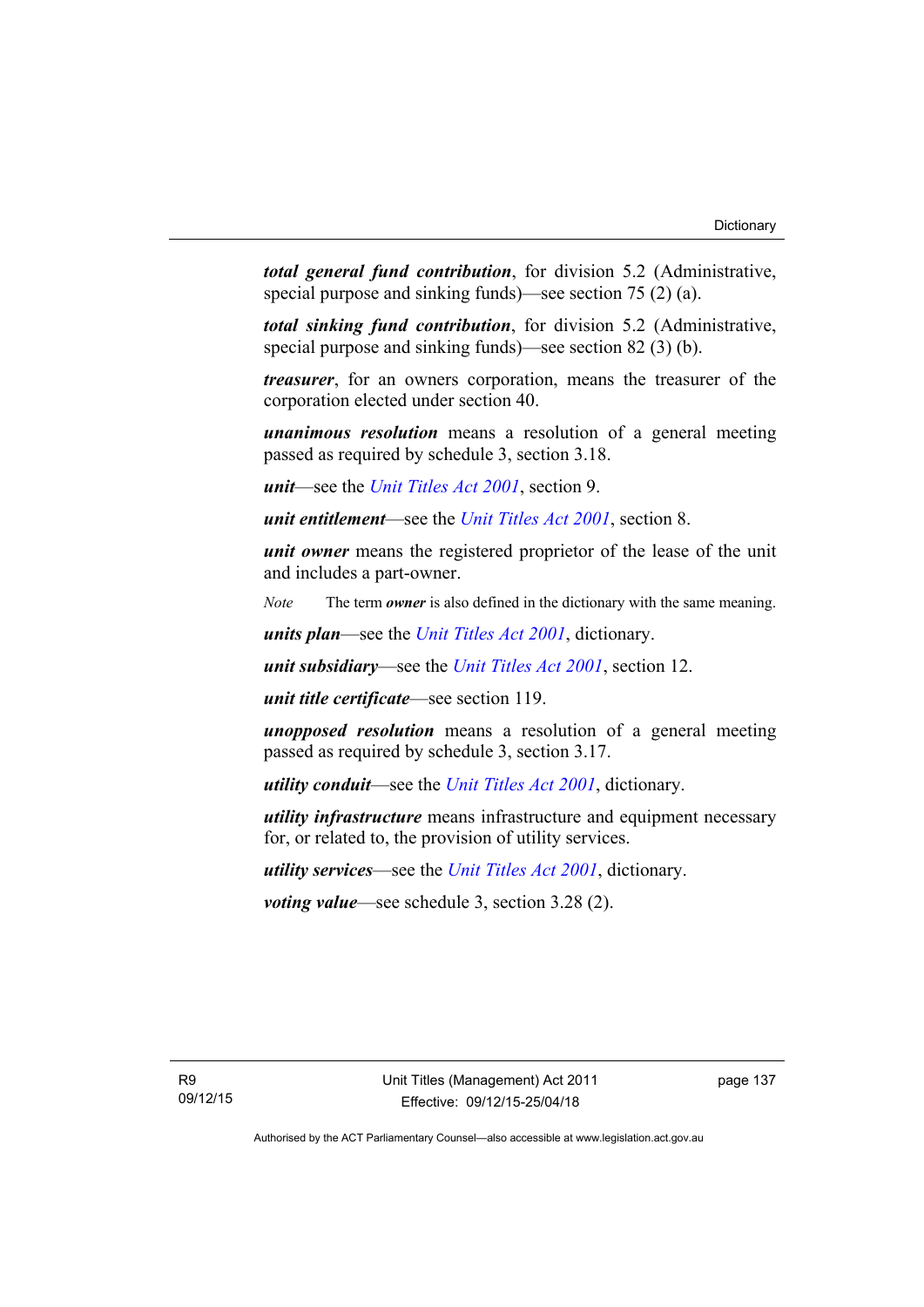1 About the endnotes

# **Endnotes**

# **1 About the endnotes**

Amending and modifying laws are annotated in the legislation history and the amendment history. Current modifications are not included in the republished law but are set out in the endnotes.

Not all editorial amendments made under the *[Legislation Act 2001](http://www.legislation.act.gov.au/a/2001-14)*, part 11.3 are annotated in the amendment history. Full details of any amendments can be obtained from the Parliamentary Counsel's Office.

Uncommenced amending laws are not included in the republished law. The details of these laws are underlined in the legislation history. Uncommenced expiries are underlined in the legislation history and amendment history.

If all the provisions of the law have been renumbered, a table of renumbered provisions gives details of previous and current numbering.

The endnotes also include a table of earlier republications.

| $A = Act$<br>$AF =$ Approved form<br>$am = amended$<br>$amdt = amendment$<br>AR = Assembly resolution<br>$ch = chapter$<br>CN = Commencement notice<br>$def = definition$<br>$DI = Disallowable instrument$<br>$dict = dictionary$<br>disallowed = disallowed by the Legislative<br>Assembly<br>$div = division$<br>$exp = expires/expired$<br>$Gaz = qazette$<br>$h dq =$ heading<br>IA = Interpretation Act 1967<br>ins = inserted/added<br>$LA =$ Legislation Act 2001<br>$LR =$ legislation register | $NI = Notifiable$ instrument<br>$o = order$<br>om = omitted/repealed<br>$ord = ordinance$<br>orig = original<br>par = paragraph/subparagraph<br>pres = present<br>$prev = previous$<br>$(\text{prev}) = \text{previously}$<br>$pt = part$<br>$r = rule/subrule$<br>$reloc = relocated$<br>$renum = renumbered$<br>$R[X]$ = Republication No<br>$RI =$ reissue<br>s = section/subsection<br>$sch = schedule$<br>$sdiv = subdivision$<br>SL = Subordinate law<br>$sub =$ substituted |
|----------------------------------------------------------------------------------------------------------------------------------------------------------------------------------------------------------------------------------------------------------------------------------------------------------------------------------------------------------------------------------------------------------------------------------------------------------------------------------------------------------|------------------------------------------------------------------------------------------------------------------------------------------------------------------------------------------------------------------------------------------------------------------------------------------------------------------------------------------------------------------------------------------------------------------------------------------------------------------------------------|
| LRA = Legislation (Republication) Act 1996                                                                                                                                                                                                                                                                                                                                                                                                                                                               | $underlining = whole or part not commenced$                                                                                                                                                                                                                                                                                                                                                                                                                                        |
| $mod = modified/modification$                                                                                                                                                                                                                                                                                                                                                                                                                                                                            | or to be expired                                                                                                                                                                                                                                                                                                                                                                                                                                                                   |

# **2 Abbreviation key**

page 138 Unit Titles (Management) Act 2011 Effective: 09/12/15-25/04/18

R9 09/12/15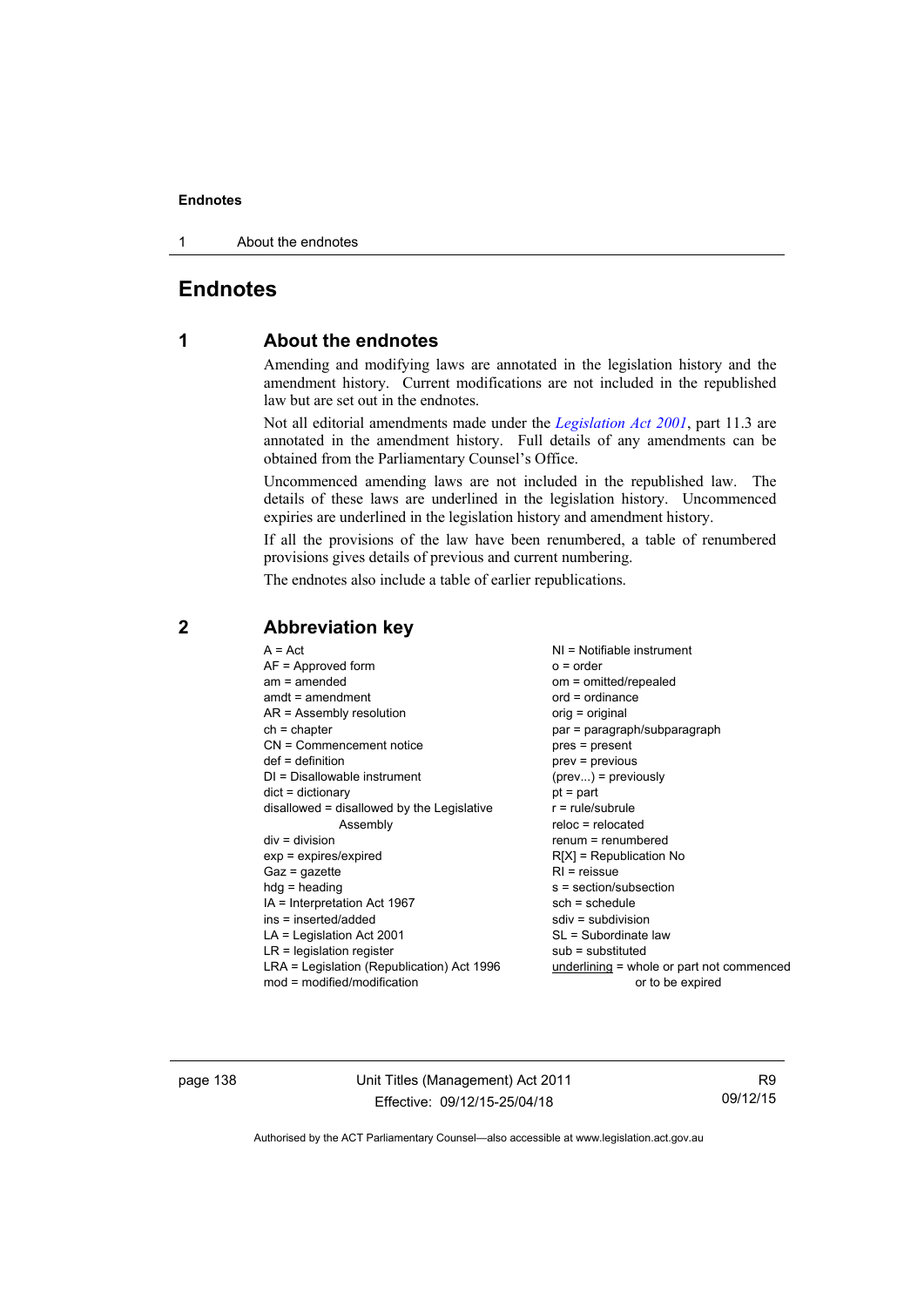### **3 Legislation history**

### **Unit Titles (Management) Act 2011 A2011-41**

notified LR 3 November 2011 s 1, s 2 commenced 3 November 2011 (LA s 75 (1))

remainder commenced 30 March 2012 (s 2 and [CN2012-6](http://www.legislation.act.gov.au/cn/2012-6/default.asp))

as amended by

#### **[Statute Law Amendment Act 2012](http://www.legislation.act.gov.au/a/2012-21) A2012-21 sch 3 pt 3.51**

notified LR 22 May 2012 s 1, s 2 commenced 22 May 2012 (LA s 75 (1)) sch 3 pt 3.51 commenced 5 June 2012 (s 2 (1))

### **[Justice and Community Safety Legislation Amendment Act 2012](http://www.legislation.act.gov.au/a/2012-13)**

### **A2012-30 sch 1 pt 1.5**

notified LR 13 June 2012 s 1, s 2 commenced 13 June 2012 (LA s 75 (1)) sch 1 pt 1.5 commenced 14 June 2012 (s 2)

# **[Justice and Community Safety Legislation Amendment Act 2013](http://www.legislation.act.gov.au/a/2013-11)  [\(No 2\)](http://www.legislation.act.gov.au/a/2013-11) A2013-11 sch 1 pt 1.9**  notified LR 28 March 2013

s 1, s 2 commenced 28 March 2013 (LA s 75 (1)) sch 1 pt 1.9 commenced 4 April 2013 (s 2)

#### **[Justice and Community Safety Legislation Amendment Act 2014](http://www.legislation.act.gov.au/a/2014-49)  [\(No 2\)](http://www.legislation.act.gov.au/a/2014-49) A2014-49 sch 1 pt 1.23**

notified LR 10 November 2014 s 1, s 2 commenced 10 November 2014 (LA s 75 (1)) sch 1 pt 1.23 commenced 17 November 2014 (s 2)

### **[Planning and Development \(University of Canberra and Other](http://www.legislation.act.gov.au/a/2015-19)  [Leases\) Legislation Amendment Act 2015](http://www.legislation.act.gov.au/a/2015-19) A2015-19 pt 20**

notified LR 11 June 2015 s 1, s 2 commenced 11 June 2015 (LA s 75 (1)) pt 20 commenced 1 July 2015 (s 2 and [CN2015-9\)](http://www.legislation.act.gov.au/cn/2015-8/default.asp)

### **[Statute Law Amendment Act 2015 \(No 2\)](http://www.legislation.act.gov.au/a/2015-50) A2015-50 sch 3 pt 3.33**

notified LR 25 November 2015

s 1, s 2 commenced 25 November 2015 (LA s 75 (1)) sch 3 pt 3.33 commenced 9 December 2015 (s 2)

R9 09/12/15 Unit Titles (Management) Act 2011 Effective: 09/12/15-25/04/18

page 139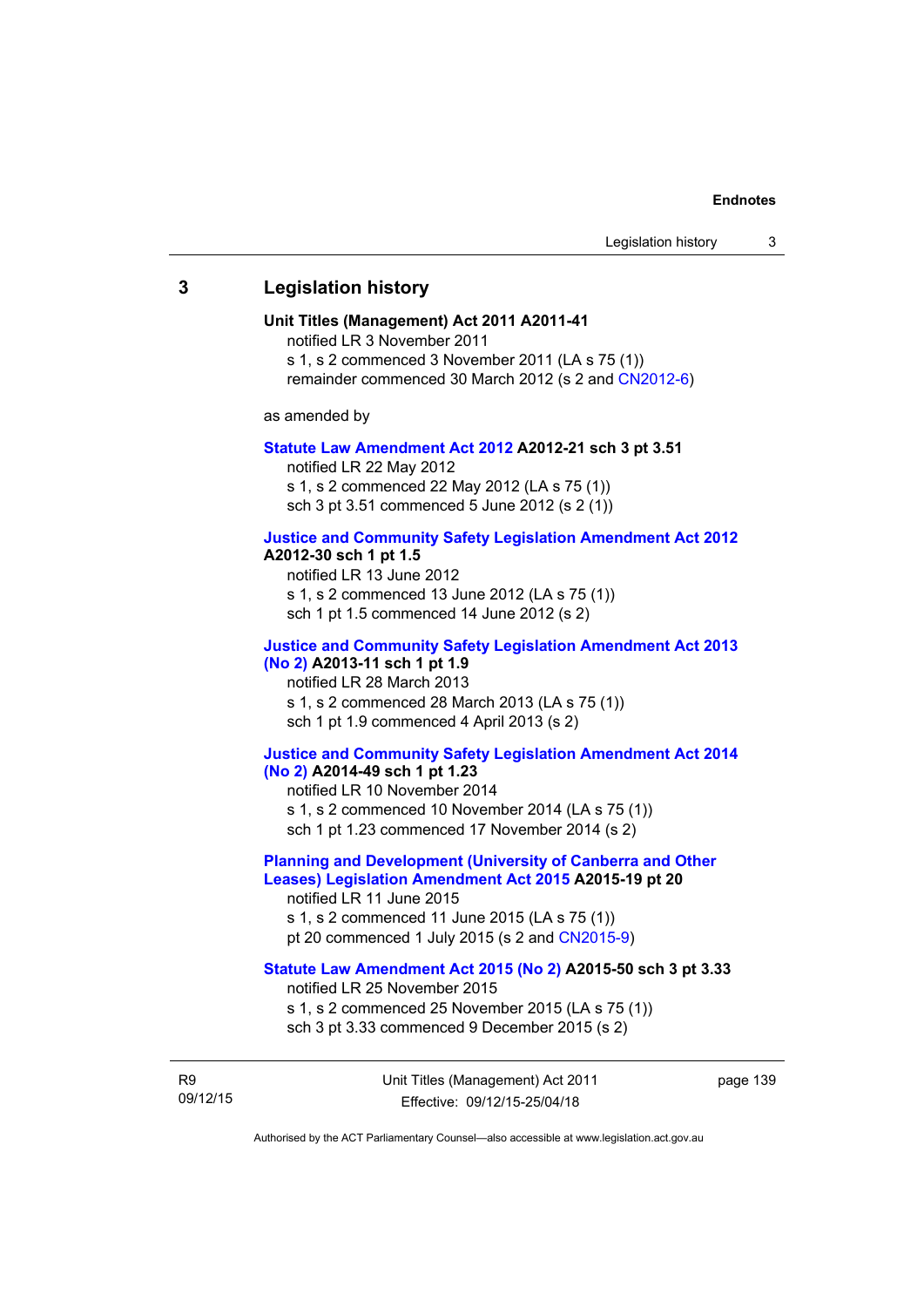| Amendment history |
|-------------------|

# **4 Amendment history**

| Commencement<br>s 2                                      | om LA s 89 (4)                                                                                        |
|----------------------------------------------------------|-------------------------------------------------------------------------------------------------------|
| <b>Notes</b><br>s <sub>4</sub>                           | $(2)$ , $(3)$ exp 30 March 2013 (s 4 $(3)$ )                                                          |
| s 8 hdg                                                  | <b>Owners corporation-establishment</b><br>bracketed note exp 30 March 2013 (s 4 (3))                 |
| <b>Owners corporation-legal status</b><br>s 9 hdg<br>s 9 | bracketed note exp 30 March 2013 (s 4 (3))<br>am A2012-21 amdt 3.198                                  |
| <b>Members of owners corporation</b><br>s 10 hdg         | bracketed note exp 30 March 2013 (s 4 (3))                                                            |
| s 11 hdg                                                 | Part-owners of units-authorisation of representatives<br>bracketed note exp 30 March 2013 (s 4 (3))   |
| s 12 hdg                                                 | Part-owners of units-functions of representatives<br>bracketed note exp 30 March 2013 (s 4 (3))       |
| s 13 hdg                                                 | Company-owned units-authorisation of representatives<br>bracketed note exp 30 March 2013 (s 4 (3))    |
| s 14 hdg                                                 | <b>Company-owned units-functions of representatives</b><br>bracketed note exp 30 March 2013 (s 4 (3)) |
| <b>Evidence of representative status</b><br>s 15 hdg     | bracketed note exp 30 March 2013 (s 4 (3))                                                            |
| <b>Owners corporation-functions</b><br>s 16 hdg          | bracketed note exp 30 March 2013 (s 4 (3))                                                            |
| s 18 hdg                                                 | Exemptions for units plans with 4 or fewer units<br>bracketed note exp 30 March 2013 (s 4 (3))        |
| <b>Common property</b><br>s 19 hdg                       | bracketed note exp 30 March 2013 (s 4 (3))                                                            |
| Dealings with common property<br>s 20 hdg                | bracketed note exp 30 March 2013 (s 4 (3))                                                            |
| Dealings in property generally<br>s 21 hdg               | bracketed note exp 30 March 2013 (s 4 (3))                                                            |
| s 22 hdg                                                 | Special privileges relating to common property<br>bracketed note exp 30 March 2013 (s 4 (3))          |
| <b>Maintenance obligations</b><br>s 24 hdg               | bracketed note exp 30 March 2013 (s 4 (3))                                                            |
|                                                          |                                                                                                       |

page 140 Unit Titles (Management) Act 2011 Effective: 09/12/15-25/04/18

R9 09/12/15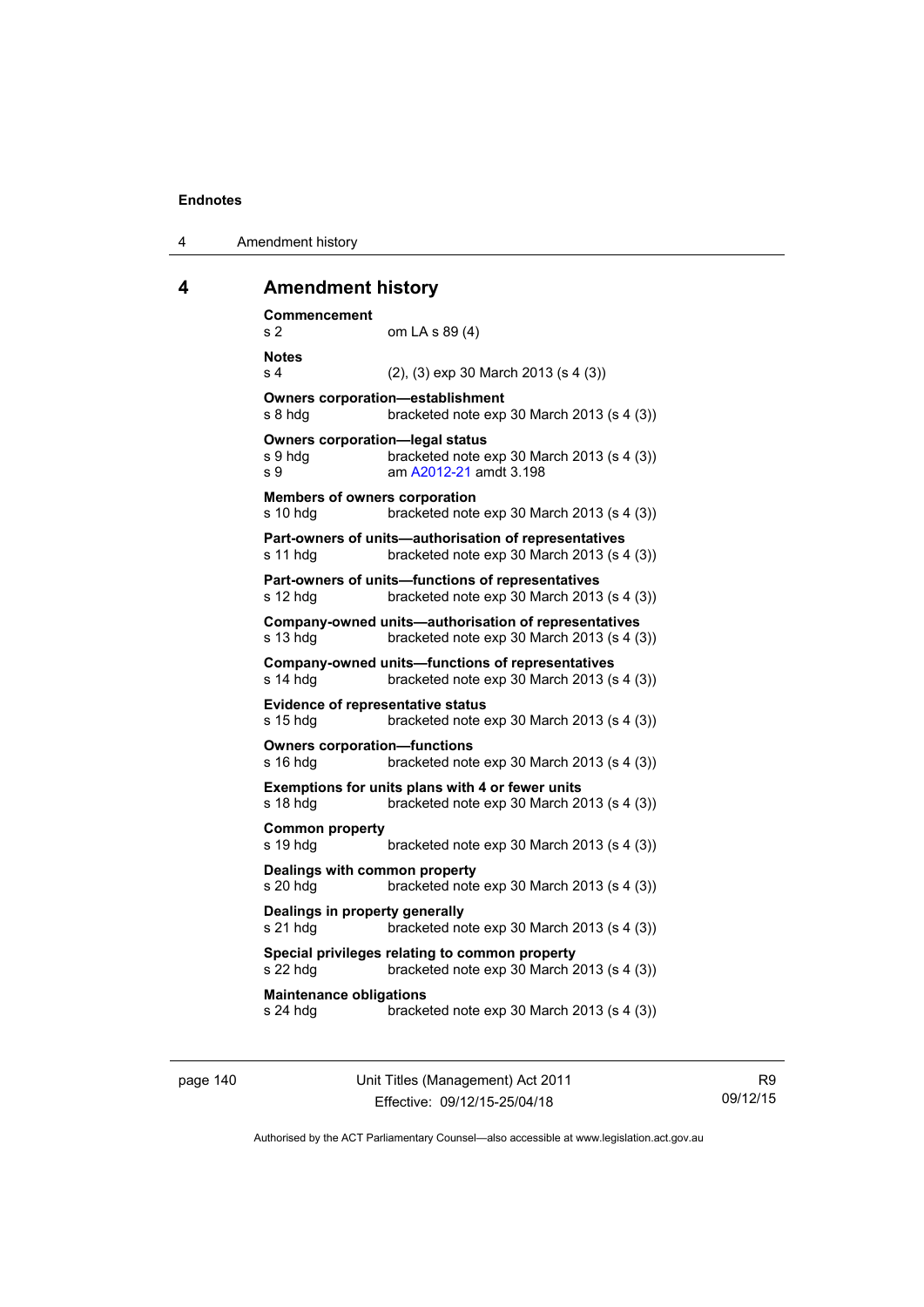**Owners corporation may exempt itself from maintenance obligations**  s 25 hdg bracketed note exp 30 March 2013 (s 4 (3)) **Other qualifications on owners corporation's maintenance obligations**  s 26 hdg bracketed note exp 30 March 2013 (s 4 (3)) **Structural defects—owners corporation may represent members**  s 27 hdg bracketed note exp 30 March 2013 (s 4 (3)) **Owners corporation—entry to units**  s 28 hdg bracketed note exp 30 March 2013 (s 4 (3)) **Work on behalf of particular unit owners or occupiers**  s 29 hdg bracketed note exp 30 March 2013 (s 4 (3)) **Recovery of costs—agreements under s 29**  s 30 hdg bracketed note exp 30 March 2013 (s 4 (3)) s 30 am [A2015-50](http://www.legislation.act.gov.au/a/2015-50) amdt 3.156 **Recovery of expenditure resulting from member or unit occupier's fault**  s 31 hdg bracketed note exp 30 March 2013 (s 4 (3)) **Animals—owners corporation's consent**  s 32 hdg bracketed note exp 30 March 2013 (s 4 (3)) **Restriction on owners corporation during developer control period**  s 33 hdg bracketed note exp 30 March 2013 (s 4 (3)) **Executive committee—establishment**<br>**s** 34 hdg bracketed note exp 3 bracketed note exp 30 March 2013 (s  $4$  (3)) **Executive committee—functions**  s 35 hdg bracketed note exp 30 March 2013 (s 4 (3)) **Executive committee—before the first annual general meeting**  s 38 hdg bracketed note exp 30 March 2013 (s 4 (3)) **Executive committee—at and from the first annual general meeting**  s 39 hdg bracketed note exp 30 March 2013 (s 4 (3)) **Executive committee—office-holders**  s 40 hdg bracketed note exp 30 March 2013 (s 4 (3)) **Executive committee—chairperson's functions**  s 41 hdg bracketed note exp 30 March 2013 (s 4 (3)) **Executive committee—secretary's functions**  s 42 hdg bracketed note exp 30 March 2013 (s 4 (3)) **Executive committee—treasurer's functions**  s 43 hdg bracketed note exp 30 March 2013 (s 4 (3)) **Executive committee—delegation**  s 44 hdg bracketed note exp 30 March 2013 (s 4 (3))

R9 09/12/15 Unit Titles (Management) Act 2011 Effective: 09/12/15-25/04/18

page 141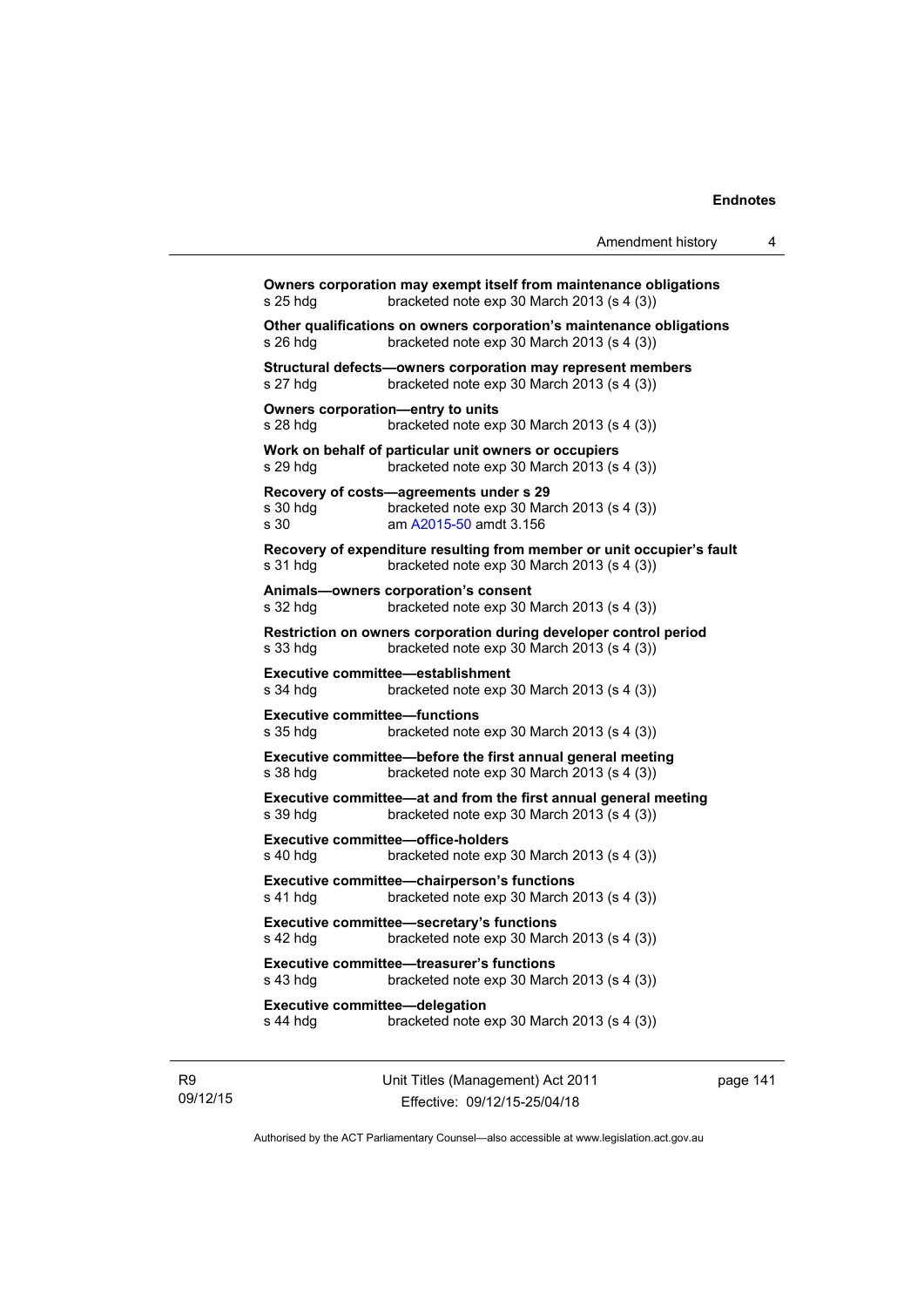| 4 | Amendment history |
|---|-------------------|
|---|-------------------|

```
Executive committee—contractors and employees 
s 45 hdg bracketed note exp 30 March 2013 (s 4 (3)) 
Executive committee—validity of acts 
s 48 hdg bracketed note exp 30 March 2013 (s 4 (3)) 
Manager—contract 
s 50 hdg bracketed note exp 30 March 2013 (s 4 (3)) 
Manager not to be contracted for longer than 3 years 
s 51 hdg bracketed note exp 30 March 2013 (s 4 (3)) 
Manager—functions 
s 52 hdg bracketed note exp 30 March 2013 (s 4 (3)) 
Manager—ending contract 
s 54 hdg bracketed note exp 30 March 2013 (s 4 (3)) 
Manager—remedial breaches 
s 55 hdg bracketed note exp 30 March 2013 (s 4 (3)) 
Manager—code of conduct 
s 56 hdg bracketed note exp 30 March 2013 (s 4 (3)) 
Manager—public liability insurance 
s 57 hdg bracketed note exp 30 March 2013 (s 4 (3)) 
Manager—delegated functions 
s 58 hdg bracketed note exp 30 March 2013 (s 4 (3)) 
Definitions—div 4.3 
s 59 hdg bracketed note exp 30 March 2013 (s 4 (3)) 
Service contractor—contract 
s 60 hdg bracketed note exp 30 March 2013 (s 4 (3)) 
Service contractor not to be contracted for longer than 25 years 
s 61 hdg bracketed note exp 30 March 2013 (s 4 (3))
Service contractor—functions 
s 62 hdg bracketed note exp 30 March 2013 (s 4 (3)) 
Service contractor—transfer 
s 63 hdg bracketed note exp 30 March 2013 (s 4 (3)) 
Service contractor—ending contract 
s 64 hdg bracketed note exp 30 March 2013 (s 4 (3)) 
Service contractor—remedial breaches 
s 65 hdg bracketed note exp 30 March 2013 (s 4 (3)) 
Communications officer—appointment 
s 66 hdg bracketed note exp 30 March 2013 (s 4 (3))
```
page 142 Unit Titles (Management) Act 2011 Effective: 09/12/15-25/04/18

R9 09/12/15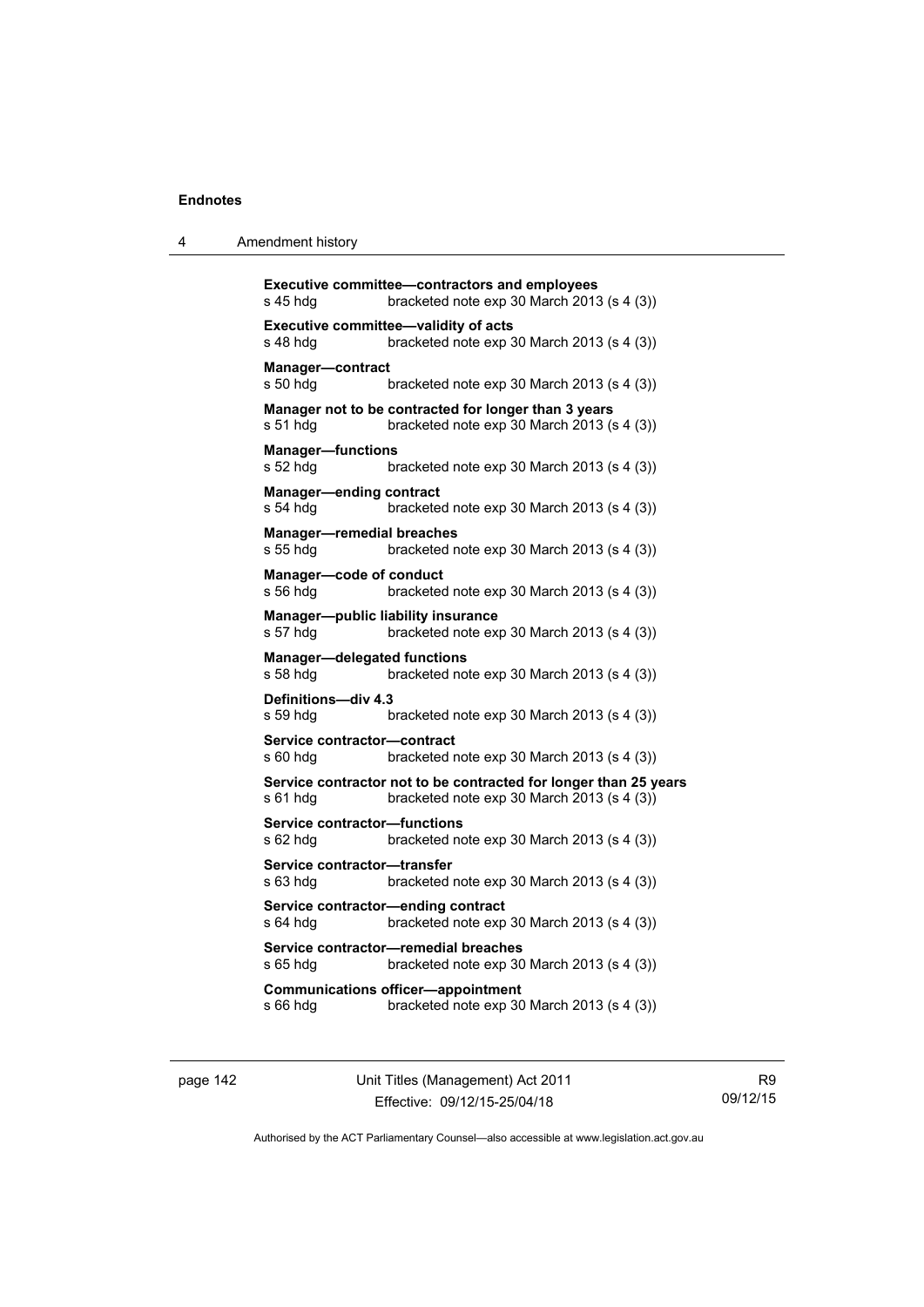| <b>Communications officer-function</b><br>s 67 hdg | bracketed note exp 30 March 2013 (s 4 (3))                                                                                                                      |
|----------------------------------------------------|-----------------------------------------------------------------------------------------------------------------------------------------------------------------|
| s 68 hdg                                           | Owners corporation must have bank account<br>bracketed note exp 30 March 2013 (s 4 (3))                                                                         |
| <b>Owners corporation may invest</b><br>s 69 hdg   | bracketed note $exp 30$ March 2013 (s 4 (3))                                                                                                                    |
| <b>Owners corporation may borrow</b><br>s 70 hdg   | bracketed note exp 30 March 2013 (s 4 (3))                                                                                                                      |
| s 71 hdg                                           | Owners corporation must not carry on business<br>bracketed note exp 30 March 2013 (s 4 (3))                                                                     |
| Definitions-div 5.2<br>s 72 hdg<br>s 72            | bracketed note exp 30 March 2013 (s 4 (3))<br>def total sinking fund amount om A2013-11 amdt 1.26<br>def total sinking fund contribution ins A2013-11 amdt 1.26 |
| <b>Administrative fund</b><br>s 73 hdg             | bracketed note exp 30 March 2013 (s 4 (3))                                                                                                                      |
| Special purpose fund<br>s 74 hdg                   | bracketed note exp 30 March 2013 (s 4 (3))                                                                                                                      |
| General fund-budget<br>s 75 hdg                    | bracketed note exp 30 March 2013 (s 4 (3))                                                                                                                      |
| s 77 hdg                                           | General fund-what can fund be used for?<br>bracketed note exp 30 March 2013 (s 4 (3))                                                                           |
| <b>General fund-contributions</b><br>s 78 hdg      | bracketed note exp 30 March 2013 (s 4 (3))                                                                                                                      |
| s 79 hdg                                           | General fund-notice of contributions<br>bracketed note exp 30 March 2013 (s 4 (3))                                                                              |
| s 80 hdg                                           | General fund-when are contributions payable?<br>bracketed note exp 30 March 2013 (s 4 (3))                                                                      |
| <b>Sinking fund</b><br>s 81 hdg                    | bracketed note exp 30 March 2013 (s 4 (3))                                                                                                                      |
| Sinking fund plan<br>s 82 hdg<br>s 82              | bracketed note exp 30 March 2013 (s 4 (3))<br>am A2012-30 amdt 1.25<br>(2) note 1 exp 30 March 2013 (s 165 (a))<br>am A2013-11 amdt 1.28                        |
| s 83 hdg                                           | Sinking fund plan-meaning of expected sinking fund expenditure<br>bracketed note exp 30 March 2013 (s 4 (3))                                                    |

R9 09/12/15 Unit Titles (Management) Act 2011 Effective: 09/12/15-25/04/18

page 143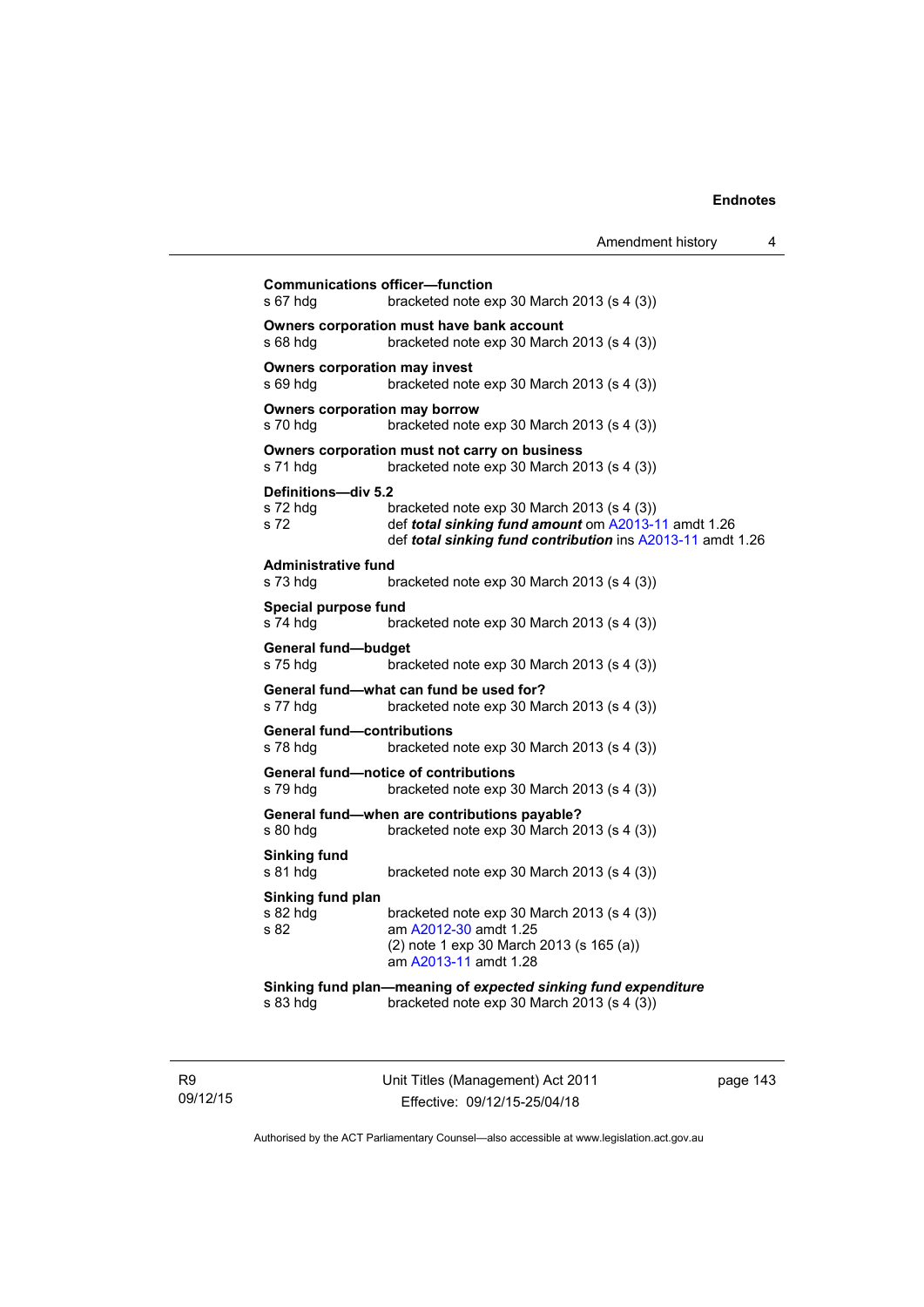| 4 | Amendment history |
|---|-------------------|
|---|-------------------|

```
Sinking fund plan—when must it be approved? 
s 84 (1) (b) note exp 30 March 2013 (s 165 (b)) 
Sinking fund plan—review 
s 85 hdg bracketed note exp 30 March 2013 (s 4 (3)) 
s 85 (b) note exp 30 March 2013 (s 165 (c)) 
Sinking fund plan—amendment 
s 86 A2012-30 amdt 1.26
                 sub A2013-11 amdt 1.29 
Sinking fund—what must be paid into the fund? 
s 87 hdg bracketed note exp 30 March 2013 (s 4 (3)) 
Sinking fund—what can fund be used for? 
s 88 am A2013-11 amdt 1.30
Sinking fund—contributions 
s 89 hdg bracketed note exp 30 March 2013 (s 4 (3))
s 89 am A2013-11 amdt 1.31, amdt 1.32 
Sinking fund—notice of contributions 
s 90 hdg bracketed note exp 30 March 2013 (s 4 (3))
s 90 am A2013-11 amdt 1.33
Sinking fund—when are contributions payable? 
s 91 hdg bracketed note exp 30 March 2013 (s 4 (3))
General and sinking funds in staged developments 
s 92 hdg bracketed note exp 30 March 2013 (s 4 (3)) 
Discounts—amounts owing 
s 93 hdg bracketed note exp 30 March 2013 (s 4 (3)) 
Interest—amounts owing 
s 94 hdg bracketed note exp 30 March 2013 (s 4 (3))
Recovery of amounts owing 
s 95 hdg bracketed note exp 30 March 2013 (s 4 (3)) 
Security for unpaid amounts—declaration of charge 
s 96 hdg bracketed note exp 30 March 2013 (s 4 (3))
Security for unpaid amounts—discharge 
s 97 hdg bracketed note exp 30 March 2013 (s 4 (3)) 
Liability of part-owners 
s 98 hdg bracketed note exp 30 March 2013 (s 4 (3))
Building insurance by owners corporation 
s 100 hdg bracketed note exp 30 March 2013 (s 4 (3)) 
Exemption from building insurance requirements 
s 101 hdg bracketed note exp 30 March 2013 (s 4 (3))
```
page 144 Unit Titles (Management) Act 2011 Effective: 09/12/15-25/04/18

R9 09/12/15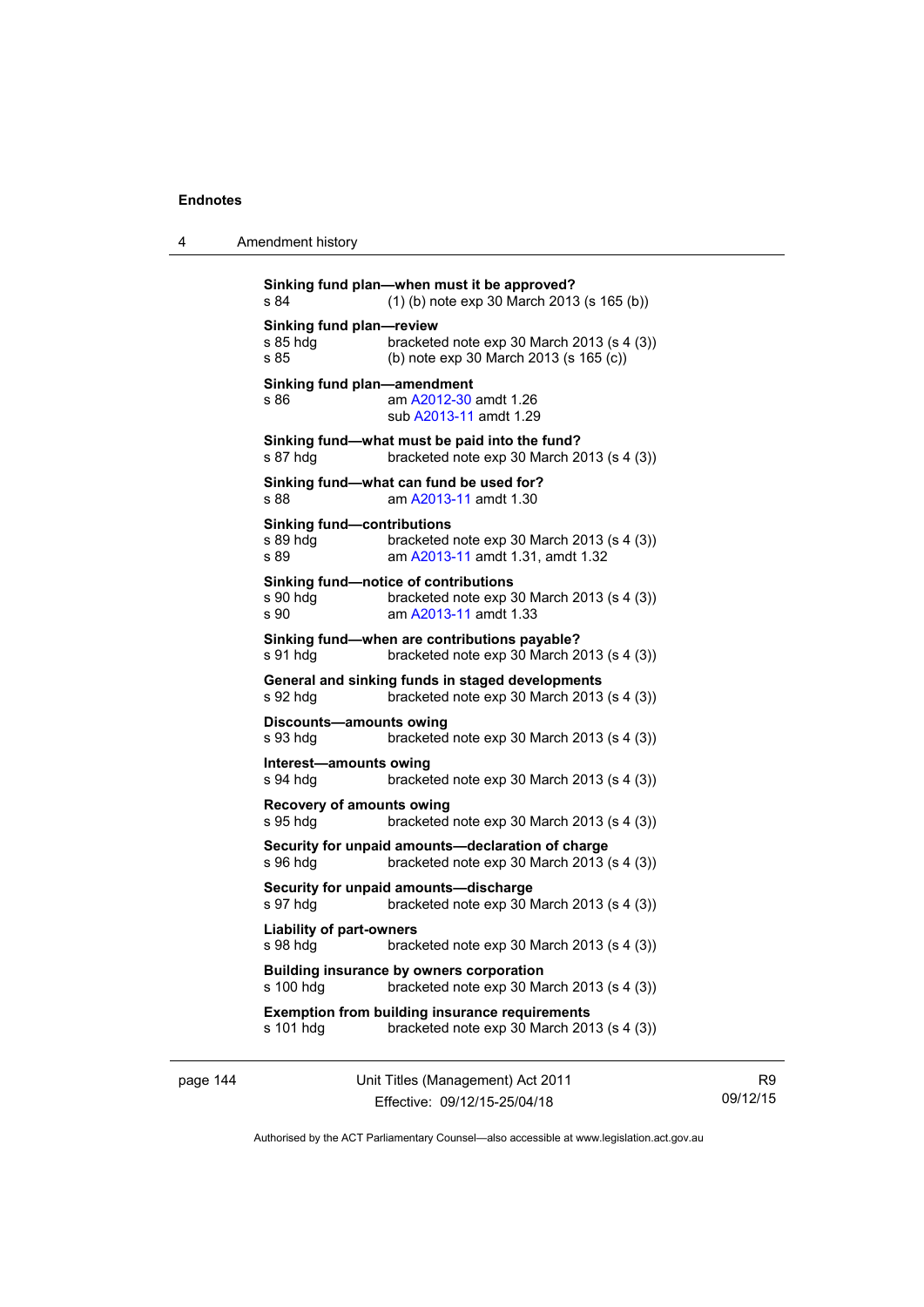| s 102 hdq                                              | Public liability insurance by owners corporation<br>bracketed note exp 30 March 2013 (s 4 (3))                                         |
|--------------------------------------------------------|----------------------------------------------------------------------------------------------------------------------------------------|
| s 103 hdg                                              | Application of insurance money by owners corporation<br>bracketed note exp 30 March 2013 (s 4 (3))                                     |
| s 104 hdg                                              | Additional insurance—owners corporation<br>bracketed note exp 30 March 2013 (s 4 (3))                                                  |
| <b>Additional insurance-unit owners</b><br>s 105 hdg   | bracketed note exp 30 March 2013 (s 4 (3))                                                                                             |
| s 106 hdg<br>s 106                                     | What are the rules of an owners corporation?<br>bracketed note exp 30 March 2013 (s 4 (3))<br>notes 2, 3 exp 30 March 2013 (s 165 (d)) |
| <b>Effect of rules</b><br>s 107 hdg                    | bracketed note exp 30 March 2013 (s 4 (3))                                                                                             |
| s 108 hdg                                              | Owners corporation may amend rules<br>bracketed note exp 30 March 2013 (s 4 (3))                                                       |
| s 109 hdg                                              | Breach of rules-rule infringement notice<br>bracketed note exp 30 March 2013 (s 4 (3))                                                 |
| s 110 hdg                                              | Breach of rules-failure to comply with rule infringement notice<br>bracketed note exp 30 March 2013 (s 4 (3))                          |
| s 111 hdg                                              | Breach of rules-request for rule infringement notice<br>bracketed note exp 30 March 2013 (s 4 (3))                                     |
| <b>Application of Legislation Act</b><br>s 112 hdq     | bracketed note exp 30 March 2013 (s 4 (3))                                                                                             |
| Corporate register-establishment<br>s 113 hdg<br>s 113 | bracketed note exp 30 March 2013 (s 4 (3))<br>am A2014-49 amdt 1.49                                                                    |
| s 114 hdq<br>$s$ 114                                   | Corporate register-information to be included<br>bracketed note exp 30 March 2013 (s 4 (3))<br>am A2015-19 s 135                       |
| s 115 hdg<br>s 115                                     | Corporate register-provision of information<br>bracketed note exp 30 March 2013 (s 4 (3))<br>am A2015-19 s 136, s 137; ss renum R8 LA  |
| Corporate register-access<br>s 116 hdg<br>s 116        | bracketed note exp 30 March 2013 (s 4 (3))<br>am A2014-49 amdt 1.49                                                                    |
| s 117 hdg                                              | Names and addresses of executive members<br>bracketed note exp 30 March 2013 (s 4 (3))                                                 |
|                                                        |                                                                                                                                        |

R9 09/12/15 Unit Titles (Management) Act 2011 Effective: 09/12/15-25/04/18

page 145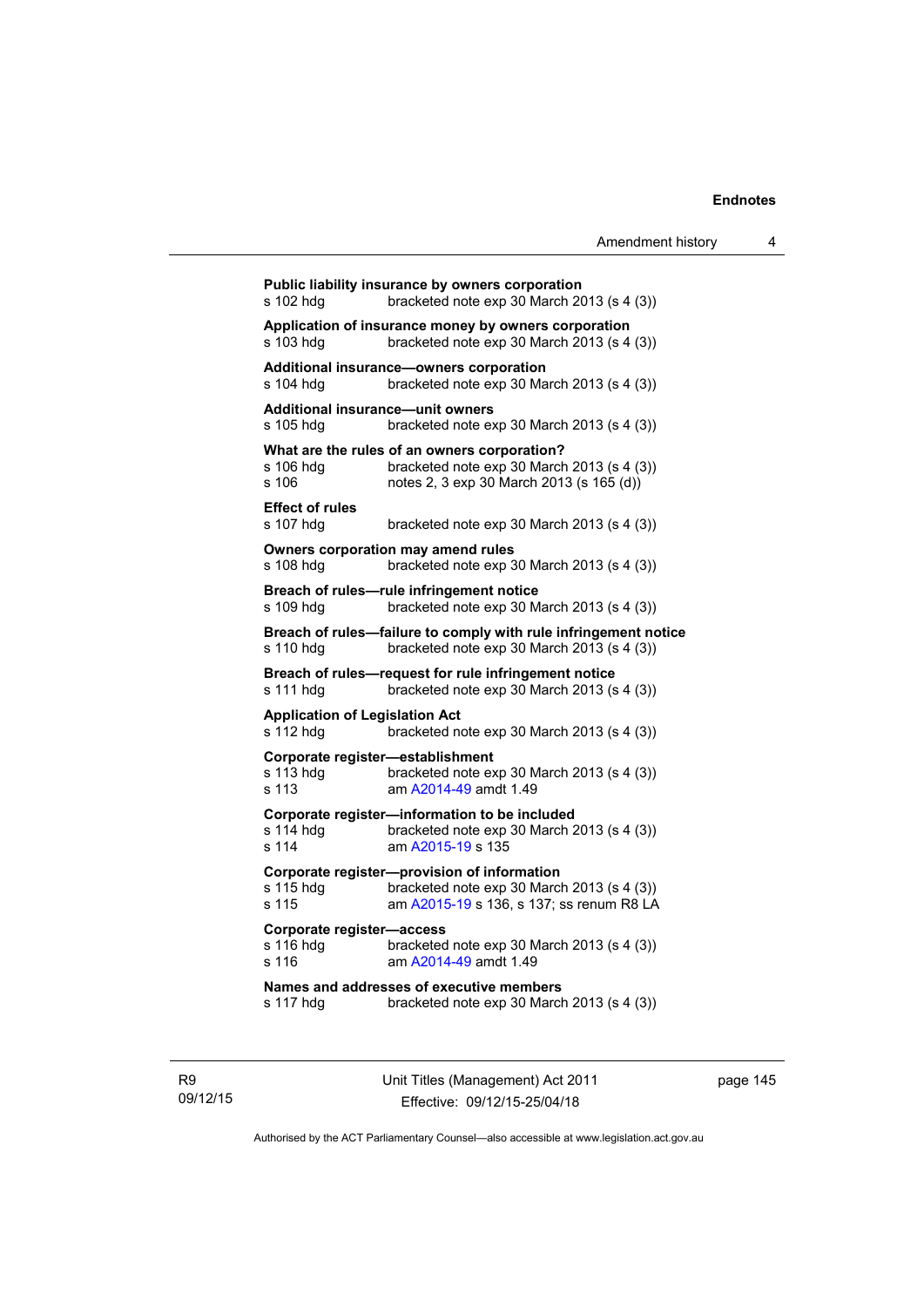| Amendment history<br>-4 |  |
|-------------------------|--|
|-------------------------|--|

| Insurance information<br>s 118 hdg        | bracketed note exp 30 March 2013 (s 4 (3))                                                                       |
|-------------------------------------------|------------------------------------------------------------------------------------------------------------------|
| s 119 hdg                                 | Unit title certificate and access to owners corporation records<br>bracketed note exp 30 March 2013 (s 4 (3))    |
| s 120 hdg                                 | Acting on information in unit title certificate<br>bracketed note exp 30 March 2013 (s 4 (3))                    |
| s 121 hdg                                 | Failure to provide information or certificate-offence<br>bracketed note exp 30 March 2013 (s 4 (3))              |
| s 122 hdg                                 | Owners corporation name, address and letterbox<br>bracketed note exp 30 March 2013 (s 4 (3))                     |
| s 123 hdg                                 | Service of documents on owners corporation<br>bracketed note exp 30 March 2013 (s 4 (3))                         |
| s 124 hdg                                 | Service of documents on members, interested people and occupiers<br>bracketed note $exp 30$ March 2013 (s 4 (3)) |
| s 125 hdg                                 | Disputes involving the owners corporation-generally<br>bracketed note exp 30 March 2013 (s 4 (3))                |
| s 126 hdg                                 | Disputes involving the owners corporation-particular matters<br>bracketed note exp 30 March 2013 (s 4 (3))       |
| s 127 hdg                                 | Disputes involving the executive committee<br>bracketed note exp 30 March 2013 (s 4 (3))                         |
| Disputes between unit owners<br>s 128 hdg | bracketed note exp 30 March 2013 (s 4 (3))                                                                       |
| <b>Kinds of ACAT orders</b><br>s 129 hdg  | bracketed note $\exp 30$ March 2013 (s 4 (3))                                                                    |
| s 130 hdg                                 | Meaning of financed service contract and financier-pt 9<br>bracketed note exp 30 March 2013 (s 4 (3))            |
| s 131 hdg                                 | Who is a <i>financier</i> for a service contract?<br>bracketed note exp 30 March 2013 (s 4 (3))                  |
| s 132 hdg                                 | Financed service contract—notice of change<br>bracketed note exp 30 March 2013 (s 4 (3))                         |
| s 133 hdg                                 | Financed service contract-limitation on ending<br>bracketed note exp 30 March 2013 (s 4 (3))                     |
| s 134 hdg                                 | Financed service contract-person authorised to act for financier<br>bracketed note exp 30 March 2013 (s 4 (3))   |
| financier prohibited                      | Financed service contract-agreement between owners corporation and                                               |
| s 135 hdg                                 | bracketed note exp 30 March 2013 (s 4 (3))                                                                       |

page 146 Unit Titles (Management) Act 2011 Effective: 09/12/15-25/04/18

R9 09/12/15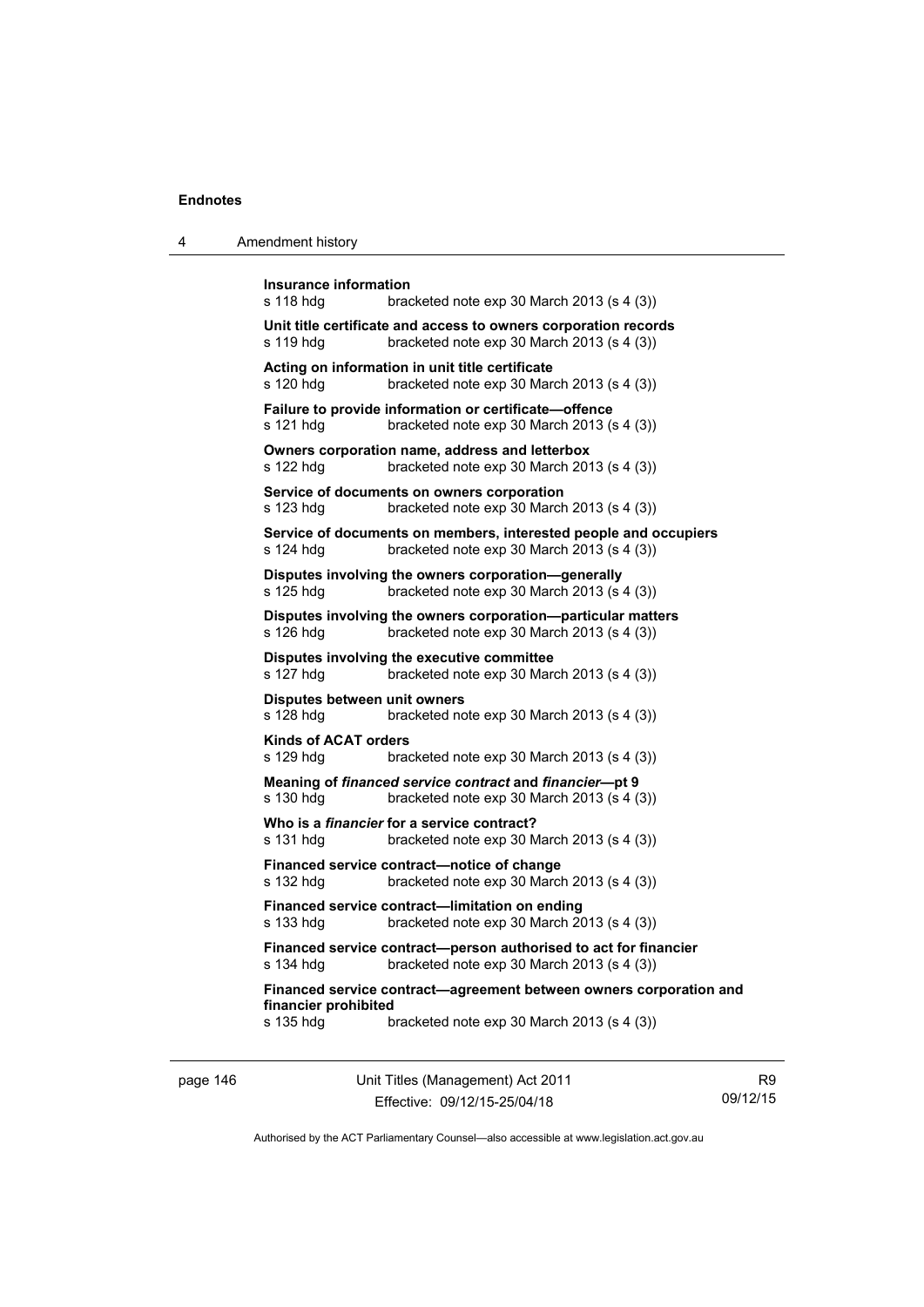| s 136 hdg                                      | Who may apply for an administration order?<br>bracketed note exp 30 March 2013 (s 4 (3))                                                                                                                                                                                                                                                                                                                      |
|------------------------------------------------|---------------------------------------------------------------------------------------------------------------------------------------------------------------------------------------------------------------------------------------------------------------------------------------------------------------------------------------------------------------------------------------------------------------|
| s 137 hdg                                      | ACAT appearances and service of applications<br>bracketed note exp 30 March 2013 (s 4 (3))                                                                                                                                                                                                                                                                                                                    |
| Appointment of administrator<br>s 138 hdg      | bracketed note $exp 30$ March 2013 (s 4 (3))                                                                                                                                                                                                                                                                                                                                                                  |
| s 139 hdg                                      | Removal or replacement of administrator<br>bracketed note exp 30 March 2013 (s 4 (3))                                                                                                                                                                                                                                                                                                                         |
| <b>Functions of administrator</b><br>s 140 hdg | bracketed note exp 30 March 2013 (s 4 (3))                                                                                                                                                                                                                                                                                                                                                                    |
| Delegation by administrator<br>s 141 hdg       | bracketed note exp 30 March 2013 (s 4 (3))                                                                                                                                                                                                                                                                                                                                                                    |
| Mortgage insurance of unit<br>s 142 hdg        | bracketed note exp 30 March 2013 (s 4 (3))                                                                                                                                                                                                                                                                                                                                                                    |
| s 143 hdg                                      | Payment under mortgage insurance policies<br>bracketed note $exp 30$ March 2013 (s 4 (3))                                                                                                                                                                                                                                                                                                                     |
| s 144 hdg                                      | Transfer of mortgagee's interest to insurer<br>bracketed note exp 30 March 2013 (s 4 (3))                                                                                                                                                                                                                                                                                                                     |
| <b>Determination of fees</b><br>s 145 hdg      | bracketed note $exp 30$ March 2013 (s 4 (3))                                                                                                                                                                                                                                                                                                                                                                  |
| <b>Approved forms</b><br>s 146 hdg             | bracketed note $exp 30$ March 2013 (s 4 (3))                                                                                                                                                                                                                                                                                                                                                                  |
| <b>Regulation-making power</b><br>s 147 hdg    | bracketed note $exp 30$ March 2013 (s 4 (3))                                                                                                                                                                                                                                                                                                                                                                  |
| Legislation amended-sch 5<br>s 148             | om LA s 89 (3)                                                                                                                                                                                                                                                                                                                                                                                                |
| <b>Transitional</b><br>pt 12 hdg               | exp 30 March 2013 (s 165 (LA s 88 declaration applies))                                                                                                                                                                                                                                                                                                                                                       |
| Definitions-pt 12<br>s 149                     | exp 30 March 2013 (s 165 (LA s 88 declaration applies))<br>def commencement day exp 30 March 2013 (s 165 (LA s 88<br>declaration applies))<br>def existing executive committee exp 30 March 2013 (s 165<br>(LA s 88 declaration applies))<br>def existing owners corporation exp 30 March 2013 (s 165<br>(LA s 88 declaration applies))<br>def UTA exp 30 March 2013 (s 165 (LA s 88 declaration<br>applies)) |
|                                                |                                                                                                                                                                                                                                                                                                                                                                                                               |

R9 09/12/15 Unit Titles (Management) Act 2011 Effective: 09/12/15-25/04/18

page 147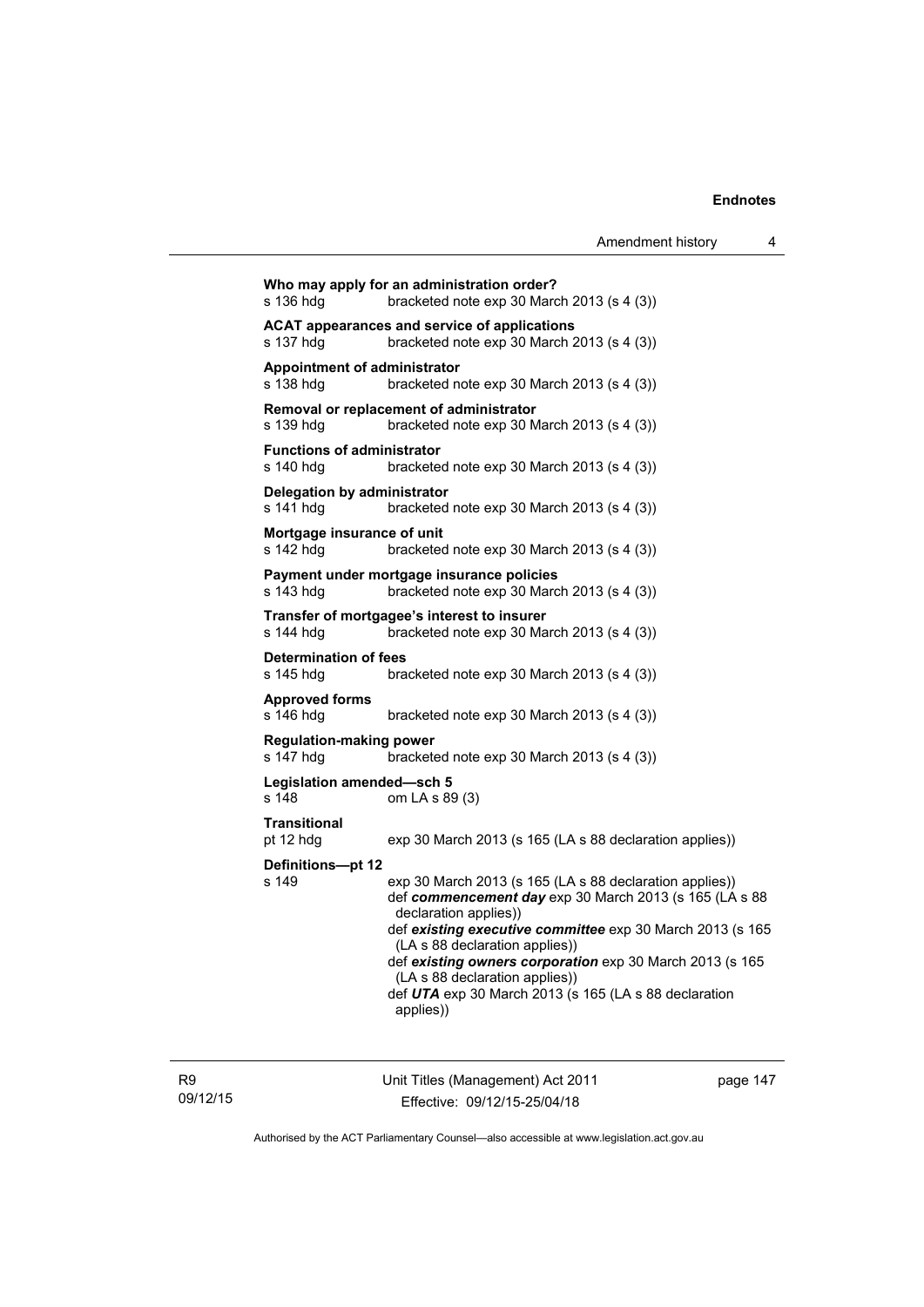| 4 | Amendment history |
|---|-------------------|
|---|-------------------|

| s 150                                     | <b>Existing corporations and executive committees</b><br>exp 30 March 2013 (s 165 (LA s 88 declaration applies))                       |
|-------------------------------------------|----------------------------------------------------------------------------------------------------------------------------------------|
| <b>Representatives</b><br>s 151           | exp 30 March 2013 (s 165 (LA s 88 declaration applies))                                                                                |
| <b>Managers</b><br>s 152                  | exp 30 March 2013 (s 165 (LA s 88 declaration applies))                                                                                |
| <b>Service contracts</b><br>s 153         | exp 30 March 2013 (s 165 (LA s 88 declaration applies))                                                                                |
| <b>Communication officers</b><br>s 154    | exp 30 March 2013 (s 165 (LA s 88 declaration applies))                                                                                |
| <b>Administrators</b><br>s 155            | exp 30 March 2013 (s 165 (LA s 88 declaration applies))                                                                                |
| s 156                                     | Agreements for work on behalf of unit owners or occupiers<br>exp 30 March 2013 (s 165 (LA s 88 declaration applies))                   |
| <b>Sinking fund plans</b><br>s 157        | exp 30 March 2013 (s 165 (LA s 88 declaration applies))                                                                                |
| corporation etc<br>s 158                  | Approvals, authorisations, consents, decisions of existing owners<br>exp 30 March 2013 (s 165 (LA s 88 declaration applies))           |
| s 159                                     | General meetings notified before commencement day<br>exp 30 March 2013 (s 165 (LA s 88 declaration applies))                           |
| Articles of pre-2001 corporation<br>s 160 | exp 30 March 2013 (s 165 (LA s 88 declaration applies))                                                                                |
| s 161                                     | Articles of owners corporation under UTA<br>exp 30 March 2013 (s 165 (LA s 88 declaration applies))                                    |
| <b>Transitional regulations</b><br>s 162  | exp 30 March 2013 (s 165)                                                                                                              |
| s 163                                     | Unit Titles (Management) Regulation 2011<br>exp 30 March 2012 (s 163 (5) (LA s 88 declaration applies))                                |
| s 164                                     | Transitional effect-Legislation Act, s 88<br>exp 30 March 2013 (s 165 (LA s 88 declaration applies))                                   |
| Expiry-pt 12 etc<br>s 165                 | exp 30 March 2013 (s 165 (LA s 88 declaration applies))                                                                                |
| sch 2, s 2.1 hdg<br>sch 2, s 2.1          | Executive committee must keep minutes, and records and accounts<br>bracketed note exp 30 March 2013 (s 4 (3))<br>am A2014-49 amdt 1.49 |

page 148 Unit Titles (Management) Act 2011 Effective: 09/12/15-25/04/18

R9 09/12/15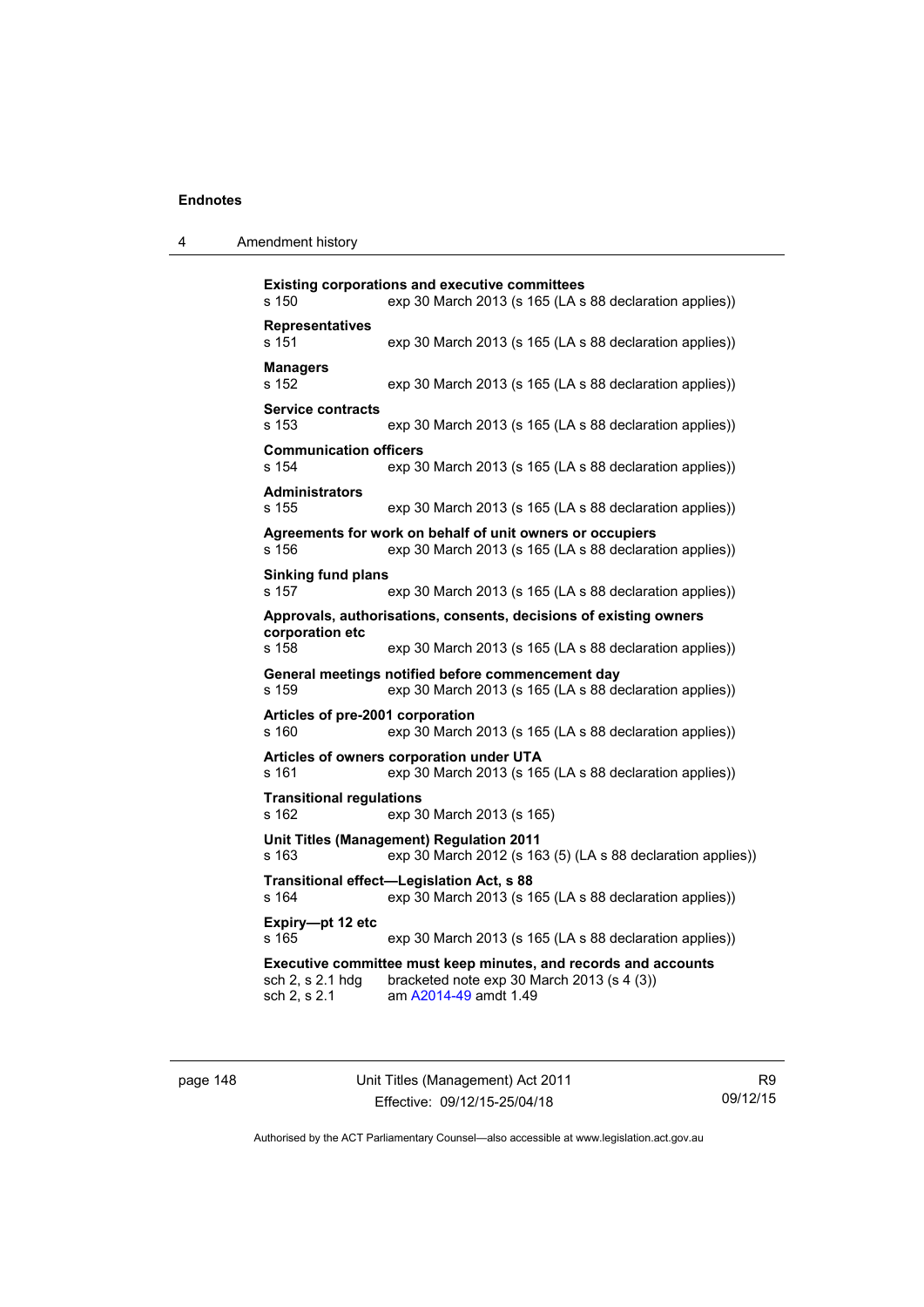| meeting<br>sch 2, s 2.2 hdg                                | bracketed note $exp 30$ March 2013 (s 4 (3))                                                            |
|------------------------------------------------------------|---------------------------------------------------------------------------------------------------------|
| sch 2, s 2.4 hdg                                           | Approving use of common property<br>bracketed note $exp 30$ March 2013 (s 4 (3))                        |
| sch 2, s 2.5 hdg                                           | Decisions about taking legal action<br>bracketed note $exp 30$ March 2013 (s 4 (3))                     |
| Taking urgent legal action<br>sch 2, s 2.6 hdg             | bracketed note exp 30 March 2013 (s 4 (3))                                                              |
| sch 2, s 2.7 hdg                                           | Decisions about staged development<br>bracketed note exp 30 March 2013 (s 4 (3))                        |
| <b>Meetings of executive committee</b><br>sch 2, s 2.8 hdg | bracketed note $exp 30$ March 2013 (s 4 (3))                                                            |
| Quorum of executive committee<br>sch 2, s 2.9 hdg          | bracketed note $exp 30$ March 2013 (s 4 (3))                                                            |
| <b>Voting of executive committee</b><br>sch 2, s 2.10 hdg  | bracketed note $exp 30$ March 2013 (s 4 (3))                                                            |
| <b>Chairperson-meetings</b><br>sch 2, s 2.11 hdg           | bracketed note exp 30 March 2013 (s 4 (3))                                                              |
| <b>Conduct of general meetings</b><br>sch 3, s 3.1 hdg     | bracketed note $exp 30$ March 2013 (s 4 (3))                                                            |
| Annual general meetings<br>sch 3, s 3.2 hdg                | bracketed note $exp 30$ March 2013 (s 4 (3))                                                            |
| <b>First annual general meeting</b><br>sch 3, s 3.3 hdg    | bracketed note exp 30 March 2013 (s 4 (3))                                                              |
| sch 3, s 3.4 hdg                                           | First annual general meeting-developer to deliver records<br>bracketed note exp 30 March 2013 (s 4 (3)) |
| sch 3, s 3.5 hdg                                           | General meetings other than annual general meetings<br>bracketed note exp 30 March 2013 (s 4 (3))       |
| Notice of general meetings<br>sch 3, s 3.6 hdg             | bracketed note $exp 30$ March 2013 (s 4 (3))                                                            |
| sch 3, s 3.7 hdg                                           | Requirements for notice of general meetings<br>bracketed note exp 30 March 2013 (s 4 (3))               |
| Defective notice of meetings<br>sch 3, s 3.8 hdg           | bracketed note exp 30 March 2013 (s 4 (3))                                                              |
|                                                            | Quorum at a general meeting-owners corporation with 3 or more members                                   |

R9 09/12/15 Unit Titles (Management) Act 2011 Effective: 09/12/15-25/04/18

page 149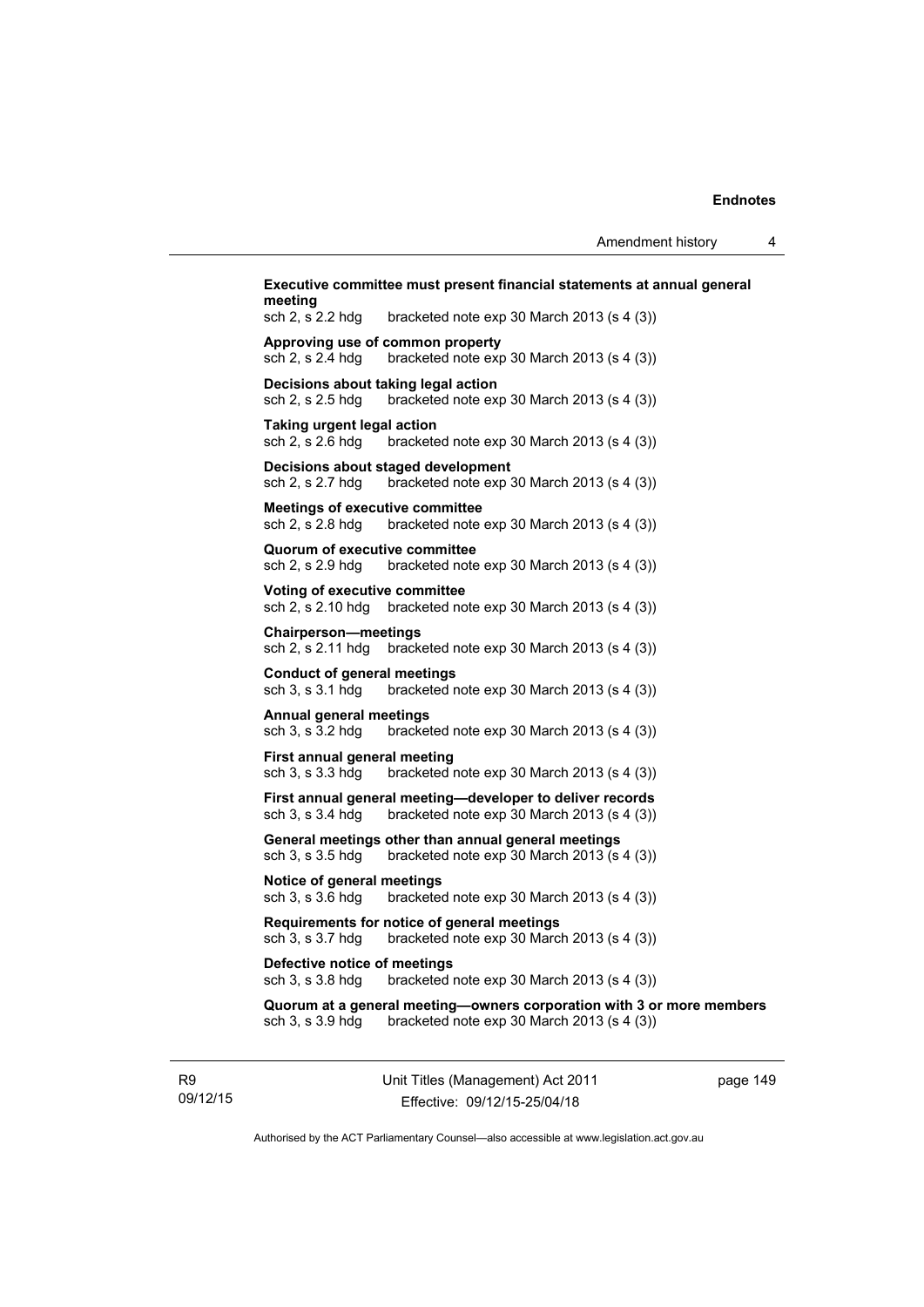| 4 | Amendment history                                                                                                                |  |  |  |  |
|---|----------------------------------------------------------------------------------------------------------------------------------|--|--|--|--|
|   | Notice of reduced quorum decisions and adjournments<br>bracketed note exp 30 March 2013 (s 4 (3))<br>sch 3, s 3.10 hdg           |  |  |  |  |
|   | Reduced quorum decisions—effect<br>sch 3, s 3.11 hdg<br>bracketed note exp 30 March 2013 (s 4 (3))                               |  |  |  |  |
|   | Quorum at a general meeting-owners corporation with 2 members<br>bracketed note exp 30 March 2013 (s 4 (3))<br>sch 3, s 3.12 hdg |  |  |  |  |
|   | Chairperson at a general meeting<br>bracketed note exp 30 March 2013 (s 4 (3))<br>sch 3, s 3.13 hdg                              |  |  |  |  |
|   | Decision-making at general meetings<br>bracketed note exp 30 March 2013 (s 4 (3))<br>sch 3, s 3.14 hdg                           |  |  |  |  |
|   | <b>Ordinary resolutions</b><br>sch 3, s 3.15 hdg<br>bracketed note $exp 30$ March 2013 (s 4 (3))                                 |  |  |  |  |
|   | <b>Special resolutions</b><br>sch 3, s 3.16 hdg<br>bracketed note $exp 30$ March 2013 (s 4 (3))                                  |  |  |  |  |
|   | Unopposed resolutions<br>sch 3, s 3.17 hdg<br>bracketed note $exp 30$ March 2013 (s 4 (3))                                       |  |  |  |  |
|   | <b>Unanimous resolutions</b><br>sch 3, s 3.18 hdg<br>bracketed note $exp 30$ March 2013 (s 4 (3))                                |  |  |  |  |
|   | <b>Evidence of resolutions of owners corporation</b><br>sch 3, s 3.19 hdg<br>bracketed note exp 30 March 2013 (s 4 (3))          |  |  |  |  |
|   | Who is entitled to vote?<br>sch 3, s 3.20 hdg<br>bracketed note $exp 30$ March 2013 (s 4 (3))                                    |  |  |  |  |
|   | General meeting-decisions about staged development<br>sch 3, s 3.21 hdg<br>bracketed note exp 30 March 2013 (s 4 (3))            |  |  |  |  |
|   | One vote-1 unit<br>sch 3, s 3.22 hdg<br>bracketed note exp 30 March 2013 (s 4 (3))                                               |  |  |  |  |
|   | <b>Voting by mortgagees</b><br>sch 3, s 3.23 hdg<br>bracketed note exp 30 March 2013 (s 4 (3))                                   |  |  |  |  |
|   | Mortgagee voting notice-amendment and revocation<br>sch 3, s 3.24 hdg<br>bracketed note exp 30 March 2013 (s 4 (3))              |  |  |  |  |
|   | Evidence of mortgagee's entitlement to vote<br>sch 3, s 3.25 hdg<br>bracketed note exp 30 March 2013 (s 4 (3))                   |  |  |  |  |
|   | <b>Proxy votes</b><br>sch 3, s 3.26 hdg<br>bracketed note $exp 30$ March 2013 (s 4 (3))                                          |  |  |  |  |
|   | Proxy votes-limit on developer<br>sch 3, s 3.27 hdg<br>bracketed note exp 30 March 2013 (s 4 (3))                                |  |  |  |  |
|   |                                                                                                                                  |  |  |  |  |

page 150 Unit Titles (Management) Act 2011 Effective: 09/12/15-25/04/18

R9 09/12/15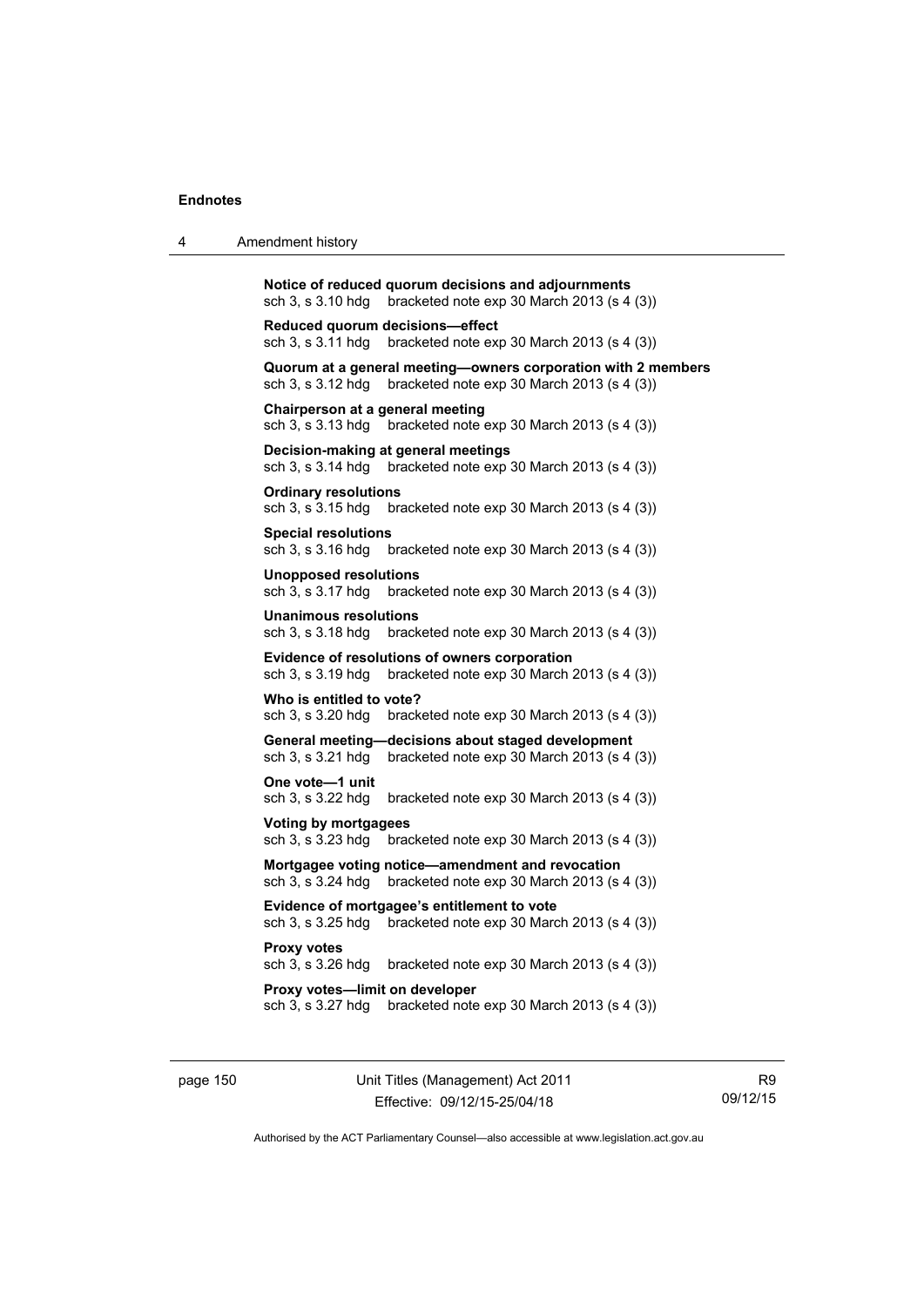| Value of votes<br>sch 3, s 3.28 hdg                                   | bracketed note $exp 30$ March 2013 (s 4 (3))                                                                                                                                                                                                                                                                                                                                                                                                                                                                                                                    |  |  |  |
|-----------------------------------------------------------------------|-----------------------------------------------------------------------------------------------------------------------------------------------------------------------------------------------------------------------------------------------------------------------------------------------------------------------------------------------------------------------------------------------------------------------------------------------------------------------------------------------------------------------------------------------------------------|--|--|--|
| <b>Polls</b><br>sch 3, s 3.29 hdg                                     | bracketed note $exp 30$ March 2013 (s 4 (3))                                                                                                                                                                                                                                                                                                                                                                                                                                                                                                                    |  |  |  |
| Voting by chairperson<br>sch 3, s 3.30 hdg                            | bracketed note $exp 30$ March 2013 (s 4 (3))                                                                                                                                                                                                                                                                                                                                                                                                                                                                                                                    |  |  |  |
| <b>Absentee votes</b><br>sch 3, s 3.31 hdg                            | bracketed note $exp 30$ March 2013 (s 4 (3))                                                                                                                                                                                                                                                                                                                                                                                                                                                                                                                    |  |  |  |
| sch 3, s 3.32 hdg                                                     | People under 18 or under other legal disabilities<br>bracketed note exp 30 March 2013 (s 4 (3))                                                                                                                                                                                                                                                                                                                                                                                                                                                                 |  |  |  |
| sch 3, s 3.33 hdg                                                     | Declaration by chairperson of result of voting<br>bracketed note exp 30 March 2013 (s 4 (3))                                                                                                                                                                                                                                                                                                                                                                                                                                                                    |  |  |  |
| Default rules<br>sch 4 hdg                                            | notes 2, 3 exp 30 March 2013 (s 165 (e))                                                                                                                                                                                                                                                                                                                                                                                                                                                                                                                        |  |  |  |
| <b>Consequential amendments</b><br>sch <sub>5</sub><br>om LA s 89 (3) |                                                                                                                                                                                                                                                                                                                                                                                                                                                                                                                                                                 |  |  |  |
| sch 6                                                                 | <b>New Unit Titles (Management) Regulation</b><br>om R1 LA                                                                                                                                                                                                                                                                                                                                                                                                                                                                                                      |  |  |  |
| <b>Dictionary</b><br>dict                                             | am A2012-21 amdt 3.199<br>def <i>administration order</i> am A2015-50 amdt 3.157<br>def company sub A2012-21 amdt 3.200<br>def declared land sublease ins A2015-19 s 138<br>def developer am A2015-50 amdt 3.158<br>def manager sub A2015-50 amdt 3.159<br>def member sub A2015-50 amdt 3.159<br>def service contract sub A2015-50 amdt 3.159<br>def service contractor sub A2015-50 amdt 3.159<br>def total sinking fund amount om A2013-11 amdt 1.34<br>def total sinking fund contribution ins A2013-11 amdt 1.35<br>def voting value am A2015-50 amdt 3.160 |  |  |  |
|                                                                       |                                                                                                                                                                                                                                                                                                                                                                                                                                                                                                                                                                 |  |  |  |

R9 09/12/15 Unit Titles (Management) Act 2011 Effective: 09/12/15-25/04/18

page 151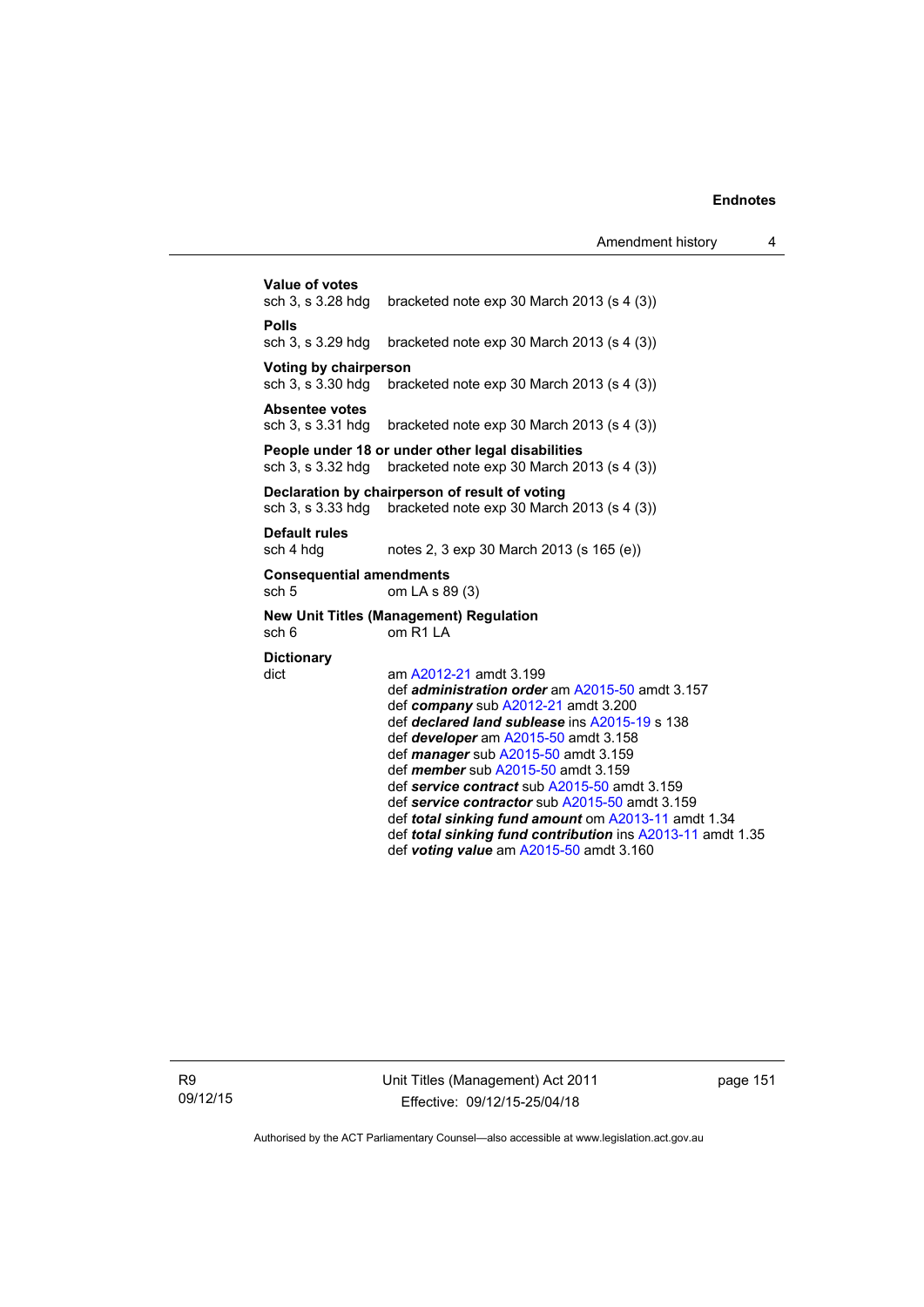5 Earlier republications

# **5 Earlier republications**

Some earlier republications were not numbered. The number in column 1 refers to the publication order.

Since 12 September 2001 every authorised republication has been published in electronic pdf format on the ACT legislation register. A selection of authorised republications have also been published in printed format. These republications are marked with an asterisk (\*) in column 1. Electronic and printed versions of an authorised republication are identical.

| <b>Republication</b><br>No and date | <b>Effective</b>            | Last<br>amendment<br>made by | <b>Republication</b><br>for                                                                                                               |
|-------------------------------------|-----------------------------|------------------------------|-------------------------------------------------------------------------------------------------------------------------------------------|
| R1<br>30 Mar 2012                   | 30 Mar 2012-<br>30 Mar 2012 | not amended                  | new Act                                                                                                                                   |
| R <sub>2</sub><br>31 Mar 2012       | 31 Mar 2012-<br>4 June 2012 | not amended                  | expiry of<br>transitional<br>provision (s 163)                                                                                            |
| R <sub>3</sub>                      | 5 June 2012-                | A2012-21                     | amendments by                                                                                                                             |
| 5 June 2012                         | 13 June 2012                |                              | A2012-21                                                                                                                                  |
| R4                                  | 14 June 2012-               | A2012-30                     | amendments by                                                                                                                             |
| 14 June 2012                        | 30 Mar 2013                 |                              | A2012-30                                                                                                                                  |
| R <sub>5</sub><br>31 Mar 2013       | 31 Mar 2013-<br>3 Apr 2013  | A2012-30                     | expiry of provisions<br>(s 4 (2), (3), pt 12<br>(ss 149-165),<br>certain notes in pt<br>5, pt 6, sch 4 and<br>bracketed heading<br>notes) |
| R6                                  | 4 Apr 2013-                 | A2013-11                     | amendments by                                                                                                                             |
| 4 Apr 2013                          | 16 Nov 2014                 |                              | A2013-11                                                                                                                                  |
| R7                                  | 17 Nov 2014-                | A2014-49                     | amendments by                                                                                                                             |
| 17 Nov 2014                         | 30 June 2015                |                              | A2014-49                                                                                                                                  |
| R <sub>8</sub>                      | 1 July 2015-                | A2015-19                     | amendments by                                                                                                                             |
| 1 July 2015                         | 8 Dec 2015                  |                              | A2015-19                                                                                                                                  |

page 152 Unit Titles (Management) Act 2011 Effective: 09/12/15-25/04/18

R9 09/12/15